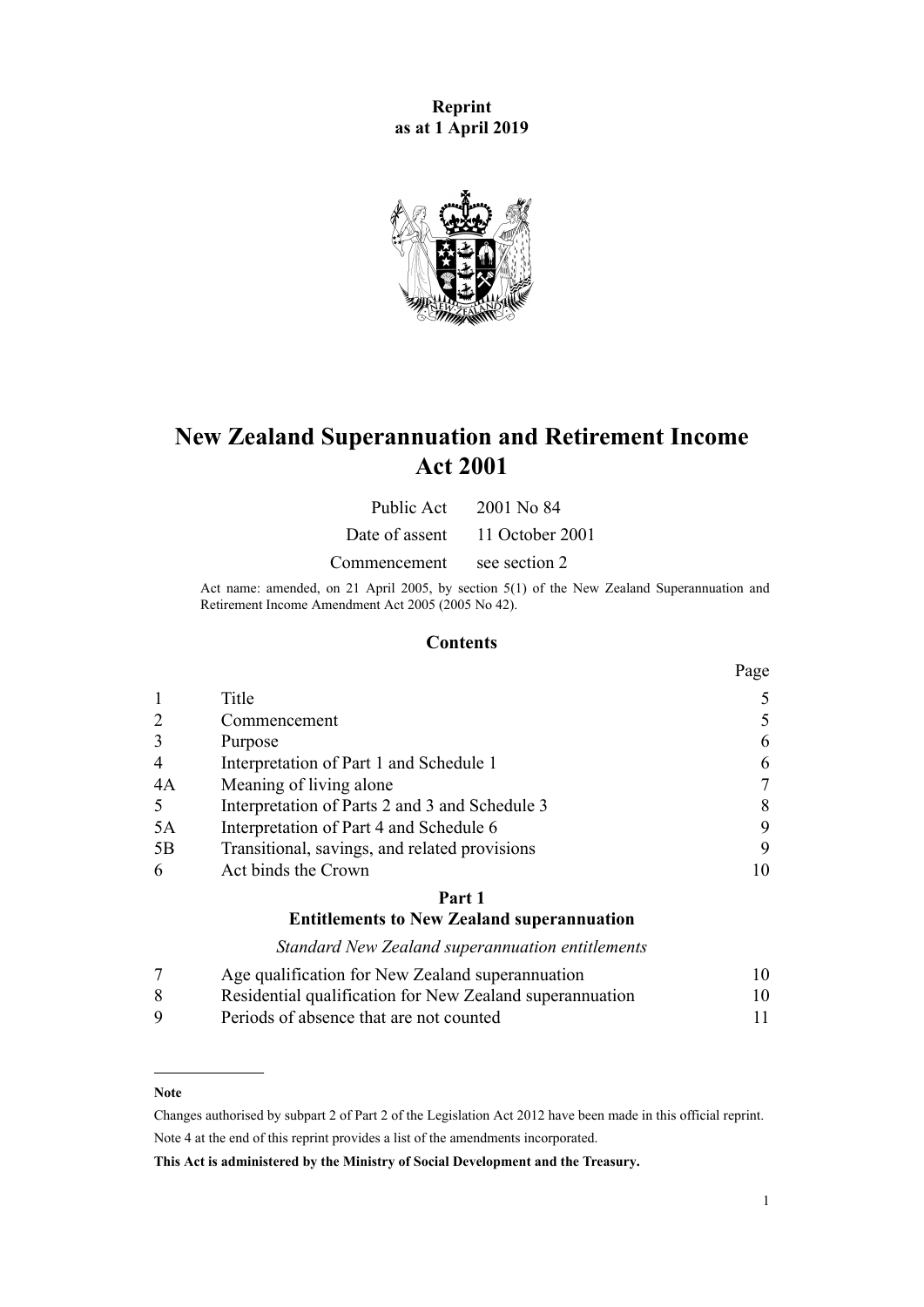|          | <b>New Zealand Superannuation and Retirement Income</b><br><b>Act 2001</b>                                             | Reprinted as at<br>1 April 2019 |
|----------|------------------------------------------------------------------------------------------------------------------------|---------------------------------|
| 10<br>11 | Periods of absence as missionary also not counted                                                                      | 11<br>12                        |
| 12       | Commencement of New Zealand superannuation<br>Standard rates of New Zealand superannuation                             | 12                              |
|          | Living alone payments                                                                                                  |                                 |
|          | [Repealed]                                                                                                             |                                 |
| 13       | Living alone payments [Repealed]                                                                                       | 13                              |
| 14       | Commencement of living alone payments [Repealed]                                                                       | 13                              |
|          | Annual adjustment of New Zealand superannuation                                                                        |                                 |
| 15       | Annual adjustment of standard rates of New Zealand<br>superannuation                                                   | 13                              |
| 15A      | Orders are confirmable instruments                                                                                     | 15                              |
| 16       | Annual adjustment of New Zealand superannuation: relationship to<br>net average wage                                   | 15                              |
|          | Non-standard New Zealand superannuation entitlements                                                                   |                                 |
| 17       | Entitlement to benefits for spouses or partners of persons in long-<br>term residential care in hospital or rest home  | 16                              |
| 18       | Single living alone rate for spouses or partners of persons in long-<br>term residential care in hospital or rest home | 17                              |
| 19       | Hospital rates of New Zealand superannuation                                                                           | 18                              |
| 20       | Special disability allowance                                                                                           | 19                              |
|          | Payment overseas of New Zealand superannuation                                                                         |                                 |
| 21       | Effect of absence from New Zealand on New Zealand<br>superannuation                                                    | 20                              |
| 22       | First 26 weeks of certain temporary absences                                                                           | 20                              |
| 23       | Absences up to 2 years for medical treatment                                                                           | 21                              |
| 24       | Absences up to 156 weeks with aid agencies                                                                             | 21                              |
| 25       | Date absence commences                                                                                                 | 21                              |
| 26       | Payment overseas of New Zealand superannuation                                                                         | 22                              |
| 26A      | Calculation of amount of New Zealand superannuation payable<br>overseas                                                | 23                              |
| 26B      | Entitlement                                                                                                            | 24                              |
| 27       | Applications after leaving New Zealand                                                                                 | 25                              |
| 28       | Date of commencement of payment overseas                                                                               | 25                              |
| 29       | Relationship with other benefit provisions                                                                             | 25                              |
| 30       | Specified Pacific country                                                                                              | 26                              |
| 30A      | Orders are confirmable instruments                                                                                     | 27                              |
| 31       | Entitlement to be paid New Zealand superannuation in specified<br>Pacific country                                      | 27                              |
| 32       | Rates of payment of New Zealand superannuation payable to<br>people resident in specified Pacific countries            | 29                              |
| 33       | Commencement and termination of payments                                                                               | 30                              |
| 34       | Effect on other benefits                                                                                               | 30                              |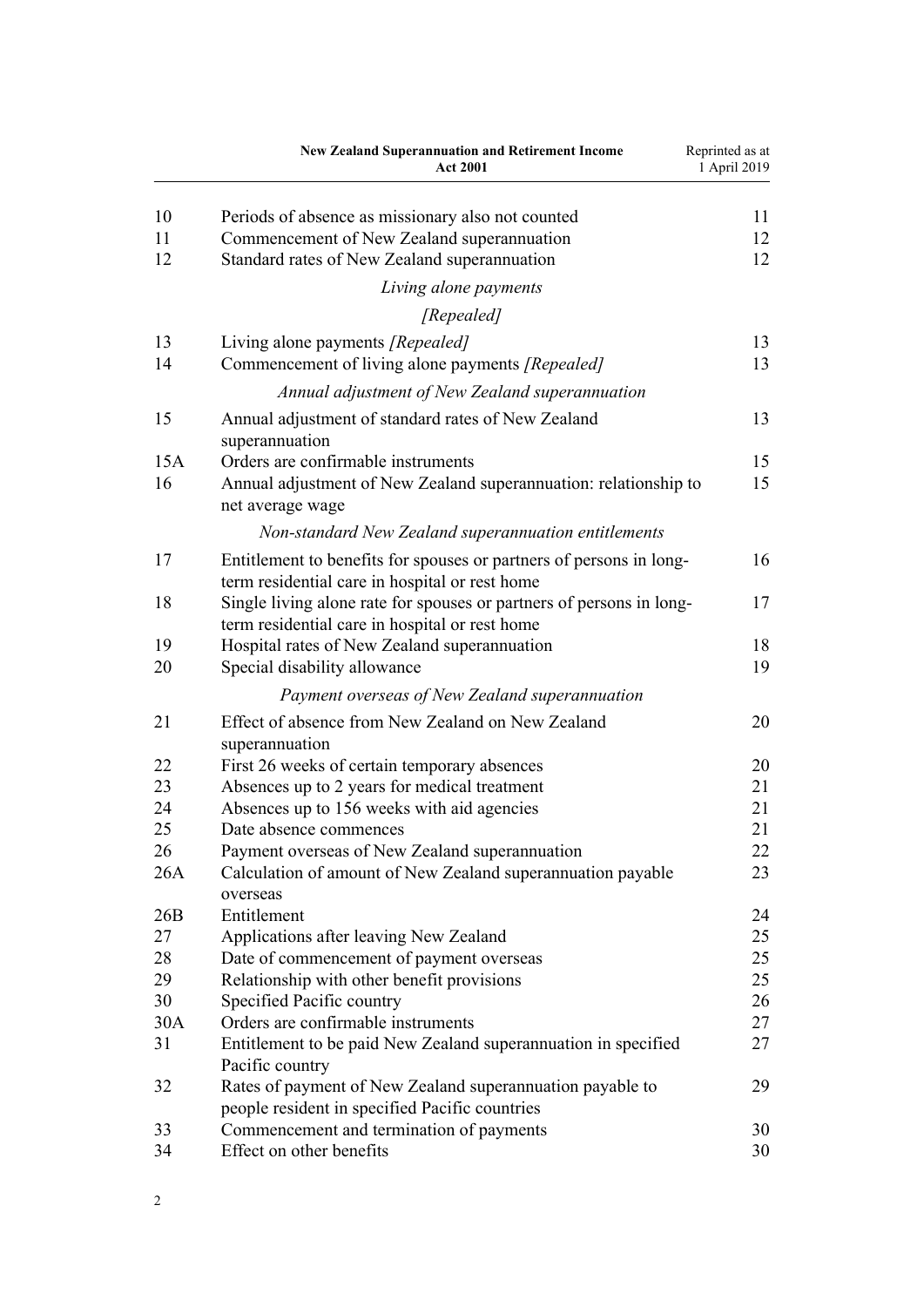| Reprinted as at<br>1 April 2019 | <b>New Zealand Superannuation and Retirement Income</b><br><b>Act 2001</b> |    |
|---------------------------------|----------------------------------------------------------------------------|----|
| 35                              | Application of this Act and Social Security Act 2018                       | 30 |
|                                 | Part 2                                                                     |    |
|                                 | <b>New Zealand Superannuation Fund</b>                                     |    |
| 36                              | Outline of Part                                                            | 31 |
|                                 | <b>New Zealand Superannuation Fund</b>                                     |    |
| 37                              | Establishment of New Zealand Superannuation Fund                           | 31 |
| 38                              | Property of Fund                                                           | 31 |
| 39                              | <b>Crown Bank Account</b>                                                  | 32 |
| 40                              | Ownership of Fund                                                          | 32 |
| 41                              | Payments out of Fund                                                       | 32 |
|                                 | Required capital contributions to Fund                                     |    |
| 42                              | Process for calculating capital contributions to Fund                      | 32 |
| 43                              | Amount of required annual capital contribution                             | 33 |
| 44                              | Lesser amounts of annual capital contribution                              | 33 |
|                                 | Other contributions to Fund                                                |    |
| 45                              | Annual expense payments                                                    | 34 |
| 46                              | Additional contributions to Fund                                           | 34 |
|                                 | Withdrawals from Fund                                                      |    |
| 47                              | Withdrawals from Fund after 2020                                           | 34 |
|                                 | Guardians of New Zealand Superannuation                                    |    |
| 48                              | Establishment of Guardians of New Zealand Superannuation                   | 35 |
| 49                              | Body corporate status and powers                                           | 35 |
| 49A                             | Saving of certain transactions                                             | 35 |
| 50                              | <b>Borrowing</b>                                                           | 36 |
| 51                              | <b>Functions</b>                                                           | 36 |
| 52                              | <b>Expenses of Guardians</b>                                               | 36 |
|                                 | <b>Board of Guardians</b>                                                  |    |
| 53                              | Role of board [Repealed]                                                   | 36 |
| 54                              | Membership of board                                                        | 36 |
|                                 | Members' appointments                                                      |    |
| 55                              | Criteria for appointments                                                  | 37 |
| 56                              | Nominating committee                                                       | 37 |
| 57                              | Further provisions applying to board                                       | 37 |
|                                 | Investment of Fund                                                         |    |
| 58                              | Investment of Fund                                                         | 37 |
| 59                              | No controlling interests                                                   | 38 |
| 59A                             | Fund investment vehicles                                                   | 39 |
| 60                              | Establishment of investment policies, standards, and procedures            | 39 |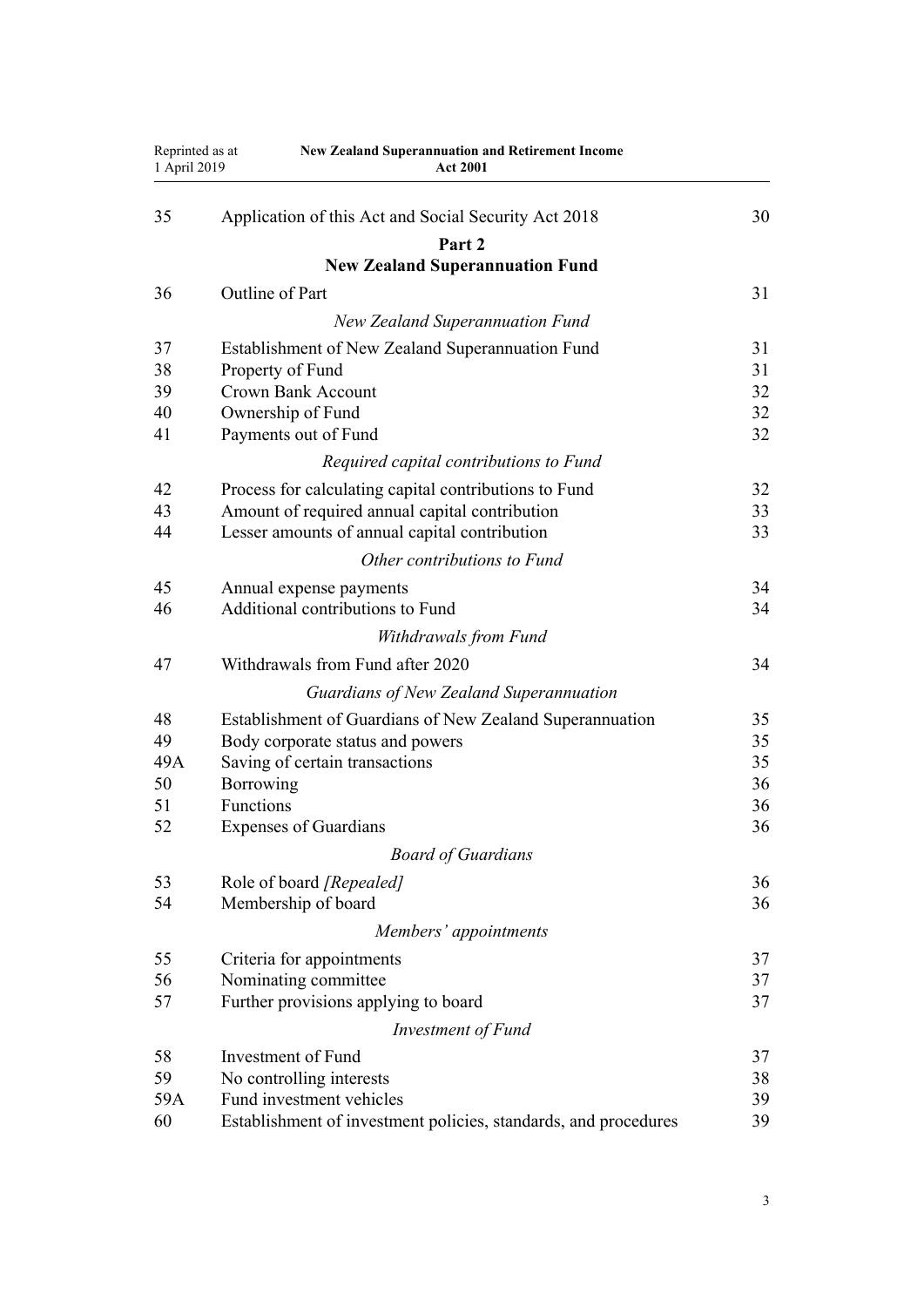|     | <b>New Zealand Superannuation and Retirement Income</b><br><b>Act 2001</b>     | Reprinted as at<br>1 April 2019 |
|-----|--------------------------------------------------------------------------------|---------------------------------|
|     |                                                                                |                                 |
| 61  | Contents of statements of investment policies, standards, and<br>procedures    | 39                              |
| 62  | Investment management                                                          | 40                              |
| 63  | Custodianship of Fund                                                          | 40                              |
|     | Ministerial directions                                                         |                                 |
| 64  | Ministerial directions                                                         | 41                              |
|     | Accountability                                                                 |                                 |
| 65  | Statement of performance expectations                                          | 41                              |
| 66  | Financial statements of Fund                                                   | 42                              |
| 67  | Auditor-General is auditor of Fund                                             | 42                              |
| 68  | Annual report                                                                  | 42                              |
| 69  | Reporting by Guardians on Fund                                                 | 43                              |
| 70  | Auditor-General to be auditor of Guardians [Repealed]                          | 43                              |
|     | Performance reviews                                                            |                                 |
| 71  | Performance reviews                                                            | 43                              |
|     | Part <sub>3</sub>                                                              |                                 |
|     | <b>Miscellaneous provisions</b>                                                |                                 |
|     | Political commitment to New Zealand superannuation                             |                                 |
| 72  | Political commitment                                                           | 44                              |
| 73  | Amendments to Act                                                              | 45                              |
|     | Amendments to other Acts                                                       |                                 |
|     | [Repealed]                                                                     |                                 |
| 74  | Amendment to Ombudsmen Act 1975 [Repealed]                                     | 45                              |
| 75  | Amendments to Public Finance Act 1989 [Repealed]                               | 45                              |
|     | <b>Taxation</b>                                                                |                                 |
|     | [Repealed]                                                                     |                                 |
| 76  | Taxation of Fund and Guardians [Repealed]                                      | 46                              |
|     | Consequential amendments and revocation                                        |                                 |
| 77  | Consequential amendments to other Acts                                         | 46                              |
| 78  | Consequential revocation                                                       | 46                              |
|     | Transitional and savings provision                                             |                                 |
| 79  | Transitional provision for existing New Zealand superannuation<br>entitlements | 46                              |
| 79A | References to Volunteer Service Abroad Incorporated                            | 46                              |
|     | Part 4                                                                         |                                 |
|     | <b>Retirement Commissioner</b>                                                 |                                 |
| 80  | Purpose of this Part                                                           | 47                              |
| 81  | Interpretation of this Part and Schedule 6                                     | 47                              |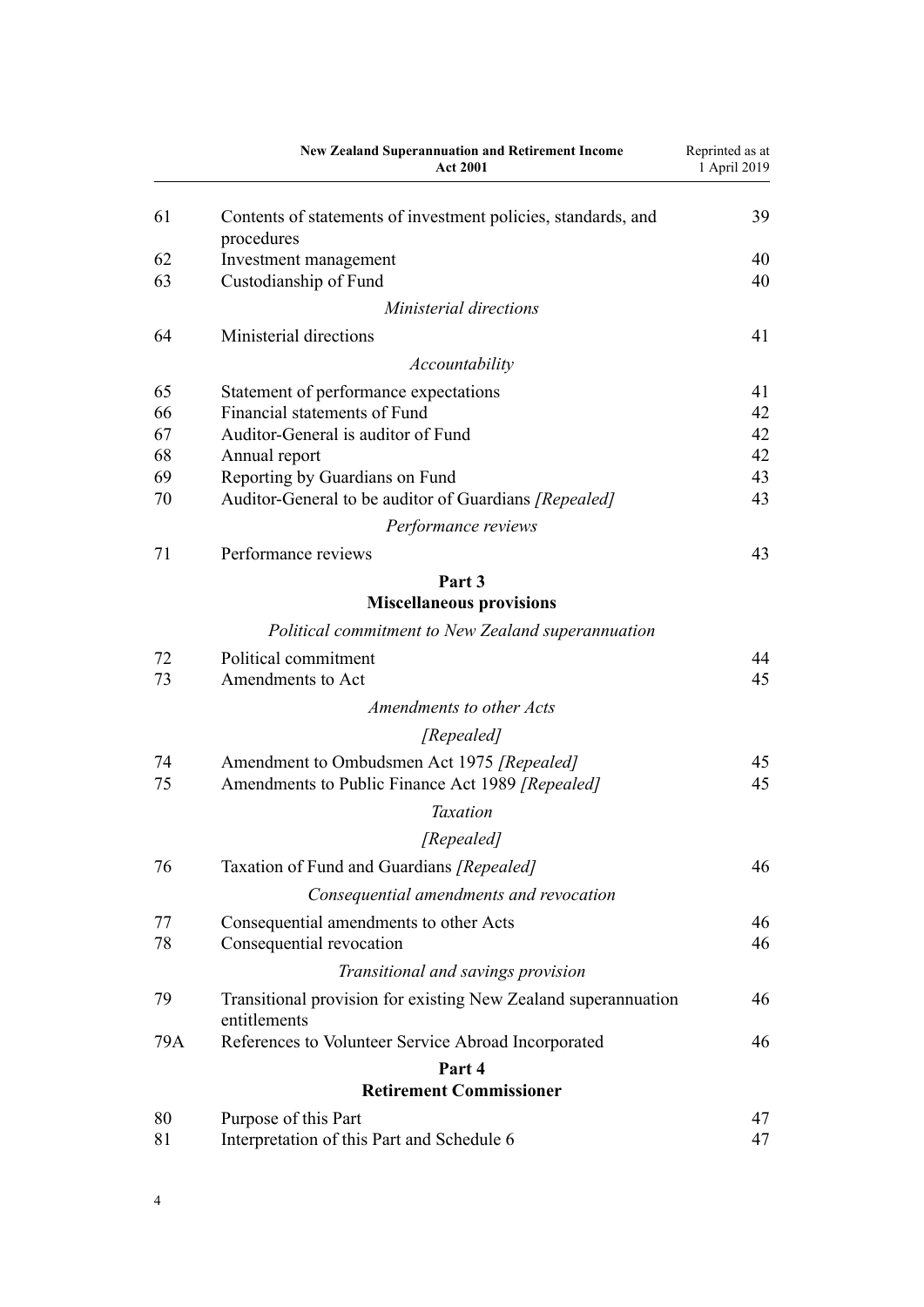<span id="page-4-0"></span>

| Reprinted as at<br>1 April 2019 | <b>New Zealand Superannuation and Retirement Income</b><br><b>Act 2001</b>                                        | s <sub>2</sub> |
|---------------------------------|-------------------------------------------------------------------------------------------------------------------|----------------|
|                                 | Provisions relating to constitution and appointment of Retirement<br>Commissioner                                 |                |
| 82                              | <b>Retirement Commissioner</b>                                                                                    | 47             |
|                                 | Functions, powers, and duties of Commissioner                                                                     |                |
| 83                              | Functions                                                                                                         | 48             |
| 84                              | Periodic reviews                                                                                                  | 49             |
| 85                              | Discretion in relation to performance and exercise of functions and                                               | 49             |
|                                 | powers                                                                                                            |                |
| 86                              | Provisions applying to Commissioner                                                                               | 49             |
|                                 | Transitional and miscellaneous provisions                                                                         |                |
| 87                              | Continuation of office, appointment of Commissioner, and<br>employment of employees                               | 50             |
| 88                              | Application of this Part to matters commenced under Retirement<br>Income Act 1993 or Retirement Villages Act 2003 | 50             |
| 89                              | References to New Zealand Superannuation Act 2001                                                                 | 50             |
|                                 | <b>Schedule 1AA</b>                                                                                               | 51             |
|                                 | <b>Transitional, savings, and related provisions</b>                                                              |                |
|                                 | <b>Schedule 1</b>                                                                                                 | 52             |
|                                 | <b>New Zealand superannuation entitlements</b>                                                                    |                |
|                                 | <b>Schedule 2</b><br><b>Specified Pacific countries</b>                                                           | 54             |
|                                 | <b>Schedule 3</b><br>Further provisions relating to board of Guardians of New<br><b>Zealand Superannuation</b>    | 55             |
|                                 | <b>Schedule 4</b><br>Political parties in agreement with Act                                                      | 64             |
|                                 | <b>Schedule 5</b><br><b>Consequential amendments to other Acts</b>                                                | 65             |
|                                 | <b>Schedule 6</b><br><b>Provisions applying to Retirement Commissioner</b>                                        | 67             |

# **1 Title**

This Act is the New Zealand Superannuation and Retirement Income Act 2001. Section 1: amended, on 21 April 2005, by [section 5\(2\)](http://legislation.govt.nz/pdflink.aspx?id=DLM346469) of the New Zealand Superannuation and Retirement Income Amendment Act 2005 (2005 No 42).

#### **2 Commencement**

(1) This Act comes into force on the day after the date on which it receives the Royal assent.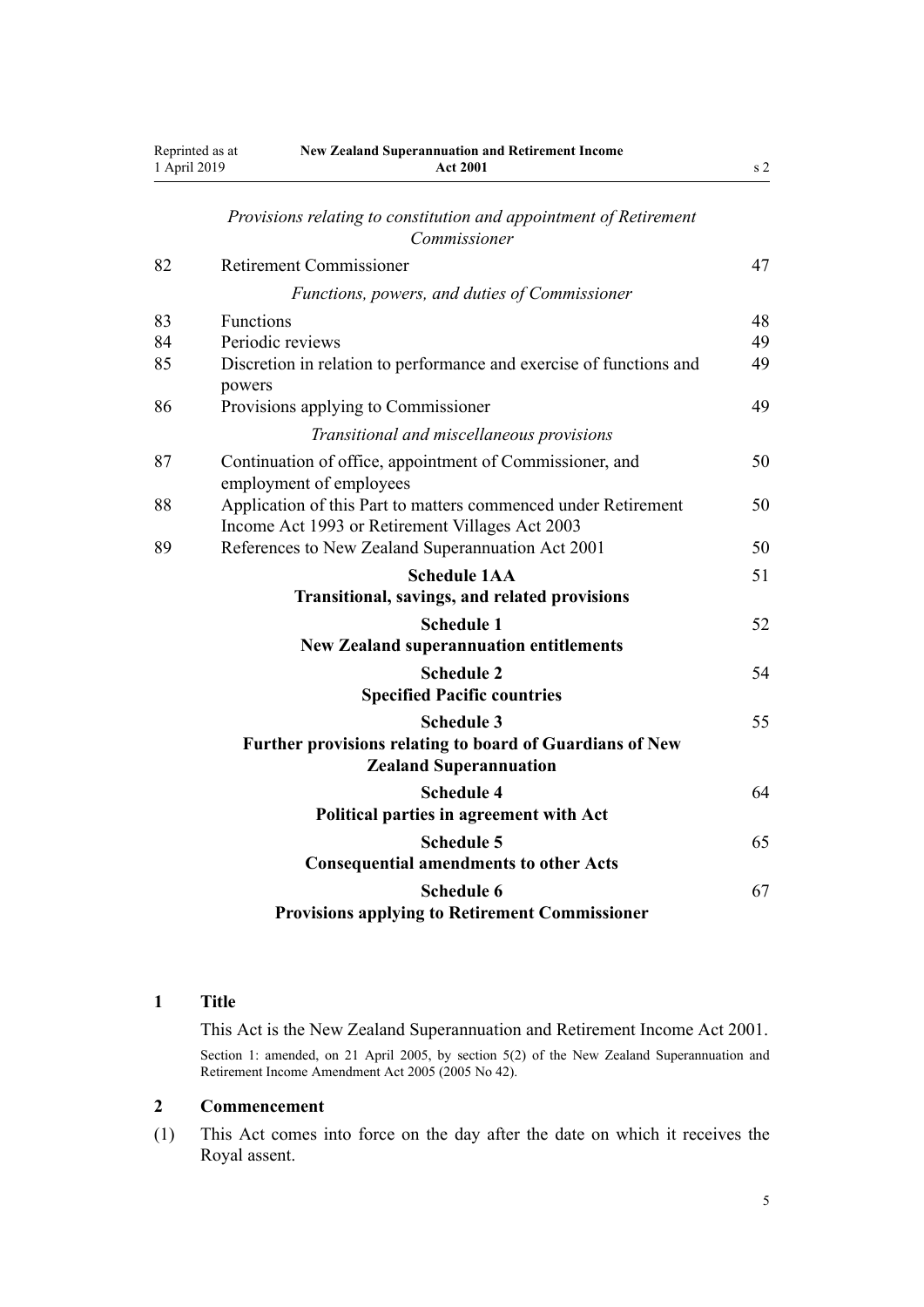<span id="page-5-0"></span>(2) [Sections 42 to 45](#page-31-0) (capital and other contributions to the Fund) apply in relation to the financial year commencing on 1 July 2001 and every subsequent financial year.

# **3 Purpose**

The purpose of this Act is—

- (a) to continue current entitlements to New Zealand superannuation:
- (b) to establish a New Zealand Superannuation Fund with sufficient resources to meet the present and future cost of New Zealand superannuation:
- (c) to provide for Government contributions to the Fund:
- (d) to establish a Crown entity to manage and administer the Fund called the Guardians of New Zealand Superannuation:
- (e) to establish a process for signalling political agreement on the parameters for New Zealand superannuation entitlements and funding:
- (f) to bring together in one Act all of the provisions for each of those matters.

# **4 Interpretation of Part 1 and Schedule 1**

(1) In [Part 1](#page-9-0) and [Schedule 1,](#page-51-0) unless the context otherwise requires,—

**chief executive** means the chief executive of the department

**department** means the department of State that, with the authority of the Prime Minister, is for the time being responsible for the administration of [Part](#page-9-0) [1](#page-9-0)

**living alone**, in relation to a single person, has the meaning given to it by [sec](#page-6-0)[tion 4A](#page-6-0)

**New Zealand superannuation** means the entitlements under [Part 1](#page-9-0), including both the standard and non-standard entitlements

**single living alone rate** means the rate of New Zealand superannuation specified in clause 1(a) of [Schedule 1](#page-51-0) that is payable to a single person who is living alone

**single sharing accommodation rate** means the rate of New Zealand superannuation specified in clause 1(b) of [Schedule 1](#page-51-0) that is payable to a single person who is not living alone.

(2) In this Act, unless the context otherwise requires, any expression used in [Part 1](#page-9-0) or [Schedule 1](#page-51-0) but not defined in this Act has the same meaning as it has in the [Social Security Act 2018](http://legislation.govt.nz/pdflink.aspx?id=DLM6783102) or the [Residential Care and Disability Support Ser](http://legislation.govt.nz/pdflink.aspx?id=LMS41457)[vices Act 2018](http://legislation.govt.nz/pdflink.aspx?id=LMS41457).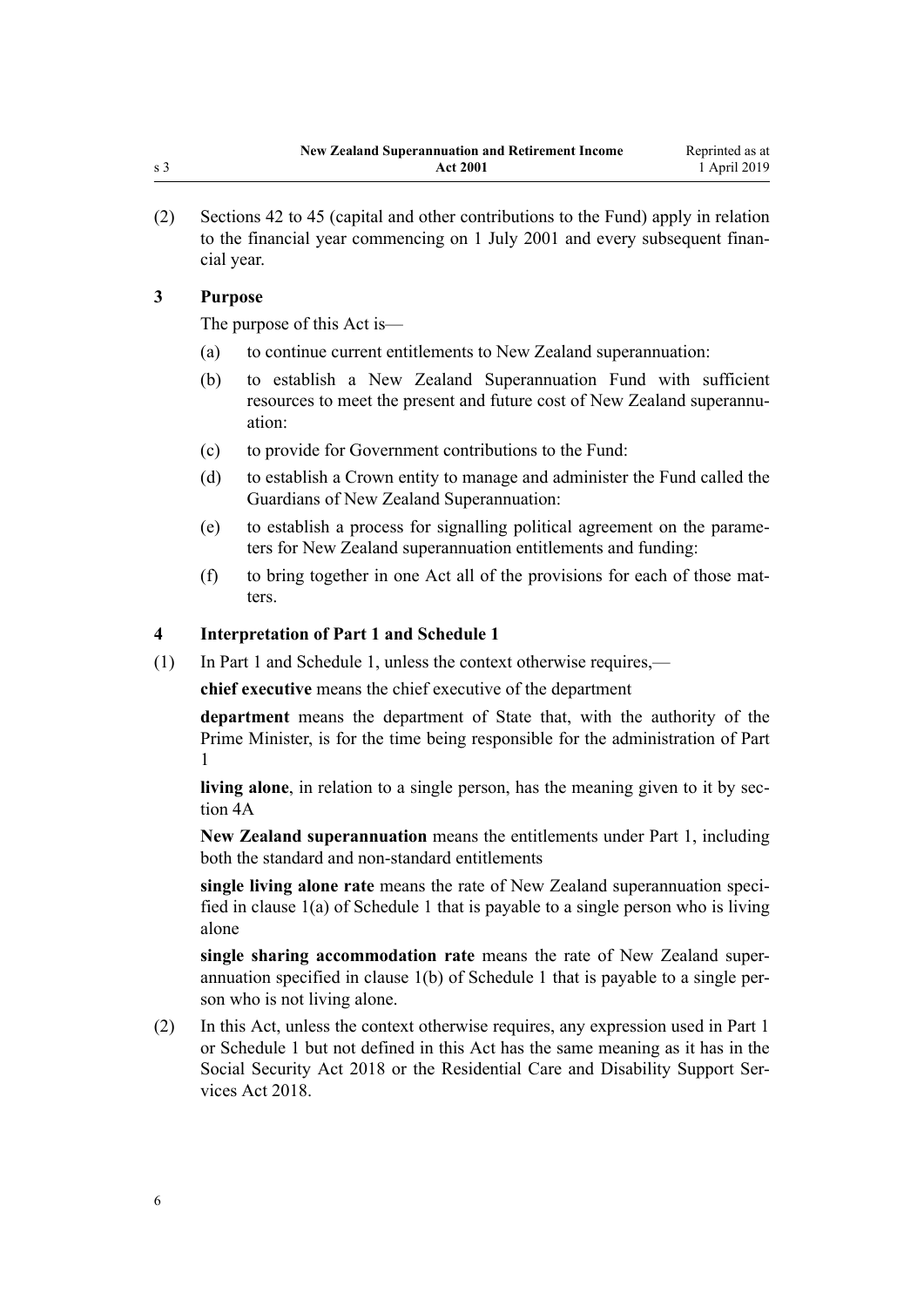<span id="page-6-0"></span>Section 4(1) **living alone**: inserted, on 2 September 2013, by [section 4](http://legislation.govt.nz/pdflink.aspx?id=DLM3365217) of the Social Assistance (Living Alone Payments) Amendment Act 2013 (2013 No 11).

Section 4(1) **single living alone rate**: inserted, on 2 September 2013, by [section 4](http://legislation.govt.nz/pdflink.aspx?id=DLM3365217) of the Social Assistance (Living Alone Payments) Amendment Act 2013 (2013 No 11).

Section 4(1) **single sharing accommodation rate**: inserted, on 2 September 2013, by [section 4](http://legislation.govt.nz/pdflink.aspx?id=DLM3365217) of the Social Assistance (Living Alone Payments) Amendment Act 2013 (2013 No 11).

Section 4(2): amended, on 26 November 2018, by [section 459](http://legislation.govt.nz/pdflink.aspx?id=DLM6784038) of the Social Security Act 2018 (2018 No 32).

#### **4A Meaning of living alone**

- (1) A single person (**person A**) is **living alone** only if he or she meets the 2 conditions specified in subsections (2) and (3).
- (2) The first condition is that person A occupies a principal place of residence of a kind described in subsection (6).
- (3) The second condition is that person A does not share that residence with any person 18 years old or older, except a person to whom subsection (4) or (5) applies.
- (4) This subsection applies to person A's dependent child—
	- $(a)$  who—
		- (i) is 18 years old (despite the definition of child in [Schedule 2](http://legislation.govt.nz/pdflink.aspx?id=DLM6784375) of the Social Security Act 2018); and
		- (ii) is not financially independent; and
		- (iii) is attending a school or a tertiary educational establishment; but
	- (b) only until the close of 31 December in the year in which the child turns 18 years old.
- (5) This subsection applies to a temporary visitor to person A's residence who stays there less than 13 weeks in any period of 26 weeks.
- (6) The place of residence referred to in subsection (2) is—
	- (a) a house or flat; or
	- (b) a boat or craft moored within any of the following sea or waters, whether or not it is from time to time travelling within that sea or any of those waters:
		- (i) the territorial sea of New Zealand or any internal waters of New Zealand; or
		- (ii) any waters within New Zealand, being any lake, estuary, lagoon, river, stream, creek, or other waters; or
	- (c) a hotel room, motel unit, a room in a boarding house, or a unit of accommodation in a caravan park.
- (7) In this section,—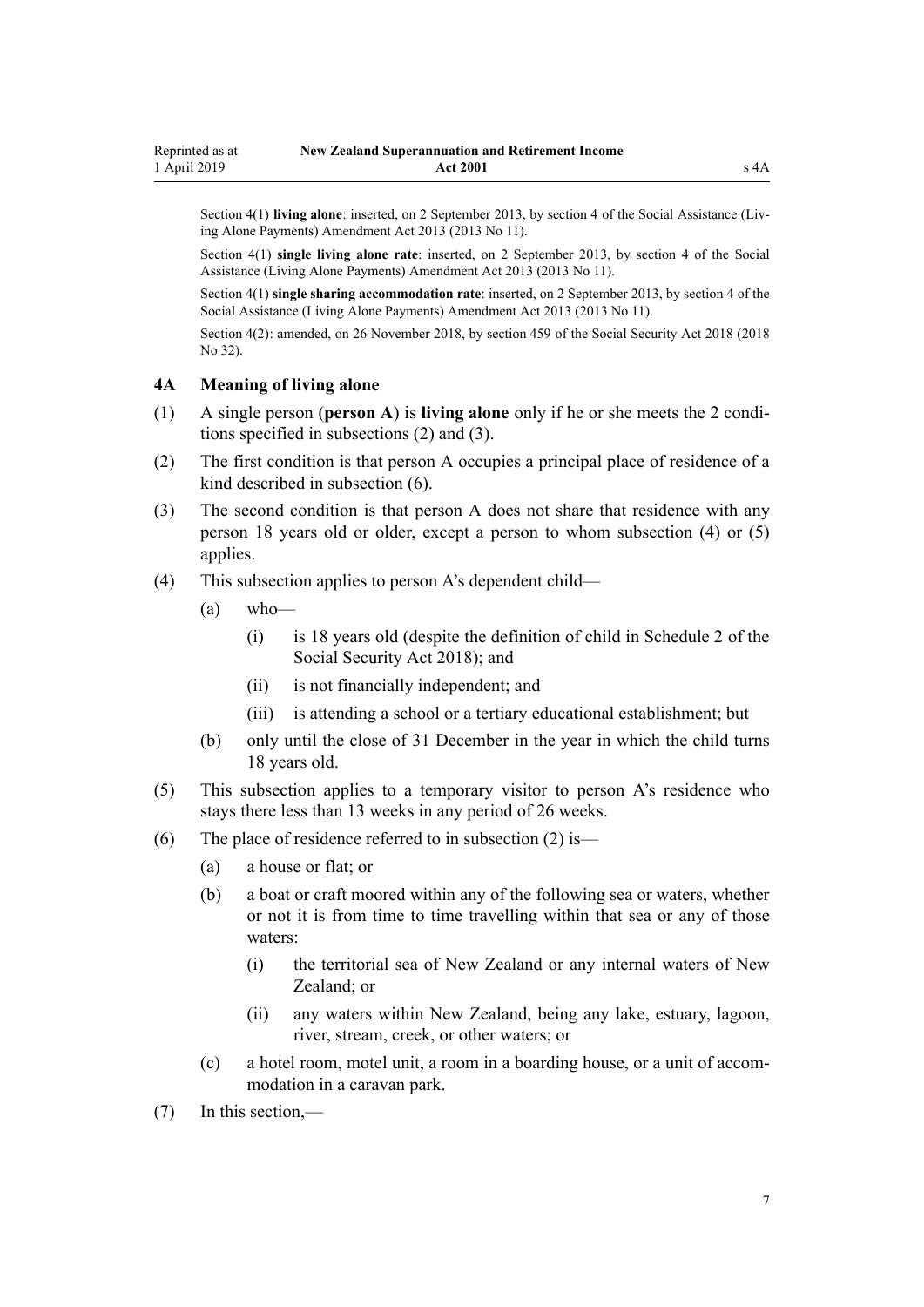**boarding house** has the same meaning as in [section 66B](http://legislation.govt.nz/pdflink.aspx?id=DLM3280887) of the Residential Tenancies Act 1986

**territorial sea of New Zealand** and **internal waters** have the same meanings as in the [Territorial Sea, Contiguous Zone, and Exclusive Economic Zone Act](http://legislation.govt.nz/pdflink.aspx?id=DLM442578) [1977](http://legislation.govt.nz/pdflink.aspx?id=DLM442578).

Section 4A: inserted, on 2 September 2013, by [section 5](http://legislation.govt.nz/pdflink.aspx?id=DLM3365224) of the Social Assistance (Living Alone Payments) Amendment Act 2013 (2013 No 11).

Section  $4A(4)(a)(i)$ : amended, on 26 November 2018, by [section 459](http://legislation.govt.nz/pdflink.aspx?id=DLM6784038) of the Social Security Act 2018 (2018 No 32).

## **5 Interpretation of Parts 2 and 3 and Schedule 3**

(1) In [Parts 2](#page-30-0) and [3](#page-43-0) and [Schedule 3,](#page-54-0) unless the context otherwise requires,—

**board** means the Guardians of New Zealand Superannuation board

**board member** means a member of the Guardians of New Zealand Superannuation board

**capital contribution** means any money referred to in [section 43](#page-32-0) or [section 44](#page-32-0) or [section 46](#page-33-0)

**custodian** means a person appointed under [section 63\(1\)](#page-39-0) to act as custodian of the Fund, or any part of the Fund

**entity** means any person, whether corporate or unincorporate

**Fund** means the New Zealand Superannuation Fund established under [section](#page-30-0) [37](#page-30-0)

**Guardians** means the entity called the Guardians of New Zealand Superannuation established under [section 48](#page-34-0)

**invest** means to carry on any activity, do any act, or enter into any transaction that the Guardians consider to be for the purpose, directly or indirectly, of—

- (a) enhancing or protecting the value of the Fund:
- (b) managing, or enabling the management of, the Fund

**Minister** means the Minister of Finance, or other Minister of the Crown who, under the authority of any warrant or with the authority of the Prime Minister, is for the time being responsible for the administration of [Parts 2](#page-30-0) and [3](#page-43-0) or particular provisions of this Act

**net cost** is the cost of New Zealand superannuation entitlements net of any amount of tax deducted or withheld, or required to be deducted or withheld under the PAYE rules in the [Income Tax Act 2007](http://legislation.govt.nz/pdflink.aspx?id=DLM1512300)

## **New Zealand superannuation**—

- (a) means the entitlements to New Zealand superannuation under [Part 1](#page-9-0), including both the standard and non-standard entitlements; and
- (b) includes, for the avoidance of doubt in [Part 2](#page-30-0) and [Schedule 3](#page-54-0), entitlements to New Zealand superannuation under [Part 1](#page-9-0) as modified under

<span id="page-7-0"></span>s 5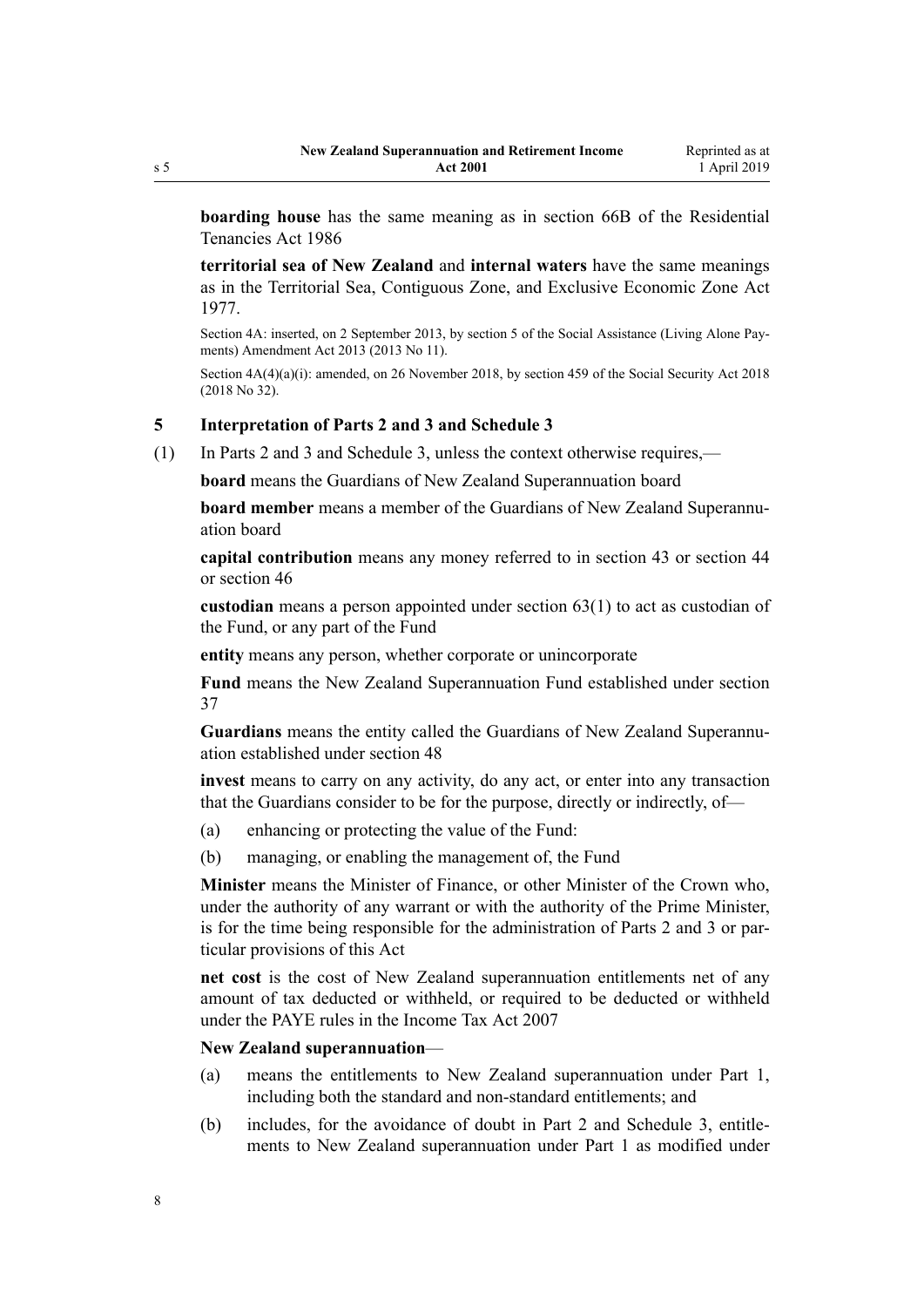<span id="page-8-0"></span>[section 380](http://legislation.govt.nz/pdflink.aspx?id=DLM6783894) (orders adopting reciprocity agreements) of the Social Security Act 2018

**required annual capital contribution** has the same meaning as in [section 43](#page-32-0) **subsidiary**—

- (a) means a subsidiary within the meaning of [sections 5 to 8](http://legislation.govt.nz/pdflink.aspx?id=DLM319999) of the Companies Act 1993; and
- (b) includes an entity that is classified as a subsidiary in any relevant financial reporting standard (within the meaning of [section 5](http://legislation.govt.nz/pdflink.aspx?id=DLM4632837) of the Financial Reporting Act 2013).
- (2) In this Act, unless the context otherwise requires, the terms **Crown**, **Crown Bank Account**, **expenses**, **financial year**, **Government**, **public money**, and **Treasury** have the meanings given to them by [section 2\(1\)](http://legislation.govt.nz/pdflink.aspx?id=DLM160819) of the Public Finance Act 1989.

Section 5(1) **board**: amended, on 25 January 2005, by [section 200](http://legislation.govt.nz/pdflink.aspx?id=DLM331111) of the Crown Entities Act 2004 (2004 No 115).

Section 5(1) **net cost**: amended, on 1 April 2008 (effective for 2008–09 income year and later income years, except when the context requires otherwise), by [section ZA 2\(1\)](http://legislation.govt.nz/pdflink.aspx?id=DLM1523176) of the Income Tax Act 2007 (2007 No 97).

Section 5(1) **New Zealand superannuation** paragraph (b): amended, on 26 November 2018, by [sec](http://legislation.govt.nz/pdflink.aspx?id=DLM6784038)[tion 459](http://legislation.govt.nz/pdflink.aspx?id=DLM6784038) of the Social Security Act 2018 (2018 No 32).

Section 5(1) **subsidiary** paragraph (b): amended, on 1 April 2014, by [section 126](http://legislation.govt.nz/pdflink.aspx?id=DLM5740665) of the Financial Reporting (Amendments to Other Enactments) Act 2013 (2013 No 102).

Section 5(1) **subsidiary** paragraph (b): amended, on 1 July 2011, by [section 12](http://legislation.govt.nz/pdflink.aspx?id=DLM3701759) of the Financial Reporting Amendment Act 2011 (2011 No 22).

Section 5(2): amended, on 25 January 2005, by [section 37\(1\)](http://legislation.govt.nz/pdflink.aspx?id=DLM328867) of the Public Finance Amendment Act 2004 (2004 No 113).

## **5A Interpretation of Part 4 and Schedule 6**

In [Part 4](#page-46-0) and in [Schedule 6,](#page-66-0) unless the context otherwise requires,—

**Commissioner** means the office of the Retirement Commissioner continued by this Part

**Government** means the Executive Government of New Zealand

**Minister** means the Minister of the Crown who is, with the authority of the Prime Minister, responsible for the administration of [Part 4](#page-46-0).

Section 5A: inserted, on 21 April 2005, by [section 6](http://legislation.govt.nz/pdflink.aspx?id=DLM346470) of the New Zealand Superannuation and Retirement Income Amendment Act 2005 (2005 No 42).

#### **5B Transitional, savings, and related provisions**

The transitional, savings, and related provisions set out in Schedule 1AA have effect according to their terms.

Section 5B: inserted, on 21 January 2019, by [section 4](http://legislation.govt.nz/pdflink.aspx?id=LMS26068) of the Social Assistance (Residency Qualification) Legislation Act 2018 (2018 No 45).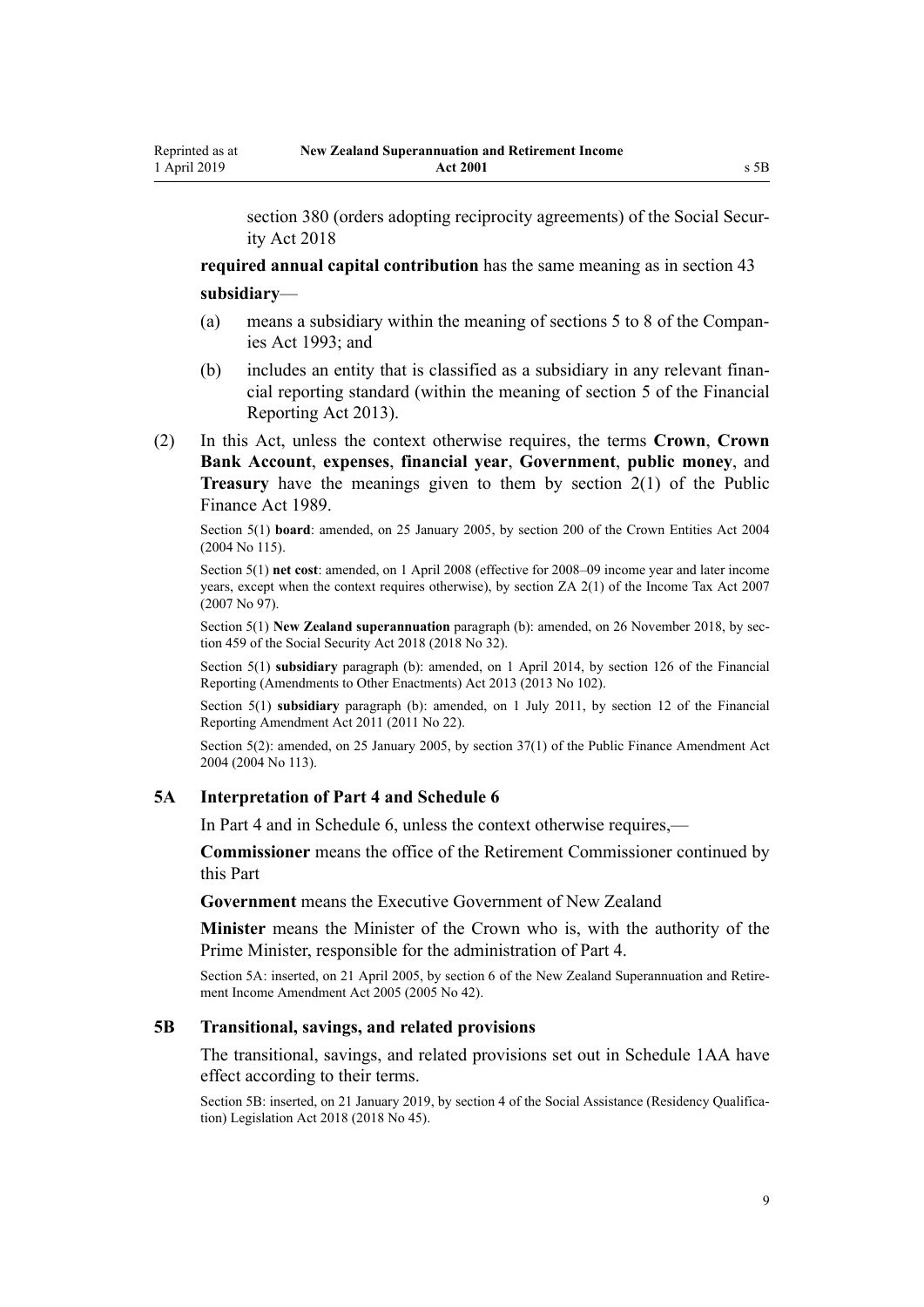#### <span id="page-9-0"></span>**6 Act binds the Crown**

This Act binds the Crown.

# **Part 1**

# **Entitlements to New Zealand superannuation**

*Standard New Zealand superannuation entitlements*

#### **7 Age qualification for New Zealand superannuation**

- (1) Every person is entitled to receive New Zealand superannuation who attains the age of 65 years.
- (2) However, a person is not entitled to receive New Zealand superannuation in respect of any period for which he or she has made an election under any of [clause 52](http://legislation.govt.nz/pdflink.aspx?id=DLM105404) or [clause 68](http://legislation.govt.nz/pdflink.aspx?id=DLM105440) or [clause 72](http://legislation.govt.nz/pdflink.aspx?id=DLM105448) of Schedule 1 of the Injury Prevention, Rehabilitation, and Compensation Act 2001 to be entitled to weekly compensation under that Act rather than to New Zealand superannuation.
- (3) Subsection (1) applies subject to the provisions of this Part and of the [Social](http://legislation.govt.nz/pdflink.aspx?id=DLM6783102) [Security Act 2018](http://legislation.govt.nz/pdflink.aspx?id=DLM6783102) or the [Residential Care and Disability Support Services Act](http://legislation.govt.nz/pdflink.aspx?id=LMS41457) [2018](http://legislation.govt.nz/pdflink.aspx?id=LMS41457).

Compare: 1990 No 26 [s 3](http://legislation.govt.nz/pdflink.aspx?id=DLM204101)

Section 7(2): amended, on 11 May 2005, by [section 63\(1\)](http://legislation.govt.nz/pdflink.aspx?id=DLM347257) of the Injury Prevention, Rehabilitation, and Compensation Amendment Act (No 2) 2005 (2005 No 45).

Section 7(3): amended, on 26 November 2018, by [section 459](http://legislation.govt.nz/pdflink.aspx?id=DLM6784038) of the Social Security Act 2018 (2018 No 32).

#### **8 Residential qualification for New Zealand superannuation**

No person is entitled to New Zealand superannuation unless the person—

- (a) is ordinarily resident in New Zealand on the date of application for New Zealand superannuation, unless [section 31\(4\)](#page-26-0) of this Act or [section](http://legislation.govt.nz/pdflink.aspx?id=DLM5537707) [191\(4\)](http://legislation.govt.nz/pdflink.aspx?id=DLM5537707) of the Veterans' Support Act 2014 applies; and
- (b) has been both resident and present in New Zealand for a period or periods aggregating not less than 10 years since attaining the age of 20 years; and
- (c) has also been both resident and present for a period or periods aggregating not less than 5 years since attaining the age of 50 years in any 1 or more of—
	- (i) New Zealand:
	- (ii) the Cook Islands:
	- (iii) Niue:
	- (iv) Tokelau.

Compare: 1990 No 26 [s 4\(1\)](http://legislation.govt.nz/pdflink.aspx?id=DLM204107)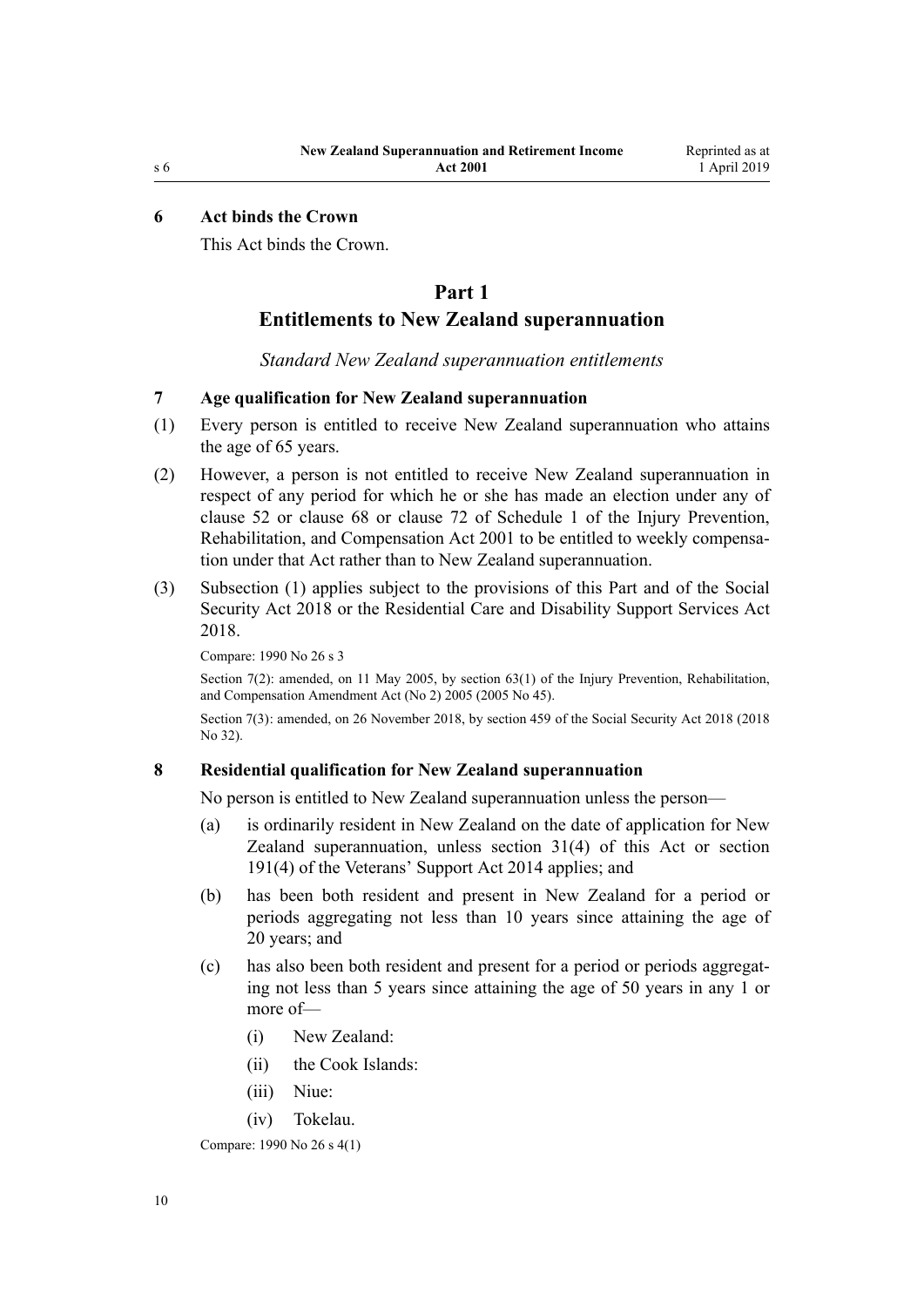<span id="page-10-0"></span>Section 8(a): replaced, on 1 July 2015, by [section 5](http://legislation.govt.nz/pdflink.aspx?id=DLM6222919) of the Social Assistance (Portability to Cook Islands, Niue, and Tokelau) Act 2015 (2015 No 61).

Section 8(c): replaced, on 21 January 2019, by [section 5](http://legislation.govt.nz/pdflink.aspx?id=LMS26069) of the Social Assistance (Residency Qualification) Legislation Act 2018 (2018 No 45).

#### **9 Periods of absence that are not counted**

- (1) In determining the period an applicant has been present in New Zealand, no account is taken of,—
	- (a) in the case of any applicant, any period of absence for the purpose of obtaining any special medical or surgical treatment or vocational training if the chief executive is satisfied that there were good and sufficient reasons for the person leaving New Zealand to obtain that special treatment or training:
	- (b) in the case of a mariner, any period of absence while serving on board any ship registered or owned in New Zealand and engaged in trading to and from New Zealand:
	- (c) in the case of any applicant, any period of absence while serving in any capacity as a member of any naval, military, or air force of any Commonwealth country or serving in connection with any war in which New Zealand forces were involved as a member of any organisation attached to any of those forces:
	- (d) in the case of any applicant, any period of absence while serving in any capacity as an accredited volunteer appointed by Volunteer Service Abroad Incorporated.
- (2) Subsection (1) applies only if the chief executive is satisfied that during the absence of the applicant he or she remained ordinarily resident in New Zealand.
- (3) The reference in subsection (1)(d) to "Volunteer Service Abroad Incorporated" must for all purposes relating to the operation of subsection (1)(d) on or after its commencement on 12 October 2001, and despite any later changes to that body's name, be read as a reference to the body incorporated under the [Incorp](http://legislation.govt.nz/pdflink.aspx?id=DLM175774)[orated Societies Act 1908](http://legislation.govt.nz/pdflink.aspx?id=DLM175774) on 8 April 1963 as "Volunteer Service Abroad Inc".

Compare: 1990 No 26 [s 4\(2\)\(a\)–\(d\)](http://legislation.govt.nz/pdflink.aspx?id=DLM204107)

Section 9(3): inserted, on 25 February 2012, by [section 4](http://legislation.govt.nz/pdflink.aspx?id=DLM4014807) of the New Zealand Superannuation and Retirement Income Amendment Act 2012 (2012 No 16).

#### **10 Periods of absence as missionary also not counted**

(1) In determining the period an applicant has been present in New Zealand, no account is taken of any period of absence while engaged in missionary work outside New Zealand as a member of, or on behalf of, any religious body or, as the case may be, during any period that the applicant was absent from New Zealand with his or her spouse or partner while that spouse or partner was engaged in that missionary work.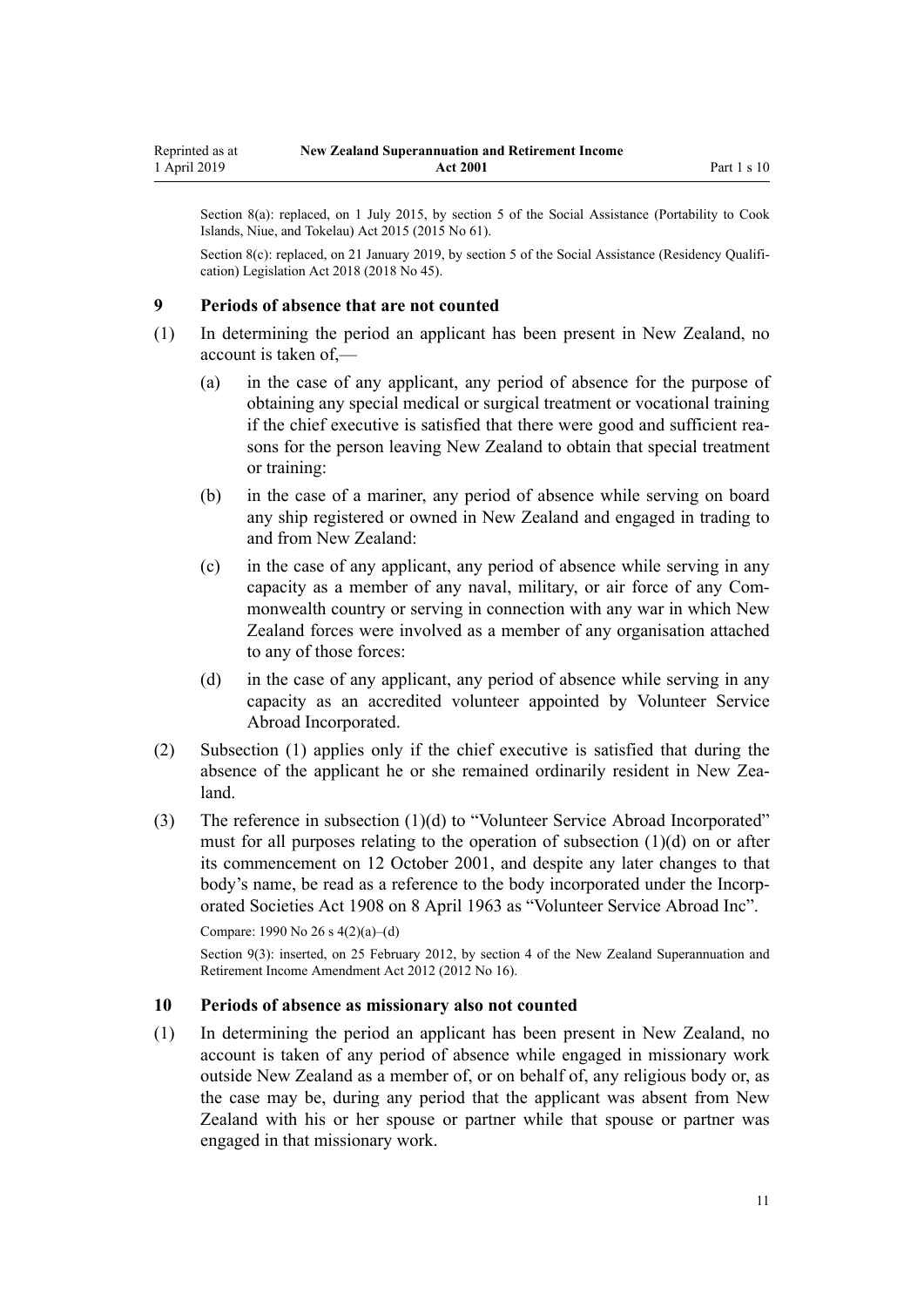<span id="page-11-0"></span>

|             | <b>New Zealand Superannuation and Retirement Income</b> | Reprinted as at |
|-------------|---------------------------------------------------------|-----------------|
| Part 1 s 11 | <b>Act 2001</b>                                         | 1 April 2019    |

- (2) Subsection (1) applies only if the chief executive is satisfied that the applicant was either born in New Zealand or was ordinarily resident in New Zealand immediately before leaving New Zealand to engage in the missionary work or, as the case may be, to accompany or join his or her spouse or partner.
- (3) Unless otherwise expressly provided in the agreement, the provisions of subsection (1) are not modified by the provisions of any agreement entered into by the Government of New Zealand with the government of any other country, whether before or after the commencement of this section, providing for reciprocity in social security benefits between their respective countries or the provisions of any Act or Order in Council giving effect to the agreement.
- (4) In this section, **missionary work** includes the advancement of religion or education and the maintenance, care, or relief, of orphans, or the aged, infirm, sick, or needy.

Compare: 1990 No 26 [s 4\(2\)\(e\), \(3\), \(4\)](http://legislation.govt.nz/pdflink.aspx?id=DLM204107)

Section 10(1): amended, on 26 April 2005, by [section 3](http://legislation.govt.nz/pdflink.aspx?id=DLM336342) of the New Zealand Superannuation Amendment Act 2005 (2005 No 17).

Section 10(2): amended, on 26 April 2005, by [section 3](http://legislation.govt.nz/pdflink.aspx?id=DLM336342) of the New Zealand Superannuation Amendment Act 2005 (2005 No 17).

#### **11 Commencement of New Zealand superannuation**

- (1) New Zealand superannuation commences on the date on which the applicant becomes entitled to receive it or the date on which the application for it is received by the department, whichever is the later date.
- (2) This section is subject to [section 317](http://legislation.govt.nz/pdflink.aspx?id=DLM6783789) of the Social Security Act 2018.

Compare: 1990 No 26 [s 5](http://legislation.govt.nz/pdflink.aspx?id=DLM204111)

Section 11(2): added, on 2 July 2007, by [section 12\(2\)](http://legislation.govt.nz/pdflink.aspx?id=DLM408566) of the Social Security Amendment Act 2007 (2007 No 20).

Section 11(2): amended, on 26 November 2018, by [section 459](http://legislation.govt.nz/pdflink.aspx?id=DLM6784038) of the Social Security Act 2018 (2018 No 32).

## **12 Standard rates of New Zealand superannuation**

- (1) The rate of New Zealand superannuation payable to any person is the appropriate rate stated in clause 1 or clause 2 of [Schedule 1](#page-51-0).
- (2) A person who is married or in a civil union or in a de facto relationship and whose spouse or partner is not entitled to receive New Zealand superannuation may elect to receive the appropriate rate stated in either clause 1 or clause 2 of that schedule.
- (3) However, an election to receive New Zealand superannuation under clause 2 of [Schedule 1](#page-51-0) does not take effect until the employment has ceased in a case where—
	- (a) that person's spouse or partner is or was in employment under a contract of service; and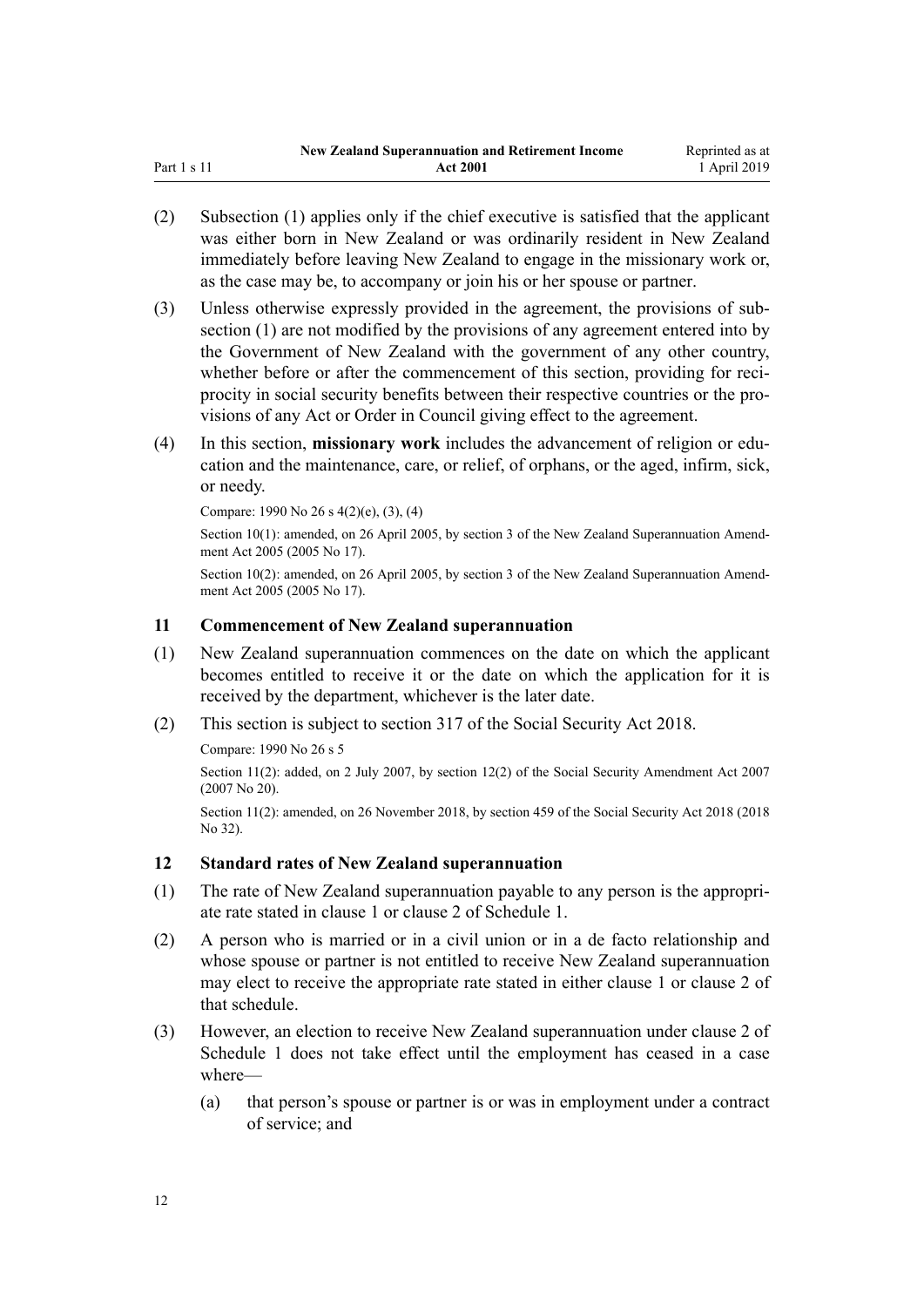- <span id="page-12-0"></span>(b) the combined income of the person and his or her spouse or partner, during that employment, is or was enough to prevent receipt of New Zealand superannuation under [clause 2](#page-51-0) of that schedule.
- (4) A person who has made an election under subsection (2) may at any time change that election.

Compare: 1990 No 26 [s 6](http://legislation.govt.nz/pdflink.aspx?id=DLM204115)

Section 12(2): amended, on 1 April 2007, by [section 4](http://legislation.govt.nz/pdflink.aspx?id=DLM336343) of the New Zealand Superannuation Amendment Act 2005 (2005 No 17).

Section 12(2): amended, on 26 April 2005, by [section 3](http://legislation.govt.nz/pdflink.aspx?id=DLM336342) of the New Zealand Superannuation Amendment Act 2005 (2005 No 17).

Section 12(3)(a): amended, on 26 April 2005, by [section 3](http://legislation.govt.nz/pdflink.aspx?id=DLM336342) of the New Zealand Superannuation Amendment Act 2005 (2005 No 17).

Section 12(3)(b): amended, on 26 April 2005, by [section 3](http://legislation.govt.nz/pdflink.aspx?id=DLM336342) of the New Zealand Superannuation Amendment Act 2005 (2005 No 17).

## *Living alone payments*

# *[Repealed]*

Heading: repealed, on 2 September 2013, by [section 6](http://legislation.govt.nz/pdflink.aspx?id=DLM3365233) of the Social Assistance (Living Alone Payments) Amendment Act 2013 (2013 No 11).

## **13 Living alone payments**

#### *[Repealed]*

Section 13: repealed, on 2 September 2013, by [section 6](http://legislation.govt.nz/pdflink.aspx?id=DLM3365233) of the Social Assistance (Living Alone Payments) Amendment Act 2013 (2013 No 11).

#### **14 Commencement of living alone payments**

#### *[Repealed]*

Section 14: repealed, on 2 September 2013, by [section 6](http://legislation.govt.nz/pdflink.aspx?id=DLM3365233) of the Social Assistance (Living Alone Payments) Amendment Act 2013 (2013 No 11).

## *Annual adjustment of New Zealand superannuation*

#### **15 Annual adjustment of standard rates of New Zealand superannuation**

(1) In this section,—

**CPI** means the consumers price index-all groups published by Statistics New Zealand

**standard tax** means the amount of tax reckoned on a weekly basis that would be deductible in accordance with the tax code "M" stated in schedule 5, part A, clause 4, table row 1 of the Tax Administration Act 1994.

(2) Subject to subsection (3), the rates of New Zealand superannuation stated in paragraphs (a), (b), and (c) of clause 1 and paragraph (b) of clause 2 of [Sched](#page-51-0)[ule 1](#page-51-0) must be adjusted, by Order in Council, as at 1 April each year so that in each case the new rate (after the deduction of standard tax) is the rate at that date (after the deduction of standard tax and before the adjustment under this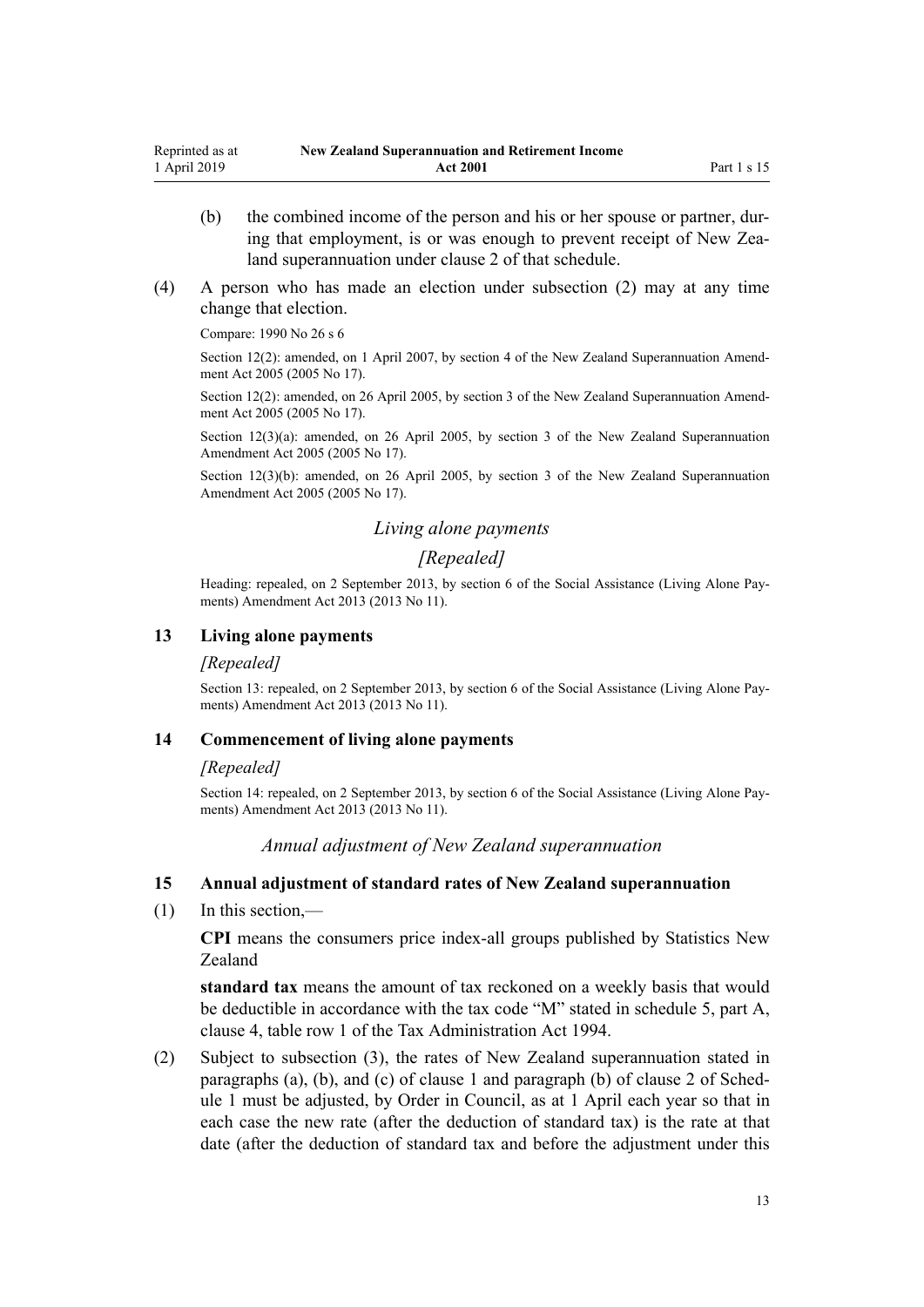section is made) adjusted by any percentage movement upwards in the CPI between the CPI for the quarter ended with 31 December one year before the immediately preceding 31 December and the CPI for the quarter ended with the immediately preceding 31 December.

- (2A) The adjustments (by any percentage movement upwards in the CPI) required under subsection (2) as at 1 April in any year from 2011 to 2021 (inclusive) must, despite subsections (1) and (2), be calculated,—
	- (a) if, and insofar as, they relate to movements during quarters that end before 29 April 2010, using index numbers for those quarters of the consumers price index-all groups published by Statistics New Zealand; and
	- (b) if, and insofar as, they relate to movements during quarters that end after 28 April 2010, using index numbers for those quarters of the consumers price index-all groups excluding cigarettes and other tobacco products published by Statistics New Zealand.
- (3) Every Order in Council made under subsection (2) must adjust the rates of New Zealand superannuation, subject to subsection (4),—
	- (a) so that the weekly amounts referred to in [section 16](#page-14-0) are set in accordance with that section; and
	- (b) so that the rate of New Zealand superannuation stated in paragraph (b) of clause 2 of [Schedule 1](#page-51-0) preserves its proportional relationship (after the deduction of standard tax) to the rates stated in paragraphs (a), (b), and (c) of clause 1 of that schedule.
- (4) An adjustment under this section must not reduce the weekly amounts payable under this section.
- (5) Every Order in Council made under subsection (2) has the force of law as if it was enacted by this Act.
- (6) Every Order in Council made under subsection (2) comes into force or is considered to come into force on 1 April of the calendar year in which it is made, and applies to New Zealand superannuation payable on and after that date.

Compare: 1990 No 26 [s 13A\(1\), \(2\), \(3\)\(d\), \(3A\), \(4\), \(5\)](http://legislation.govt.nz/pdflink.aspx?id=DLM204150)

Section 15(1) **CPI**: amended (with effect on 20 May 2010), on 28 May 2010, by [section 3\(1\)](http://legislation.govt.nz/pdflink.aspx?id=DLM2988606) of the New Zealand Superannuation and Retirement Income Amendment Act 2010 (2010 No 32).

Section 15(1) **earner premium**: repealed, on 11 May 2005, by [section 63\(2\)](http://legislation.govt.nz/pdflink.aspx?id=DLM347257) of the Injury Prevention, Rehabilitation, and Compensation Amendment Act (No 2) 2005 (2005 No 45).

Section 15(1) **standard tax**: amended, on 1 April 2019, by [section 259](http://legislation.govt.nz/pdflink.aspx?id=LMS12363) of the Taxation (Annual Rates for 2017–18, Employment and Investment Income, and Remedial Matters) Act 2018 (2018 No 5).

Section 15(1) **standard tax**: amended, on 1 April 2008 (effective for 2008–09 income year and later income years, except when the context requires otherwise), by [section ZA 2\(1\)](http://legislation.govt.nz/pdflink.aspx?id=DLM1523176) of the Income Tax Act 2007 (2007 No 97).

Section 15(2A): inserted (with effect on 20 May 2010), on 28 May 2010, by [section 3\(2\)](http://legislation.govt.nz/pdflink.aspx?id=DLM2988606) of the New Zealand Superannuation and Retirement Income Amendment Act 2010 (2010 No 32).

Section 15(2A): amended, on 31 May 2016, by [section 9](http://legislation.govt.nz/pdflink.aspx?id=DLM6851124) of the Customs and Excise (Tobacco Products—Budget Measures) Amendment Act 2016 (2016 No 25).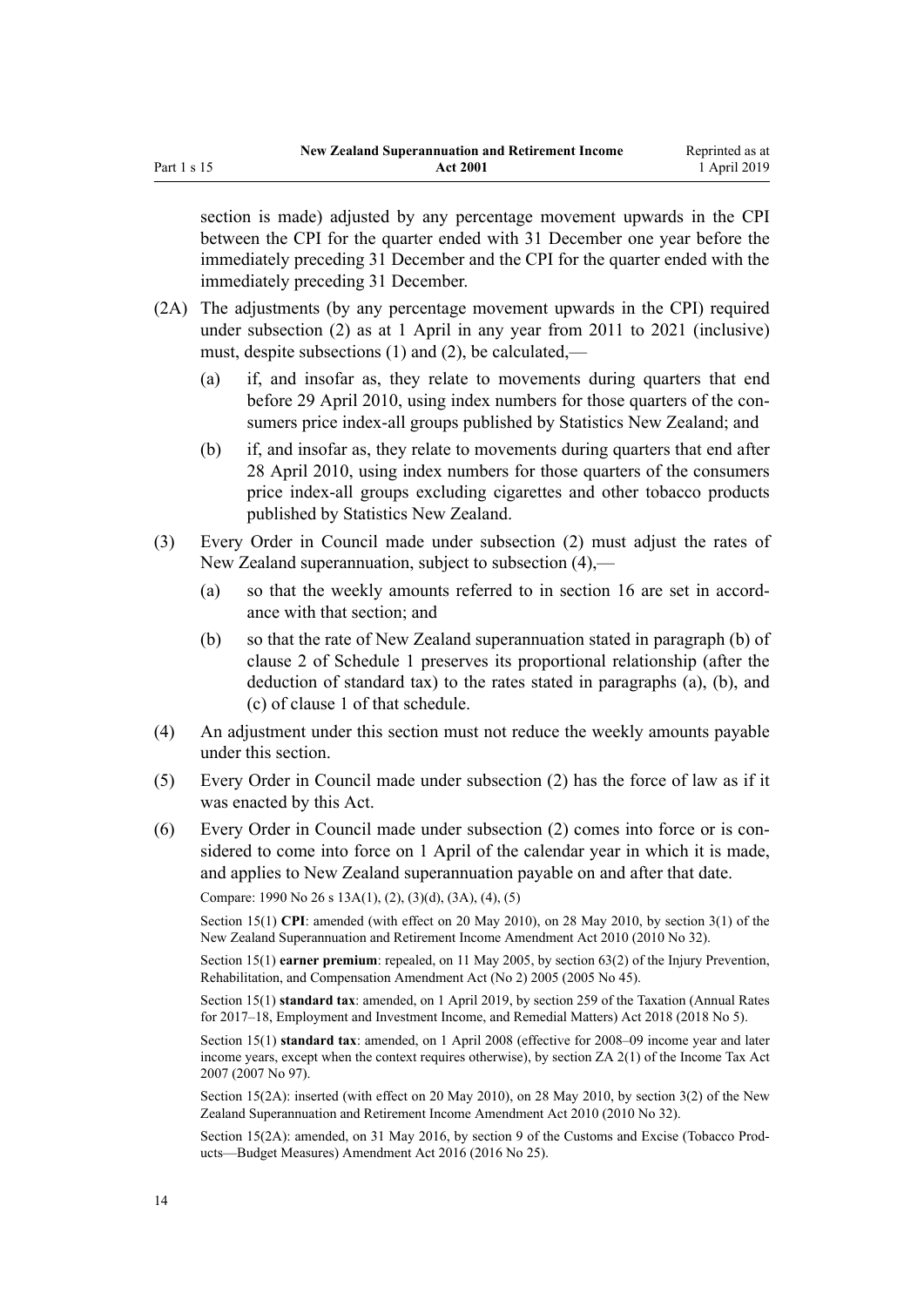<span id="page-14-0"></span>Section 15(2A): amended, on 24 October 2012, by [section 3](http://legislation.govt.nz/pdflink.aspx?id=DLM4767507) of the New Zealand Superannuation and Retirement Income (Indexation—Budget Measures) Amendment Act 2012 (2012 No 81).

Section 15(5): replaced, on 26 November 2018, by [section 459](http://legislation.govt.nz/pdflink.aspx?id=DLM6784038) of the Social Security Act 2018 (2018 No 32).

## **15A Orders are confirmable instruments**

The explanatory note of an Order in Council made under [section 15\(2\)](#page-12-0) must indicate that—

- (a) it is a confirmable instrument, and an annual confirmable instrument, under [section 47B](http://legislation.govt.nz/pdflink.aspx?id=DLM6705124) of the Legislation Act 2012; and
- (b) it is revoked, or taken to have been invalid for past operation, at a time stated in the note, unless earlier confirmed by an Act of Parliament; and
- (c) the stated time is the applicable deadline under section  $47C(1)(a)$  or (b) of that Act.

Section 15A: inserted, on 1 January 2016, by [section 14](http://legislation.govt.nz/pdflink.aspx?id=DLM6681248) of the Legislation (Confirmable Instruments) Amendment Act 2015 (2015 No 120).

## **16 Annual adjustment of New Zealand superannuation: relationship to net average wage**

- (1) The annual adjustment of New Zealand superannuation under [section 15](#page-12-0) must ensure that—
	- (a) the standard weekly amount of New Zealand superannuation (after the deduction of standard tax) payable to a couple who are married or in a civil union or in a de facto relationship, both of whom are qualified to receive New Zealand superannuation, is not less than 65% or more than 72.5% of the average ordinary time weekly earnings (males and females combined) as determined by the last Quarterly Employment Survey of wages published by the Department of Statistics before 1 March in each year (after the deduction of standard tax and the earner levies payable on those earnings):
	- (b) the standard weekly amount of New Zealand superannuation (after the deduction of standard tax) payable to a single person who is living alone is 65% of the weekly amount of New Zealand superannuation (after the deduction of standard tax) payable to a couple who are married or in a civil union, both of whom are qualified to receive New Zealand superannuation:
	- (c) the standard weekly amount of New Zealand superannuation (after the deduction of standard tax) payable to a single person who is not living alone is 60% of the weekly amount of New Zealand superannuation (after the deduction of standard tax) payable to a couple who are married or in a civil union, both of whom are qualified to receive New Zealand superannuation.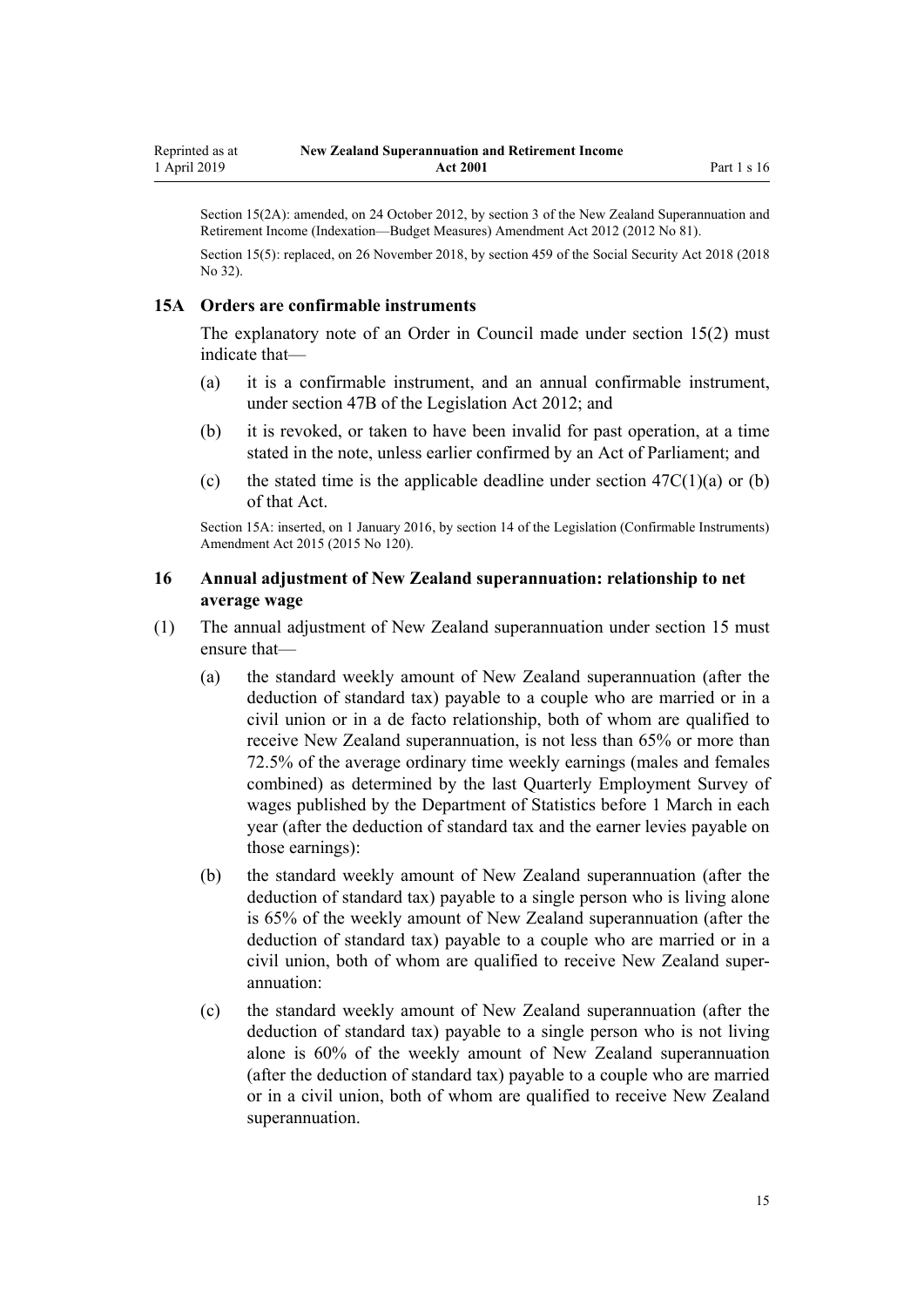<span id="page-15-0"></span>Compare: 1990 No 26 [s 13A\(3\)\(a\)–\(c\)](http://legislation.govt.nz/pdflink.aspx?id=DLM204150)

Section  $16(1)(a)$ : amended, on 1 April 2007, by [section 4](http://legislation.govt.nz/pdflink.aspx?id=DLM336343) of the New Zealand Superannuation Amendment Act 2005 (2005 No 17).

Section  $16(1)(a)$ : amended, on 11 May 2005, by [section 63\(3\)](http://legislation.govt.nz/pdflink.aspx?id=DLM347257) of the Injury Prevention, Rehabilitation, and Compensation Amendment Act (No 2) 2005 (2005 No 45).

Section  $16(1)(a)$ : amended, on 26 April 2005, by [section 3](http://legislation.govt.nz/pdflink.aspx?id=DLM336342) of the New Zealand Superannuation Amendment Act 2005 (2005 No 17).

Section 16(1)(b): amended, on 2 September 2013, by [section 7\(1\)](http://legislation.govt.nz/pdflink.aspx?id=DLM3365234) of the Social Assistance (Living Alone Payments) Amendment Act 2013 (2013 No 11).

Section 16(1)(b): amended, on 26 April 2005, by [section 3](http://legislation.govt.nz/pdflink.aspx?id=DLM336342) of the New Zealand Superannuation Amendment Act 2005 (2005 No 17).

Section  $16(1)(c)$ : amended, on 2 September 2013, by [section 7\(2\)](http://legislation.govt.nz/pdflink.aspx?id=DLM3365234) of the Social Assistance (Living Alone Payments) Amendment Act 2013 (2013 No 11).

Section  $16(1)(c)$ : amended, on 26 April 2005, by [section 3](http://legislation.govt.nz/pdflink.aspx?id=DLM336342) of the New Zealand Superannuation Amendment Act 2005 (2005 No 17).

Section 16(2): added, on 11 May 2005, by [section 63\(4\)](http://legislation.govt.nz/pdflink.aspx?id=DLM347257) of the Injury Prevention, Rehabilitation, and Compensation Amendment Act (No 2) 2005 (2005 No 45).

Section 16(2): amended, on 3 March 2010, by [section 49](http://legislation.govt.nz/pdflink.aspx?id=DLM2417572) of the Accident Compensation Amendment Act 2010 (2010 No 1).

*Non-standard New Zealand superannuation entitlements*

## **17 Entitlement to benefits for spouses or partners of persons in long-term residential care in hospital or rest home**

- (1) This section applies to any person who is not in long-term residential care and whose spouse or partner is in long-term residential care in a hospital or rest home, whether or not the spouse or partner is a resident assessed as requiring care (as defined in [section 5](http://legislation.govt.nz/pdflink.aspx?id=LMS41529) of the Residential Care and Disability Support Services Act 2018).
- (2) Every person to whom this section applies is entitled to receive—
	- (a) New Zealand superannuation at the appropriate rate payable to a person who is single, in any case where that person is entitled to receive New Zealand superannuation in his or her own right; or
	- (b) New Zealand superannuation at the appropriate rate payable to a person who is single, in any case where—
		- (i) that person is not entitled to New Zealand superannuation in his or her own right; but
		- (ii) his or her spouse or partner is entitled to New Zealand superannuation and was entitled to make and had made an election under [section 6\(2\)](http://legislation.govt.nz/pdflink.aspx?id=DLM204115) or [section 11\(2\)](http://legislation.govt.nz/pdflink.aspx?id=DLM204143) of the Social Welfare (Transitional Provisions) Act 1990 before 1 October 1991; or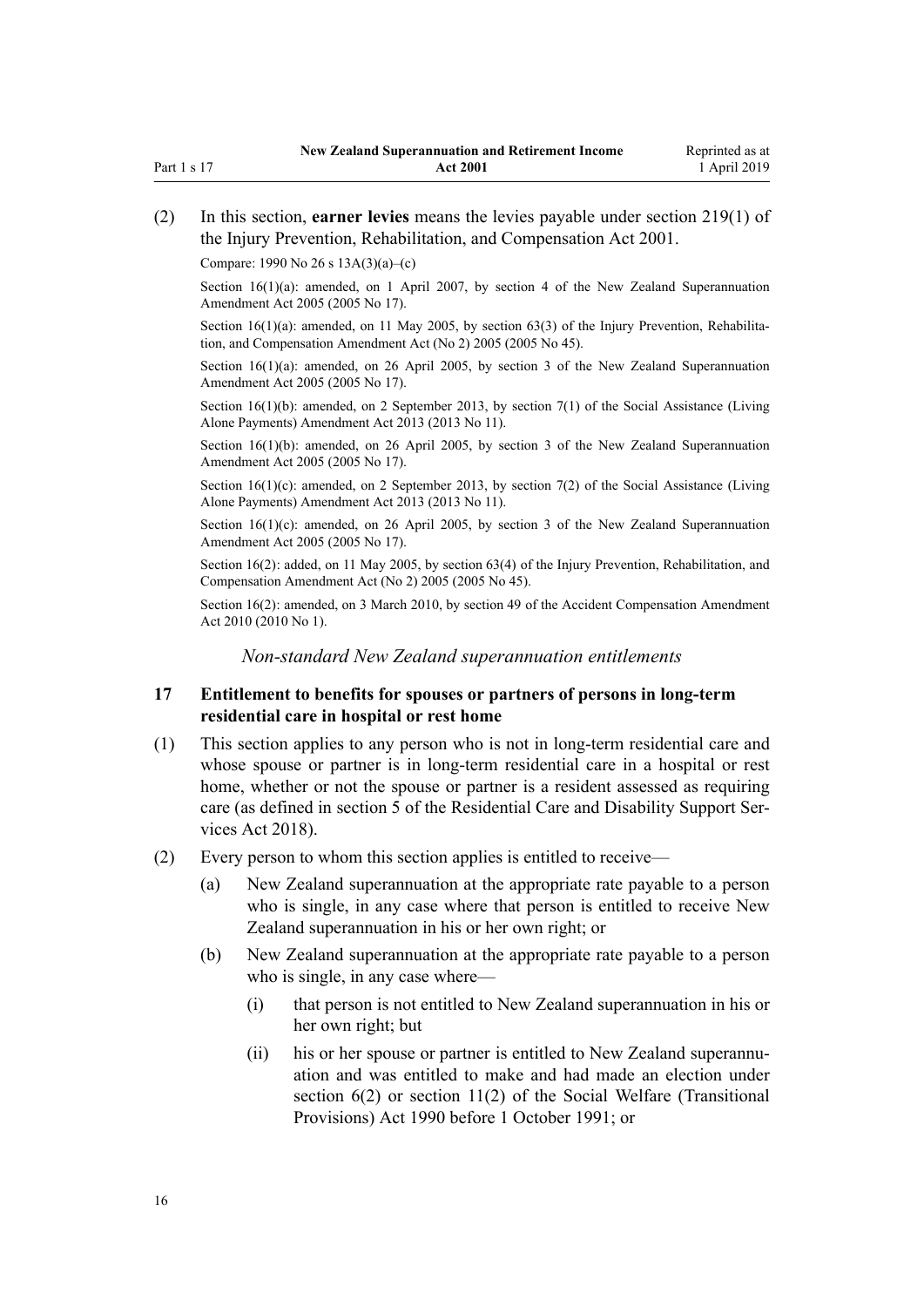- <span id="page-16-0"></span>(c) an emergency benefit under [section 63](http://legislation.govt.nz/pdflink.aspx?id=DLM6783236) of the Social Security Act 2018 at the appropriate rate of a supported living payment payable to a person who is single or is single with 1 or more dependent children, as the case may be, in any other case.
- (3) Any benefit payable to a person to whom this section applies is not subject to abatement in respect of any income of the person that has been included in a means assessment of the person's spouse under the [Residential Care and Disa](http://legislation.govt.nz/pdflink.aspx?id=LMS41457)[bility Support Services Act 2018.](http://legislation.govt.nz/pdflink.aspx?id=LMS41457)

Compare: SR 1993/250 cl 3

Section 17 heading: amended, on 1 July 2006, by [section 5\(1\)](http://legislation.govt.nz/pdflink.aspx?id=DLM374601) of the New Zealand Superannuation and Retirement Income Amendment Act 2006 (2006 No 31).

Section 17 heading: amended, on 26 April 2005, by [section 3](http://legislation.govt.nz/pdflink.aspx?id=DLM336342) of the New Zealand Superannuation Amendment Act 2005 (2005 No 17).

Section 17(1): replaced, on 26 November 2018, by [section 459](http://legislation.govt.nz/pdflink.aspx?id=DLM6784038) of the Social Security Act 2018 (2018 No 32).

Section 17(2)(a): amended, on 26 April 2005, by [section 3](http://legislation.govt.nz/pdflink.aspx?id=DLM336342) of the New Zealand Superannuation Amendment Act 2005 (2005 No 17).

Section 17(2)(b): amended, on 26 April 2005, by [section 3](http://legislation.govt.nz/pdflink.aspx?id=DLM336342) of the New Zealand Superannuation Amendment Act 2005 (2005 No 17).

Section 17(2)(b)(ii): amended, on 26 April 2005, by [section 3](http://legislation.govt.nz/pdflink.aspx?id=DLM336342) of the New Zealand Superannuation Amendment Act 2005 (2005 No 17).

Section 17(2)(c): amended, on 26 November 2018, by [section 459](http://legislation.govt.nz/pdflink.aspx?id=DLM6784038) of the Social Security Act 2018 (2018 No 32).

Section 17(2)(c): amended, on 15 July 2013, by [section 97](http://legislation.govt.nz/pdflink.aspx?id=DLM4542434) of the Social Security (Benefit Categories and Work Focus) Amendment Act 2013 (2013 No 13).

Section  $17(2)(c)$ : amended, on 26 April 2005, by [section 3](http://legislation.govt.nz/pdflink.aspx?id=DLM336342) of the New Zealand Superannuation Amendment Act 2005 (2005 No 17).

Section 17(3): substituted, on 1 July 2005, by [section 12\(2\)](http://legislation.govt.nz/pdflink.aspx?id=DLM323319) of the Social Security (Long-term Residential Care) Amendment Act 2004 (2004 No 101).

Section 17(3): amended, on 26 November 2018, by [section 459](http://legislation.govt.nz/pdflink.aspx?id=DLM6784038) of the Social Security Act 2018 (2018 No 32).

## **18 Single living alone rate for spouses or partners of persons in long-term residential care in hospital or rest home**

However, every person to whom section  $17(2)(a)$  or (b) applies is entitled to receive New Zealand superannuation at the single living alone rate if the person is living alone.

Compare: SR 1993/250 cl 4

Section 18 heading: amended, on 2 September 2013, by [section 8\(1\)](http://legislation.govt.nz/pdflink.aspx?id=DLM3365235) of the Social Assistance (Living Alone Payments) Amendment Act 2013 (2013 No 11).

Section 18 heading: amended, on 1 July 2006, by [section 6](http://legislation.govt.nz/pdflink.aspx?id=DLM374602) of the New Zealand Superannuation and Retirement Income Amendment Act 2006 (2006 No 31).

Section 18 heading: amended, on 26 April 2005, by [section 3](http://legislation.govt.nz/pdflink.aspx?id=DLM336342) of the New Zealand Superannuation Amendment Act 2005 (2005 No 17).

Section 18: amended, on 2 September 2013, by [section 8\(2\)](http://legislation.govt.nz/pdflink.aspx?id=DLM3365235) of the Social Assistance (Living Alone Payments) Amendment Act 2013 (2013 No 11).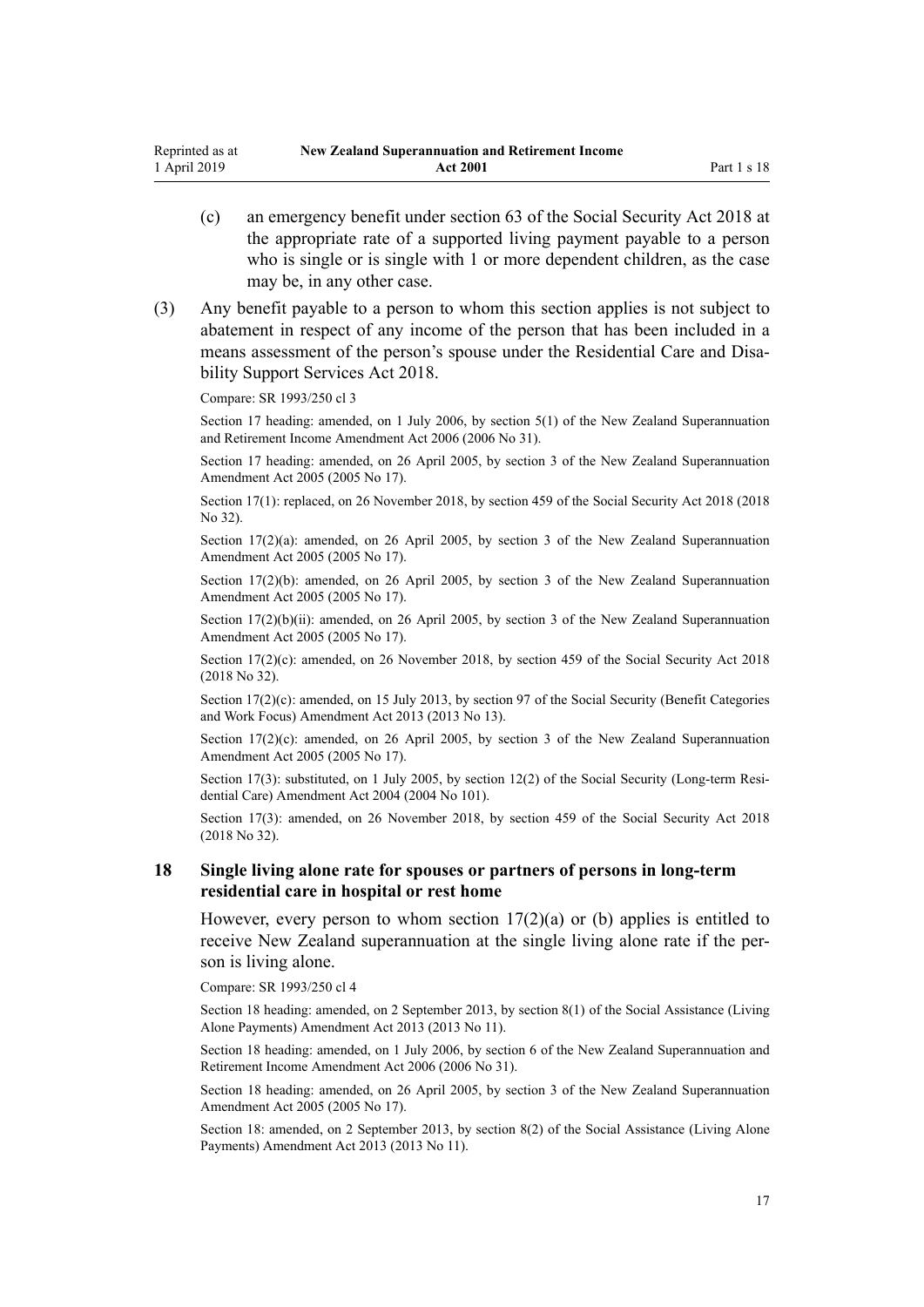# <span id="page-17-0"></span>**19 Hospital rates of New Zealand superannuation**

- (1) For the purposes of this section, **hospital** means a hospital provided by a District Health Board within the meaning of the [New Zealand Public Health and](http://legislation.govt.nz/pdflink.aspx?id=DLM80050) [Disability Act 2000;](http://legislation.govt.nz/pdflink.aspx?id=DLM80050) and includes a psychiatric security institution within the meaning of the [Mental Health \(Compulsory Assessment and Treatment\) Act](http://legislation.govt.nz/pdflink.aspx?id=DLM262175) [1992](http://legislation.govt.nz/pdflink.aspx?id=DLM262175).
- (2) This section applies to a person who is married or in a civil union or in a de facto relationship and who has no dependent children, and a single person who receives New Zealand superannuation, or who becomes entitled to receive New Zealand superannuation.
- (3) The rate of New Zealand superannuation payable to a person who is a patient in a hospital for a period of 13 weeks or less is not affected.
- (4) The rate of New Zealand superannuation payable to a person who is a patient in a hospital for more than 13 weeks is, on and after the commencement of the 14th week of hospitalisation, the rate stated in clause 3 of [Schedule 1.](#page-51-0)
- (5) Subsection (4) does not apply to a resident assessed as requiring care (as defined in [section 5](http://legislation.govt.nz/pdflink.aspx?id=LMS41529) of the Residential Care and Disability Support Services Act 2018) who is a patient in a hospital and in respect of whom a funder (as defined in that section) is paying some or all of the cost of contracted care services (as defined in [section 11](http://legislation.govt.nz/pdflink.aspx?id=LMS41551) of that Act) under [section 18](http://legislation.govt.nz/pdflink.aspx?id=LMS41564), [22\(2\),](http://legislation.govt.nz/pdflink.aspx?id=LMS41574) [26,](http://legislation.govt.nz/pdflink.aspx?id=LMS41582) [54,](http://legislation.govt.nz/pdflink.aspx?id=LMS41641) or [55](http://legislation.govt.nz/pdflink.aspx?id=LMS41642) of that Act.
- (6) However, the chief executive may, at the chief executive's discretion,—
	- (a) pay to any patient to whom subsection (4) applies a higher rate than the rate stated in clause 3 of [Schedule 1](#page-51-0) after having regard to the patient's personal financial circumstances.
	- (b) *[Repealed]*
- (7) If, after 13 weeks' hospitalisation, the New Zealand superannuation of a person who is married or in a civil union or in a de facto relationship is reduced under subsection (4) or subsection (6)(b), and that person's spouse or partner is either not in hospital or has been in hospital for less than 13 weeks, any New Zealand superannuation payable to or for the spouse or partner must be increased, on the same date as the effective date of that reduction, by an amount equal to the difference between—
	- (a) the maximum rate of New Zealand superannuation payable to a single person; and
	- (b) the maximum rate of New Zealand superannuation payable to a person who is married or in a civil union or in a de facto relationship and whose spouse or partner is receiving New Zealand superannuation.
- (8) In any case where the rate of New Zealand superannuation has been reduced in accordance with this section and the superannuitant in hospital is absent from the hospital for not more than 28 days, the rate of New Zealand superannuation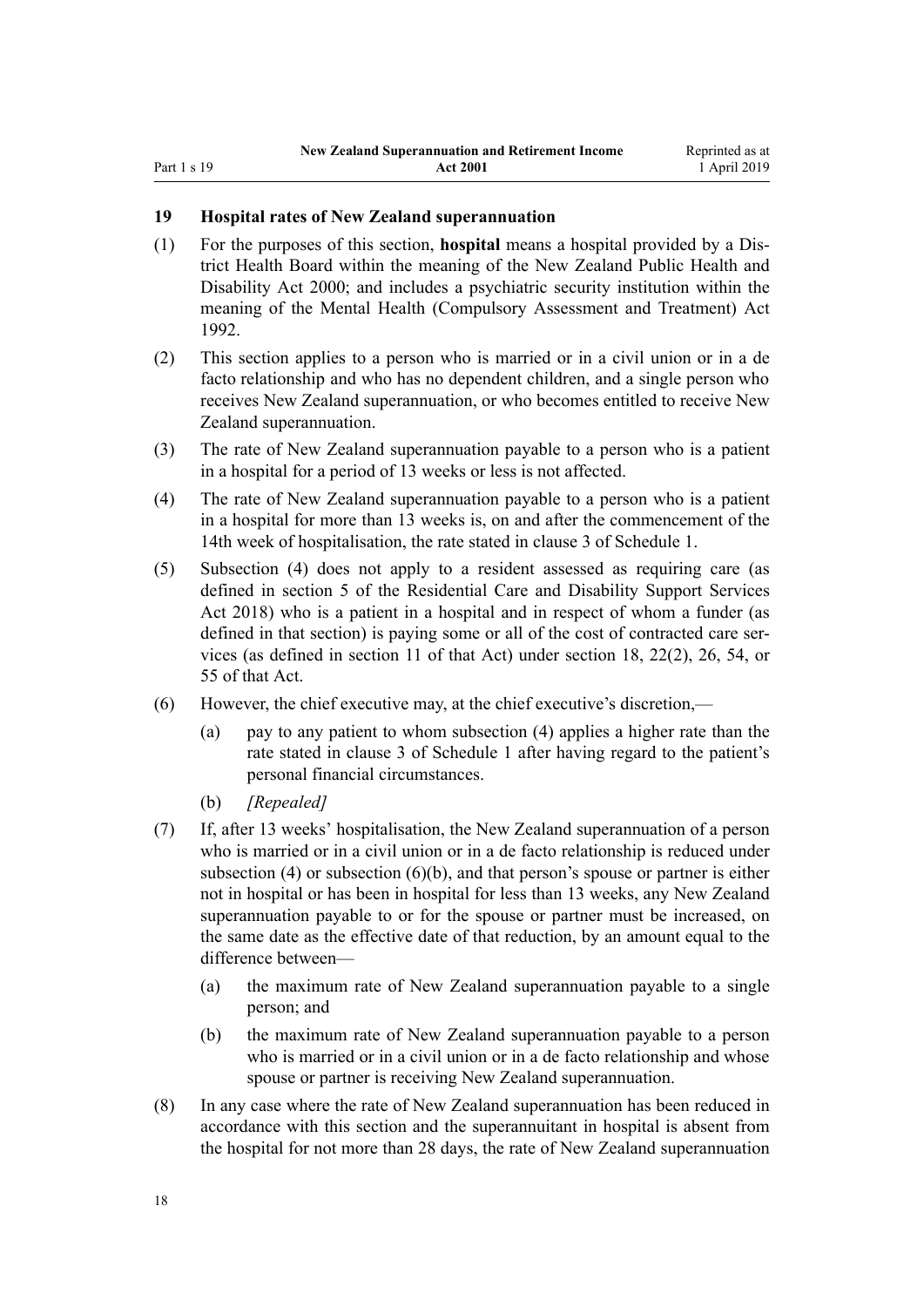<span id="page-18-0"></span>payable on return to hospital must be determined as if that absence has not occurred.

- (9) This section does not entitle a single person or a couple who are married or in a civil union or in a de facto relationship to receive a greater amount of New Zealand superannuation, as a result of hospitalisation, than would otherwise have been payable.
- (10) This section applies despite anything to the contrary in the [Social Security Act](http://legislation.govt.nz/pdflink.aspx?id=DLM6783102) [2018](http://legislation.govt.nz/pdflink.aspx?id=DLM6783102) or in the [Residential Care and Disability Support Services Act 2018.](http://legislation.govt.nz/pdflink.aspx?id=LMS41457)

Compare: 1964 No 136 [s 75](http://legislation.govt.nz/pdflink.aspx?id=DLM363920)

Section 19(2): amended, on 1 April 2007, by [section 4](http://legislation.govt.nz/pdflink.aspx?id=DLM336343) of the New Zealand Superannuation Amendment Act 2005 (2005 No 17).

Section 19(2): amended, on 26 April 2005, by [section 3](http://legislation.govt.nz/pdflink.aspx?id=DLM336342) of the New Zealand Superannuation Amendment Act 2005 (2005 No 17).

Section 19(5): replaced, on 26 November 2018, by [section 459](http://legislation.govt.nz/pdflink.aspx?id=DLM6784038) of the Social Security Act 2018 (2018 No 32).

Section 19(6)(a): amended, on 10 September 2008, by [section 13\(2\)](http://legislation.govt.nz/pdflink.aspx?id=DLM1404052) of the Disability (United Nations Convention on the Rights of Persons with Disabilities) Act 2008 (2008 No 64).

Section 19(6)(a): amended, on 20 September 2007, by [section 4\(2\)](http://legislation.govt.nz/pdflink.aspx?id=DLM968425) of the New Zealand Superannuation and Retirement Income Amendment Act 2007 (2007 No 70).

Section 19(6)(b): repealed, on 10 September 2008, by [section 13\(3\)](http://legislation.govt.nz/pdflink.aspx?id=DLM1404052) of the Disability (United Nations Convention on the Rights of Persons with Disabilities) Act 2008 (2008 No 64).

Section 19(7): substituted, on 26 April 2005, by [section 3](http://legislation.govt.nz/pdflink.aspx?id=DLM336342) of the New Zealand Superannuation Amendment Act 2005 (2005 No 17).

Section 19(7): amended, on 20 September 2007, by [section 4\(3\)](http://legislation.govt.nz/pdflink.aspx?id=DLM968425) of the New Zealand Superannuation and Retirement Income Amendment Act 2007 (2007 No 70).

Section 19(7): amended, on 1 April 2007, by [section 4](http://legislation.govt.nz/pdflink.aspx?id=DLM336343) of the New Zealand Superannuation Amendment Act 2005 (2005 No 17).

Section 19(7)(b): amended, on 1 April 2007, by [section 4](http://legislation.govt.nz/pdflink.aspx?id=DLM336343) of the New Zealand Superannuation Amendment Act 2005 (2005 No 17).

Section 19(9): amended, on 1 April 2007, by [section 4](http://legislation.govt.nz/pdflink.aspx?id=DLM336343) of the New Zealand Superannuation Amendment Act 2005 (2005 No 17).

Section 19(9): amended, on 26 April 2005, by [section 3](http://legislation.govt.nz/pdflink.aspx?id=DLM336342) of the New Zealand Superannuation Amendment Act 2005 (2005 No 17).

Section 19(10): replaced, on 26 November 2018, by [section 459](http://legislation.govt.nz/pdflink.aspx?id=DLM6784038) of the Social Security Act 2018 (2018 No 32).

#### **20 Special disability allowance**

- (1) This section applies if—
	- (a) a person receives New Zealand superannuation; and
	- (b) the person's spouse or partner is either—
		- (i) a patient in a hospital (as defined in [section 19\(1\)](#page-17-0)) who is in receipt of a reduced benefit under section 19(4) or (6); or
		- (ii) a resident assessed as requiring care (as defined in [section 5](http://legislation.govt.nz/pdflink.aspx?id=LMS41529) of the Residential Care and Disability Support Services Act 2018), and in respect of whom a funder (as defined in that section) is paying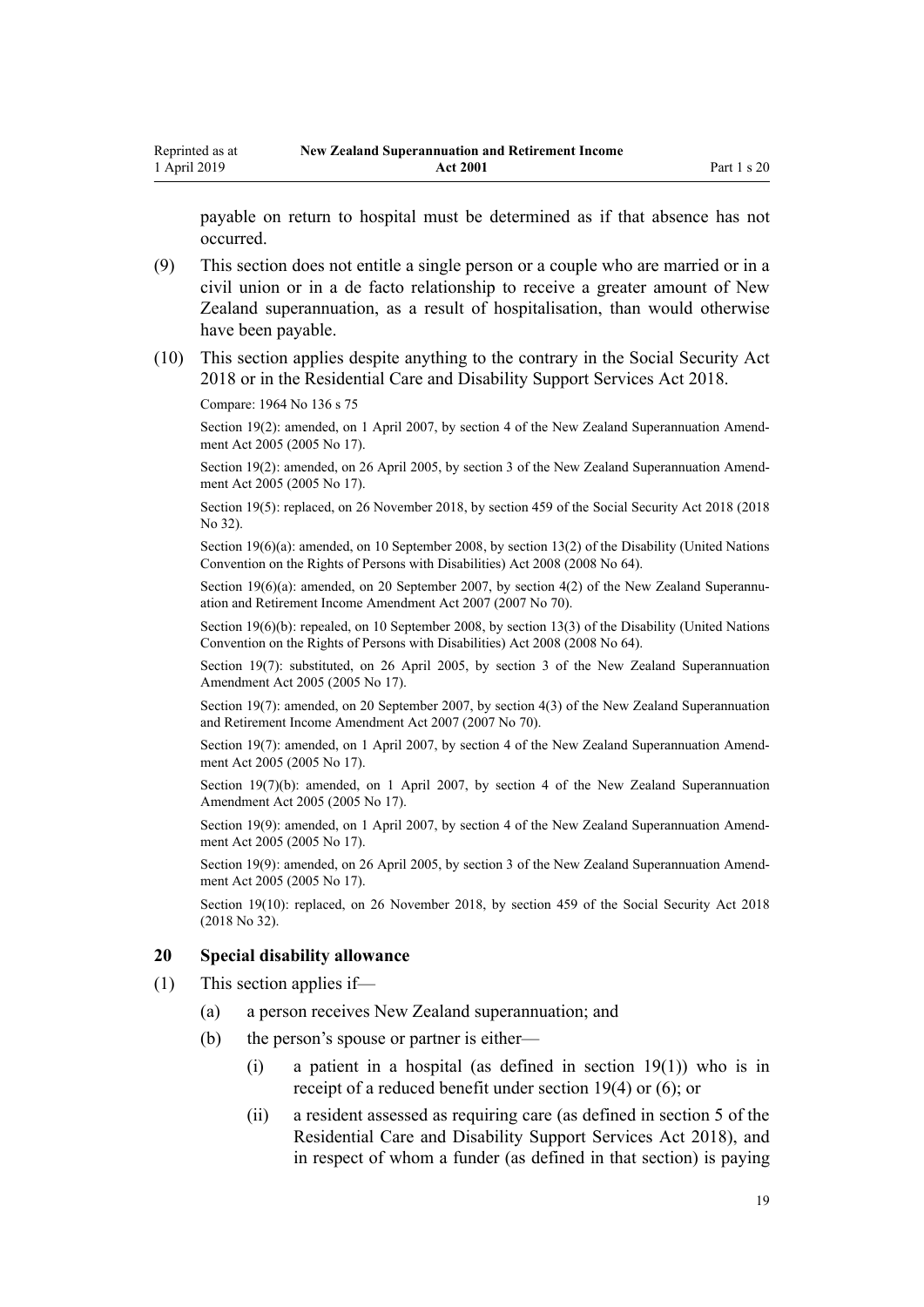some or all of the cost of contracted care services (as defined in [section 11](http://legislation.govt.nz/pdflink.aspx?id=LMS41551) of that Act) under [section 18](http://legislation.govt.nz/pdflink.aspx?id=LMS41564), [22\(2\)](http://legislation.govt.nz/pdflink.aspx?id=LMS41574), [26](http://legislation.govt.nz/pdflink.aspx?id=LMS41582), [54,](http://legislation.govt.nz/pdflink.aspx?id=LMS41641) or [55](http://legislation.govt.nz/pdflink.aspx?id=LMS41642) of that Act.

- (c) *[Repealed]*
- <span id="page-19-0"></span>(2) The chief executive must grant a special disability allowance at the rate stated in clause 4 of [Schedule 1,](#page-51-0) for the purpose of defraying expenses arising from the spouse's or partner's hospitalisation.
- (3) This section applies despite anything in [subpart 14](http://legislation.govt.nz/pdflink.aspx?id=DLM6783277) of Part 2 of the Social Security Act 2018 (disability allowance) but subject to [sections 186](http://legislation.govt.nz/pdflink.aspx?id=DLM6783493) and [310](http://legislation.govt.nz/pdflink.aspx?id=DLM6783779) and [clause 19](http://legislation.govt.nz/pdflink.aspx?id=DLM6784845) of Schedule 3 of that Act (which relate to insurance payments).

Compare: 1964 No 136 [s 69C\(5\)](http://legislation.govt.nz/pdflink.aspx?id=DLM363196)

Section 20(1)(b): substituted, on 7 July 2010, by [section 4](http://legislation.govt.nz/pdflink.aspx?id=DLM3043205) of the New Zealand Superannuation and Retirement Income Amendment Act (No 2) 2010 (2010 No 75).

Section 20(1)(b)(ii): replaced, on 26 November 2018, by [section 459](http://legislation.govt.nz/pdflink.aspx?id=DLM6784038) of the Social Security Act 2018 (2018 No 32).

Section 20(1)(c): repealed, on 7 July 2010, by [section 4](http://legislation.govt.nz/pdflink.aspx?id=DLM3043205) of the New Zealand Superannuation and Retirement Income Amendment Act (No 2) 2010 (2010 No 75).

Section 20(2): amended, on 26 April 2005, by [section 3](http://legislation.govt.nz/pdflink.aspx?id=DLM336342) of the New Zealand Superannuation Amendment Act 2005 (2005 No 17).

Section 20(3): amended, on 26 November 2018, by [section 459](http://legislation.govt.nz/pdflink.aspx?id=DLM6784038) of the Social Security Act 2018 (2018 No 32).

*Payment overseas of New Zealand superannuation*

## **21 Effect of absence from New Zealand on New Zealand superannuation**

A person is not entitled to New Zealand superannuation while that person is absent from New Zealand except as provided in sections 22 to 35 or in any reciprocity agreement adopted under [section 380](http://legislation.govt.nz/pdflink.aspx?id=DLM6783894) of the Social Security Act 2018.

Compare: 1990 No 26 [s 17A\(1\)](http://legislation.govt.nz/pdflink.aspx?id=DLM204190)

Section 21: amended, on 26 November 2018, by [section 459](http://legislation.govt.nz/pdflink.aspx?id=DLM6784038) of the Social Security Act 2018 (2018 No 32).

Section 21: amended, on 5 January 2010, by [section 4](http://legislation.govt.nz/pdflink.aspx?id=DLM1609411) of the New Zealand Superannuation and Retirement Income Amendment Act 2009 (2009 No 40).

## **22 First 26 weeks of certain temporary absences**

New Zealand superannuation that would otherwise be payable to a person (other than a person who is receiving New Zealand superannuation overseas under [section 26](#page-21-0)) is payable in respect of the first 26 weeks of any absence from New Zealand if—

- (a) the person's absence does not exceed 30 weeks; or
- (b) the person's absence exceeds 30 weeks and the chief executive is satisfied that the absence beyond 30 weeks is due to circumstances beyond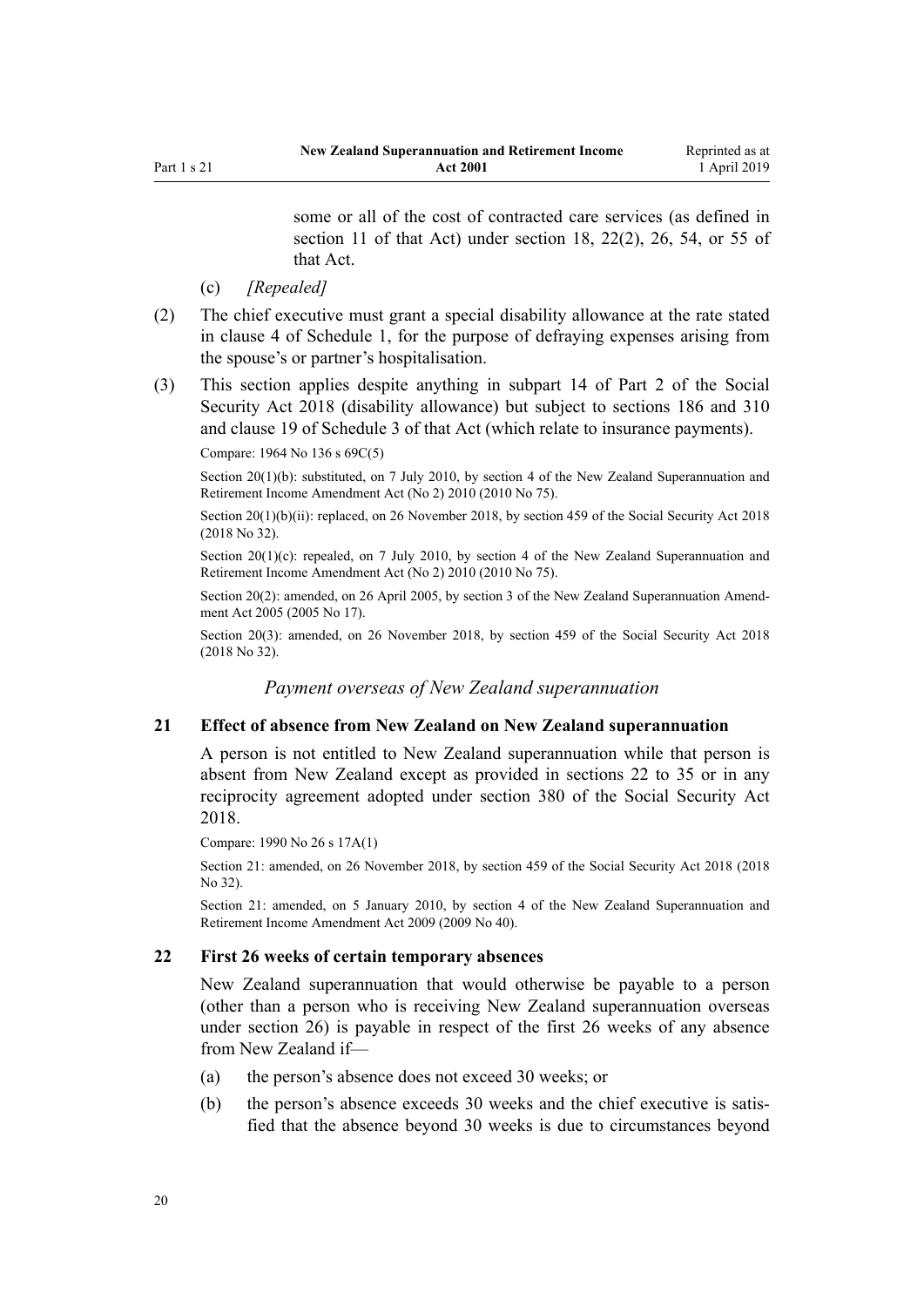<span id="page-20-0"></span>that person's control that he or she could not reasonably have foreseen before departure.

Compare: 1990 No 26 [s 17A\(2\)](http://legislation.govt.nz/pdflink.aspx?id=DLM204190)

Section 22: amended, on 5 January 2010, by [section 5](http://legislation.govt.nz/pdflink.aspx?id=DLM1609412) of the New Zealand Superannuation and Retirement Income Amendment Act 2009 (2009 No 40).

## **23 Absences up to 2 years for medical treatment**

The chief executive may pay New Zealand superannuation to any person who would otherwise be entitled to receive it, but who is absent from New Zealand for any period or periods not exceeding 2 years in total because that person or his or her spouse or partner, dependent child, or sibling is receiving medical treatment overseas for which the Ministry of Health is granting assistance.

Compare: 1990 No 26 [s 17A\(3\)](http://legislation.govt.nz/pdflink.aspx?id=DLM204190)

Section 23: amended, on 26 April 2005, by [section 3](http://legislation.govt.nz/pdflink.aspx?id=DLM336342) of the New Zealand Superannuation Amendment Act 2005 (2005 No 17).

## **24 Absences up to 156 weeks with aid agencies**

- (1) The chief executive may pay New Zealand superannuation to any person who—
	- (a) is otherwise entitled to receive it; and
	- (b) is absent from New Zealand for a period not exceeding 156 weeks; and
	- (c) is engaged, while absent from New Zealand, in full-time voluntary and unpaid humanitarian work for a recognised aid agency that—
		- (i) has, as its principal function, the giving of aid and assistance to less advantaged communities in 1 or more other countries; and
		- (ii) has not deprived another person of paid employment to engage the person to do that work on an unpaid basis.
- (2) The chief executive of the Ministry of Foreign Affairs and Trade must determine any question that arises as to whether an aid agency fulfils the qualifications set out in subsection (1).

Compare: 1990 No 26 [s 17A\(3A\), \(3B\)](http://legislation.govt.nz/pdflink.aspx?id=DLM204190)

Section 24 heading: amended, on 1 July 2006, by [section 7\(1\)](http://legislation.govt.nz/pdflink.aspx?id=DLM374603) of the New Zealand Superannuation and Retirement Income Amendment Act 2006 (2006 No 31).

Section 24(1)(b): amended, on 1 July 2006, by [section 7\(2\)](http://legislation.govt.nz/pdflink.aspx?id=DLM374603) of the New Zealand Superannuation and Retirement Income Amendment Act 2006 (2006 No 31).

## **25 Date absence commences**

If a person who is absent from New Zealand would have become entitled to New Zealand superannuation during his or her absence but for [section 21](#page-19-0), the person's absence is to be regarded as having commenced on the day he or she would have become entitled to New Zealand superannuation.

Compare: 1990 No 26 [s 17A\(4\)](http://legislation.govt.nz/pdflink.aspx?id=DLM204190)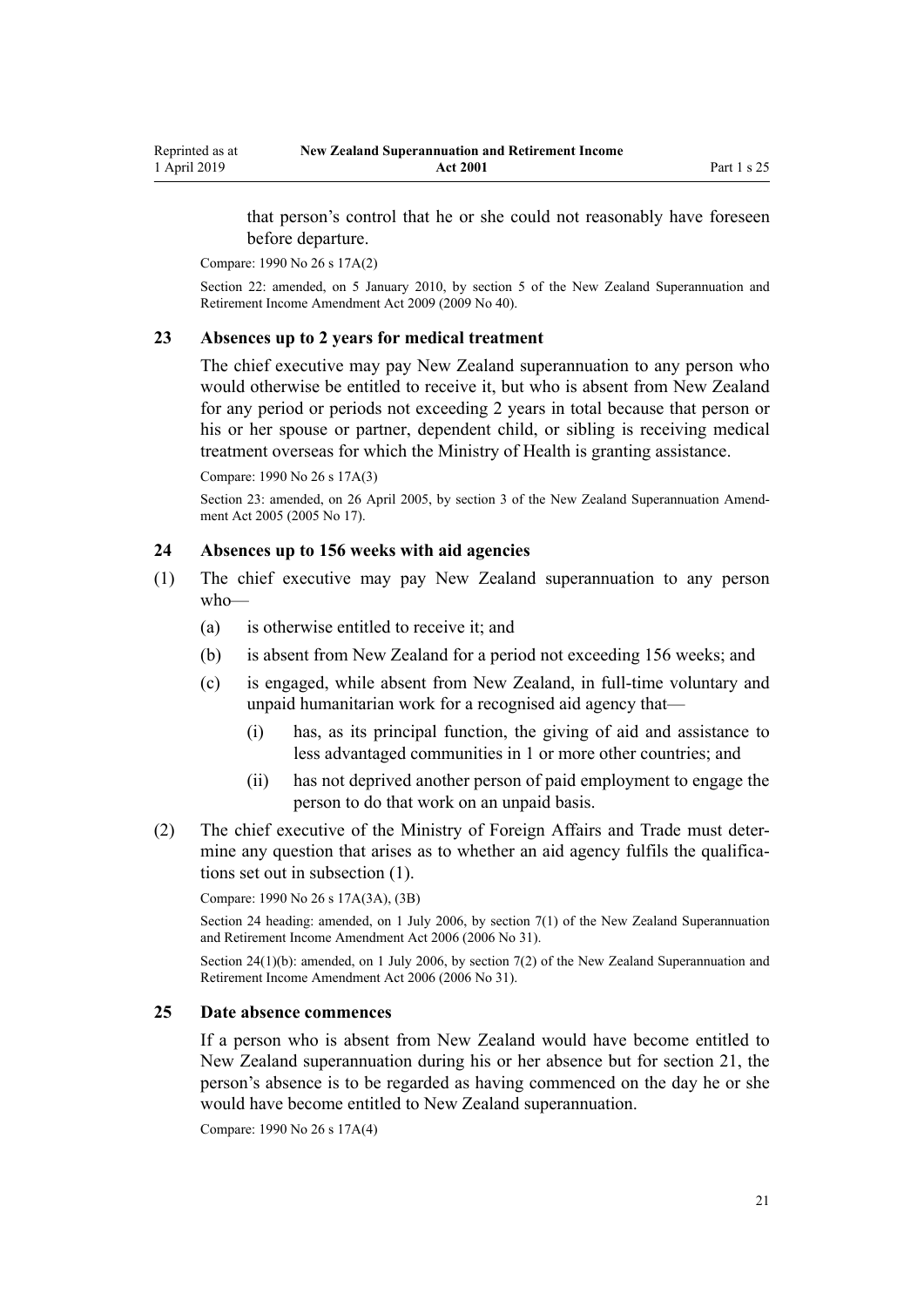## <span id="page-21-0"></span>**26 Payment overseas of New Zealand superannuation**

- (1) This subsection—
	- (a) applies to a country if it is not a country with whose government New Zealand has a reciprocity agreement in force under [section 380](http://legislation.govt.nz/pdflink.aspx?id=DLM6783894) of the Social Security Act 2018, that relates to New Zealand superannuation; and
	- (b) applies to a person if he or she has left New Zealand at a time when he or she was—
		- (i) intending to reside for a period longer than 26 weeks in a country (or any 2 or more countries) to which this subsection applies, but not intending to reside for a period longer than 52 weeks in a specified Pacific country (within the meaning of [section 30\(1\)](#page-25-0)); or
		- (ii) intending to travel for a period longer than 26 weeks, but not intending to reside in any country other than New Zealand.
- (2) A person to whom subsection (1) applies is entitled to be paid New Zealand superannuation at the appropriate rate specified in subsection  $(6)$ —
	- (a) in the case of a person who has left New Zealand at a time when he or she was intending to reside for a period longer than 26 weeks in a country (or any 2 or more countries) to which subsection (1) applies, but not intending to reside for a period longer than 52 weeks in a specified Pacific country (within the meaning of [section 30\(1\)](#page-25-0)), until he or she—
		- (i) begins to reside in a country that is not a country to which subsection (1) applies; or
		- (ii) begins to reside in New Zealand again; or
		- (iii) begins to receive New Zealand superannuation otherwise than under this section; and
	- (b) in the case of a person who has left New Zealand at a time when he or she was intending to travel for a period longer than 26 weeks, but not intending to reside in any country other than New Zealand, until he or she—
		- (i) begins to reside in a country that is not a country to which subsection (1) applies; or
		- (ii) returns to New Zealand.
- (3) For the purposes only of subsection  $(2)(b)(ii)$ , a person does not return to New Zealand if—
	- (a) he or she—
		- (i) interrupts his or her overseas travel, and travels to and stays briefly in New Zealand, in order to attend an event (for example, a wedding or funeral) or to visit a person (for example, a sick or injured family member); and then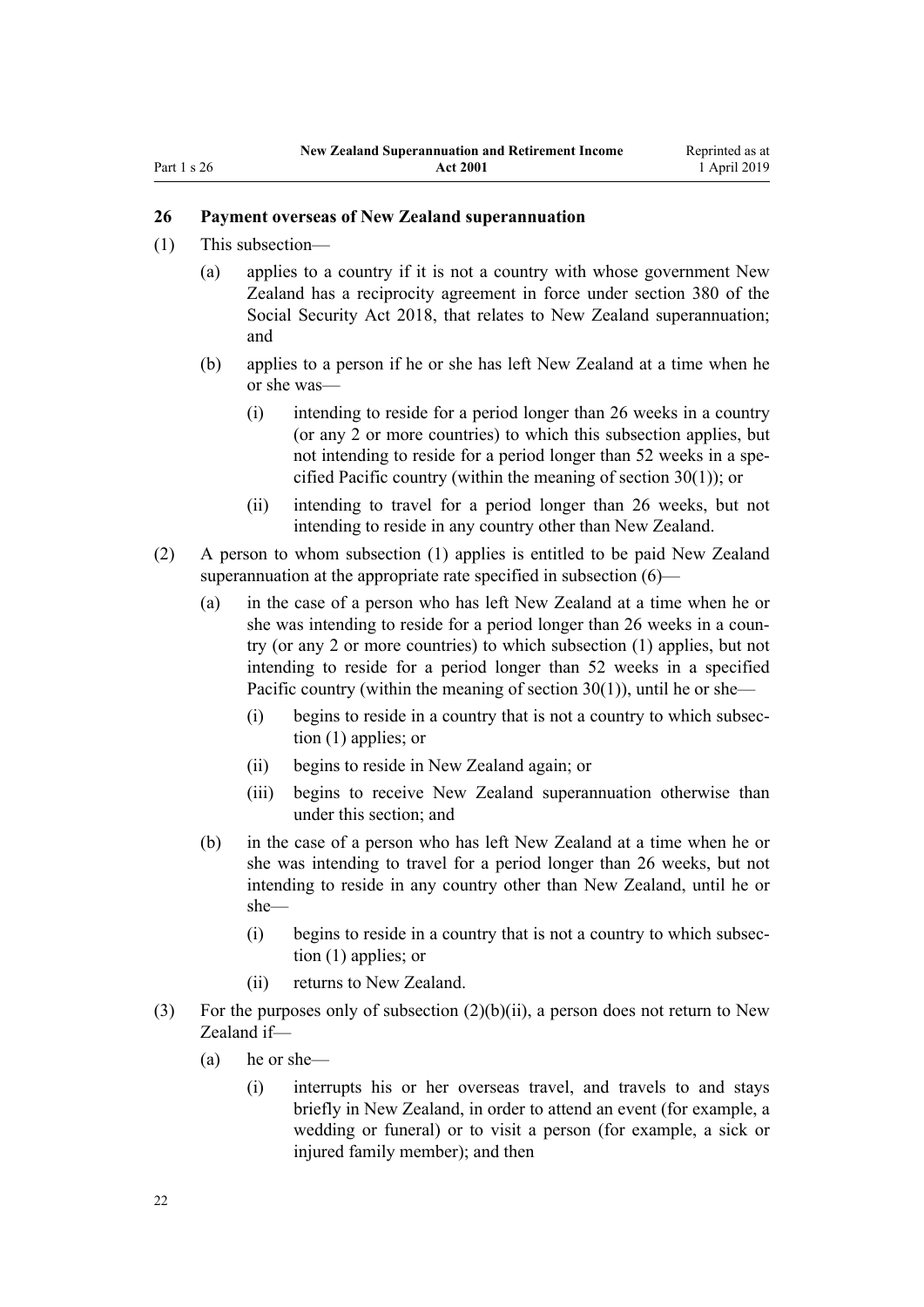- (ii) resumes his or her overseas travel; and
- <span id="page-22-0"></span>(b) he or she does not while in New Zealand begin to receive New Zealand superannuation otherwise than under this section.
- (4) Except to the extent provided by paragraphs  $(a)(i)$  and  $(b)(i)$  of subsection  $(2)$ , a person does not cease to be entitled to be paid New Zealand superannuation under that subsection by reason only of changing his or her intentions after leaving New Zealand.
- (5) Subsection (4) is for the avoidance of doubt.
- (6) The rates referred to in subsection (2) are,—
	- (a) for a single person, a rate that is a proportion (calculated under section 26A(1)) of the amount stated in clause 1(b) of [Schedule 1](#page-51-0):
	- (b) for a person who is married or in a civil union or in a de facto relationship, a rate that is a proportion (calculated under section  $26A(1)$ ) of the amount stated in clause 1(c) of that schedule.
- (7) This section is subject to [section 26B](#page-23-0).

Section 26: substituted, on 5 January 2010, by [section 6](http://legislation.govt.nz/pdflink.aspx?id=DLM1609413) of the New Zealand Superannuation and Retirement Income Amendment Act 2009 (2009 No 40).

Section 26(1)(a): amended, on 26 November 2018, by [section 459](http://legislation.govt.nz/pdflink.aspx?id=DLM6784038) of the Social Security Act 2018 (2018 No 32).

## **26A Calculation of amount of New Zealand superannuation payable overseas**

- (1) The proportion referred to in [section 26\(6\)](#page-21-0) is to be calculated by—
	- (a) treating each period during which the person concerned has resided in New Zealand while aged 20 or more and less than 65 as whole calendar months and (where applicable) additional days; and
	- (b) adding the number of additional days (if any), dividing the total by 30, and disregarding any remainder; and
	- (c) adding the number of calendar months and the quotient calculated under paragraph (b); and
	- (d) dividing by 540 the total calculated under paragraph (c).
- (2) In the determination for the purposes of subsection (1) of the periods during which a person has resided in New Zealand, no account is to be taken of—
	- (a) any period of absence from New Zealand of a kind described in [section](#page-10-0) [9\(1\)](#page-10-0); or
	- (b) any period of absence from New Zealand—
		- (i) while the person was engaged in missionary work as a member of, or on behalf of, any religious body; or
		- (ii) while the person's spouse or partner was engaged in missionary work as a member of, or on behalf of, any religious body, and the person was with his or her spouse or partner; or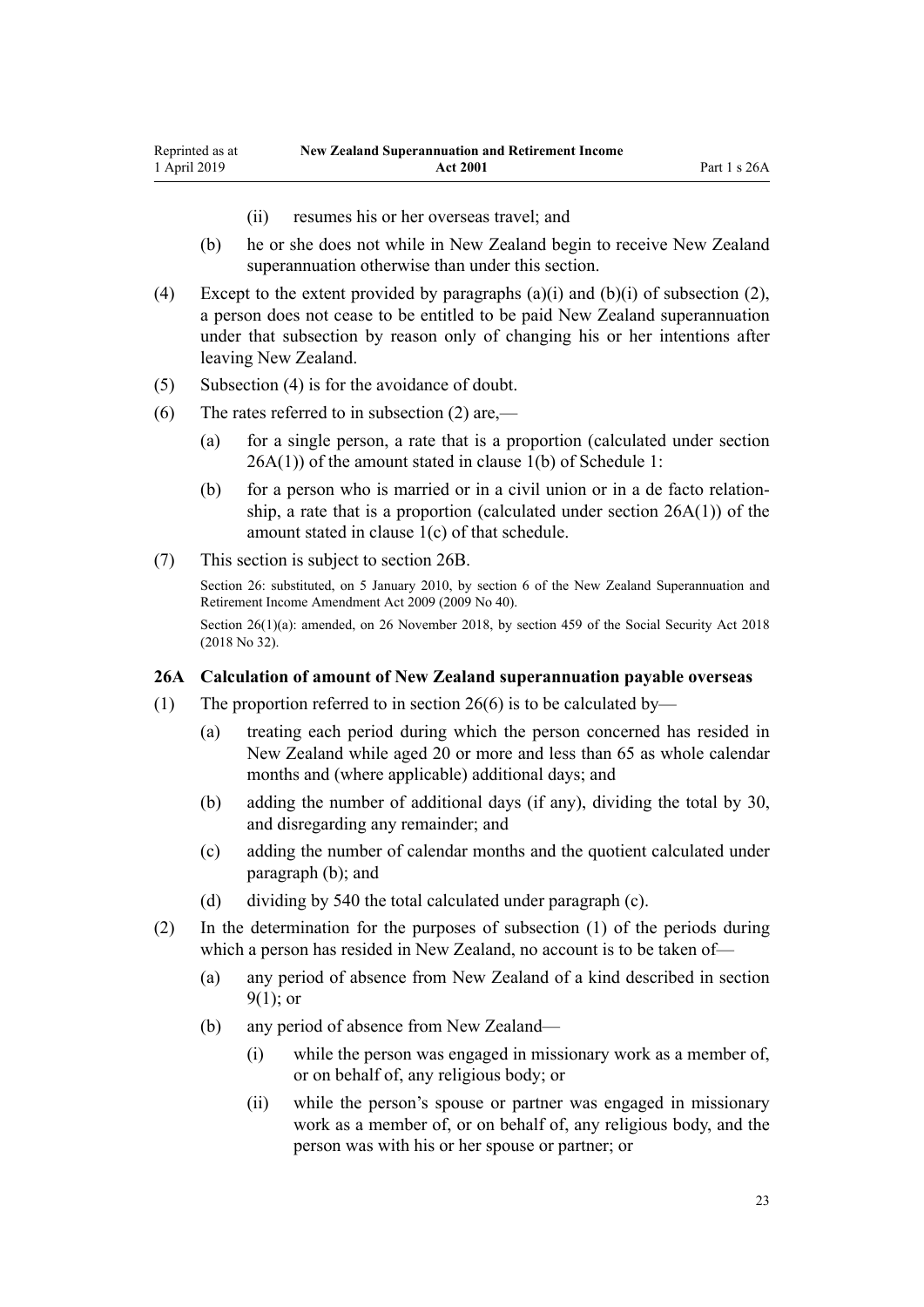- (c) any period of absence from New Zealand while the person was treated under section  $79(3)(a)$  of the Social Security Act 1964 or regulations made under [section 421](http://legislation.govt.nz/pdflink.aspx?id=DLM6783991) of the Social Security Act 2018 as being resident and present in New Zealand; or
- (d) any period of absence from New Zealand while, as the spouse or partner of a person treated under [section 79\(3\)\(a\)](http://legislation.govt.nz/pdflink.aspx?id=DLM364305) of the Social Security Act 1964 or regulations made under [section 421](http://legislation.govt.nz/pdflink.aspx?id=DLM6783991) of the Social Security Act 2018 as being resident and present in New Zealand, the person was also (by virtue of section 79(3)(b) of the Social Security Act 1964) treated as being resident and present in New Zealand.
- (3) Subsection (2) applies to a period of absence only if the chief executive is satisfied that during it the person concerned remained ordinarily resident in New Zealand.
- (4) Subsection (2)(b) applies to a period of absence only if the chief executive is satisfied that the person concerned either was born in New Zealand or—
	- (a) in the case of a person to whom subsection  $(2)(b)(i)$  applies, was ordinarily resident in New Zealand immediately before leaving New Zealand to engage in the missionary work concerned:
	- (b) in the case of a person to whom subsection  $(2)(b)(ii)$  applies, was ordinarily resident in New Zealand immediately before leaving New Zealand to accompany or join his or her spouse or partner.

Section 26A: inserted, on 5 January 2010, by [section 6](http://legislation.govt.nz/pdflink.aspx?id=DLM1609413) of the New Zealand Superannuation and Retirement Income Amendment Act 2009 (2009 No 40).

Section 26A(2)(c): amended, on 26 November 2018, by [section 459](http://legislation.govt.nz/pdflink.aspx?id=DLM6784038) of the Social Security Act 2018 (2018 No 32).

Section 26A(2)(c): amended, on 10 April 2015, by [section 12](http://legislation.govt.nz/pdflink.aspx?id=DLM6419004) of the Social Security Amendment Act 2015 (2015 No 41).

Section 26A(2)(d): amended, on 26 November 2018, by [section 459](http://legislation.govt.nz/pdflink.aspx?id=DLM6784038) of the Social Security Act 2018 (2018 No 32).

Section 26A(2)(d): amended, on 10 April 2015, by [section 12](http://legislation.govt.nz/pdflink.aspx?id=DLM6419004) of the Social Security Amendment Act 2015 (2015 No 41).

## **26B Entitlement**

<span id="page-23-0"></span>Part 1 s 26B

A person is not entitled to be paid New Zealand superannuation under section 26 unless he or she—

- (a) has made an application for the payment of New Zealand superannuation under that section stating either (as the case may be)—
	- (i) the country or countries in which he or she intends to reside and the period for which he or she intends to reside there; or
	- (ii) the country or countries to and in which he or she intends to travel; and
- (b) is ordinarily resident and present in New Zealand on the day he or she makes the application, and—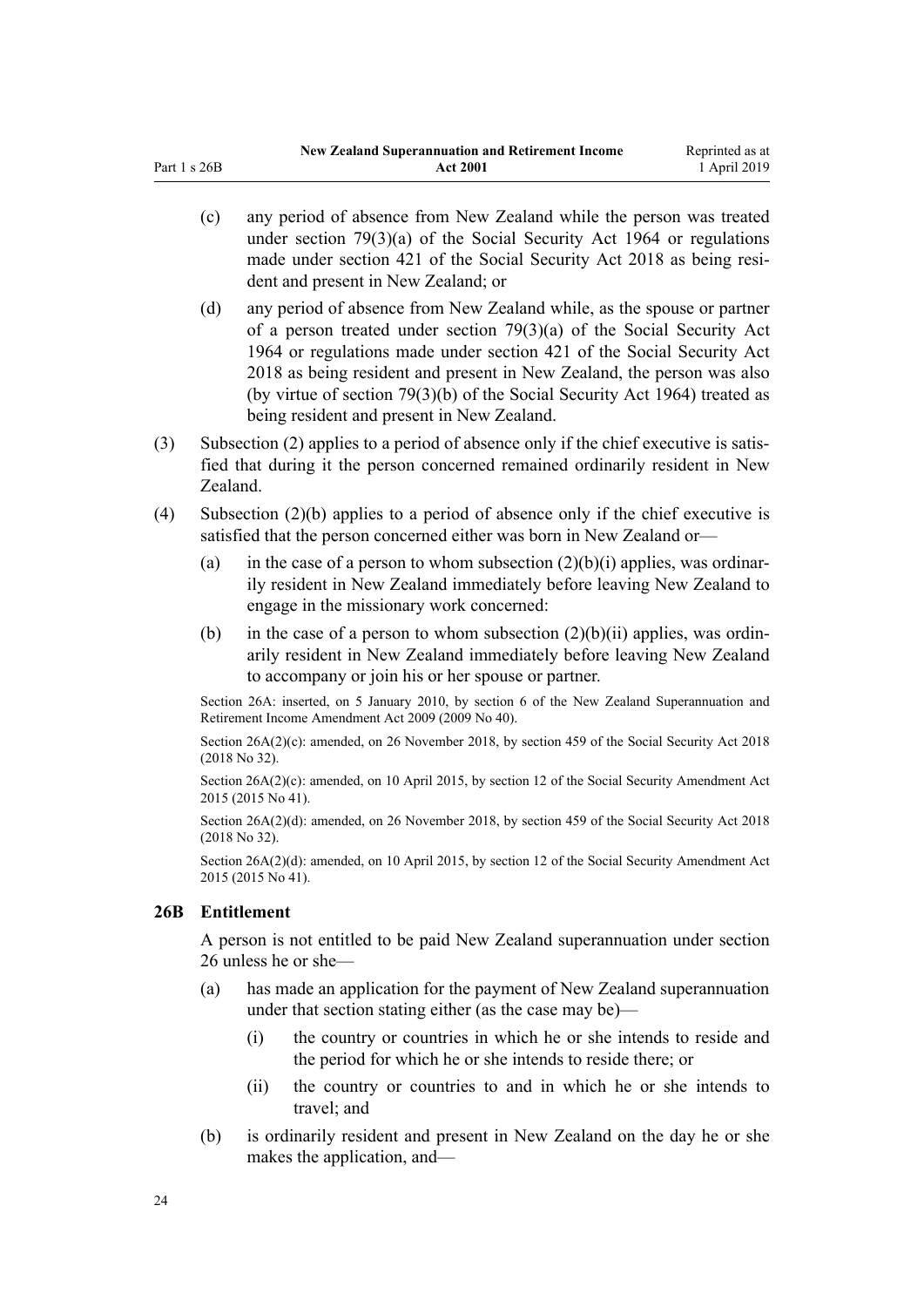- <span id="page-24-0"></span>(i) is entitled to receive New Zealand superannuation on that day; or
- (ii) will become entitled to receive New Zealand superannuation before he or she leaves New Zealand.

Section 26B: inserted, on 5 January 2010, by [section 6](http://legislation.govt.nz/pdflink.aspx?id=DLM1609413) of the New Zealand Superannuation and Retirement Income Amendment Act 2009 (2009 No 40).

## **27 Applications after leaving New Zealand**

- (1) This section applies if a person did not make an application for payment under [section 26](#page-21-0) while ordinarily resident and present in New Zealand because he or she left New Zealand intending to be absent for 26 weeks or less.
- (2) The chief executive may accept an application for payment in accordance with [section 26](#page-21-0) if satisfied that the absence for more than 26 weeks is or was due to circumstances beyond the applicant's control that could not reasonably have been foreseen before leaving New Zealand.
- (3) If the chief executive has accepted an application under subsection (2) and, after the applicant left New Zealand, the applicant has been paid any instalment of New Zealand superannuation in accordance with [sections 21 to 25](#page-19-0), no liability to repay any of those instalments arises merely because the applicant fails to return to New Zealand within the period allowed for by those sections. Compare: 1990 No 26 [s 17\(3\), \(4\)](http://legislation.govt.nz/pdflink.aspx?id=DLM204182)

## **28 Date of commencement of payment overseas**

- (1) The date of commencement of payment overseas of New Zealand superannuation under [section 26](#page-21-0) is the first pay day after the date of the applicant's departure from New Zealand.
- (2) However, in the case of an application under section 27, the date of commencement is the first pay day after the date on which the application was received by the department.
- (3) Subsection (2) is subject to [section 317](http://legislation.govt.nz/pdflink.aspx?id=DLM6783789) of the Social Security Act 2018.

Compare: 1990 No 26 [s 17\(4\)](http://legislation.govt.nz/pdflink.aspx?id=DLM204182)

Section 28(3): added, on 2 July 2007, by [section 12\(2\)](http://legislation.govt.nz/pdflink.aspx?id=DLM408566) of the Social Security Amendment Act 2007 (2007 No 20).

Section 28(3): amended, on 26 November 2018, by [section 459](http://legislation.govt.nz/pdflink.aspx?id=DLM6784038) of the Social Security Act 2018 (2018 No 32).

# **29 Relationship with other benefit provisions**

## (1) *[Repealed]*

- (2) A person who is receiving New Zealand superannuation overseas under section 26 is not entitled to receive any assistance under the [Social Security Act](http://legislation.govt.nz/pdflink.aspx?id=DLM6783102) [2018](http://legislation.govt.nz/pdflink.aspx?id=DLM6783102) or under a programme approved under [section 100](http://legislation.govt.nz/pdflink.aspx?id=DLM6783310) or [101](http://legislation.govt.nz/pdflink.aspx?id=DLM6783311) of that Act.
- (3) When a person who receives New Zealand superannuation overseas under section 26 dies, the benefit terminates (despite [sections 325 to 330](http://legislation.govt.nz/pdflink.aspx?id=DLM6783802) of the Social Security Act 2018) on a date—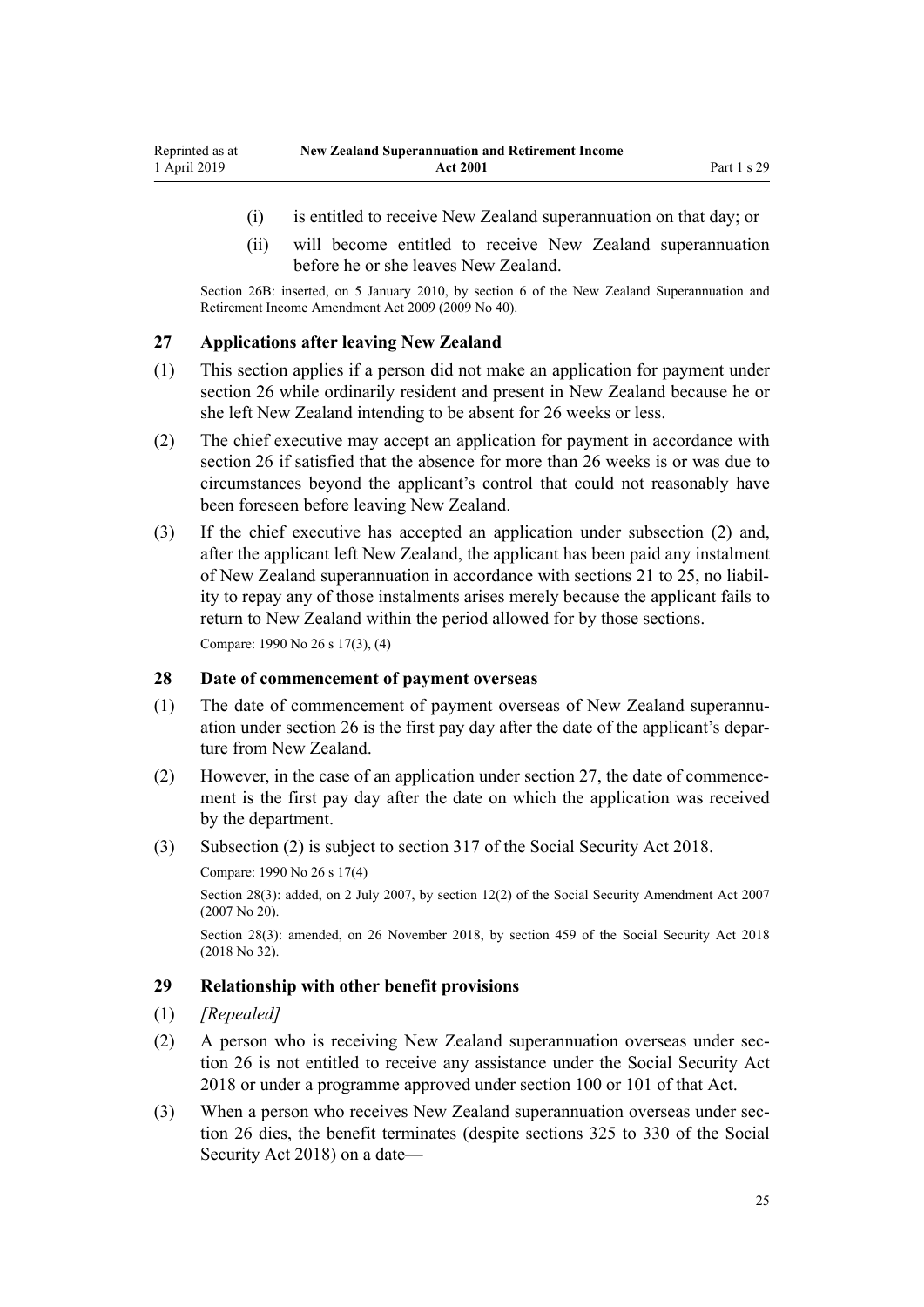- <span id="page-25-0"></span>(a) to be determined by the chief executive; and
- (b) that must be not more than 4 weeks after the person's date of death.
- (4) *[Repealed]*
- (4A) The [Social Security Act 2018](http://legislation.govt.nz/pdflink.aspx?id=DLM6783102) applies to New Zealand superannuation being paid under [section 26,](#page-21-0) but—
	- (a) [sections 111,](http://legislation.govt.nz/pdflink.aspx?id=DLM6783333) [114,](http://legislation.govt.nz/pdflink.aspx?id=DLM6783343) [173 to 196](http://legislation.govt.nz/pdflink.aspx?id=DLM6783464), [204,](http://legislation.govt.nz/pdflink.aspx?id=DLM6783540) and [206 to 219](http://legislation.govt.nz/pdflink.aspx?id=DLM6783545) of that Act do not apply to that New Zealand superannuation; and
	- (b) the rest of that Act applies to that New Zealand superannuation except as provided in this section.

#### (5) *[Repealed]*

Compare: 1990 No 26 [s 17\(1\), \(6\)–\(9\)](http://legislation.govt.nz/pdflink.aspx?id=DLM204182)

Section 29(1): repealed, on 5 January 2010, by [section 7\(1\)](http://legislation.govt.nz/pdflink.aspx?id=DLM1609416) of the New Zealand Superannuation and Retirement Income Amendment Act 2009 (2009 No 40).

Section 29(2): replaced, on 26 November 2018, by [section 459](http://legislation.govt.nz/pdflink.aspx?id=DLM6784038) of the Social Security Act 2018 (2018 No 32).

Section 29(3): replaced, on 26 November 2018, by [section 459](http://legislation.govt.nz/pdflink.aspx?id=DLM6784038) of the Social Security Act 2018 (2018 No 32).

Section 29(4): repealed, on 5 January 2010, by [section 7\(3\)](http://legislation.govt.nz/pdflink.aspx?id=DLM1609416) of the New Zealand Superannuation and Retirement Income Amendment Act 2009 (2009 No 40).

Section 29(4A): replaced, on 26 November 2018, by [section 459](http://legislation.govt.nz/pdflink.aspx?id=DLM6784038) of the Social Security Act 2018 (2018 No 32).

Section 29(5): repealed, on 5 January 2010, by [section 7\(3\)](http://legislation.govt.nz/pdflink.aspx?id=DLM1609416) of the New Zealand Superannuation and Retirement Income Amendment Act 2009 (2009 No 40).

#### **30 Specified Pacific country**

- (1) In [sections 31 to 35](#page-26-0), **specified Pacific country** means a country or territory—
	- (a) that is listed in [Schedule 2](#page-53-0); and
	- (b) that is not a country with which New Zealand has a reciprocity agreement in force under [section 380](http://legislation.govt.nz/pdflink.aspx?id=DLM6783894) of the Social Security Act 2018, which relates to the portability of New Zealand superannuation.
- (2) The Governor-General may from time to time, by Order in Council, amend [Schedule 2](#page-53-0) by—
	- (a) adding the name of any Pacific country or territory; or
	- (b) omitting the former name of a country or territory and substituting its new name.
- (3) The Order in Council must state the date on which it takes effect, which may be a date before the date on which it is made.
- (4) The Order in Council applies to payments of New Zealand superannuation under [section 31](#page-26-0) payable on or after the date on which the order takes effect.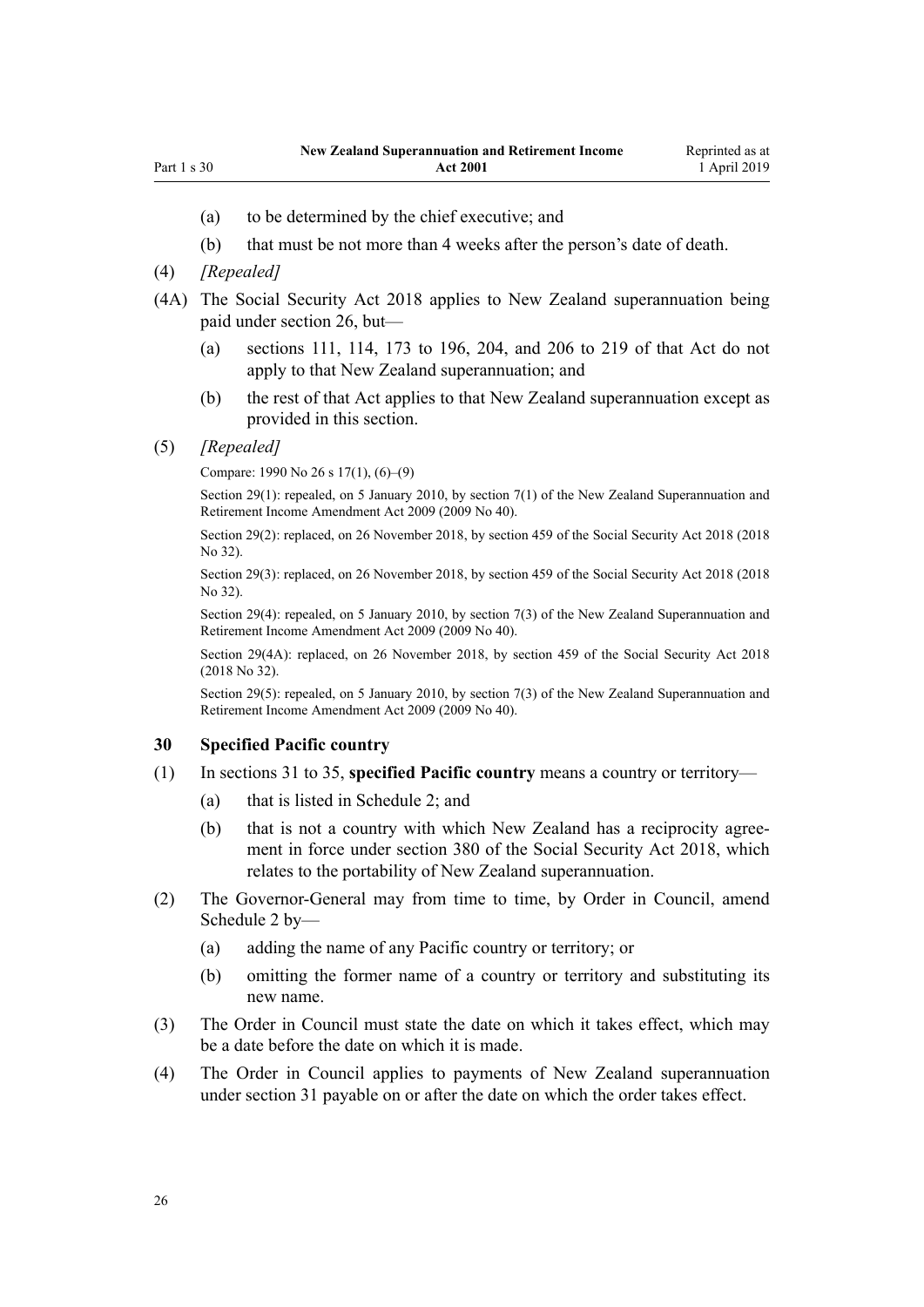<span id="page-26-0"></span>(5) Every Order in Council made under subsection (2)(a) has the force of law as if it was enacted by this Act.

Compare: 1990 No 26 [s 17B](http://legislation.govt.nz/pdflink.aspx?id=DLM204199)

Section 30(1)(b): amended, on 26 November 2018, by [section 459](http://legislation.govt.nz/pdflink.aspx?id=DLM6784038) of the Social Security Act 2018 (2018 No 32).

Section 30(5): replaced, on 26 November 2018, by [section 459](http://legislation.govt.nz/pdflink.aspx?id=DLM6784038) of the Social Security Act 2018 (2018) No 32).

## **30A Orders are confirmable instruments**

The explanatory note of an Order in Council made under [section 30\(2\)](#page-25-0) must indicate that—

- (a) it is a confirmable instrument, and an annual confirmable instrument, under [section 47B](http://legislation.govt.nz/pdflink.aspx?id=DLM6705124) of the Legislation Act 2012; and
- (b) it is revoked, or taken to have been invalid for past operation, at a time stated in the note, unless earlier confirmed by an Act of Parliament; and
- (c) the stated time is the applicable deadline under section  $47C(1)(a)$  or (b) of that Act.

Section 30A: inserted, on 1 January 2016, by [section 14](http://legislation.govt.nz/pdflink.aspx?id=DLM6681248) of the Legislation (Confirmable Instruments) Amendment Act 2015 (2015 No 120).

## **31 Entitlement to be paid New Zealand superannuation in specified Pacific country**

- (1) A person entitled to receive New Zealand superannuation is entitled to be paid the benefit in a specified Pacific country at a rate calculated under [section 32](#page-28-0) if subsection (2) or subsection (3) or subsection (4) applies to the person.
- (2) This subsection applies to a person—
	- (a) who intends to leave New Zealand to reside for more than 52 weeks in a specified Pacific country; and
	- (b) who is resident and present in New Zealand on the date of his or her application to be paid New Zealand superannuation in a specified Pacific country; and
	- $\left( c \right)$  who—
		- (i) is entitled to receive New Zealand superannuation on the date of the application; or
		- (ii) will be entitled to receive New Zealand superannuation before leaving New Zealand; and
	- (d) who is resident in a specified Pacific country when each payment of New Zealand superannuation is due to be made to him or her.
- (3) This subsection applies to a person—
	- (a) who—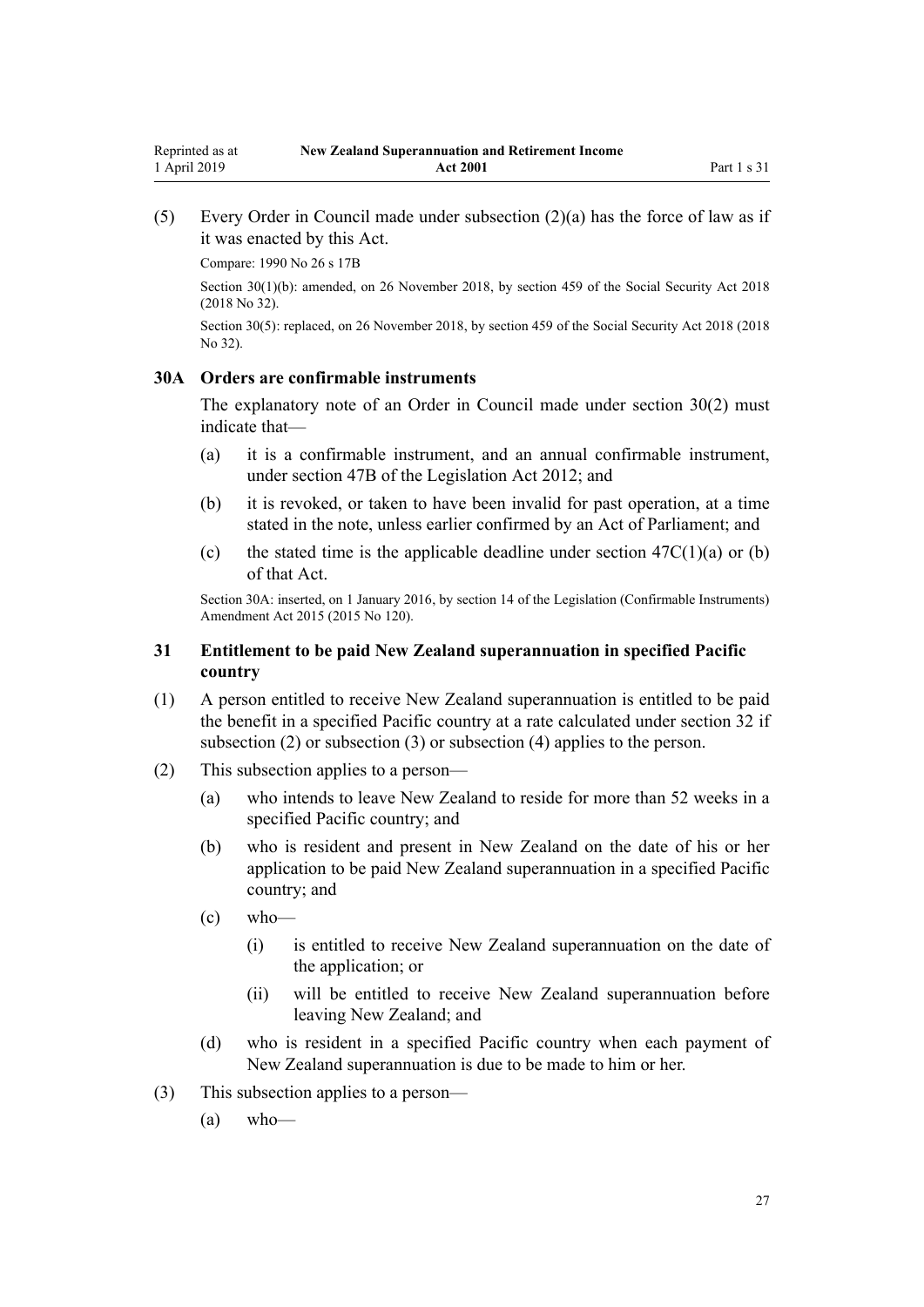- (i) was being paid New Zealand superannuation while resident in a specified Pacific country immediately before 1 October 1999 under [section 17](http://legislation.govt.nz/pdflink.aspx?id=DLM204182) of the Social Welfare (Transitional Provisions) Act 1990; or
	- (ii) was being paid New Zealand superannuation while resident in the Cook Islands, Niue, or Tokelau immediately before 1 October 1999 under [section 17B](http://legislation.govt.nz/pdflink.aspx?id=DLM204199) of the Social Welfare (Transitional Provisions) Act 1990 as it was immediately before that date; and
- (b) who is resident in a specified Pacific country when each payment of New Zealand superannuation is due to be made to him or her.
- (4) This subsection applies to a person—
	- (a) who, on or after the date this subsection comes into force, makes an application to be paid New Zealand superannuation in a specified Pacific country; and
	- (b) who is resident in the Cook Islands, Niue, or Tokelau on the date of the application; and
	- (c) who has met the residential qualifications for New Zealand superannuation set out in [section 8\(b\) and \(c\);](#page-9-0) and
	- (d) who is resident in a specified Pacific country when each payment of New Zealand superannuation is due to be paid to him or her.
- (5) If subsection (4) applies, an application to be paid New Zealand superannuation in a specified Pacific country must be made in addition to an application to be paid New Zealand superannuation under [section 297](http://legislation.govt.nz/pdflink.aspx?id=DLM6783764) (and regulations made under [section 438\)](http://legislation.govt.nz/pdflink.aspx?id=DLM6784010) of the Social Security Act 2018.
- (6) The applications referred to in subsection (5) may be made together or separately, and may be made—
	- (a) before an applicant meets the age qualification for New Zealand superannuation in [section 7](#page-9-0), in anticipation of becoming entitled to be paid that benefit on reaching the qualifying age; or
	- (b) when or after the applicant meets the age qualification.

Compare: 1990 No 26 [s 17BA](http://legislation.govt.nz/pdflink.aspx?id=DLM204407)

Section 31(1): amended, on 1 July 2015, by [section 6\(1\)](http://legislation.govt.nz/pdflink.aspx?id=DLM6222920) of the Social Assistance (Portability to Cook Islands, Niue, and Tokelau) Act 2015 (2015 No 61).

Section 31(4): inserted, on 1 July 2015, by [section 6\(2\)](http://legislation.govt.nz/pdflink.aspx?id=DLM6222920) of the Social Assistance (Portability to Cook Islands, Niue, and Tokelau) Act 2015 (2015 No 61).

Section 31(4)(c): amended, on 21 January 2019, by [section 6](http://legislation.govt.nz/pdflink.aspx?id=LMS26070) of the Social Assistance (Residency Qualification) Legislation Act 2018 (2018 No 45).

Section 31(5): inserted, on 1 July 2015, by [section 6\(2\)](http://legislation.govt.nz/pdflink.aspx?id=DLM6222920) of the Social Assistance (Portability to Cook Islands, Niue, and Tokelau) Act 2015 (2015 No 61).

Section 31(5): amended, on 26 November 2018, by [section 459](http://legislation.govt.nz/pdflink.aspx?id=DLM6784038) of the Social Security Act 2018 (2018 No 32).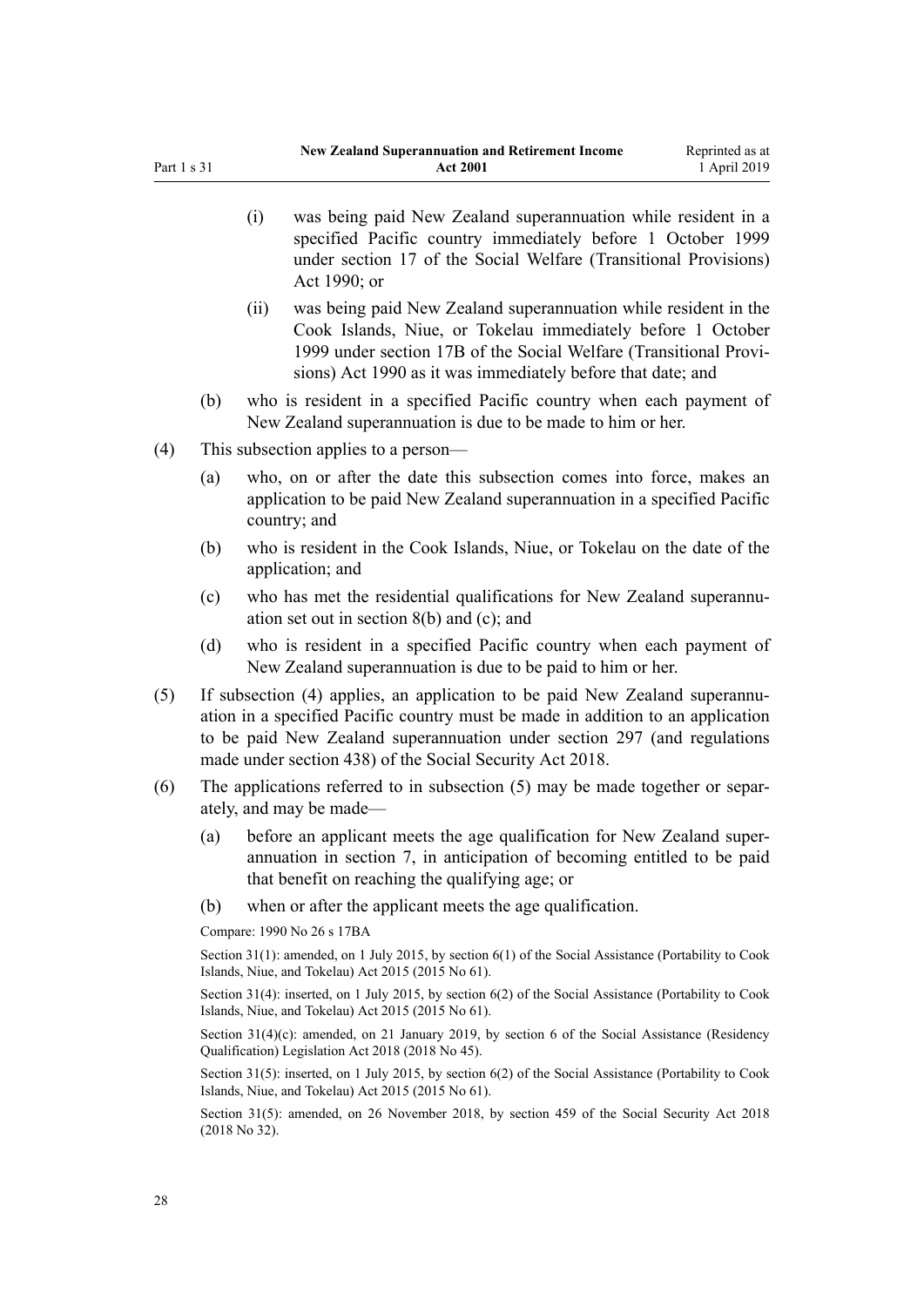<span id="page-28-0"></span>Section 31(6): inserted, on 1 July 2015, by [section 6\(2\)](http://legislation.govt.nz/pdflink.aspx?id=DLM6222920) of the Social Assistance (Portability to Cook Islands, Niue, and Tokelau) Act 2015 (2015 No 61).

## **32 Rates of payment of New Zealand superannuation payable to people resident in specified Pacific countries**

- (1) The rate of New Zealand superannuation payable under [section 31](#page-26-0) is,—
	- (a) in the case of a person who has resided in New Zealand for 20 or more years since turning 20 years, the base rate:
	- (b) in the case of a person who has resided in New Zealand for 10 or more years but fewer than 20 years since turning 20 years, an amount calculated using the following formula:

 $a \times b \div 20$ 

where—

- a is the base rate
- b is the whole number of years the person has resided in New Zealand since turning 20 years:
- (c) in the case of a person who is resident in a specified Pacific country and was being paid New Zealand superannuation immediately before 1 October 1999 under [section 17](http://legislation.govt.nz/pdflink.aspx?id=DLM204182) or [section 17B](http://legislation.govt.nz/pdflink.aspx?id=DLM204199) of the Social Welfare (Transitional Provisions) Act 1990 as it was immediately before that date, the higher of—
	- (i) the amount he or she was being paid immediately before that date; and
	- (ii) the appropriate amount payable under paragraph (a) or paragraph (b).
- (2) For the purposes of this section, the base rate is,—
	- (a) in the case of a single person, the amount stated in clause  $(1)(b)$  of [Schedule 1;](#page-51-0) and
	- (b) in the case of a person who is married or in a civil union or in a de facto relationship, the amount stated in clause (1)(c) of that schedule.
- (3) However, if [sections 187 to 191](http://legislation.govt.nz/pdflink.aspx?id=DLM6783495) of the Social Security Act 2018 apply, that amount must be reduced by the amount deducted in accordance with those sections.

Compare: 1990 No 26 [s 17C](http://legislation.govt.nz/pdflink.aspx?id=DLM204411)

Section 32(2)(b): amended, on 1 April 2007, by [section 4](http://legislation.govt.nz/pdflink.aspx?id=DLM336343) of the New Zealand Superannuation Amendment Act 2005 (2005 No 17).

Section 32(2)(b): amended, on 26 April 2005, by [section 3](http://legislation.govt.nz/pdflink.aspx?id=DLM336342) of the New Zealand Superannuation Amendment Act 2005 (2005 No 17).

Section 32(3): replaced, on 26 November 2018, by [section 459](http://legislation.govt.nz/pdflink.aspx?id=DLM6784038) of the Social Security Act 2018 (2018 No 32).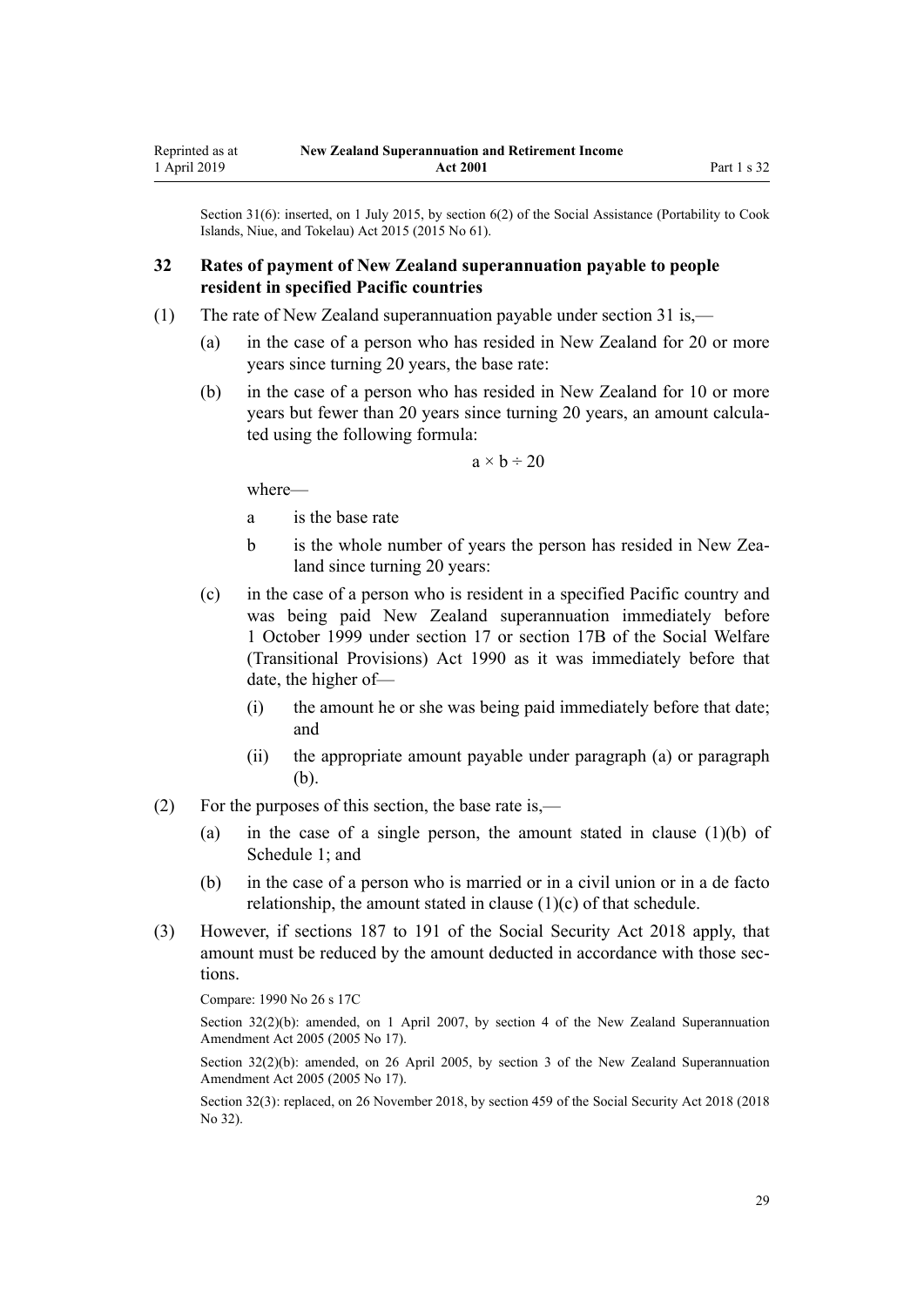#### <span id="page-29-0"></span>**33 Commencement and termination of payments**

- (1) The commencement date of payment of a benefit under [section 31](#page-26-0) is the first pay day after the date of the person's departure from New Zealand, unless subsection (1A) applies.
- (1A) The commencement date of payment of a benefit to a person to whom [section](#page-26-0) [31\(4\)](#page-26-0) applies is the later of—
	- (a) the date that the person meets the age qualification for New Zealand superannuation in [section 7](#page-9-0); and
	- (b) the date that the application referred to in section  $31(4)$  is made.
- (2) When a person being paid a benefit under [section 31](#page-26-0) dies, the benefit terminates on a date to be determined by the chief executive, being a date not more than 4 weeks after the date of death.

Compare: 1990 No 26 [s 17D](http://legislation.govt.nz/pdflink.aspx?id=DLM204417)

Section 33(1): replaced, on 1 July 2015, by [section 7\(1\)](http://legislation.govt.nz/pdflink.aspx?id=DLM6222921) of the Social Assistance (Portability to Cook Islands, Niue, and Tokelau) Act 2015 (2015 No 61).

Section 33(1A): inserted, on 1 July 2015, by [section 7\(2\)](http://legislation.govt.nz/pdflink.aspx?id=DLM6222921) of the Social Assistance (Portability to Cook Islands, Niue, and Tokelau) Act 2015 (2015 No 61).

#### **34 Effect on other benefits**

A person being paid a benefit under [section 31](#page-26-0) is not entitled to receive any assistance under the [Social Security Act 2018](http://legislation.govt.nz/pdflink.aspx?id=DLM6783102) or under a programme approved under [section 100](http://legislation.govt.nz/pdflink.aspx?id=DLM6783310) or [101](http://legislation.govt.nz/pdflink.aspx?id=DLM6783311) of that Act.

Section 34: replaced, on 26 November 2018, by [section 459](http://legislation.govt.nz/pdflink.aspx?id=DLM6784038) of the Social Security Act 2018 (2018 No 32).

#### **35 Application of this Act and Social Security Act 2018**

- (1) [Sections 22 to 29](#page-19-0) do not apply in respect of New Zealand superannuation being paid in a specified Pacific country under [section 31.](#page-26-0)
- (2) The [Social Security Act 2018](http://legislation.govt.nz/pdflink.aspx?id=DLM6783102) (except [sections 204](http://legislation.govt.nz/pdflink.aspx?id=DLM6783540), [206 to 208](http://legislation.govt.nz/pdflink.aspx?id=DLM6783545), [217 to 219](http://legislation.govt.nz/pdflink.aspx?id=DLM6783577), [311](http://legislation.govt.nz/pdflink.aspx?id=DLM6783783), and [313 to 315](http://legislation.govt.nz/pdflink.aspx?id=DLM6783785)) applies to New Zealand superannuation being paid in a specified Pacific country under [section 31](#page-26-0).

Compare: 1990 No 26 [s 17F](http://legislation.govt.nz/pdflink.aspx?id=DLM204423)

Section 35 heading: amended, on 26 November 2018, by [section 459](http://legislation.govt.nz/pdflink.aspx?id=DLM6784038) of the Social Security Act 2018 (2018 No 32).

Section 35(1): amended, on 5 January 2010, by [section 8](http://legislation.govt.nz/pdflink.aspx?id=DLM1609417) of the New Zealand Superannuation and Retirement Income Amendment Act 2009 (2009 No 40).

Section 35(2): replaced, on 26 November 2018, by [section 459](http://legislation.govt.nz/pdflink.aspx?id=DLM6784038) of the Social Security Act 2018 (2018 No 32).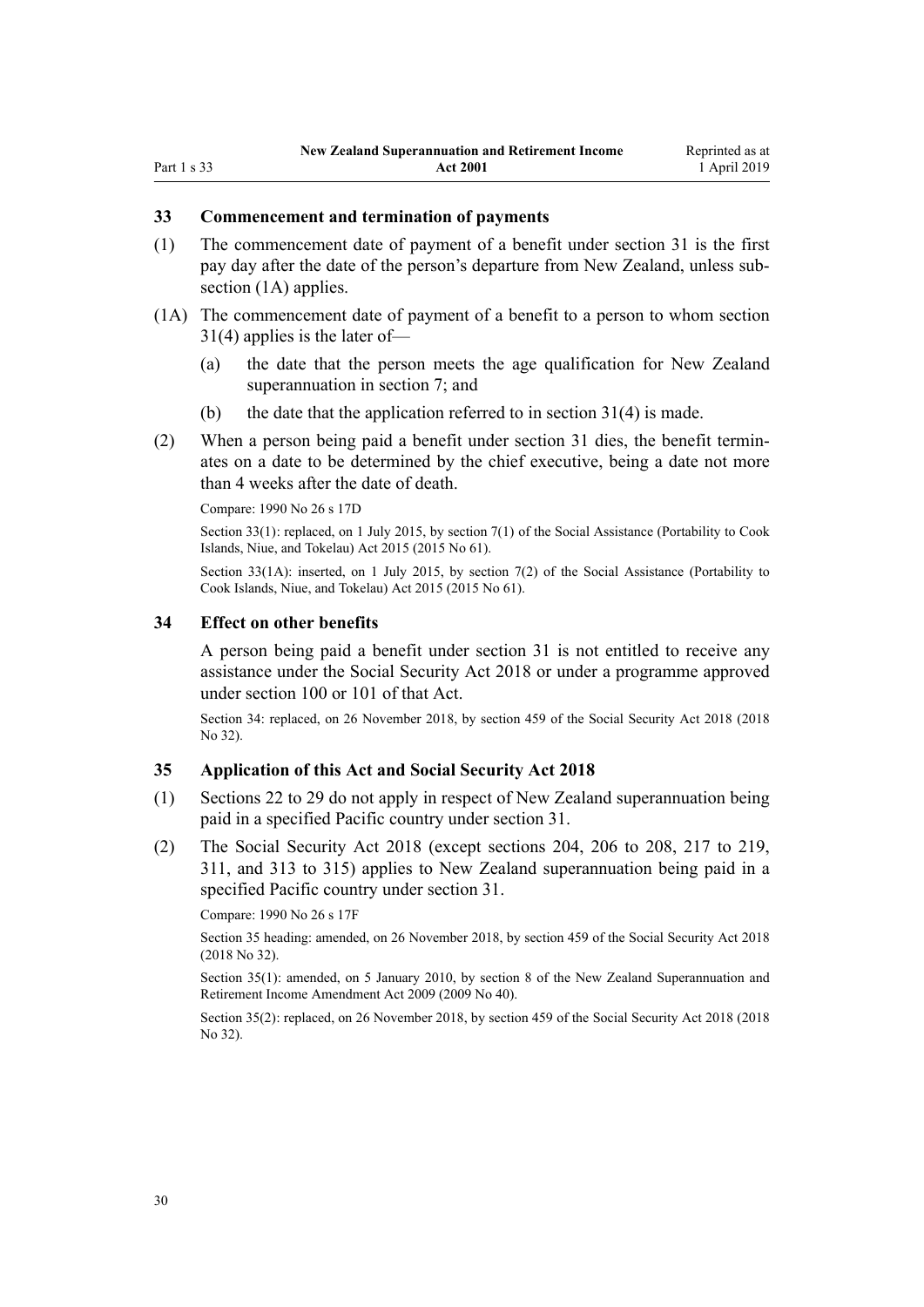# **Part 2**

# **New Zealand Superannuation Fund**

## <span id="page-30-0"></span>**36 Outline of Part**

This Part—

- (a) establishes the New Zealand Superannuation Fund:
- (b) provides for payments into and out of the Fund:
- (c) establishes the Guardians of New Zealand Superannuation to manage and administer the Fund:
- (d) requires the Guardians to invest the Fund on a prudent, commercial basis:
- (e) empowers the Minister to give directions to the Guardians regarding the Government's expectations as to the Fund's performance, and requires the Guardians to have regard to those directions:
- (g) provides for other matters relating to the Fund and the Guardians.

# *New Zealand Superannuation Fund*

#### **37 Establishment of New Zealand Superannuation Fund**

This section establishes the New Zealand Superannuation Fund (the **Fund**).

## **38 Property of Fund**

- (1) The Fund consists of—
	- (a) the capital contributions payable under this Act:
	- (b) money payable under [section 45](#page-33-0) to cover the expected net cost of New Zealand superannuation entitlements that are payable in the current year:
	- (c) Fund investments:
	- (d) money accruing from the investment of the Fund:
	- (e) any other money that may be lawfully payable into the Fund:
	- (f) money in a Crown Bank Account opened under [section 39](#page-31-0).
- (2) The Fund is not an entity separate from the Crown.
- (3) However, subsection (2) does not limit [section 66\(2\)](#page-41-0) or [67\(1\)](#page-41-0).

Section 38(1)(f): amended, on 25 January 2005, pursuant to [section 65R\(3\)](http://legislation.govt.nz/pdflink.aspx?id=DLM162942) of the Public Finance Act 1989 (1989 No 44).

Section 38(2): inserted, on 23 October 2015, by [section 4](http://legislation.govt.nz/pdflink.aspx?id=DLM5708813) of the New Zealand Superannuation and Retirement Income Amendment Act 2015 (2015 No 93).

Section 38(3): inserted, on 23 October 2015, by [section 4](http://legislation.govt.nz/pdflink.aspx?id=DLM5708813) of the New Zealand Superannuation and Retirement Income Amendment Act 2015 (2015 No 93).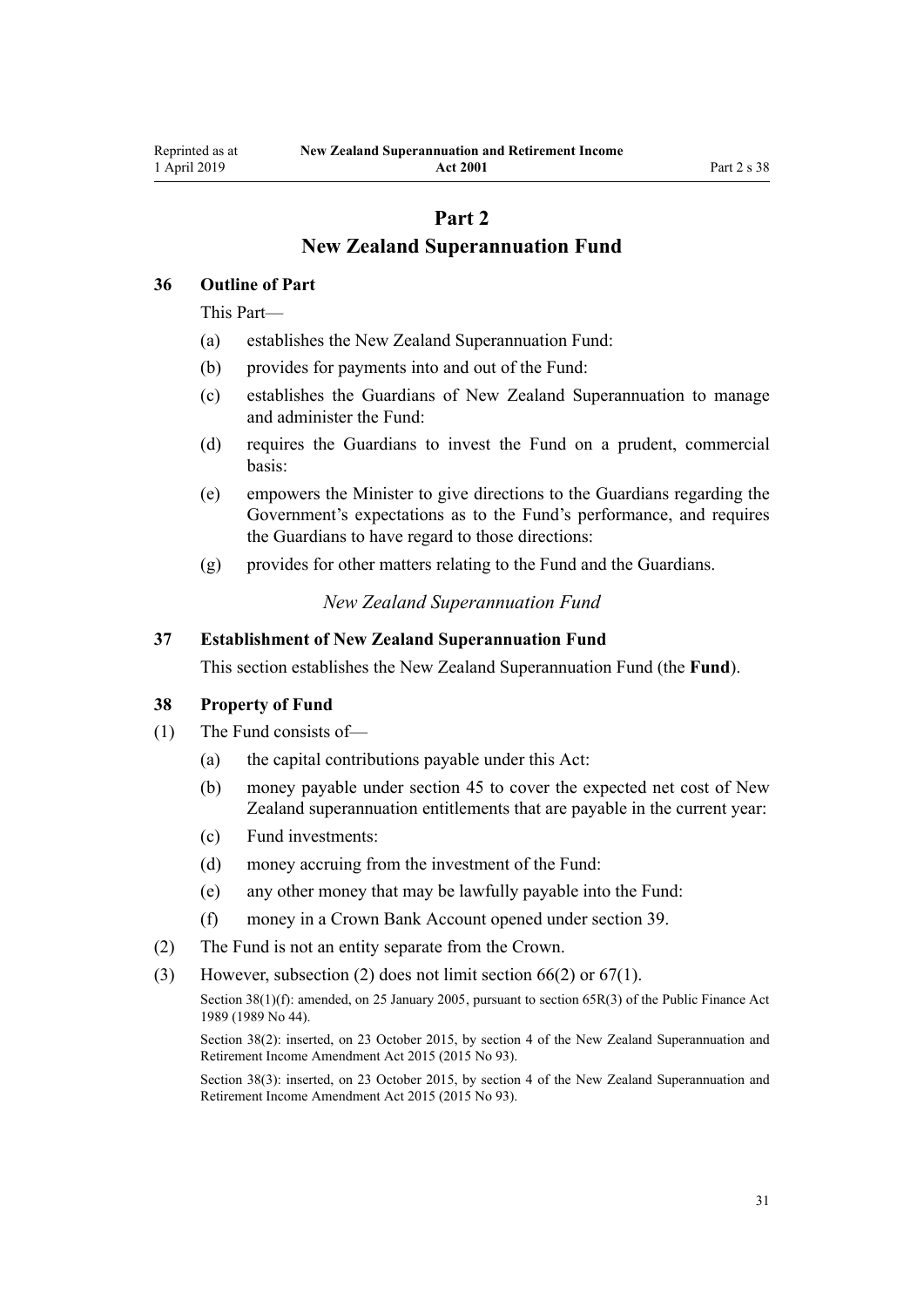## <span id="page-31-0"></span>**39 Crown Bank Account**

- (1) The Treasury must open a Crown Bank Account for the Fund at any bank or banks that the Minister may direct.
- (2) The Guardians must maintain and operate the accounts in accordance with any directions given by the Minister or the Treasury.
- (2A) [Sections 114](http://legislation.govt.nz/pdflink.aspx?id=DLM330363) and [115](http://legislation.govt.nz/pdflink.aspx?id=DLM330364) of the Crown Entities Act 2004 do not apply to a direction under subsection (2).
- (3) The Guardians must ensure that the accounts are not overdrawn at any time.
- (4) The [Public Finance Act 1989](http://legislation.govt.nz/pdflink.aspx?id=DLM160808) (except [sections 65I](http://legislation.govt.nz/pdflink.aspx?id=DLM162921),  $65ZH(1)(g)$  and (h), [79,](http://legislation.govt.nz/pdflink.aspx?id=DLM163149) and [80\)](http://legislation.govt.nz/pdflink.aspx?id=DLM163151) applies to the accounts with necessary modifications.
- (5) Money in the accounts is public money for the purpose of the [Public Finance](http://legislation.govt.nz/pdflink.aspx?id=DLM160808) [Act 1989.](http://legislation.govt.nz/pdflink.aspx?id=DLM160808) Other Fund money is not public money for that purpose.

Section 39(2A): inserted, on 25 January 2005, by [section 200](http://legislation.govt.nz/pdflink.aspx?id=DLM331111) of the Crown Entities Act 2004 (2004 No 115).

Section 39(4): amended, on 18 July 2013, by [section 57](http://legislation.govt.nz/pdflink.aspx?id=DLM5326333) of the Public Finance Amendment Act 2013 (2013 No 50).

Section 39(4): amended, on 25 January 2005, by [section 37\(1\)](http://legislation.govt.nz/pdflink.aspx?id=DLM328867) of the Public Finance Amendment Act 2004 (2004 No 113).

#### **40 Ownership of Fund**

The Fund is the property of the Crown.

#### **41 Payments out of Fund**

- (1) The Fund must be held for the purpose of paying New Zealand superannuation.
- (2) In addition, money may be paid out of the Fund—
	- (a) to pay any fee that is payable to an investment manager or custodian in respect of the Fund:
	- (b) to meet any other obligation that is directly related to the operation of the Fund:
	- (c) to pay the taxation liabilities arising in respect of the Fund:
	- (d) to meet any capital withdrawal under [section 47.](#page-33-0)
- (3) No payment may be made out of the Fund except in accordance with subsection (1) or subsection (2) and unless it has been authorised by the Guardians.

## *Required capital contributions to Fund*

# **42 Process for calculating capital contributions to Fund**

- (1) The Treasury must, each financial year, calculate the amount of the annual capital contribution to the Fund required under [section 43](#page-32-0).
- (2) The Treasury must include, in the economic and fiscal update prepared under [section 26O](http://legislation.govt.nz/pdflink.aspx?id=DLM161688) of the Public Finance Act 1989,—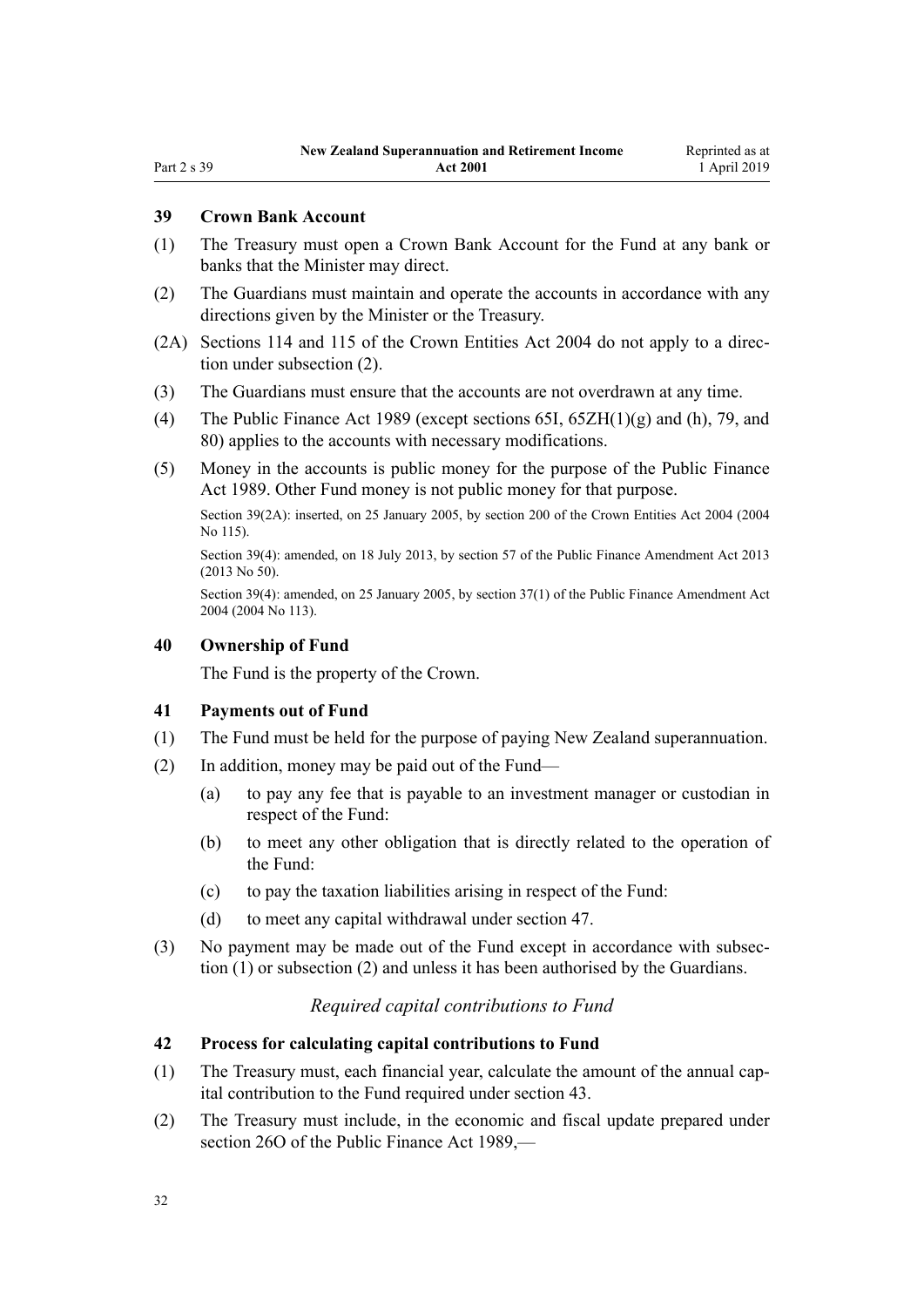- <span id="page-32-0"></span>(a) the amount of the required annual capital contribution so calculated for the financial year; and
- (b) a statement of the assumptions and judgments on which the calculations are based.
- (3) [Part 2](http://legislation.govt.nz/pdflink.aspx?id=DLM161663) of the Public Finance Act 1989 (including, without limitation, [section](http://legislation.govt.nz/pdflink.aspx?id=DLM162006) [26W\)](http://legislation.govt.nz/pdflink.aspx?id=DLM162006) applies to the matters that are included in the economic and fiscal update under this section as if they were required to be included under that Act.

Section 42(2): amended, on 25 January 2005, by [section 37\(1\)](http://legislation.govt.nz/pdflink.aspx?id=DLM328867) of the Public Finance Amendment Act 2004 (2004 No 113).

Section 42(3): amended, on 25 January 2005, by [section 37\(1\)](http://legislation.govt.nz/pdflink.aspx?id=DLM328867) of the Public Finance Amendment Act 2004 (2004 No 113).

## **43 Amount of required annual capital contribution**

The required annual capital contribution for each financial year is—

$$
a \div 100 \times
$$
 that year's GDP – b

where—

- a is the percentage of that year's GDP that, if the same percentage of the GDP that is projected for each of the next 40 years were contributed (by way of either or both of annual required capital contributions and annual expense payments under [section 45\)](#page-33-0) each year for the next 40 years, would be just sufficient, taking into account the Fund balance at the start of that year and projected Fund investment income over the next 40 years, to enable the Fund to meet the expected net cost of the New Zealand superannuation entitlements payable out of the Fund over the next 40 years
- GDP is the projected annual gross domestic product of New Zealand
- b is the expected net cost of the New Zealand superannuation entitlements payable out of the Fund in the year
- net cost is the cost of New Zealand superannuation entitlements net of any amount of tax deducted or withheld, or required to be deducted or withheld under the PAYE rules in the [Income Tax Act 2007](http://legislation.govt.nz/pdflink.aspx?id=DLM1512300)
- next 40 years means the financial year for which the required annual capital contribution is being calculated plus each of the following 39 financial years.

Section 43 formula item net cost: amended, on 1 April 2008 (effective for 2008–09 income year and later income years, except when the context requires otherwise), by [section ZA 2\(1\)](http://legislation.govt.nz/pdflink.aspx?id=DLM1523176) of the Income Tax Act 2007 (2007 No 97).

## **44 Lesser amounts of annual capital contribution**

(1) If the Government intends to pay less into the Fund in any financial year than the required annual capital contribution, the Minister must include, in the fiscal strategy report prepared under [Part 2](http://legislation.govt.nz/pdflink.aspx?id=DLM161663) of the Public Finance Act 1989,—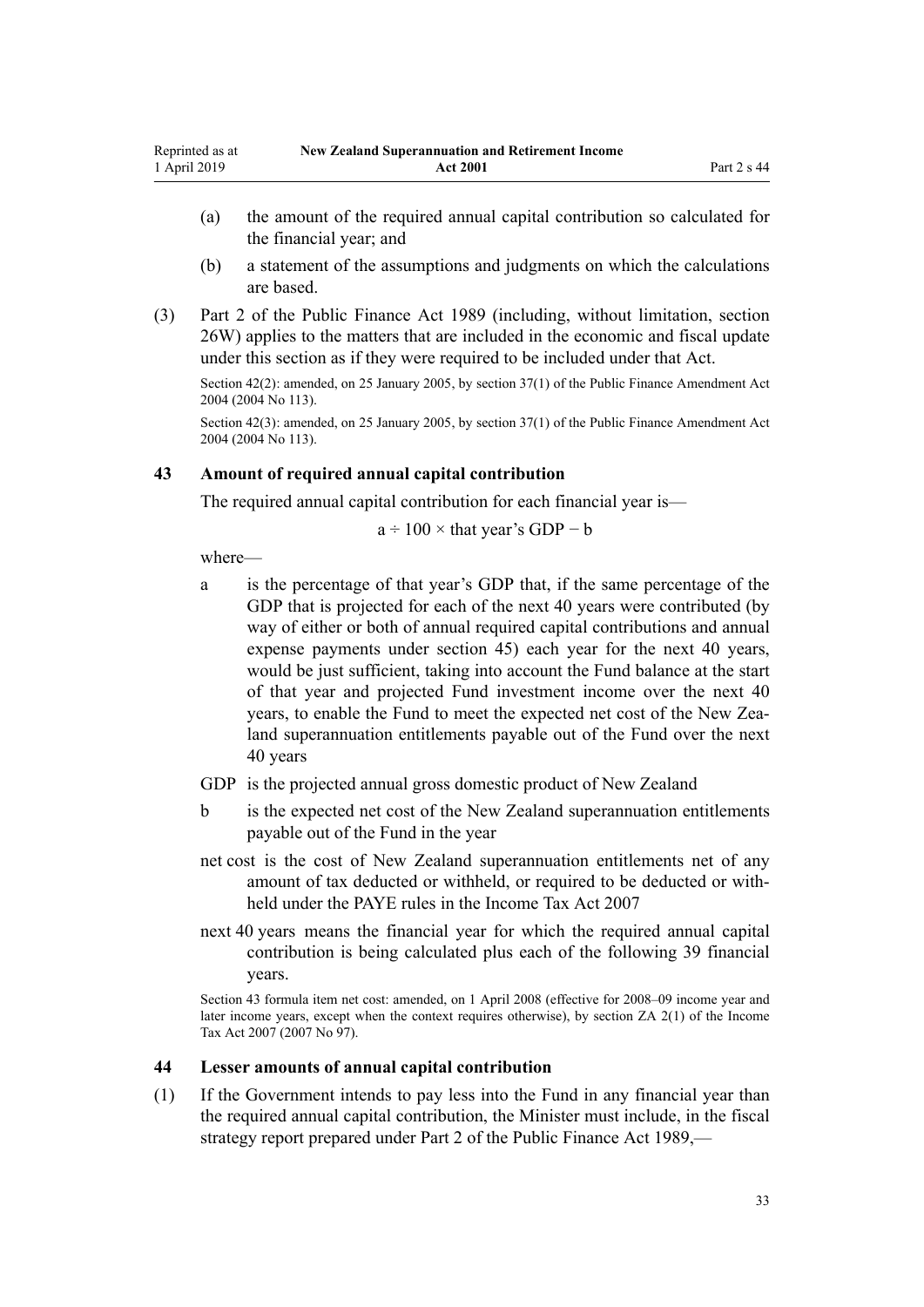- <span id="page-33-0"></span>(a) the amount of the required annual capital contribution stated in the economic and fiscal update under [section 42](#page-31-0) in respect of the financial year; and
- (b) a statement of the amount of annual capital contribution actually to be paid into the Fund in that year; and
- (c) a statement of the reasons for the Government's departure from the required annual capital contribution; and
- (d) a statement of the Government's intentions regarding future contributions to the Fund; and
- (e) a statement of the approach the Government intends to take to ensure that the Fund will be sufficient to meet the payments of New Zealand superannuation entitlements expected to be made over the next 40-year period.
- (2) The requirements of this section do not apply if the required annual capital contribution is less than zero.

Section 44(1): amended, on 25 January 2005, by [section 37\(1\)](http://legislation.govt.nz/pdflink.aspx?id=DLM328867) of the Public Finance Amendment Act 2004 (2004 No 113).

## *Other contributions to Fund*

## **45 Annual expense payments**

- (1) The Minister must ensure that sufficient money is transferred into the Fund in each financial year to meet the net cost of the New Zealand superannuation entitlements that are payable out of the Fund during that year.
- (2) The requirement in subsection (1) is additional to, and separate from, the obligation to make required annual capital contributions.

## **46 Additional contributions to Fund**

The Minister may pay any money into the Fund that is additional to that required under this Act.

## *Withdrawals from Fund*

## **47 Withdrawals from Fund after 2020**

- (1) If the required annual capital contribution is less than zero, the Minister may require a capital withdrawal to be made from the Fund up to that amount and paid into a Crown Bank Account.
- (2) However, no capital withdrawal is allowed from the Fund in any financial year commencing before 1 July 2020.

Section 47(1): amended, on 25 January 2005, pursuant to [section 65R\(3\)](http://legislation.govt.nz/pdflink.aspx?id=DLM162942) of the Public Finance Act 1989 (1989 No 44).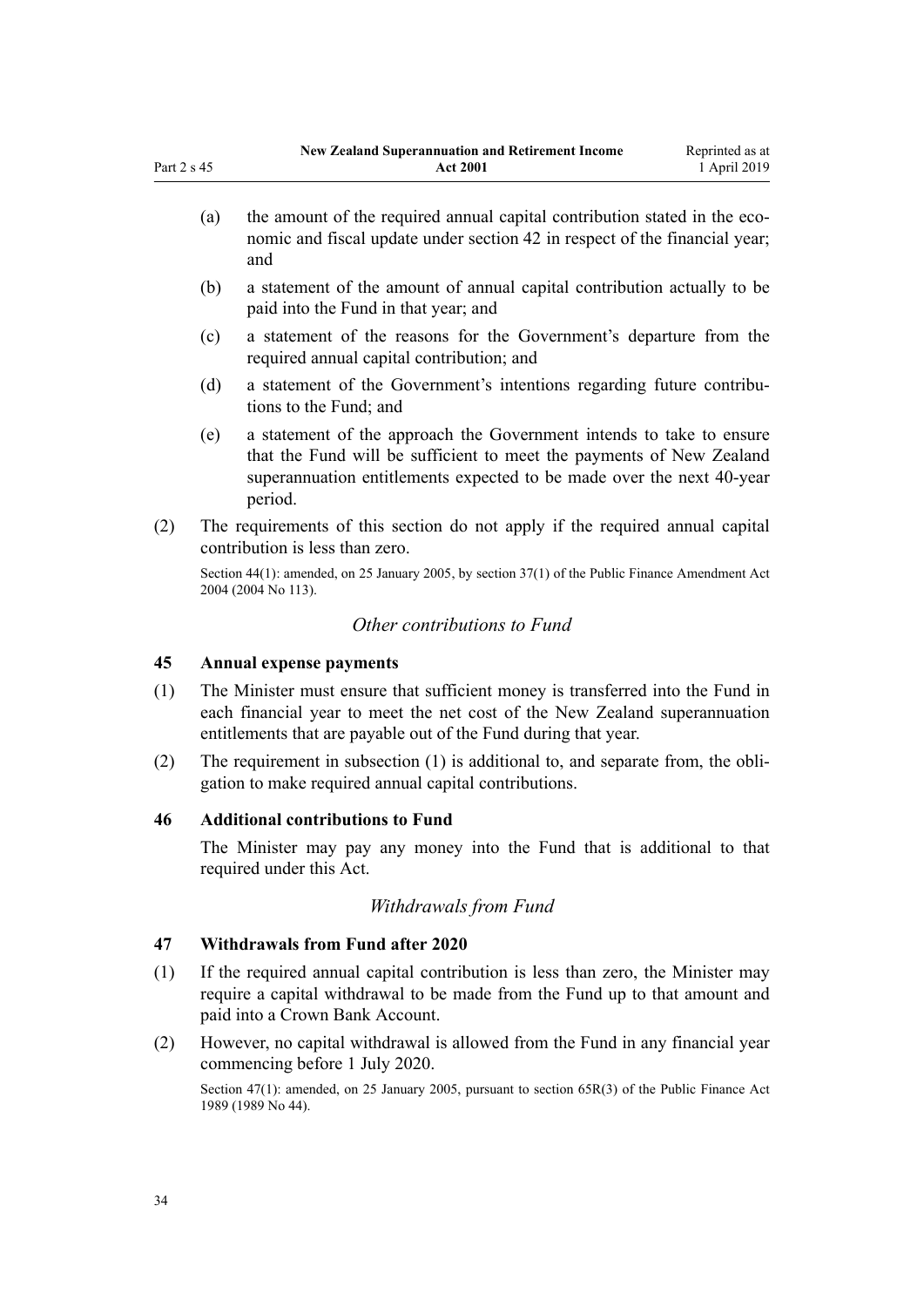*Guardians of New Zealand Superannuation*

#### <span id="page-34-0"></span>**48 Establishment of Guardians of New Zealand Superannuation**

- (1) This section establishes the Guardians of New Zealand Superannuation (the **Guardians**).
- (2) The Guardians are a Crown entity for the purposes of the [section 7](http://legislation.govt.nz/pdflink.aspx?id=DLM329641) of the Crown Entities Act 2004.
- (3) The [Crown Entities Act 2004](http://legislation.govt.nz/pdflink.aspx?id=DLM329630) applies to the Guardians except to the extent that this Act provides otherwise.

Section 48(2): amended, on 25 January 2005, by [section 200](http://legislation.govt.nz/pdflink.aspx?id=DLM331111) of the Crown Entities Act 2004 (2004 No 115).

Section 48(3): added, on 25 January 2005, by [section 200](http://legislation.govt.nz/pdflink.aspx?id=DLM331111) of the Crown Entities Act 2004 (2004) No 115).

## **49 Body corporate status and powers**

- (1) *[Repealed]*
- (2) *[Repealed]*
- (3) [Sections 100](http://legislation.govt.nz/pdflink.aspx?id=DLM330345) and [160 to 164](http://legislation.govt.nz/pdflink.aspx?id=DLM330565) of the Crown Entities Act 2004 do not apply to the Guardians in relation to the Fund.
- (4) There are no restrictions on the Guardians' power to invest the Fund, other than as provided by [sections 58](#page-36-0), [59](#page-37-0), and [64](#page-40-0).
- (5) This section is subject to [section 50](#page-35-0) (borrowing).

Compare: 1993 No 105 [s 16\(1\)](http://legislation.govt.nz/pdflink.aspx?id=DLM320117)

Section 49(1): repealed, on 25 January 2005, by [section 200](http://legislation.govt.nz/pdflink.aspx?id=DLM331111) of the Crown Entities Act 2004 (2004 No 115).

Section 49(2): repealed, on 25 January 2005, by [section 200](http://legislation.govt.nz/pdflink.aspx?id=DLM331111) of the Crown Entities Act 2004 (2004) No 115).

Section 49(3): substituted, on 25 January 2005, by [section 200](http://legislation.govt.nz/pdflink.aspx?id=DLM331111) of the Crown Entities Act 2004 (2004) No 115).

Section 49(4): amended, on 25 January 2005, by [section 200](http://legislation.govt.nz/pdflink.aspx?id=DLM331111) of the Crown Entities Act 2004 (2004 No 115).

#### **49A Saving of certain transactions**

- (1) A failure by the Guardians to comply with any provision of this Act or the [Crown Entities Act 2004](http://legislation.govt.nz/pdflink.aspx?id=DLM329630) does not affect the validity or enforceability of any deed, agreement, right, or obligation that is entered into, obtained, or incurred  $by-$ 
	- (a) the Guardians; or
	- (b) a Fund investment vehicle referred to in [section 59A](#page-38-0); or
	- (c) a Crown entity subsidiary of the Guardians.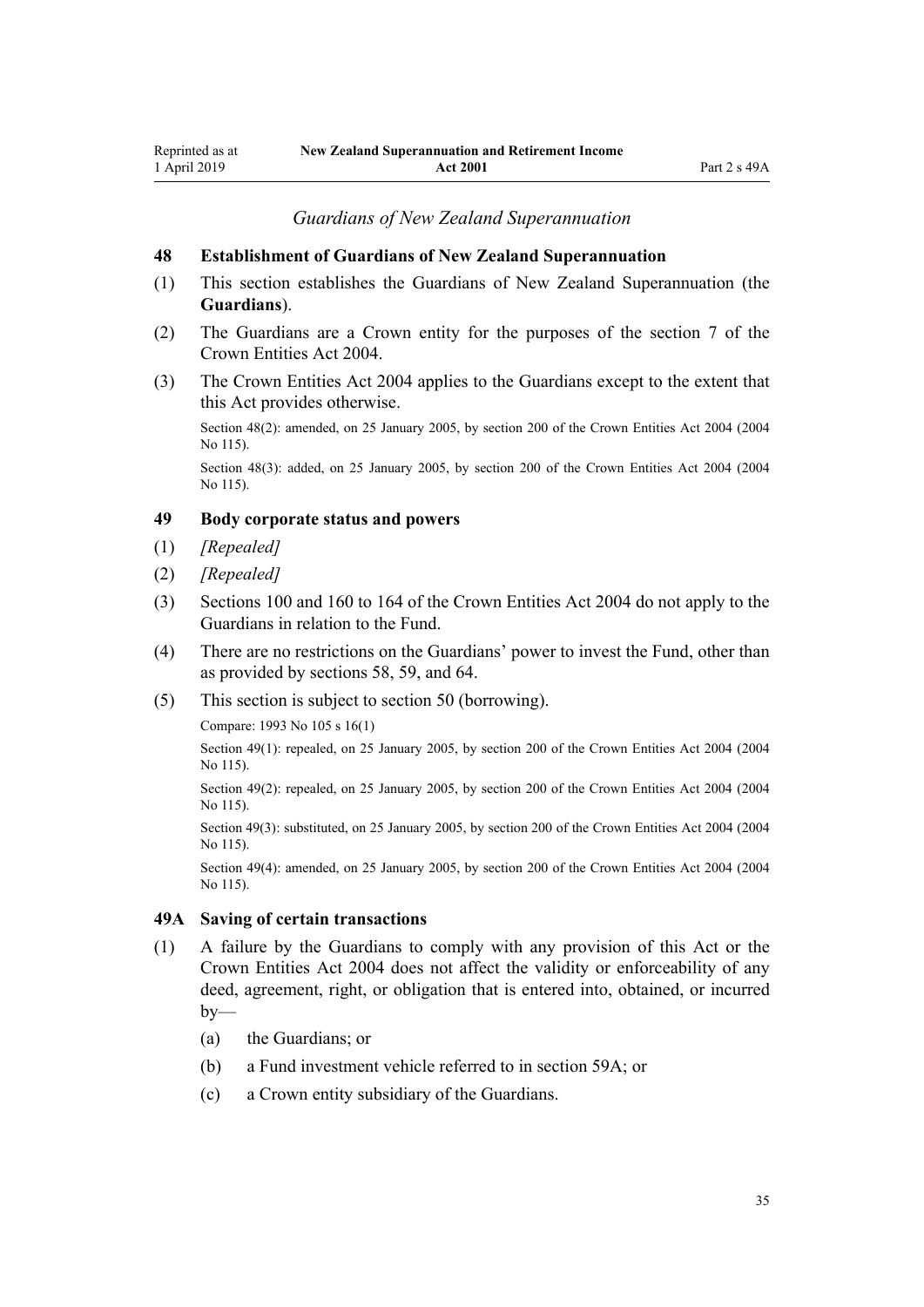- <span id="page-35-0"></span>(2) This section applies only to the extent that the deed, agreement, right, or obligation is entered into, obtained, or incurred for the purpose of performing the functions of the Guardians.
- (3) This section applies despite anything to the contrary in this Act or the [Crown](http://legislation.govt.nz/pdflink.aspx?id=DLM329630) [Entities Act 2004](http://legislation.govt.nz/pdflink.aspx?id=DLM329630) or any other enactment or rule of law.

Compare: 1986 No 124 [s 21](http://legislation.govt.nz/pdflink.aspx?id=DLM98065)

Section 49A: inserted, on 23 October 2015, by [section 5](http://legislation.govt.nz/pdflink.aspx?id=DLM6210201) of the New Zealand Superannuation and Retirement Income Amendment Act 2015 (2015 No 93).

#### **50 Borrowing**

- (1) The Guardians may not, except with the approval of the Minister of Finance,—
	- (a) borrow money (in respect of the Fund); nor
	- (b) mortgage or charge any of the real or personal property of the Fund, whether present or future, as security; nor
	- (c) hold any financial instrument that places or may place a liability or a contingent liability on the Fund, or the Crown.
- (2) The Minister's approval may be given for any class of transactions in subsection  $(1)(a)$  to  $(c)$ .

Section 50(1)(a): amended, on 25 January 2005, by [section 200](http://legislation.govt.nz/pdflink.aspx?id=DLM331111) of the Crown Entities Act 2004 (2004 No 115).

Section 50(1)(c): amended, on 25 January 2005, by [section 200](http://legislation.govt.nz/pdflink.aspx?id=DLM331111) of the Crown Entities Act 2004 (2004) No 115).

## **51 Functions**

- (1) The functions of the Guardians are to manage and administer the Fund in accordance with this Act.
- (2) The Guardians are not a trustee, or a constructive trustee, in relation to the exercise of their functions or any other matter.

#### **52 Expenses of Guardians**

The expenses of the Guardians must be met out of money appropriated by Parliament for the purpose.

## *Board of Guardians*

## **53 Role of board**

#### *[Repealed]*

Section 53: repealed, on 25 January 2005, by [section 200](http://legislation.govt.nz/pdflink.aspx?id=DLM331111) of the Crown Entities Act 2004 (2004 No 115).

## **54 Membership of board**

(1) The board must consist of at least 5, but not more than 7, board members appointed by the Governor-General on the recommendation of the Minister.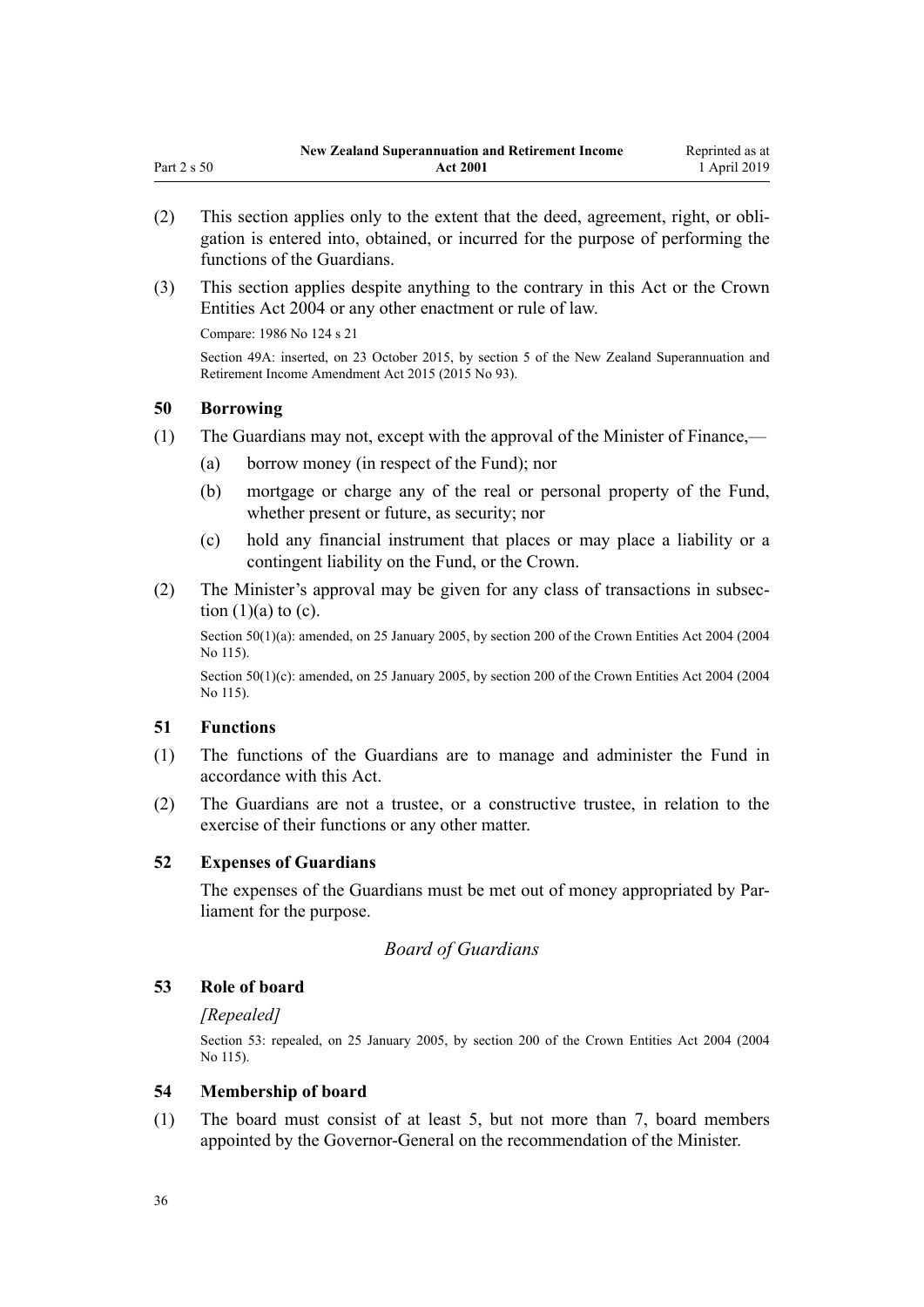<span id="page-36-0"></span>(2) This section applies despite [section 28\(1\)\(a\)](http://legislation.govt.nz/pdflink.aspx?id=DLM329954) of the Crown Entities Act 2004. Section 52(2): added, on 25 January 2005, by [section 200](http://legislation.govt.nz/pdflink.aspx?id=DLM331111) of the Crown Entities Act 2004 (2004) No 115).

# *Members' appointments*

# **55 Criteria for appointments**

- (1) The Minister must only recommend a person for appointment as a board member who,—
	- (a) in the Minister's opinion, has substantial experience, training, and expertise in the management of financial investments; and
	- (b) has been nominated by the nominating committee.
- (2) This section applies in addition to [section 29](http://legislation.govt.nz/pdflink.aspx?id=DLM329955) of the Crown Entities Act 2004. Section 55(2): added, on 25 January 2005, by [section 200](http://legislation.govt.nz/pdflink.aspx?id=DLM331111) of the Crown Entities Act 2004 (2004 No 115).

# **56 Nominating committee**

- (1) The Minister must establish a committee to nominate candidates to the Minister for appointment as members of the board.
- (2) The nominating committee must comprise not less than 4 persons with proven skills or relevant work experience that will enable them to identify candidates for appointment to the board who are suitably qualified.
- (3) The expenses of the nominating committee must be met out of money appropriated by Parliament for the purpose.
- (4) The Minister must notify the nominating committee of persons who the Minister considers to have an interest in appointments to the board, and the nominating committee must consult with those persons or representatives of those persons.
- (5) Subsection (4) does not limit consultation or the calling for expressions of interest in appointments.
- (6) After receiving nominations for appointment from the nominating committee, the Minister must consult with representatives of other political parties in Parliament before recommending that the Governor-General appoints a person to the board.

# **57 Further provisions applying to board**

[Schedule 3](#page-54-0) applies to the board and its members.

# *Investment of Fund*

#### **58 Investment of Fund**

(1) The Guardians are responsible for investing the Fund.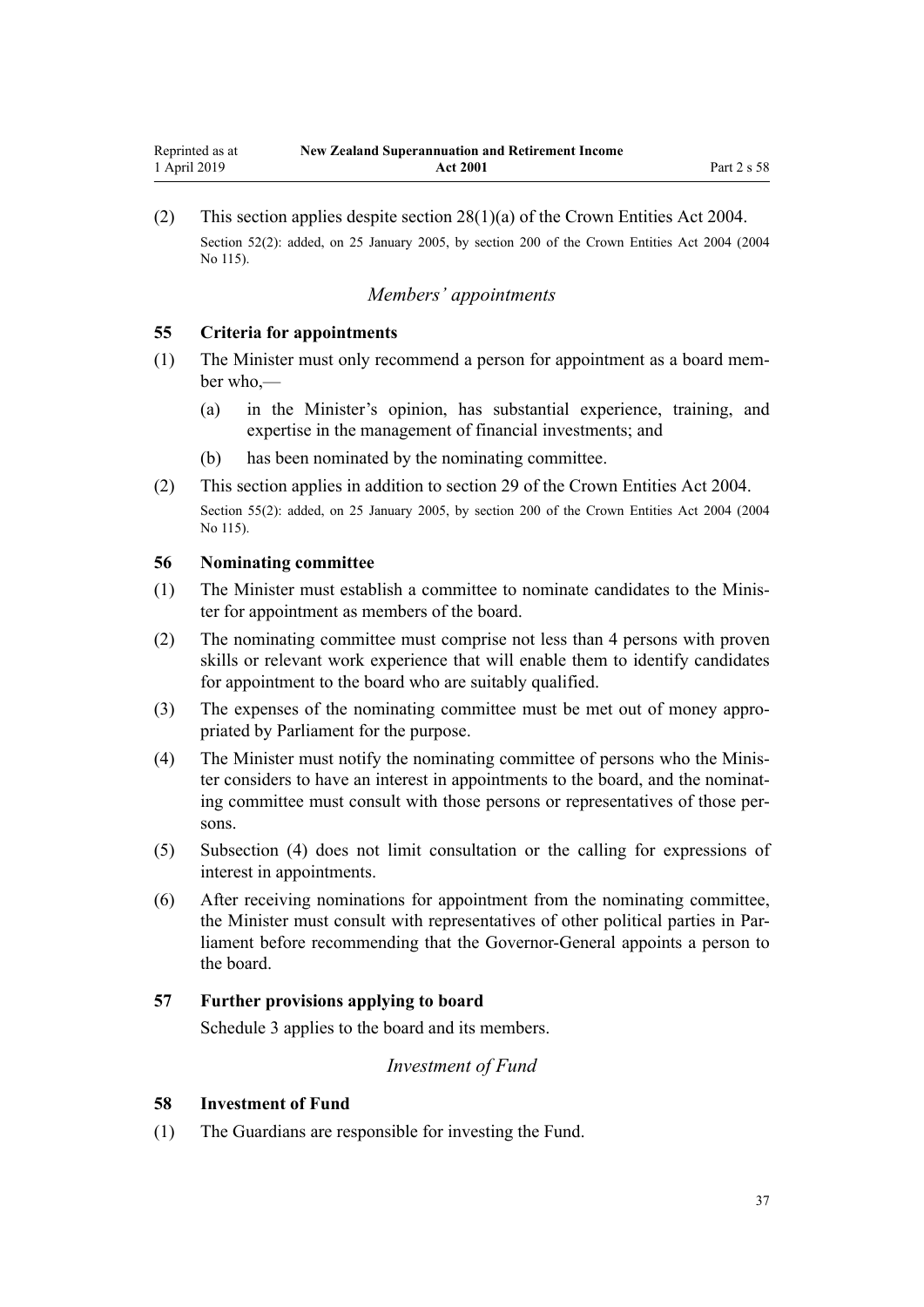- (2) The Guardians must invest the Fund on a prudent, commercial basis and, in doing so, must manage and administer the Fund in a manner consistent with—
	- (a) best-practice portfolio management; and
	- (b) maximising return without undue risk to the Fund as a whole; and
	- (c) avoiding prejudice to New Zealand's reputation as a responsible member of the world community.

#### **59 No controlling interests**

- (1) The Guardians must use their best endeavours to ensure that the Fund does not control any other entity or hold a percentage of the voting rights in any other entity that would require it to seek control of that entity.
- (2) If a contravention of subsection (1) arises (through inadvertence or otherwise), the Guardians must take all reasonable steps to remedy the default as soon as practicable.
- (3) For the purposes of this Act, an entity is controlled by the Fund if—
	- (a) the entity is a subsidiary of the Fund; or
	- (b) the Fund controls the entity within the meaning of any relevant financial reporting standard (within the meaning of [section 5](http://legislation.govt.nz/pdflink.aspx?id=DLM4632837) of the Financial Reporting Act 2013); or
	- (c) the Fund can control directly or indirectly the composition of the board of the entity within the meaning of [sections 7](http://legislation.govt.nz/pdflink.aspx?id=DLM320102) and [8](http://legislation.govt.nz/pdflink.aspx?id=DLM320104) of the Companies Act 1993 (which, for the purposes of this paragraph, are to be read with all necessary modifications).
- (4) This section does not prevent the board establishing a Crown entity subsidiary of the Guardians (within the meaning of the second column of section  $7(1)(c)$ ) of the Crown Entities Act 2004).
- (5) This section—
	- (a) does not apply to a Fund investment vehicle referred to in [section 59A;](#page-38-0) but
	- (b) does apply to an entity in which a Fund investment vehicle has an interest, as if the investments of the Fund that are held, facilitated, or managed by the Fund investment vehicle were held directly by the Guardians as manager and administrator of the Fund.

Section 59(3)(b): amended, on 1 April 2014, by [section 126](http://legislation.govt.nz/pdflink.aspx?id=DLM5740665) of the Financial Reporting (Amendments to Other Enactments) Act 2013 (2013 No 102).

Section 59(3)(b): amended, on 1 July 2011, by [section 12](http://legislation.govt.nz/pdflink.aspx?id=DLM3701759) of the Financial Reporting Amendment Act 2011 (2011 No 22).

Section 59(4): amended, on 18 July 2013, by [section 42](http://legislation.govt.nz/pdflink.aspx?id=DLM5326977) of the Crown Entities Amendment Act 2013 (2013 No 51).

Section 59(4): amended, on 25 January 2005, by [section 200](http://legislation.govt.nz/pdflink.aspx?id=DLM331111) of the Crown Entities Act 2004 (2004 No 115).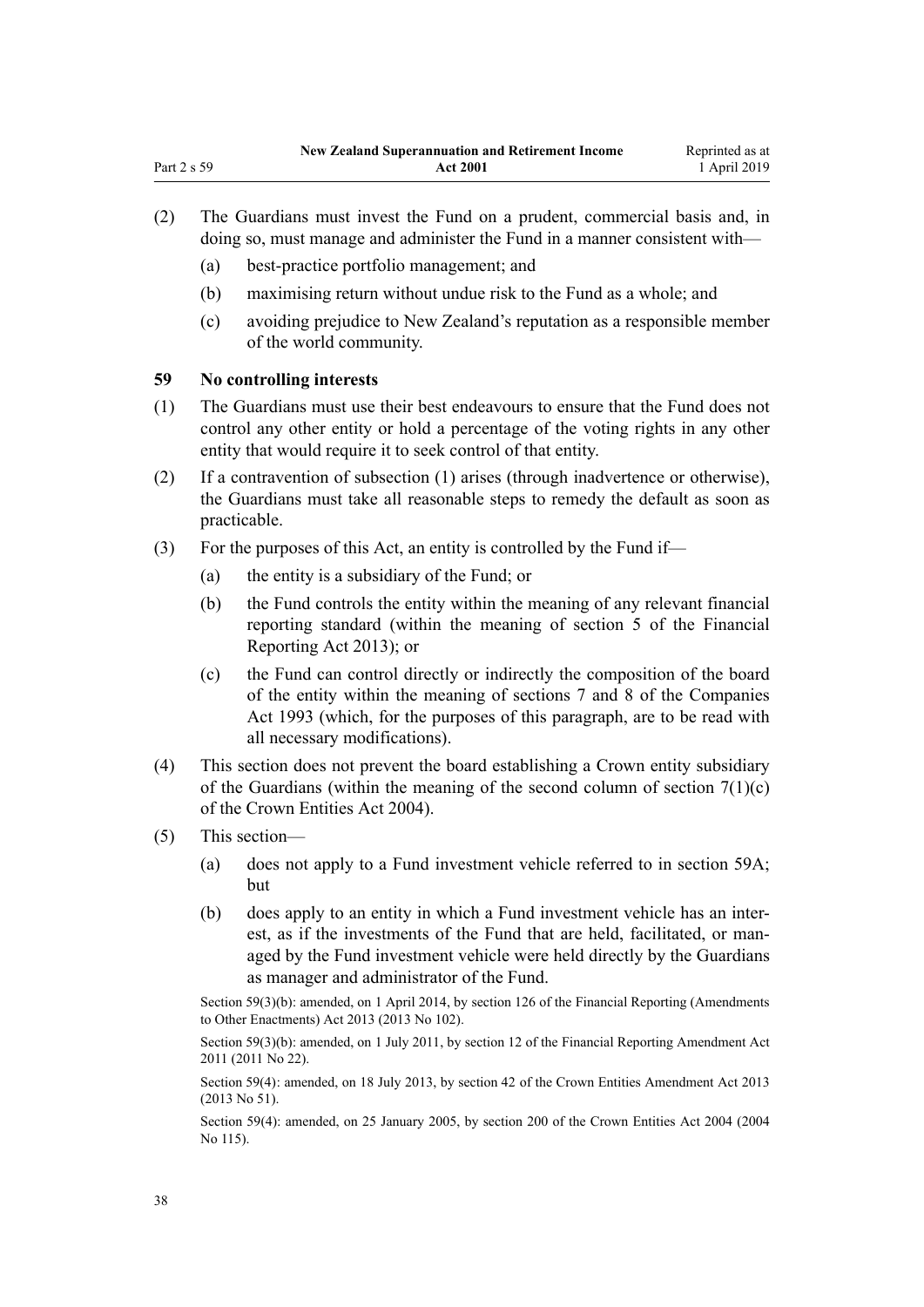<span id="page-38-0"></span>Section 59(5): inserted, on 23 October 2015, by [section 6](http://legislation.govt.nz/pdflink.aspx?id=DLM5708815) of the New Zealand Superannuation and Retirement Income Amendment Act 2015 (2015 No 93).

#### **59A Fund investment vehicles**

- (1) All or any of the investments of the Fund may be held in an entity that is formed or controlled by the Guardians for the purpose of holding, facilitating, or managing the investments of the Fund (a **Fund investment vehicle**).
- (2) A Fund investment vehicle is not a Crown entity subsidiary for the purposes of [section 7\(1\)\(c\)](http://legislation.govt.nz/pdflink.aspx?id=DLM329641) of the Crown Entities Act 2004.
- (3) Interests in Fund investment vehicles are Fund investments and part of the Fund.
- (4) To avoid doubt, the [Official Information Act 1982](http://legislation.govt.nz/pdflink.aspx?id=DLM64784) and the [Ombudsmen Act](http://legislation.govt.nz/pdflink.aspx?id=DLM430983) [1975](http://legislation.govt.nz/pdflink.aspx?id=DLM430983) do not apply to Fund investment vehicles, but the Official Information Act 1982 applies to the Guardians in respect of information held by the Guardians about Fund investment vehicles.
- (5) Subsection (1) applies despite anything to the contrary in the [Crown Entities](http://legislation.govt.nz/pdflink.aspx?id=DLM329630) [Act 2004,](http://legislation.govt.nz/pdflink.aspx?id=DLM329630) this Act, or any other enactment.

Section 59A: inserted, on 23 October 2015, by [section 7](http://legislation.govt.nz/pdflink.aspx?id=DLM5708816) of the New Zealand Superannuation and Retirement Income Amendment Act 2015 (2015 No 93).

#### **60 Establishment of investment policies, standards, and procedures**

- (1) The Guardians must establish, and adhere to, investment policies, standards, and procedures for the Fund that are consistent with their duty to invest the Fund on a prudent, commercial basis, in accordance with [section 58.](#page-36-0)
- (2) The Guardians must review those investment policies, standards, and procedures for the Fund at least annually.

### **61 Contents of statements of investment policies, standards, and procedures**

A statement of investment policies, standards, and procedures must cover (but is not limited to)—

- (a) the classes of investments in which the Fund is to be invested and the selection criteria for investments within those classes; and
- (b) the determination of benchmarks or standards against which the performance of the Fund as a whole, and classes of investments and individual investments, will be assessed; and
- (c) standards for reporting the investment performance of the Fund; and
- (d) ethical investment, including policies, standards, or procedures for avoiding prejudice to New Zealand's reputation as a responsible member of the world community; and
- (e) the balance between risk and return in the overall Fund portfolio; and
- (f) the fund management structure; and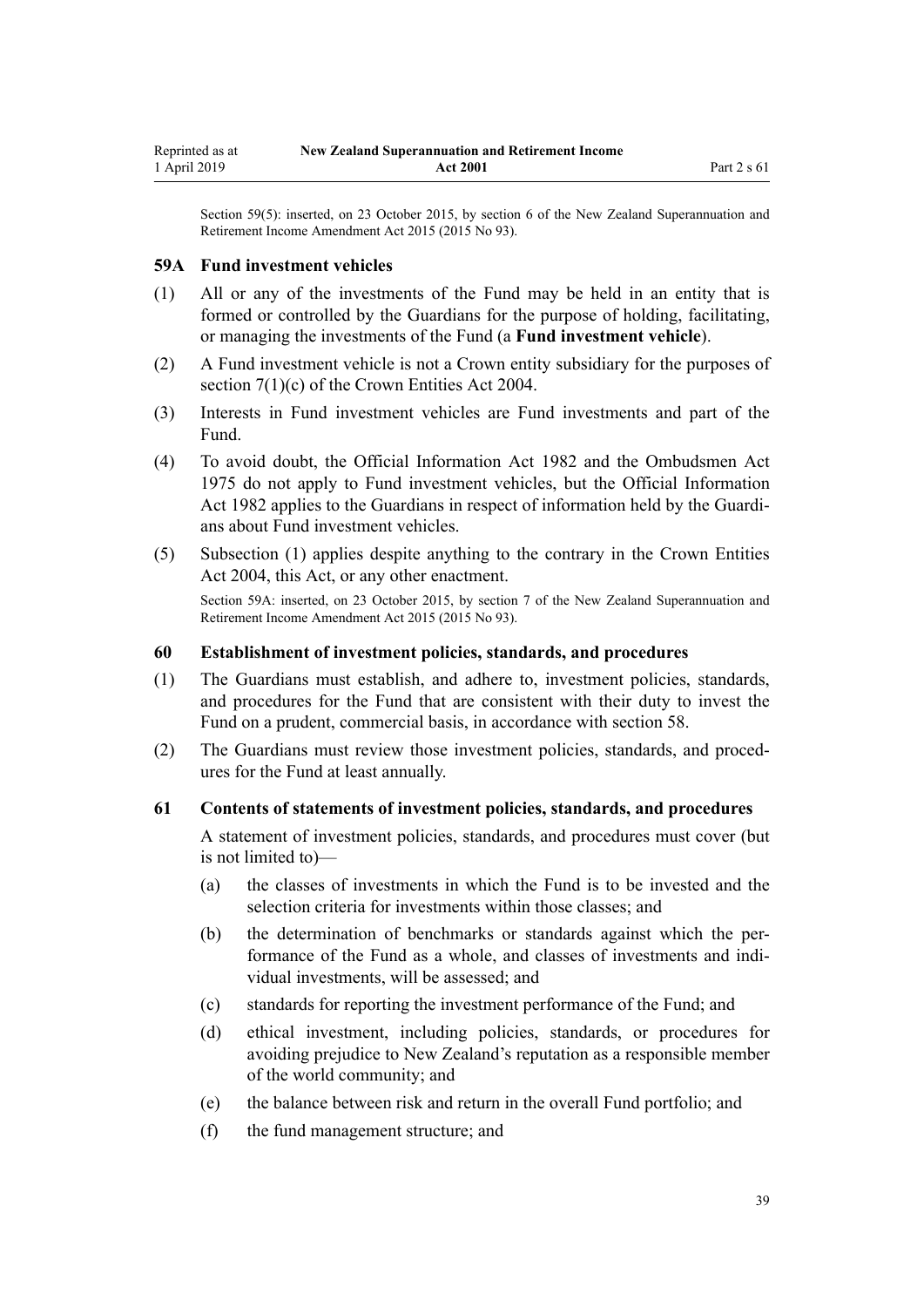- (g) the use of options, futures, and other derivative financial instruments; and
- (h) the management of credit, liquidity, operational, currency, market, and other financial risks; and
- (i) the retention, exercise, or delegation of voting rights acquired through investments; and
- (j) the method of, and basis for, valuation of investments that are not regularly traded at a public exchange; and
- (k) prohibited or restricted investments or any investment constraints or **limits**

Section 61(fa): inserted, on 23 October 2015, by [section 8](http://legislation.govt.nz/pdflink.aspx?id=DLM5708818) of the New Zealand Superannuation and Retirement Income Amendment Act 2015 (2015 No 93).

# **62 Investment management**

- (1) The Guardians may appoint, on any terms and conditions that the Guardians think fit, 1 or more persons (including any department) to undertake the investment of any part of the Fund.
- (2) Different persons may be appointed for different parts of the Fund.
- (3) The Guardians must state, in each instrument of appointment, the powers and rights of the person appointed (including, without limitation, the extent of that person's power to delegate any of those powers and rights).
- (4) This section does not limit [section 49](#page-34-0) of this Act or [section 17](http://legislation.govt.nz/pdflink.aspx?id=DLM329931) of the Crown Entities Act 2004.

Section 62(4): amended, on 25 January 2005, by [section 200](http://legislation.govt.nz/pdflink.aspx?id=DLM331111) of the Crown Entities Act 2004 (2004 No 115).

#### **63 Custodianship of Fund**

- (1) The Guardians may appoint a person or persons (including any department) to act as custodian of the Fund, or any part of the Fund.
- (2) A custodian so appointed must hold the property of the Fund, or that part of the property of the Fund for which they have been appointed, in their name or, if the Guardians authorise it, in the name of 1 or more nominees.
- (3) An appointment may be on any terms and conditions that the Guardians think fit.
- (4) The Guardians must specify, in each instrument of appointment, the powers and rights of the person or persons appointed (including, without limitation, the extent of that person's powers to delegate any of those powers and rights).
- (5) This section does not limit [section 49](#page-34-0) of this Act or [section 17](http://legislation.govt.nz/pdflink.aspx?id=DLM329931) of the Crown Entities Act 2004.

<span id="page-39-0"></span>Part 2 s 62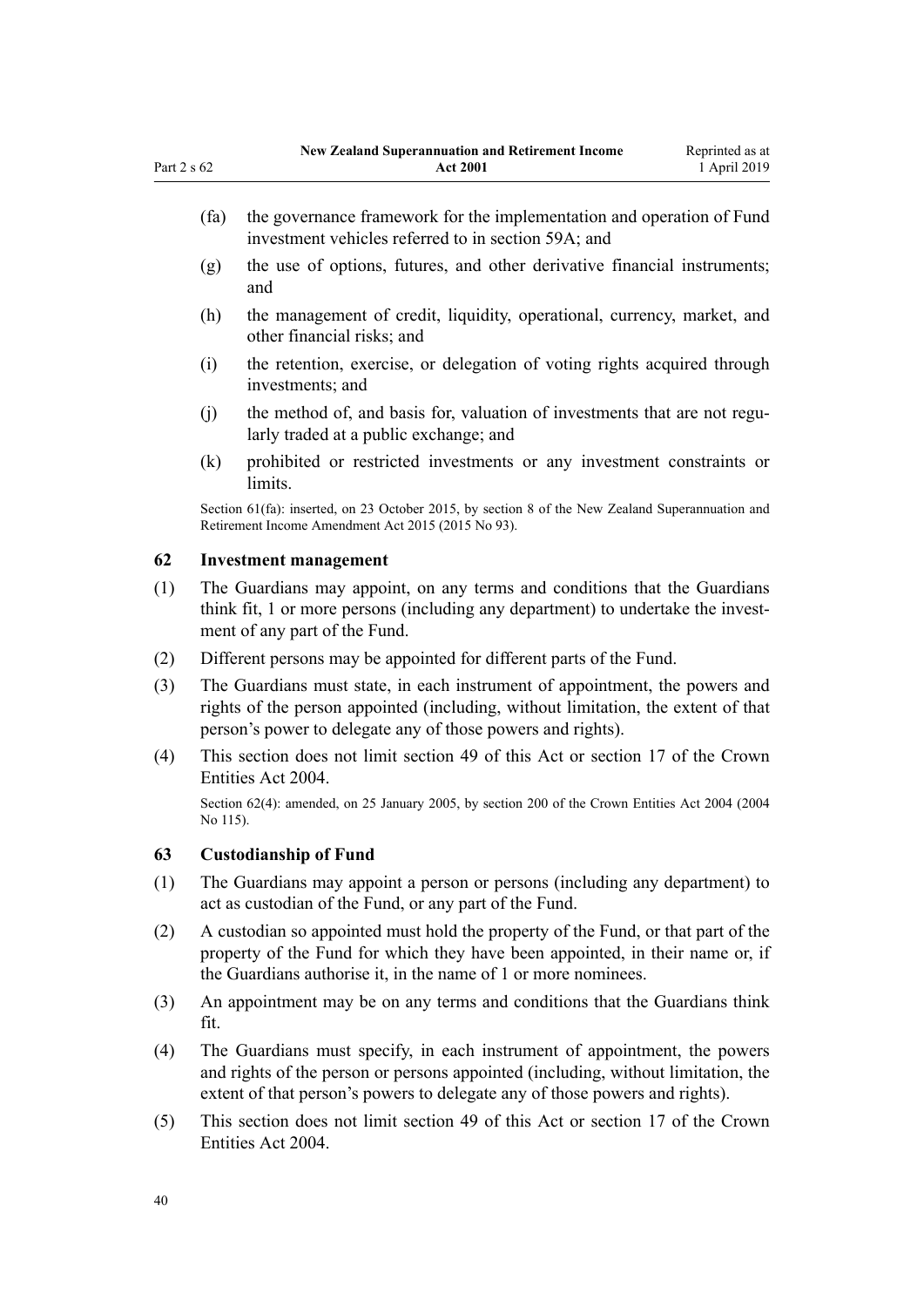Section 63(5): amended, on 25 January 2005, by [section 200](http://legislation.govt.nz/pdflink.aspx?id=DLM331111) of the Crown Entities Act 2004 (2004) No 115).

# *Ministerial directions*

#### **64 Ministerial directions**

- (1) The Minister may, after consultation with the Guardians, give directions to the Guardians regarding the Government's expectations as to the Fund's performance, including the Government's expectations as to risk and return.
- (2) Despite anything to the contrary in the [Crown Entities Act 2004,](http://legislation.govt.nz/pdflink.aspx?id=DLM329630) the Minister—
	- (a) must not give a direction that is inconsistent with the Guardians' duty to invest the Fund on a prudent, commercial basis, in accordance with [sec](#page-36-0)[tion 58](#page-36-0); and
	- (b) must not give a direction to the Guardians in respect of the Fund except in accordance with this section.
- (3) *[Repealed]*
- (4) *[Repealed]*
- (5) *[Repealed]*
- (6) The Guardians must notify the Minister of how the entity proposes to have regard to any direction.
- (7) The Guardians' annual report must include a statement of how the entity is having regard, or has had regard, during the year to any Ministerial directions given under this section.

Section 64(2): replaced, on 18 July 2013, by [section 42](http://legislation.govt.nz/pdflink.aspx?id=DLM5326977) of the Crown Entities Amendment Act 2013 (2013 No 51).

Section 64(3): repealed, on 18 July 2013, by [section 42](http://legislation.govt.nz/pdflink.aspx?id=DLM5326977) of the Crown Entities Amendment Act 2013 (2013 No 51).

Section 64(4): repealed, on 25 January 2005, by [section 200](http://legislation.govt.nz/pdflink.aspx?id=DLM331111) of the Crown Entities Act 2004 (2004 No 115).

Section 64(5): repealed, on 25 January 2005, by [section 200](http://legislation.govt.nz/pdflink.aspx?id=DLM331111) of the Crown Entities Act 2004 (2004) No 115).

# *Accountability*

### **65 Statement of performance expectations**

The statement of performance expectations of the Guardians prepared each financial year under [Part 4](http://legislation.govt.nz/pdflink.aspx?id=DLM330504) of the Crown Entities Act 2004 must include (in addition to any other requirements)—

(a) a statement of the board's expectations about the performance of the Fund over the next financial year, in sufficient detail to enable meaningful assessment against those expectations after the end of that financial year; and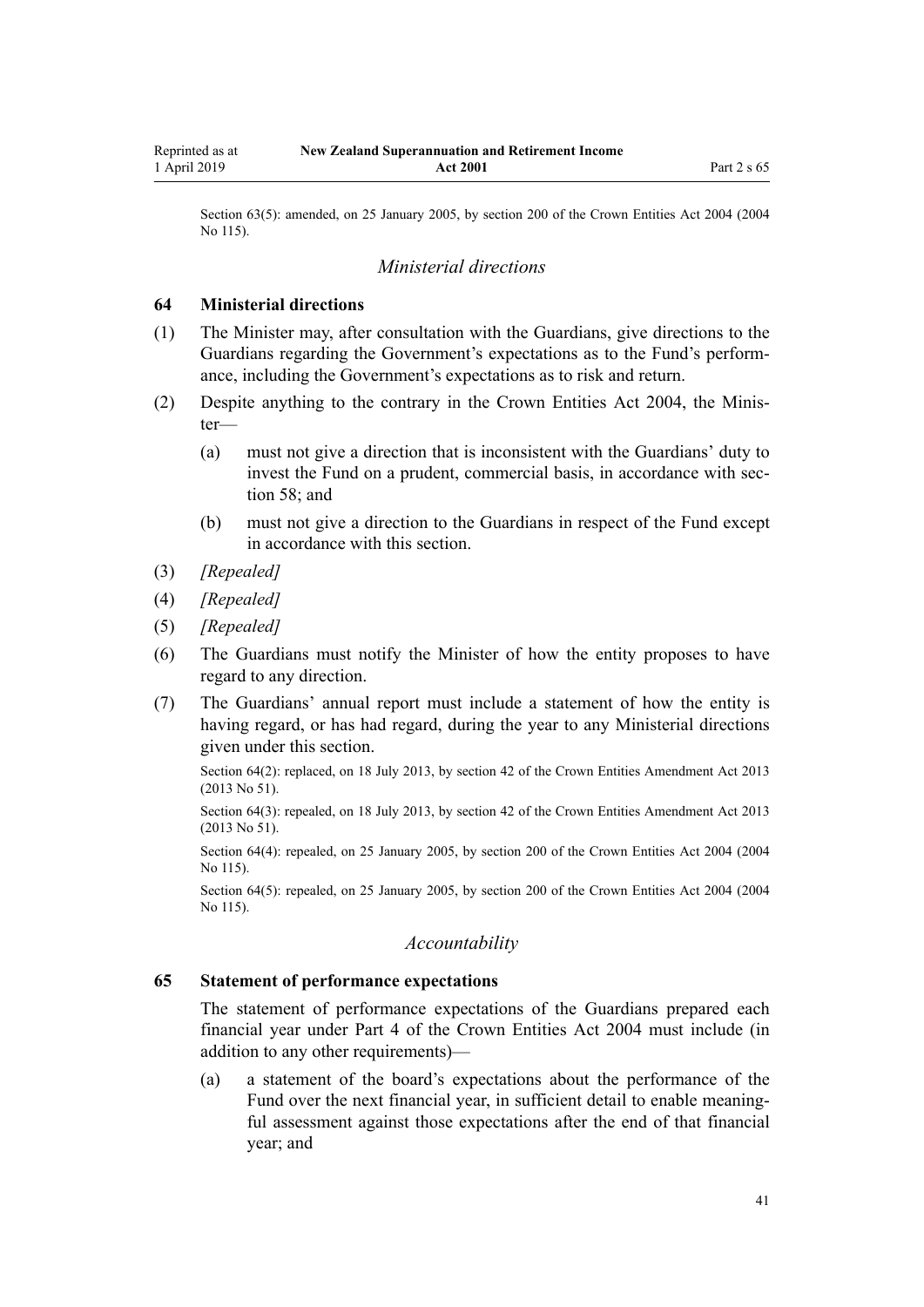- (b) a statement of the key risks to the performance of the Fund over the coming year and the actions being taken by the board to manage those risks; and
- (c) forecast financial statements of the Fund for the next financial year, including a statement of accounting policies.

Section 65 heading: replaced, on 1 July 2014, by [section 72](http://legislation.govt.nz/pdflink.aspx?id=DLM5327162) of the Crown Entities Amendment Act 2013 (2013 No 51).

Section 65: amended, on 1 July 2014, by [section 72](http://legislation.govt.nz/pdflink.aspx?id=DLM5327162) of the Crown Entities Amendment Act 2013 (2013 No 51).

Section 65: amended, on 25 January 2005, by [section 200](http://legislation.govt.nz/pdflink.aspx?id=DLM331111) of the Crown Entities Act 2004 (2004 No 115).

### **66 Financial statements of Fund**

- (1) The Guardians must ensure that financial statements for the Fund are prepared for each financial year.
- (2) The annual financial statements must be prepared in accordance with generally accepted accounting practice (as defined in [section 8](http://legislation.govt.nz/pdflink.aspx?id=DLM4632894) of the Financial Reporting Act 2013).

Section 66(2): replaced, on 1 April 2014, by [section 126](http://legislation.govt.nz/pdflink.aspx?id=DLM5740665) of the Financial Reporting (Amendments to Other Enactments) Act 2013 (2013 No 102).

#### **67 Auditor-General is auditor of Fund**

- (1) The Fund is to be treated as if it were a public entity as defined in [section 4](http://legislation.govt.nz/pdflink.aspx?id=DLM88548) of the Public Audit Act 2001 and, in accordance with that Act, the Auditor-General is its auditor.
- (2) The Guardians must, not later than 90 days after the end of the financial year, forward the annual financial statements of the Fund to the Auditor-General.
- (3) The Auditor-General must issue an audit opinion within 30 days of receipt of the annual financial statements and must return the annual financial statements, with the audit report attached, to the Guardians.

#### **68 Annual report**

The annual report of the Guardians prepared each financial year under [Part 4](http://legislation.govt.nz/pdflink.aspx?id=DLM330504) of the Crown Entities Act 2004 must include (in addition to any other requirements, such as the entity's own financial statements)—

- (a) the financial statements of the Fund for that financial year prepared under section 66; and
- (b) a statement of responsibility for the financial statements of the Fund, signed by the chairperson of the board and the chief executive of the Guardians (if any), and comprising the same statements that are required by [section 155](http://legislation.govt.nz/pdflink.aspx?id=DLM330557) of the Crown Entities Act 2004 as if the Fund were a Crown entity; and
- (c) the audit report on the financial statements; and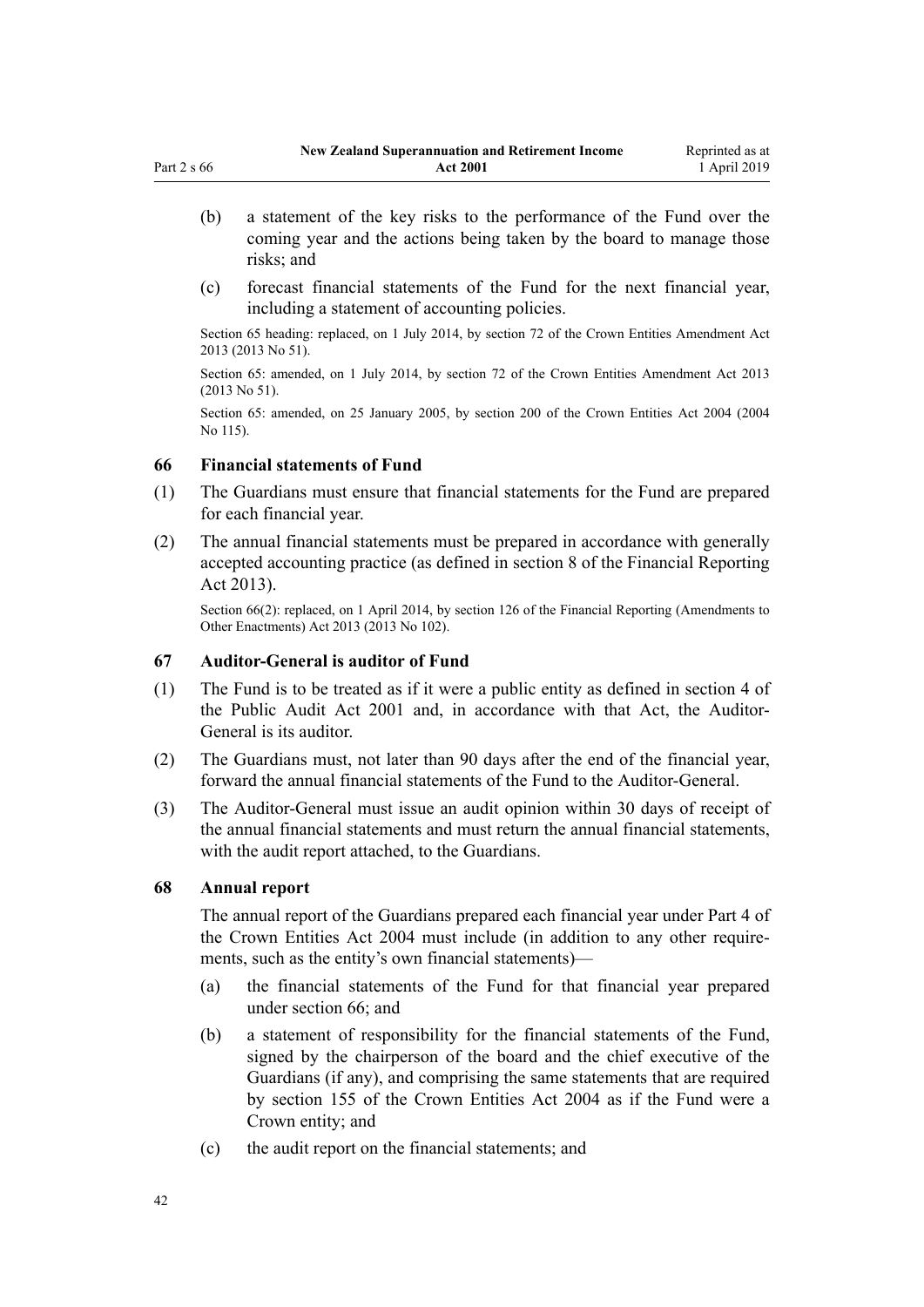- (d) an analysis and explanation of the performance of the Fund over that financial year, including a comparison with the Guardians' expectations about the performance of the Fund that were set out in the statement of performance expectations relating to that financial year; and
- (e) a statement of the investment policies, standards, and procedures for the Fund established by the Guardians under [section 60](#page-38-0); and
- (f) a statement signed by the chairperson of the board and the chief executive of the Guardians (if any) certifying whether or not the investment policies, standards, and procedures for the Fund have been complied with throughout that financial year; and
- (g) a schedule of the investment managers and custodians used by the Guardians during that financial year and the classes of investments for which each was responsible.

Section 68: amended, on 25 January 2005, by [section 200](http://legislation.govt.nz/pdflink.aspx?id=DLM331111) of the Crown Entities Act 2004 (2004 No 115).

Section 68(b): amended, on 25 January 2005, by [section 200](http://legislation.govt.nz/pdflink.aspx?id=DLM331111) of the Crown Entities Act 2004 (2004) No 115).

Section 68(d): amended, on 1 July 2014, by [section 72](http://legislation.govt.nz/pdflink.aspx?id=DLM5327162) of the Crown Entities Amendment Act 2013 (2013 No 51).

#### **69 Reporting by Guardians on Fund**

- (1) The Guardians must report to the Minister on the Fund at those intervals that the Minister may require.
- (2) The Guardians' report must include any information that the Minister may require.

#### **70 Auditor-General to be auditor of Guardians**

#### *[Repealed]*

Section 70: repealed, on 25 January 2005, by [section 200](http://legislation.govt.nz/pdflink.aspx?id=DLM331111) of the Crown Entities Act 2004 (2004 No 115).

# *Performance reviews*

# **71 Performance reviews**

- (1) From time to time, there must be conducted a review of how effectively and efficiently the Guardians are performing their functions.
- (2) The first performance review must be conducted as soon as practicable after 1 July 2003.
- (3) Subsequent performance reviews must be conducted at intervals that are no more than 5 years apart (to be set by the Minister) after that.
- (4) The Minister must set the terms of reference for the review, which must include (without limitation) requirements that the reviewer form an opinion about—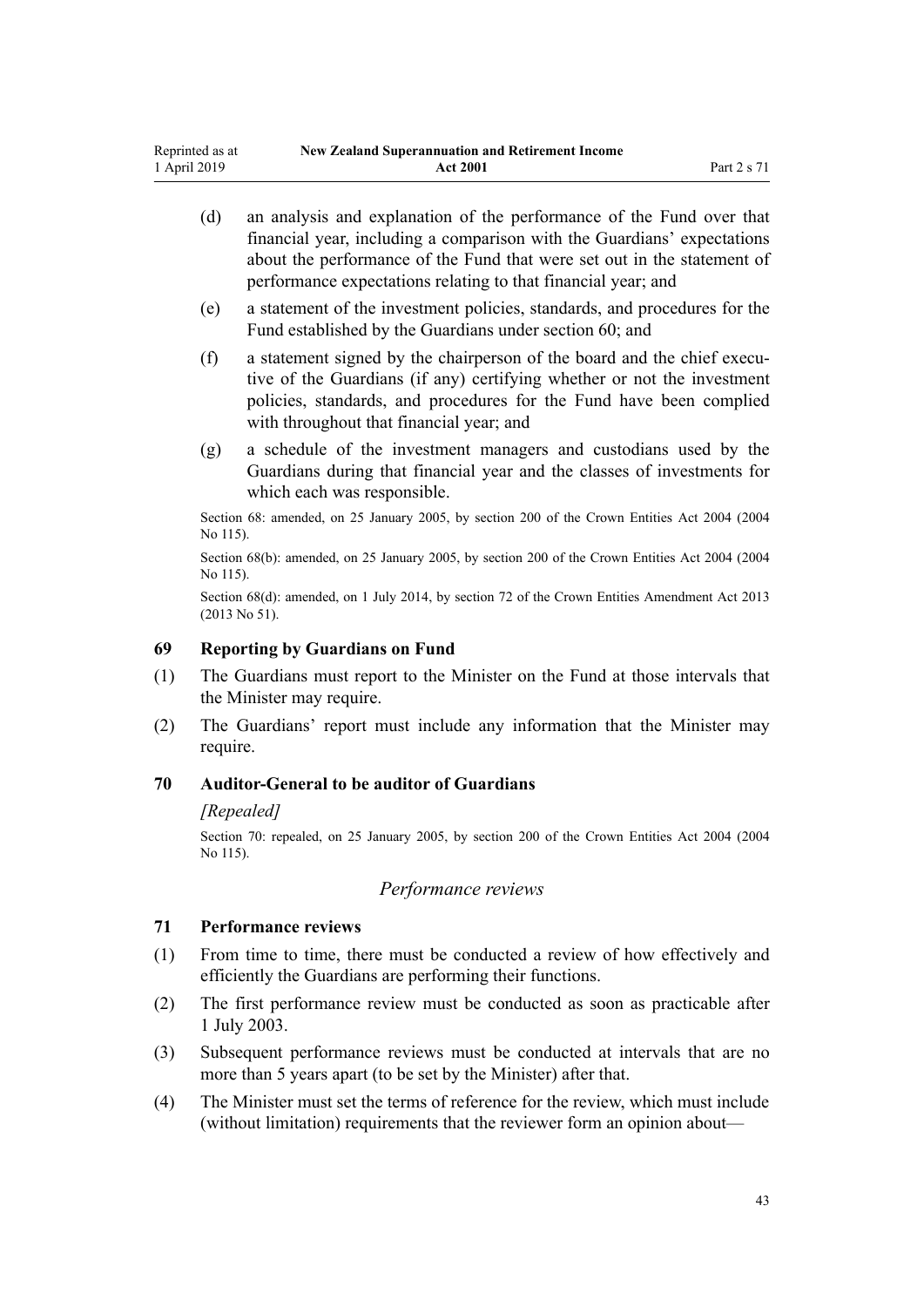- <span id="page-43-0"></span>(a) whether or not the investment policies, standards, and procedures, established by the Guardians are appropriate to the Fund; and
- (b) whether or not the investment policies, standards, and procedures, established by the Guardians have been complied with in all material respects; and
- (c) the investment performance of the Fund.
- (5) Every performance review must be conducted by an independent person appointed by the Minister.
- (6) Every person who conducts a performance review must, as soon as practicable after conducting it,—
	- (a) prepare a written report on the conclusions reached and recommendations formulated as a result of conducting it; and
	- (b) give copies of the report to the Minister and the Guardians.
- (7) The Minister must present a copy of the report to the House of Representatives as soon as practicable after receiving it.
- (8) The costs of conducting a performance review must be met out of money appropriated by Parliament for the purpose.

# **Part 3**

# **Miscellaneous provisions**

# *Political commitment to New Zealand superannuation*

# **72 Political commitment**

- (1) A leader of a political party represented in Parliament may notify the Minister, in writing,—
	- (a) of the party's agreement to either [Part 1](#page-9-0) or [Part 2](#page-30-0) (or both); or
	- (b) of the withdrawal of that party's agreement to either [Part 1](#page-9-0) or [Part 2](#page-30-0) (or both).
- (2) The Minister must, as soon as practicable after receiving a notification, make a recommendation to the Governor-General for an Order in Council to add or omit the name of the party to or from the relevant Part or Parts of [Schedule 4](#page-63-0), as the case may be.
- (3) The Minister must also make a recommendation to the Governor-General for an Order in Council to omit the name of a political party from [Schedule 4](#page-63-0) if the party is no longer represented in Parliament.
- (4) The Governor-General may, by Order in Council made on the recommendation of the Minister under subsection (2) or subsection (3), add names to, and omit names from, [Schedule 4](#page-63-0) in accordance with this section.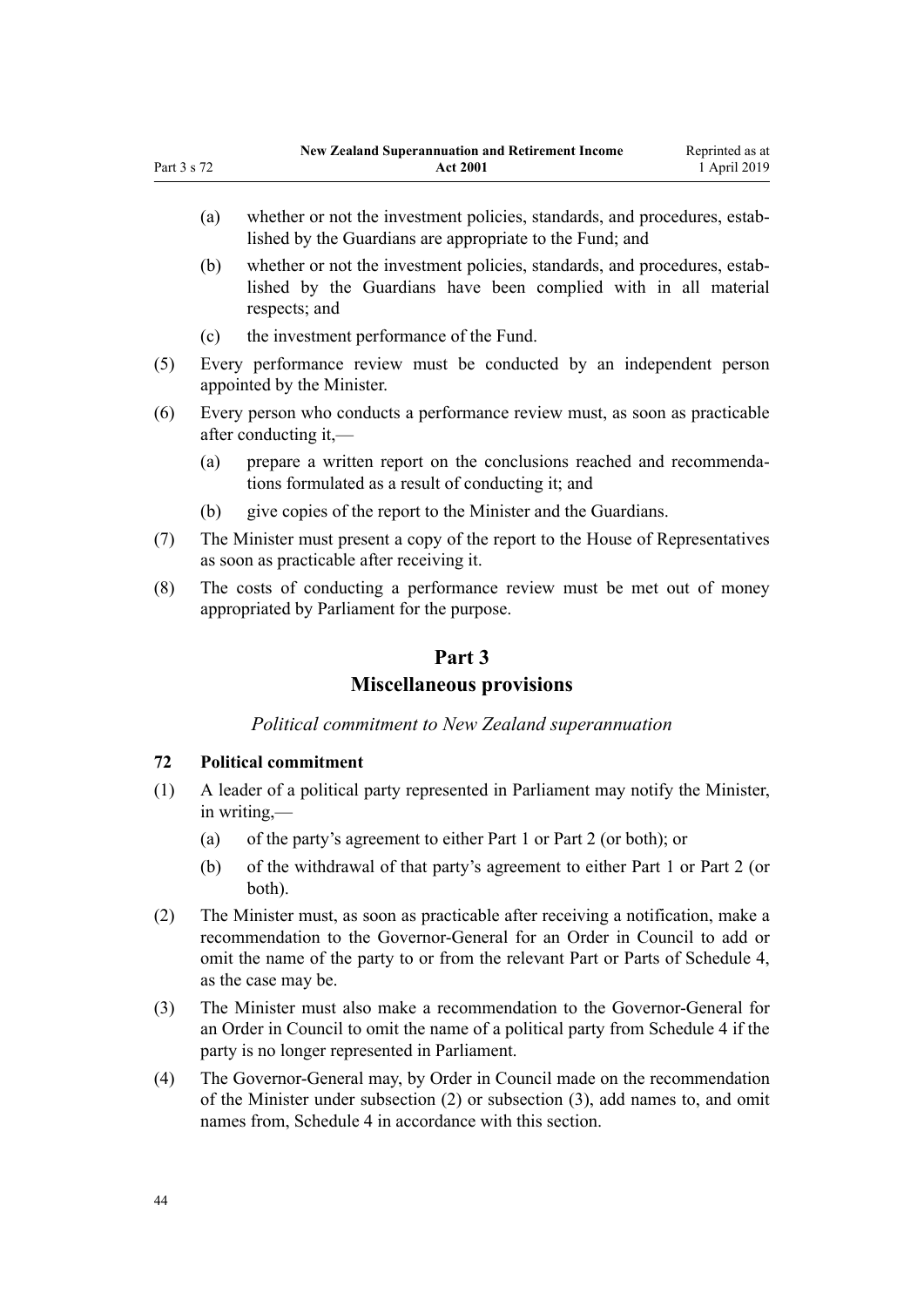# **73 Amendments to Act**

- (1) The Minister must, on the introduction into the House of Representatives of a Government Bill that proposes an amendment to this Act, bring to the attention of the House the consultation process that was followed in the formulation of the proposed amendment.
- (2) That statement must include (without limitation)—
	- (a) whether consultation has taken place with the parties that are in agreement with the Part proposed to be amended (as listed in [Schedule 4](#page-63-0)):
	- (b) whether consultation has taken place with the Guardians (to the extent that the amendment relates to [Part 2\)](#page-30-0):
	- (c) the results of the consultation.
- (3) If the House of Representatives resolves that the balance in the Fund should be allocated to individual retirement accounts for all eligible contributors, the Guardians must report to the Minister and the Minister of Social Services and Employment, within 12 months of the date of the resolution, on the best means of allocating that balance to residents aged 18 or more having regard to the income tax paid by those individuals since 1 July 2001.

#### *Amendments to other Acts*

# *[Repealed]*

Heading: repealed, on 25 January 2005, pursuant to [section 200](http://legislation.govt.nz/pdflink.aspx?id=DLM331111) of the Crown Entities Act 2004 (2004 No 115).

#### **74 Amendment to Ombudsmen Act 1975**

#### *[Repealed]*

Section 74: repealed, on 25 January 2005, by [section 200](http://legislation.govt.nz/pdflink.aspx?id=DLM331111) of the Crown Entities Act 2004 (2004 No 115).

#### **75 Amendments to Public Finance Act 1989**

#### *[Repealed]*

Section 75: repealed, on 25 January 2005, by [section 200](http://legislation.govt.nz/pdflink.aspx?id=DLM331111) of the Crown Entities Act 2004 (2004 No 115).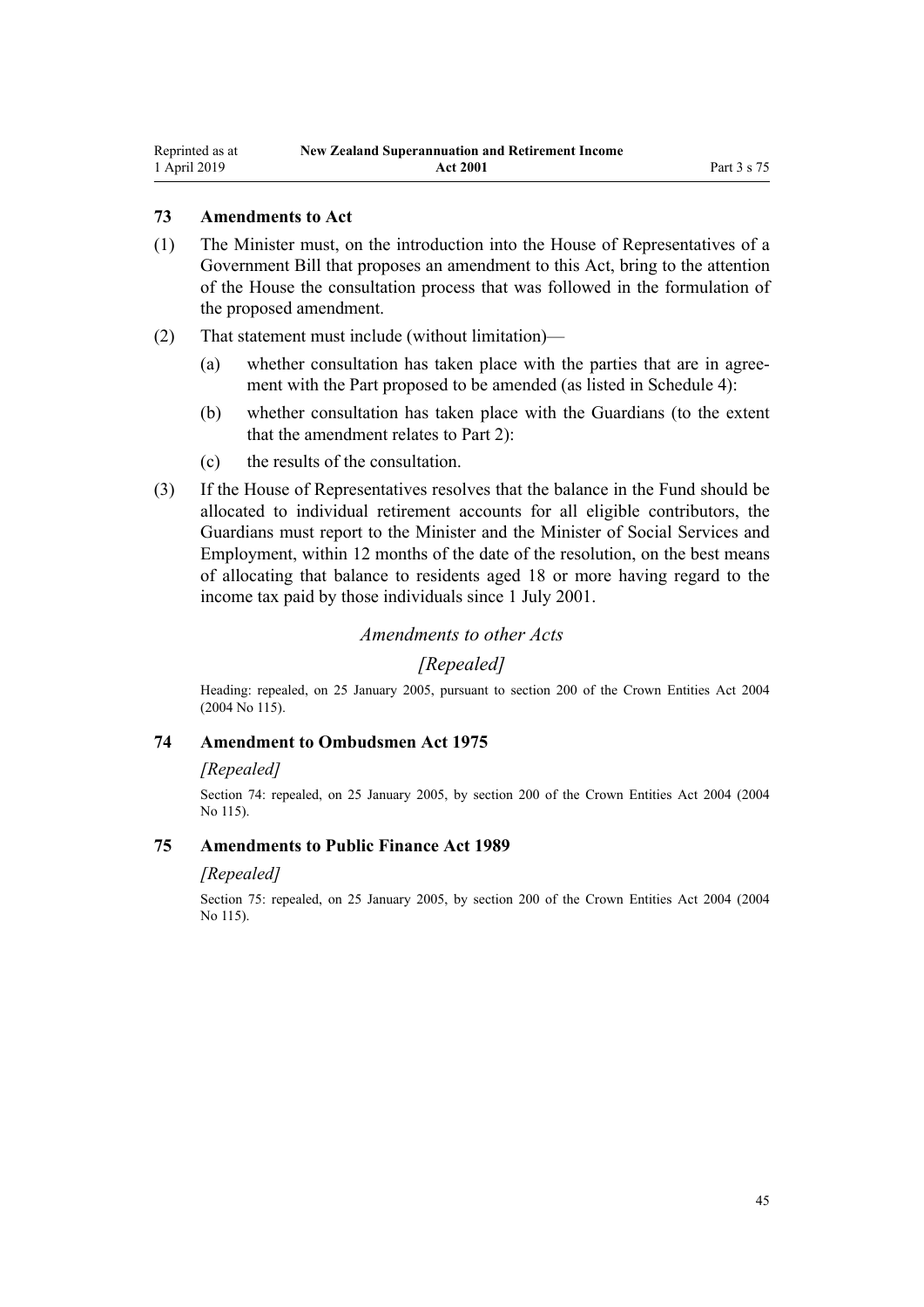#### *Taxation*

#### *[Repealed]*

<span id="page-45-0"></span>Heading: repealed (with effect on 1 April 2011), on 29 August 2011 (applying for the 2011–12 and later income years), pursuant to [section 209](http://legislation.govt.nz/pdflink.aspx?id=DLM3389052) of the Taxation (Tax Administration and Remedial Matters) Act 2011 (2011 No 63).

#### **76 Taxation of Fund and Guardians**

#### *[Repealed]*

Section 76: repealed (with effect on 1 April 2011), on 29 August 2011 (applying for the 2011–12 and later income years), by [section 209](http://legislation.govt.nz/pdflink.aspx?id=DLM3389052) of the Taxation (Tax Administration and Remedial Matters) Act 2011 (2011 No 63).

*Consequential amendments and revocation*

#### **77 Consequential amendments to other Acts**

The Acts specified in [Schedule 5](#page-64-0) are consequentially amended in the manner set out in that schedule.

#### **78 Consequential revocation**

The Social Security (Disability Services) Regulations 1993 (SR 1993/250) are consequentially revoked.

*Transitional and savings provision*

# **79 Transitional provision for existing New Zealand superannuation entitlements**

Every person who, immediately before the commencement of this section, was entitled to receive New Zealand superannuation entitlements under the [Social](http://legislation.govt.nz/pdflink.aspx?id=DLM359106) [Security Act 1964](http://legislation.govt.nz/pdflink.aspx?id=DLM359106) or the Social Welfare (Transitional Provisions) Act 1990 or the Social Security (Disability Services) Regulations 1993 is entitled to receive the corresponding New Zealand superannuation entitlements under [Part 1.](#page-9-0) Compare: 1990 No 26 [s 7](http://legislation.govt.nz/pdflink.aspx?id=DLM204120)

#### **79A References to Volunteer Service Abroad Incorporated**

The references in the following provisions to "Volunteer Service Abroad Incorporated" must for all purposes relating to the operation of those provisions be read as references to the body incorporated under the [Incorporated](http://legislation.govt.nz/pdflink.aspx?id=DLM175774) [Societies Act 1908](http://legislation.govt.nz/pdflink.aspx?id=DLM175774) on 8 April 1963 as "Volunteer Service Abroad Inc":

(a) [section 14\(2\)\(e\)](http://legislation.govt.nz/pdflink.aspx?id=DLM361040) of the Social Security Act 1964 (as inserted on 29 September 1969 by section 4 of the Social Security Amendment Act 1969, and repealed on 1 April 1990 by [section 14\(18\)](http://legislation.govt.nz/pdflink.aspx?id=DLM204161) of the Social Welfare (Transitional Provisions) Act 1990):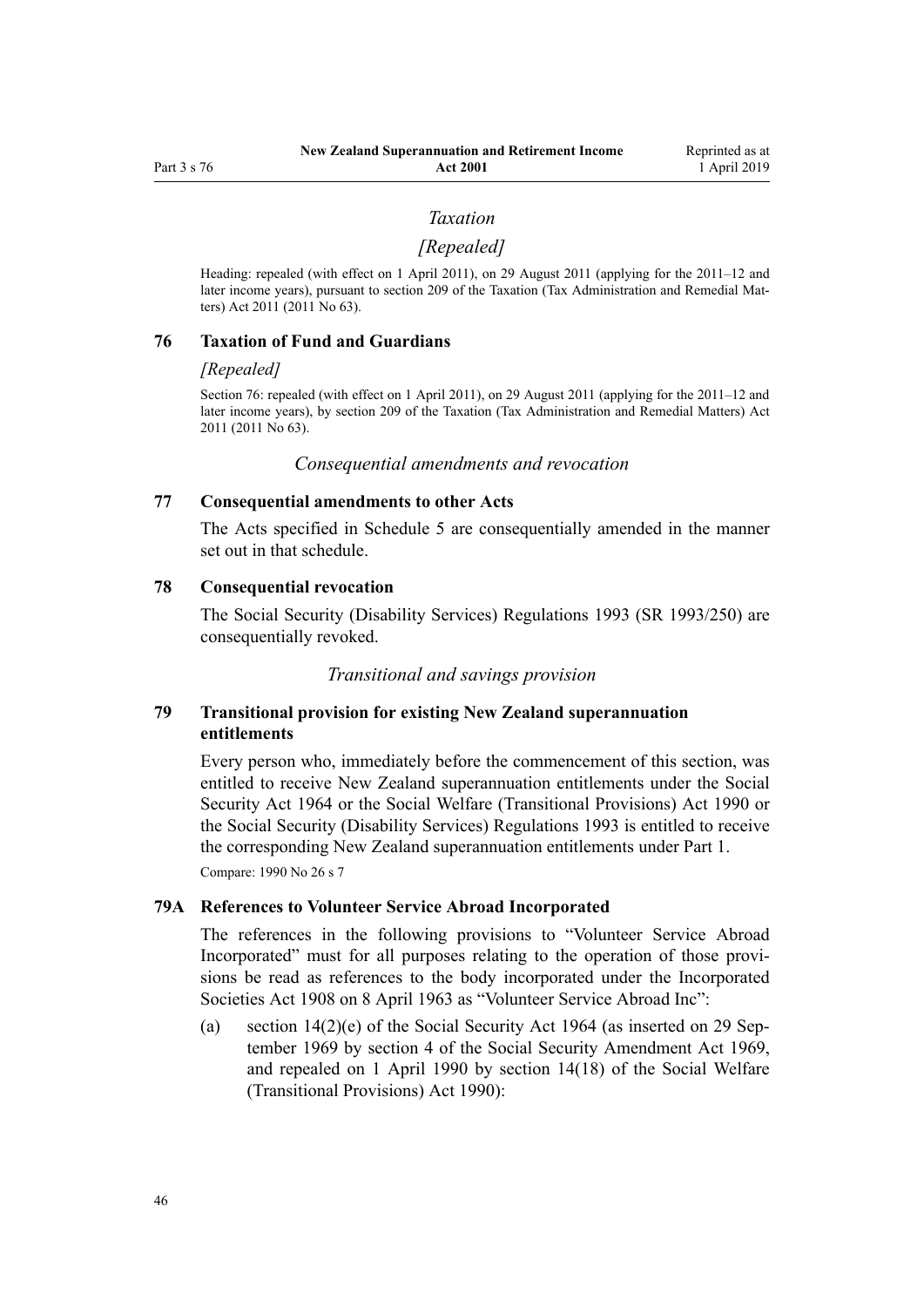<span id="page-46-0"></span>(b) [section 4\(2\)\(d\)](http://legislation.govt.nz/pdflink.aspx?id=DLM204107) of the Social Welfare (Transitional Provisions) Act 1990 (which commenced on 1 April 1990, and was repealed by [section 77](#page-45-0) of this Act on 12 October 2001).

Section 79A: inserted, on 25 February 2012, by [section 5](http://legislation.govt.nz/pdflink.aspx?id=DLM4014808) of the New Zealand Superannuation and Retirement Income Amendment Act 2012 (2012 No 16).

# **Part 4**

# **Retirement Commissioner**

Part 4: added, on 21 April 2005, by [section 7](http://legislation.govt.nz/pdflink.aspx?id=DLM346478) of the New Zealand Superannuation and Retirement Income Amendment Act 2005 (2005 No 42).

#### **80 Purpose of this Part**

The purpose of this Part is to continue the office of the Retirement Commissioner and to set out the Commissioner's functions, powers, and duties.

Section 80: added, on 21 April 2005, by [section 7](http://legislation.govt.nz/pdflink.aspx?id=DLM346478) of the New Zealand Superannuation and Retirement Income Amendment Act 2005 (2005 No 42).

#### **81 Interpretation of this Part and Schedule 6**

In this Part and in [Schedule 6](#page-66-0), the terms **Commissioner**, **Government**, and **Minister** have the meanings set out in [section 5A](#page-8-0).

Section 81: added, on 21 April 2005, by [section 7](http://legislation.govt.nz/pdflink.aspx?id=DLM346478) of the New Zealand Superannuation and Retirement Income Amendment Act 2005 (2005 No 42).

# *Provisions relating to constitution and appointment of Retirement Commissioner*

Heading: added, on 21 April 2005, by [section 7](http://legislation.govt.nz/pdflink.aspx?id=DLM346478) of the New Zealand Superannuation and Retirement Income Amendment Act 2005 (2005 No 42).

#### **82 Retirement Commissioner**

- (1) There continues to be a Commissioner called the Retirement Commissioner.
- (2) The Commissioner continues to be a corporation sole.
- (3) The Commissioner is a Crown entity for the purposes of [section 7](http://legislation.govt.nz/pdflink.aspx?id=DLM329641) of the Crown Entities Act 2004.
- (4) The [Crown Entities Act 2004](http://legislation.govt.nz/pdflink.aspx?id=DLM329630) applies to the Commissioner except to the extent that this Act expressly applies otherwise.
- (5) The Commissioner is the board for the purposes of [section 10](http://legislation.govt.nz/pdflink.aspx?id=DLM329649) of that Act.

Section 82: added, on 21 April 2005, by [section 7](http://legislation.govt.nz/pdflink.aspx?id=DLM346478) of the New Zealand Superannuation and Retirement Income Amendment Act 2005 (2005 No 42).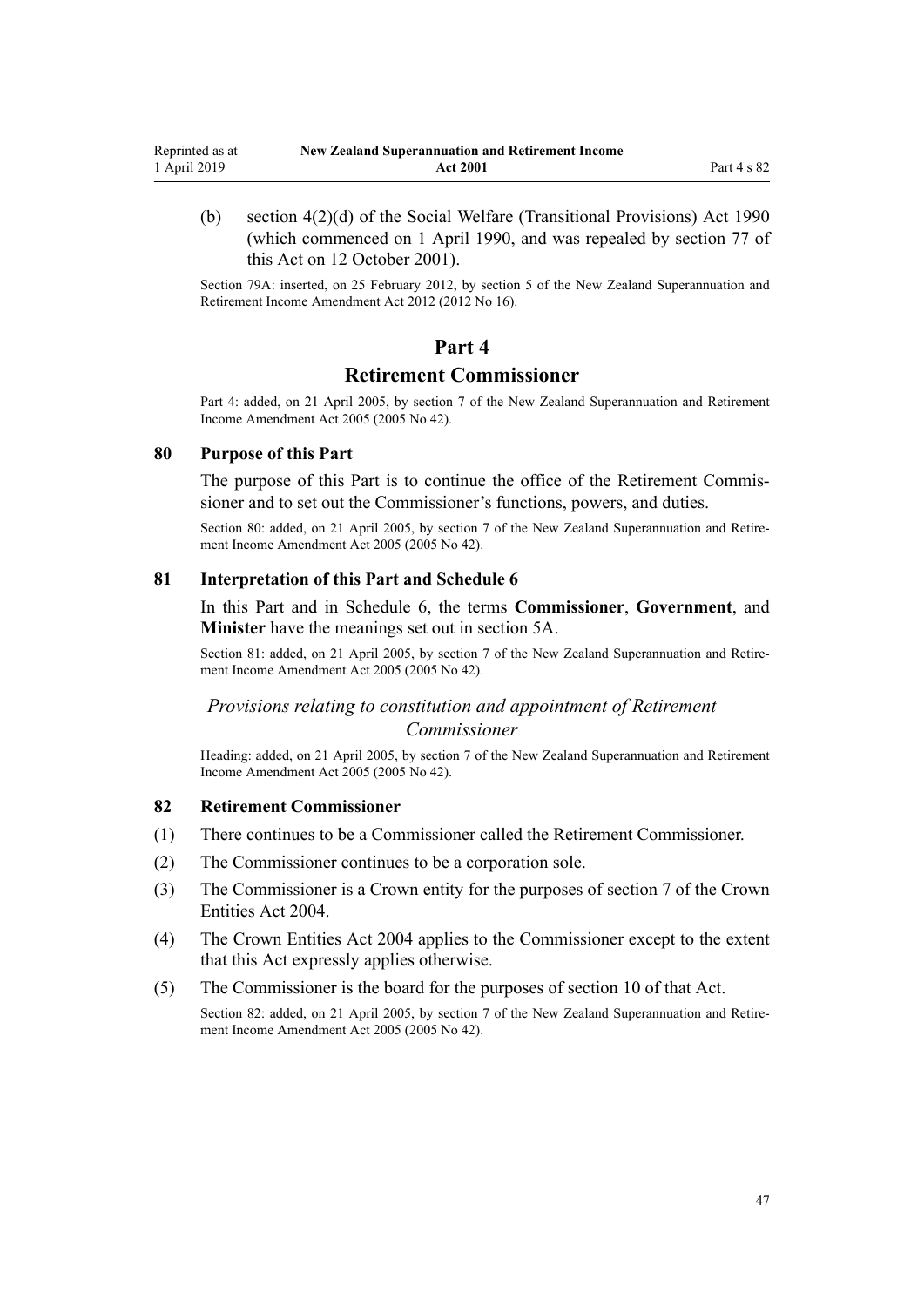<span id="page-47-0"></span>Part 4 s 83

# *Functions, powers, and duties of Commissioner*

Heading: added, on 21 April 2005, by [section 7](http://legislation.govt.nz/pdflink.aspx?id=DLM346478) of the New Zealand Superannuation and Retirement Income Amendment Act 2005 (2005 No 42).

#### **83 Functions**

The functions of the Commissioner are as follows:

- (a) to develop and promote methods of improving the effectiveness of the retirement income policies from time to time implemented by the Government of New Zealand, including the promotion of education about retirement income issues and the publication of information about those issues:
- (b) to monitor the effects of retirement income policies that are being implemented in New Zealand:
- (c) to review the retirement income policies being implemented by the Government and to report to the Minister by 31 December 2007 and at 3 yearly intervals thereafter, in accordance with [section 84](#page-48-0):
- (d) to advise on retirement income issues, when requested to do so by the Minister:
- (da) to promote education, and publish information, about financial matters to assist individuals to make financial decisions confidently and informedly:
- (db) to advise on financial capability issues, when requested to do so by the Minister:
- (e) to monitor the effectiveness of persons (whether referred to as ombudsmen or by any other term) who have been appointed (other than under statutory authority) to consider complaints and disputes about savings and investments; and to consider any issues addressed to the Commissioner by any such person and, if appropriate, to make recommendations to any person:
- (f) to collect and publish information for the purpose of enabling the fulfilment of any of the functions referred to in this section:
- (g) to perform such other functions as are conferred on the Commissioner by this Act or any other enactment:
- (h) to perform any additional function that the Minister directs under [section](http://legislation.govt.nz/pdflink.aspx?id=DLM330360) [112](http://legislation.govt.nz/pdflink.aspx?id=DLM330360) of the Crown Entities Act 2004.

Compare: 1993 No 148 s 6

Section 83: added, on 21 April 2005, by [section 7](http://legislation.govt.nz/pdflink.aspx?id=DLM346478) of the New Zealand Superannuation and Retirement Income Amendment Act 2005 (2005 No 42).

Section 83(da): inserted, on 30 May 2017, by [section 124\(1\)](http://legislation.govt.nz/pdflink.aspx?id=DLM6971839) of the Regulatory Systems (Commercial Matters) Amendment Act 2017 (2017 No 12).

Section 83(db): inserted, on 30 May 2017, by [section 124\(1\)](http://legislation.govt.nz/pdflink.aspx?id=DLM6971839) of the Regulatory Systems (Commercial Matters) Amendment Act 2017 (2017 No 12).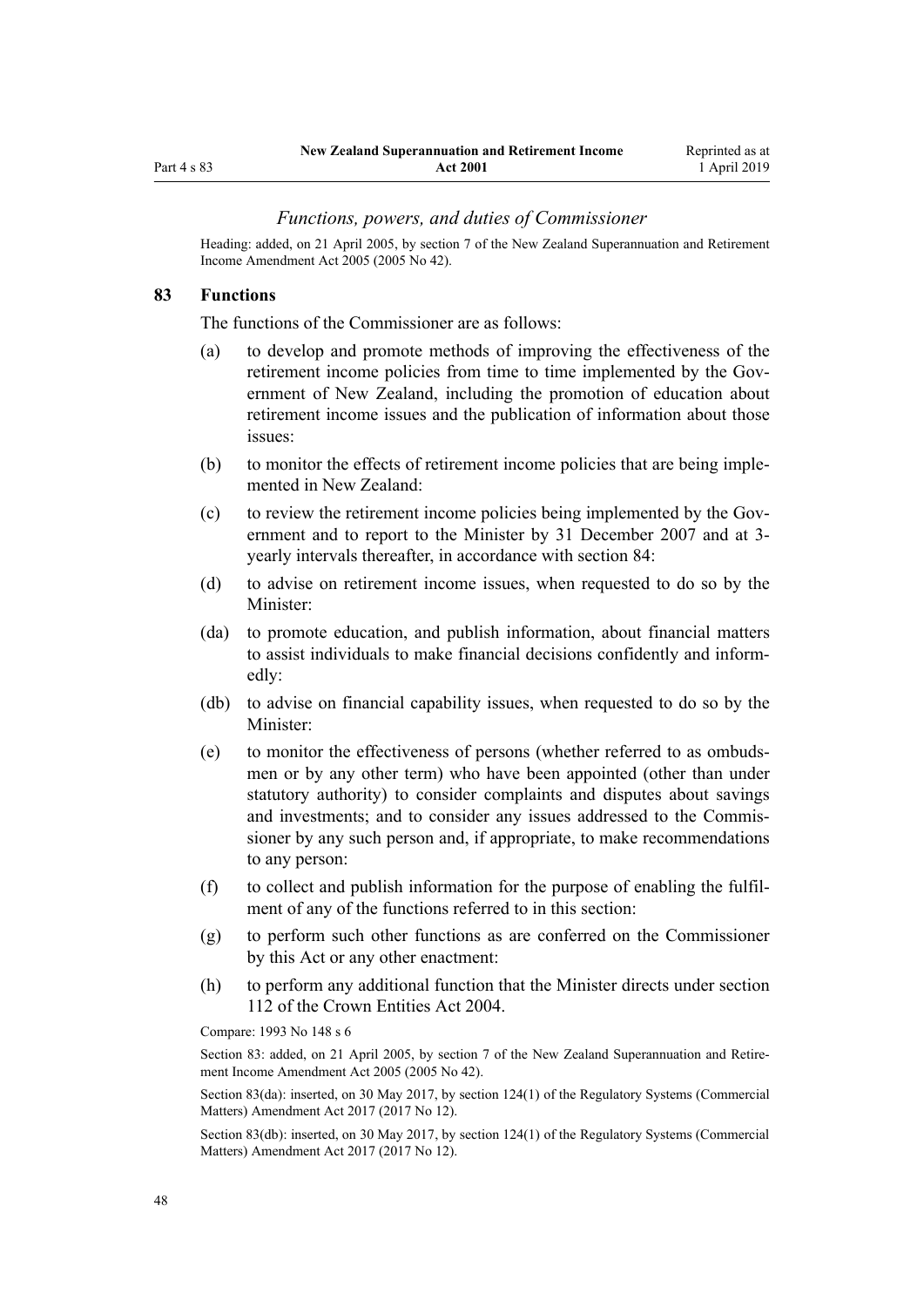<span id="page-48-0"></span>Section 83(h): inserted, on 30 May 2017, by [section 124\(2\)](http://legislation.govt.nz/pdflink.aspx?id=DLM6971839) of the Regulatory Systems (Commercial Matters) Amendment Act 2017 (2017 No 12).

#### **84 Periodic reviews**

- (1) For each review to be conducted under [section 83\(c\),](#page-47-0) the Minister must, not later than 12 months before the date on which the review is required to be completed, specify, by notice in writing addressed to the Commissioner,—
	- (a) the aspects of retirement income policies being implemented by the Government of New Zealand that the review is required to address; and
	- (b) the topics to be discussed in the Commissioner's report.
- (2) Before giving a notice under subsection (1) the Minister must consult with the Commissioner about the matters to be included in it.
- (3) The Minister must, as soon as practicable after giving a notice under subsection (1), present a copy of that notice to the House of Representatives.
- (4) Each review conducted under [section 83\(c\)](#page-47-0) must address the aspects of retirement income policy required to be addressed by the notice relating to that review and the report must discuss the topics required to be discussed by that notice.
- (5) The Minister must, as soon as practicable after receiving a report under [section](#page-47-0) [83\(c\)](#page-47-0), present a copy of the report to the House of Representatives.

Section 84: added, on 21 April 2005, by [section 7](http://legislation.govt.nz/pdflink.aspx?id=DLM346478) of the New Zealand Superannuation and Retirement Income Amendment Act 2005 (2005 No 42).

#### **85 Discretion in relation to performance and exercise of functions and powers**

- (1) Subject to the provisions of this Part and of any other enactment, the Commissioner has complete discretion in the performance or exercise, and the manner of the performance or exercise, of any function or power of the Commissioner.
- (2) Without limiting subsection (1), the Commissioner may at any time, if he or she considers it appropriate,—
	- (a) comment publicly on any matter relating to his or her functions; or
	- (b) deliver to the Minister a report in writing on any retirement income issues that he or she considers the Minister should be advised of.
- (3) The Minister must, as soon as practicable after receiving a report under subsection (2)(b), present a copy of that report to the House of Representatives.

Section 85: added, on 21 April 2005, by [section 7](http://legislation.govt.nz/pdflink.aspx?id=DLM346478) of the New Zealand Superannuation and Retirement Income Amendment Act 2005 (2005 No 42).

#### **86 Provisions applying to Commissioner**

The provisions in [Schedule 6](#page-66-0) apply to the Commissioner.

Section 86: added, on 21 April 2005, by [section 7](http://legislation.govt.nz/pdflink.aspx?id=DLM346478) of the New Zealand Superannuation and Retirement Income Amendment Act 2005 (2005 No 42).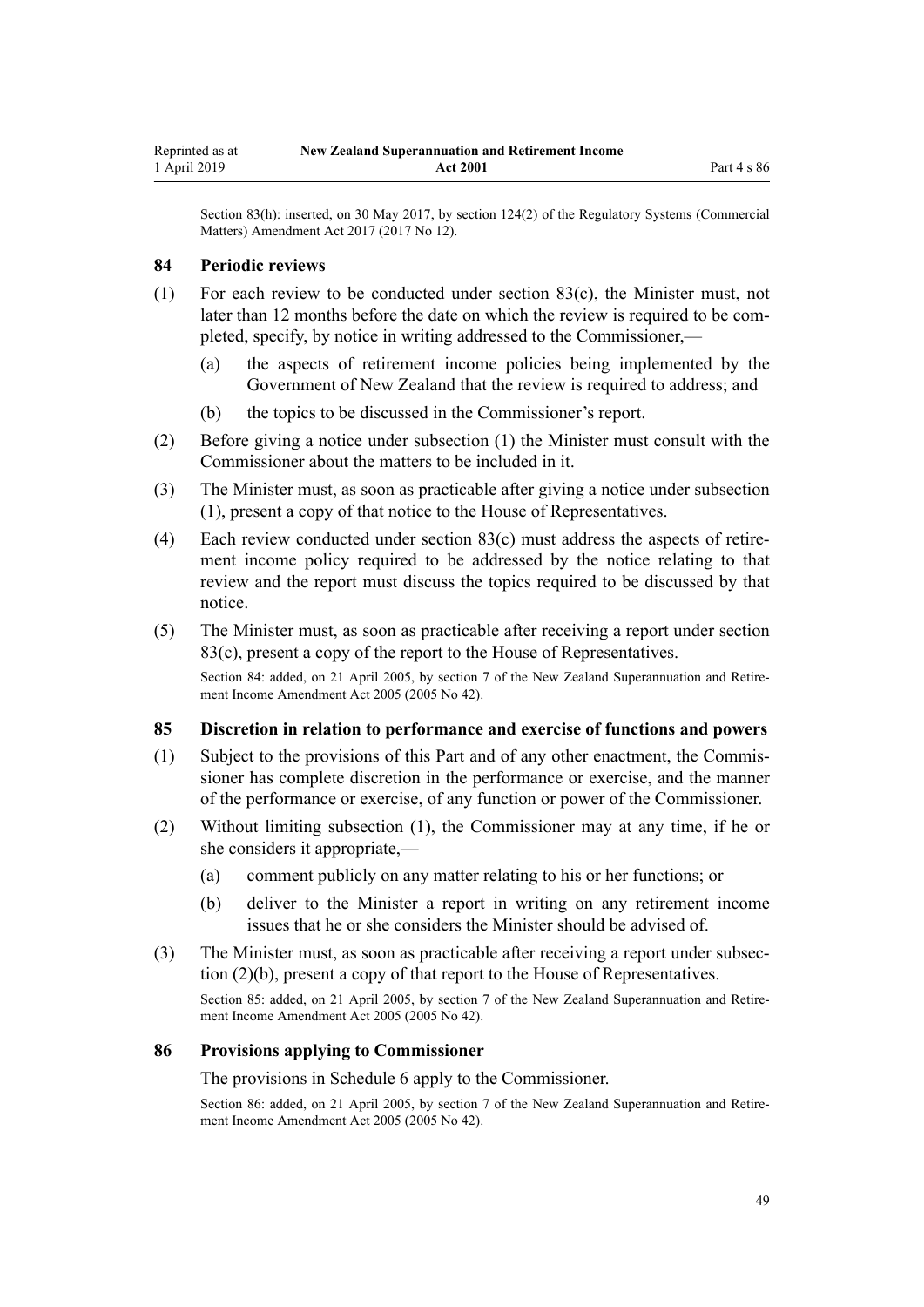#### *Transitional and miscellaneous provisions*

Heading: added, on 21 April 2005, by [section 7](http://legislation.govt.nz/pdflink.aspx?id=DLM346478) of the New Zealand Superannuation and Retirement Income Amendment Act 2005 (2005 No 42).

# **87 Continuation of office, appointment of Commissioner, and employment of employees**

- (1) The office continued by [section 82](#page-46-0) is the office of Retirement Commissioner established by section 5 of the Retirement Income Act 1993, and, accordingly, every reference to the Retirement Commissioner in an enactment or document made before the commencement of this Part is a reference to the Retirement Commissioner continued by section 82.
- (2) On the commencement of this Part, the person who, immediately before that commencement, held office as Retirement Commissioner under the Retirement Income Act 1993 is to be taken to have been appointed as Commissioner under [section 28](http://legislation.govt.nz/pdflink.aspx?id=DLM329954) of the Crown Entities Act 2004—
	- (a) for a term that expires on 16 January 2010; and
	- (b) subject to the determination under the [Remuneration Authority Act 1977](http://legislation.govt.nz/pdflink.aspx?id=DLM15636) that applied to the person immediately before that commencement.
- (3) This Part does not affect the employment of any person who, immediately before the commencement of this Part, was an employee of the Retirement Commissioner.

Section 87: added, on 21 April 2005, by [section 7](http://legislation.govt.nz/pdflink.aspx?id=DLM346478) of the New Zealand Superannuation and Retirement Income Amendment Act 2005 (2005 No 42).

### **88 Application of this Part to matters commenced under Retirement Income Act 1993 or Retirement Villages Act 2003**

- (1) The Commissioner may continue or complete any act, matter, or thing commenced by the Commissioner under the Retirement Income Act 1993 or the [Retirement Villages Act 2003](http://legislation.govt.nz/pdflink.aspx?id=DLM220364) but not completed on the commencement of this Part.
- (2) The provisions of this Part apply with all necessary modifications to the continuation or completion of any act, matter, or thing referred to in subsection (1). Section 88: added, on 21 April 2005, by [section 7](http://legislation.govt.nz/pdflink.aspx?id=DLM346478) of the New Zealand Superannuation and Retirement Income Amendment Act 2005 (2005 No 42).

#### **89 References to New Zealand Superannuation Act 2001**

Unless the context otherwise requires, any reference to the New Zealand Superannuation Act 2001 in any enactment, rule, order, agreement, deed, or document of any other kind in force on the commencement of this section must be read as a reference to the New Zealand Superannuation and Retirement Income Act 2001.

Section 89: added, on 21 April 2005, by [section 7](http://legislation.govt.nz/pdflink.aspx?id=DLM346478) of the New Zealand Superannuation and Retirement Income Amendment Act 2005 (2005 No 42).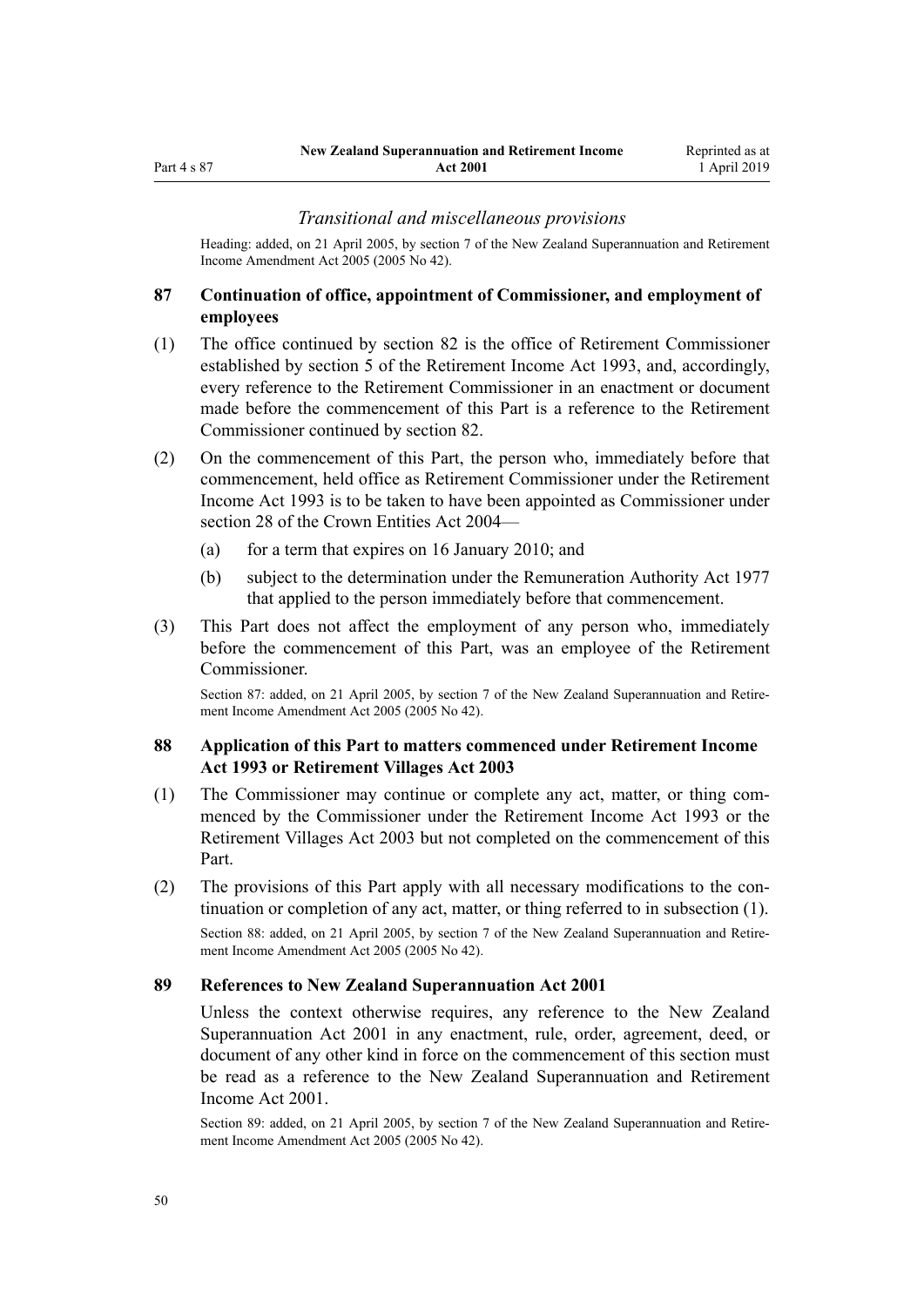# **Schedule 1AA**

# **Transitional, savings, and related provisions**

[s 5B](#page-8-0)

Schedule 1AA: inserted, on 21 January 2019, by [section 7](http://legislation.govt.nz/pdflink.aspx?id=LMS26071) of the Social Assistance (Residency Qualification) Legislation Act 2018 (2018 No 45).

# **Part 1**

# **Transitional, savings, and related provisions relating to Act as enacted or as amended prior to 2018**

# **1 Transitional, savings, and related provisions in body of Act**

In addition to the transitional, savings, and related provisions set out in this Schedule, other transitional, savings, and related provisions apply as set out in the body of this Act.

# **Part 2**

# **Provisions relating to Social Assistance (Residency Qualification) Legislation Act 2018**

# **2 Interpretation**

In this Part, **2018 Act** means the [Social Assistance \(Residency Qualification\)](http://legislation.govt.nz/pdflink.aspx?id=LMS26056) [Legislation Act 2018](http://legislation.govt.nz/pdflink.aspx?id=LMS26056).

#### **3 Application of section 8(c)**

- (1) This clause applies to a person who, on or after the date on which the 2018 Act comes into force, applies for New Zealand superannuation.
- (2) In determining whether the person has met the residential qualification in [sec](#page-9-0)[tion 8\(c\),](#page-9-0) the person's residence and presence in any of the countries or the territory before the 2018 Act came into force must be taken into account.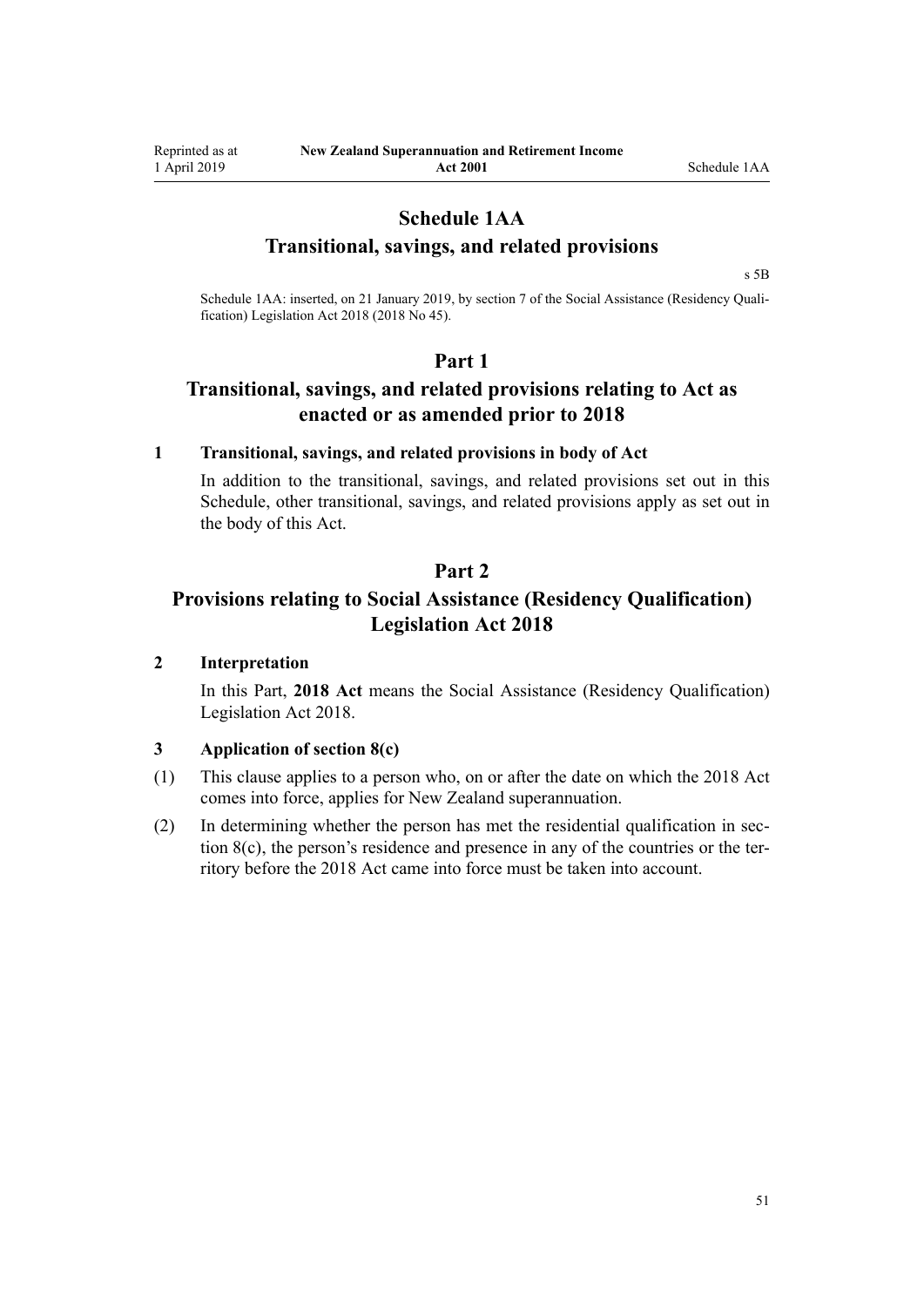# **Schedule 1 New Zealand superannuation entitlements**

[ss 12](#page-11-0), [19,](#page-17-0) [20](#page-18-0), [26,](#page-21-0) [32](#page-28-0)

The following rates are before deduction of tax:

**\$** 1 (a) to a person at the single living alone rate \$475.42 a week (b) to a person at the single sharing accommodation rate \$437.14 a week (c) to a person who is married or in a civil union or in a de facto relationship \$360.42 a week 2 Alternative rate for a person who is married or in a civil union or in a de facto relationship and whose spouse or partner is not entitled to receive New Zealand superannuation or a veteran's pension— (a) to a person who is married or in a civil union or in a de facto relationship and who was receiving, or had applied for and was entitled to receive, New Zealand superannuation or a veteran's pension at the alternative rate before 1 October 1991 \$720.84 a week subject to Income Test 3, or the rate for the time being stated in paragraph (b), whichever is the greater (b) to any other person who is married or in a civil union or in a de facto relationship \$682.86 a week, subject to Income Test 3 3 Hospital rate payable under [section 19](#page-17-0) to a person who is married or in a civil union or in a de facto relationship and who has no dependent children, or a single person, who receives New Zealand superannuation An amount that, after income tax is deducted under tax code M (as stated in schedule 5, part A, clause 4, table row 1 of the Tax Administration Act 1994) is equal to \$45.28 a week 4 Rate of special disability allowance under [section 20](#page-18-0) An amount that, after deduction of any income tax, is equal to \$40.10 per week

Schedule 1 clause 1(a): amended, on 1 April 2019 (immediately after being amended by [clause 4\(1\)\)](http://legislation.govt.nz/pdflink.aspx?id=LMS156280), by [clause 5\(2\)](http://legislation.govt.nz/pdflink.aspx?id=LMS156281) of the Social Security (Rates of Benefits and Allowances) Order 2019 (LI 2019/27).

Schedule 1 clause 1(a): amended, on 2 September 2013, by [section 11\(1\)](http://legislation.govt.nz/pdflink.aspx?id=DLM3365238) of the Social Assistance (Living Alone Payments) Amendment Act 2013 (2013 No 11).

Schedule 1 clause 1(a): amended, on 26 April 2005, by [section 3](http://legislation.govt.nz/pdflink.aspx?id=DLM336342) of the New Zealand Superannuation Amendment Act 2005 (2005 No 17).

Schedule 1 clause 1(b): amended, on 1 April 2019 (immediately after being amended by [clause 4\(1\)\)](http://legislation.govt.nz/pdflink.aspx?id=LMS156280), by [clause 5\(2\)](http://legislation.govt.nz/pdflink.aspx?id=LMS156281) of the Social Security (Rates of Benefits and Allowances) Order 2019 (LI 2019/27).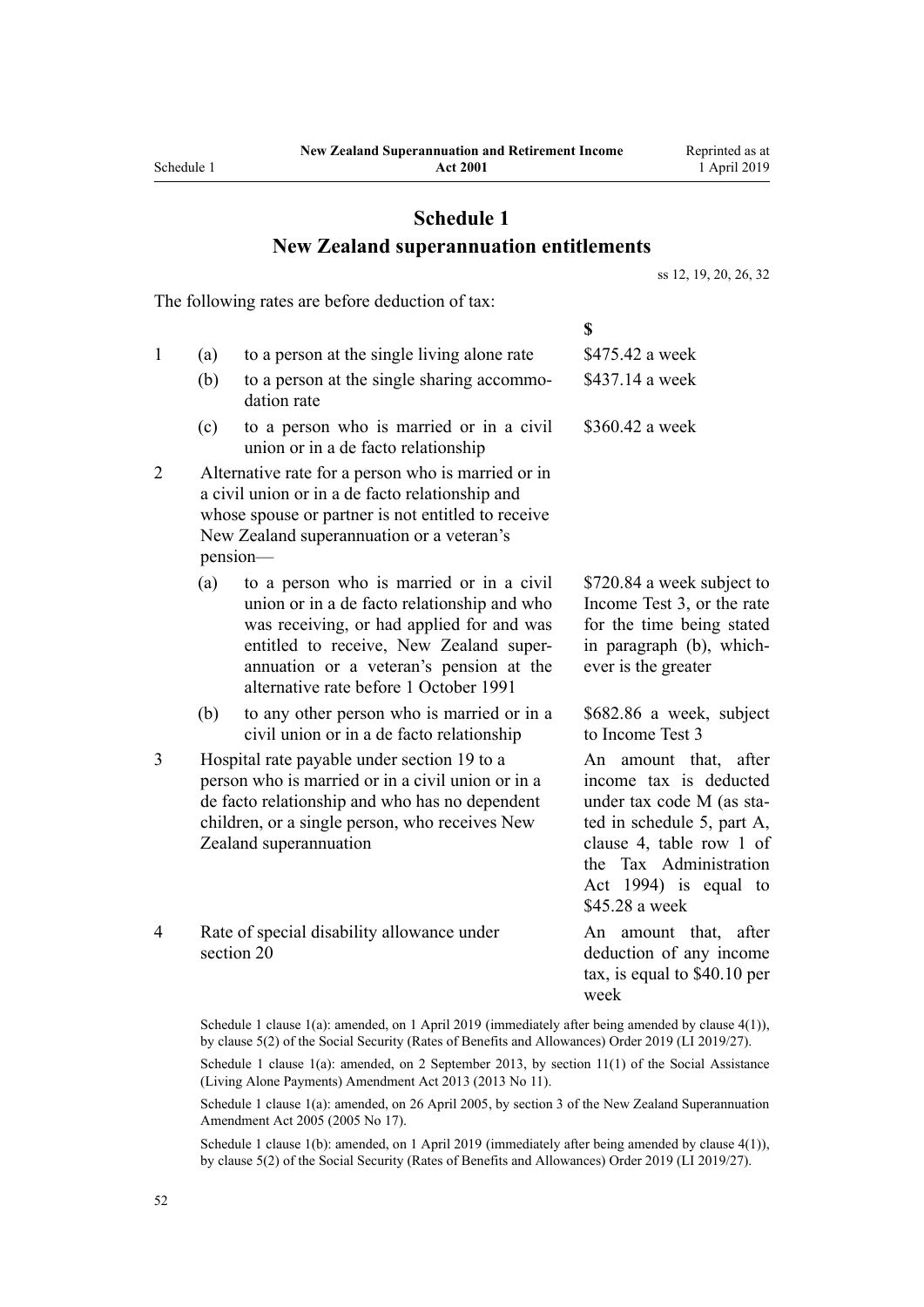Schedule 1 clause 1(b): amended, on 2 September 2013, by [section 11\(2\)](http://legislation.govt.nz/pdflink.aspx?id=DLM3365238) of the Social Assistance (Living Alone Payments) Amendment Act 2013 (2013 No 11).

Schedule 1 clause 1(b): amended, on 26 April 2005, by [section 3](http://legislation.govt.nz/pdflink.aspx?id=DLM336342) of the New Zealand Superannuation Amendment Act 2005 (2005 No 17).

Schedule 1 clause 1(c): amended, on 1 April 2019 (immediately after being amended by [clause 4\(1\)\)](http://legislation.govt.nz/pdflink.aspx?id=LMS156280), by [clause 5\(2\)](http://legislation.govt.nz/pdflink.aspx?id=LMS156281) of the Social Security (Rates of Benefits and Allowances) Order 2019 (LI 2019/27).

Schedule 1 clause 1(c): amended, on 1 April 2007, by [section 4](http://legislation.govt.nz/pdflink.aspx?id=DLM336343) of the New Zealand Superannuation Amendment Act 2005 (2005 No 17).

Schedule 1 clause 1(c): amended, on 26 April 2005, by [section 3](http://legislation.govt.nz/pdflink.aspx?id=DLM336342) of the New Zealand Superannuation Amendment Act 2005 (2005 No 17).

Schedule 1 clause 2: amended, on 1 April 2007, by [section 4](http://legislation.govt.nz/pdflink.aspx?id=DLM336343) of the New Zealand Superannuation Amendment Act 2005 (2005 No 17).

Schedule 1 clause 2: amended, on 26 April 2005, by [section 3](http://legislation.govt.nz/pdflink.aspx?id=DLM336342) of the New Zealand Superannuation Amendment Act 2005 (2005 No 17).

Schedule 1 clause 2(a): amended, on 1 April 2019, by [clause 5\(2\)](http://legislation.govt.nz/pdflink.aspx?id=LMS156281) of the Social Security (Rates of Benefits and Allowances) Order 2019 (LI 2019/27).

Schedule 1 clause 2(a): amended, on 1 April 2007, by [section 4](http://legislation.govt.nz/pdflink.aspx?id=DLM336343) of the New Zealand Superannuation Amendment Act 2005 (2005 No 17).

Schedule 1 clause 2(a): amended, on 26 April 2005, by [section 3](http://legislation.govt.nz/pdflink.aspx?id=DLM336342) of the New Zealand Superannuation Amendment Act 2005 (2005 No 17).

Schedule 1 clause 2(b): amended, on 1 April 2019 (immediately after being amended by [clause 4\(1\)\)](http://legislation.govt.nz/pdflink.aspx?id=LMS156280), by [clause 5\(2\)](http://legislation.govt.nz/pdflink.aspx?id=LMS156281) of the Social Security (Rates of Benefits and Allowances) Order 2019 (LI 2019/27).

Schedule 1 clause 2(b): amended, on 1 April 2007, by [section 4](http://legislation.govt.nz/pdflink.aspx?id=DLM336343) of the New Zealand Superannuation Amendment Act 2005 (2005 No 17).

Schedule 1 clause 2(b): amended, on 26 April 2005, by [section 3](http://legislation.govt.nz/pdflink.aspx?id=DLM336342) of the New Zealand Superannuation Amendment Act 2005 (2005 No 17).

Schedule 1 clause 3: amended, on 1 April 2019, by [clause 5\(2\)](http://legislation.govt.nz/pdflink.aspx?id=LMS156281) of the Social Security (Rates of Benefits and Allowances) Order 2019 (LI 2019/27).

Schedule 1 clause 3: amended, on 1 April 2019, by [section 259](http://legislation.govt.nz/pdflink.aspx?id=LMS12363) of the Taxation (Annual Rates for 2017–18, Employment and Investment Income, and Remedial Matters) Act 2018 (2018 No 5).

Schedule 1 clause 3: amended, on 1 April 2008 (effective for 2008–09 income year and later income years, except when the context requires otherwise), by [section ZA 2\(1\)](http://legislation.govt.nz/pdflink.aspx?id=DLM1523176) of the Income Tax Act 2007 (2007 No 97).

Schedule 1 clause 3: amended, on 1 April 2007, by [section 4](http://legislation.govt.nz/pdflink.aspx?id=DLM336343) of the New Zealand Superannuation Amendment Act 2005 (2005 No 17).

Schedule 1 clause 3: amended, on 26 April 2005, by [section 3](http://legislation.govt.nz/pdflink.aspx?id=DLM336342) of the New Zealand Superannuation Amendment Act 2005 (2005 No 17).

Schedule 1 clause 4: replaced, on 1 April 2014, by [clause 6\(3\)](http://legislation.govt.nz/pdflink.aspx?id=DLM5940923) of the Social Security (Rates of Benefits and Allowances) Order 2014 (LI 2014/39).

Schedule 1 clause 4: amended, on 1 April 2019, by [clause 5\(2\)](http://legislation.govt.nz/pdflink.aspx?id=LMS156281) of the Social Security (Rates of Benefits and Allowances) Order 2019 (LI 2019/27).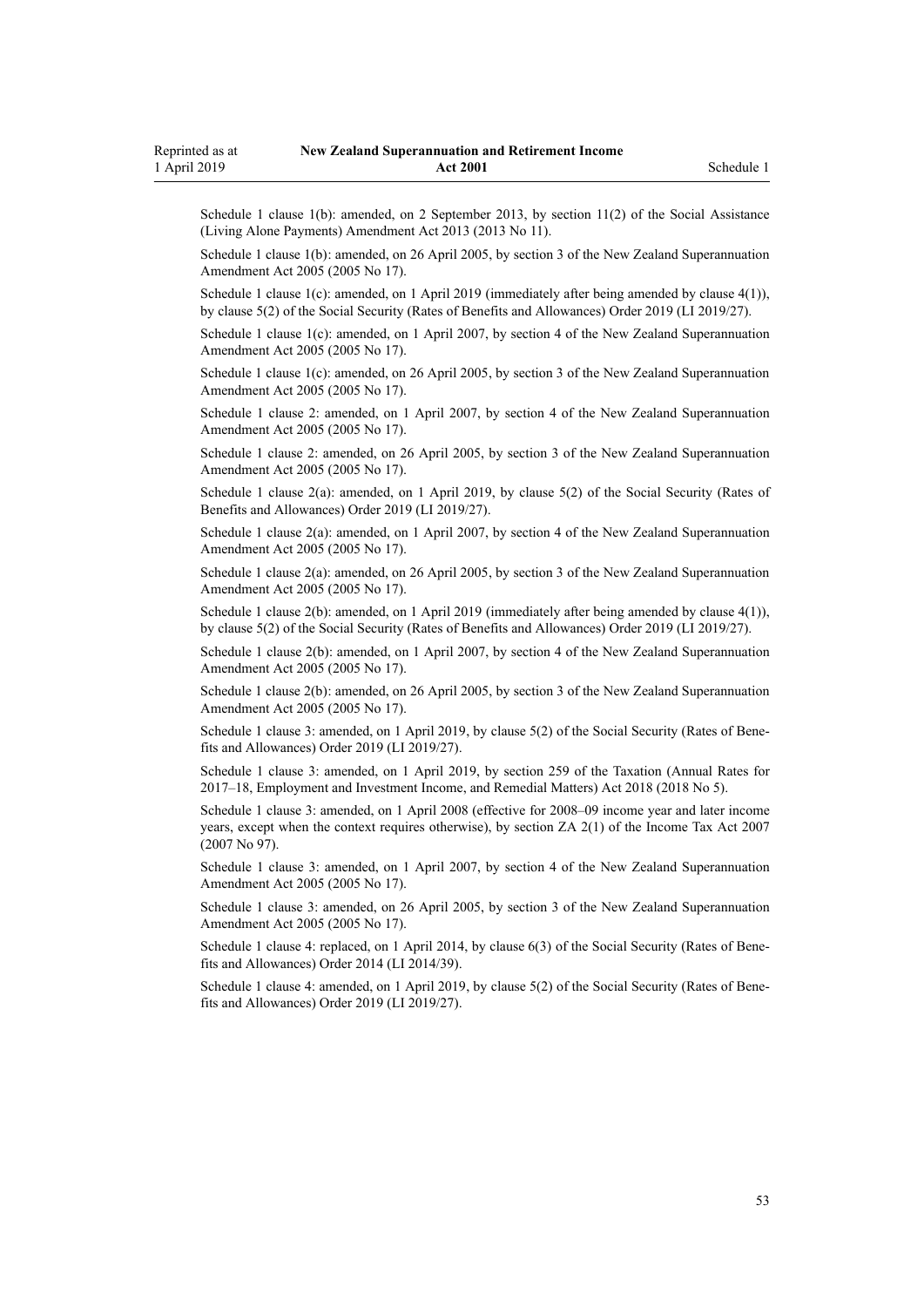# **Schedule 2 Specified Pacific countries**

[s 30](#page-25-0)

American Samoa Cook Islands Federated States of Micronesia Fiji French Polynesia Guam Kiribati Marshall Islands Nauru New Caledonia Niue Northern Mariana Islands Palau Papua New Guinea Pitcairn Island Samoa Solomon Islands Tokelau Tonga Tuvalu Vanuatu Wallis and Futuna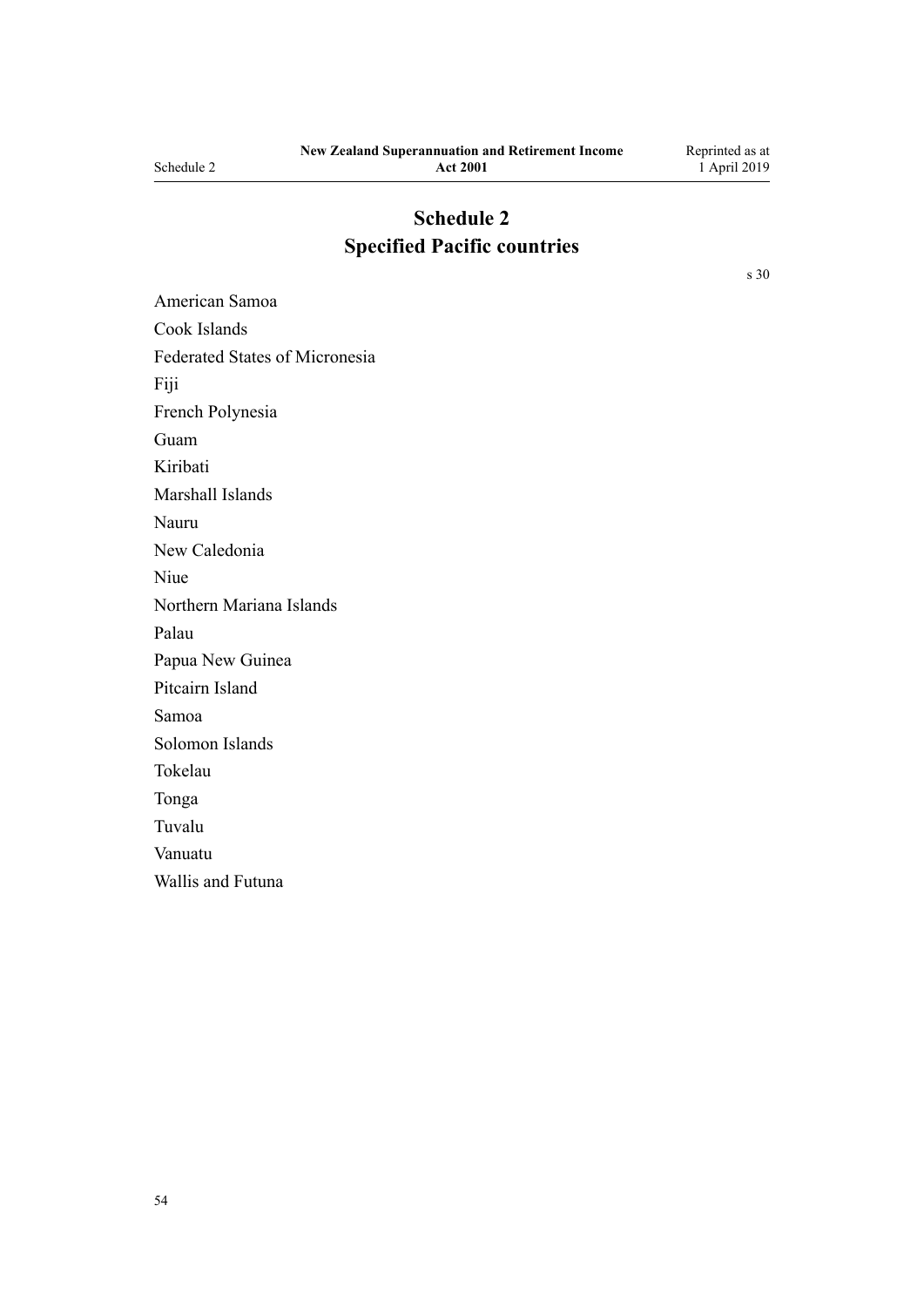# **Schedule 3**

# <span id="page-54-0"></span>**Further provisions relating to board of Guardians of New Zealand Superannuation**

[s 57](#page-36-0)

#### **1 Application**

This schedule applies to the board and its members.

# **2 Interpretation**

#### *[Repealed]*

Schedule 3 clause 2: repealed, on 25 January 2005, by [section 200](http://legislation.govt.nz/pdflink.aspx?id=DLM331111) of the Crown Entities Act 2004 (2004 No 115).

#### **3 Method of appointment**

- (1) The Governor-General appoints a member, despite [section 28\(1\)\(a\)](http://legislation.govt.nz/pdflink.aspx?id=DLM329954) of the Crown Entities Act 2004.
- (2) [Section 28\(2\) and \(3\)](http://legislation.govt.nz/pdflink.aspx?id=DLM329954) of that Act apply.

Schedule 3 clause 3: substituted, on 25 January 2005, by [section 200](http://legislation.govt.nz/pdflink.aspx?id=DLM331111) of the Crown Entities Act 2004 (2004 No 115).

#### **4 When appointment takes effect**

#### *[Repealed]*

Schedule 3 clause 4: repealed, on 25 January 2005, by [section 200](http://legislation.govt.nz/pdflink.aspx?id=DLM331111) of the Crown Entities Act 2004 (2004 No 115).

#### **5 Position where concurrent office**

#### *[Repealed]*

Schedule 3 clause 5: repealed, on 25 January 2005, by [section 200](http://legislation.govt.nz/pdflink.aspx?id=DLM331111) of the Crown Entities Act 2004 (2004 No 115).

# *Term of office*

#### **6 Term of office**

A member holds office for 5 years or any shorter period stated in the notice of appointment, despite [section 32\(1\)](http://legislation.govt.nz/pdflink.aspx?id=DLM329959) of the Crown Entities Act 2004.

Schedule 3 clause 6: substituted, on 25 January 2005, by [section 200](http://legislation.govt.nz/pdflink.aspx?id=DLM331111) of the Crown Entities Act 2004 (2004 No 115).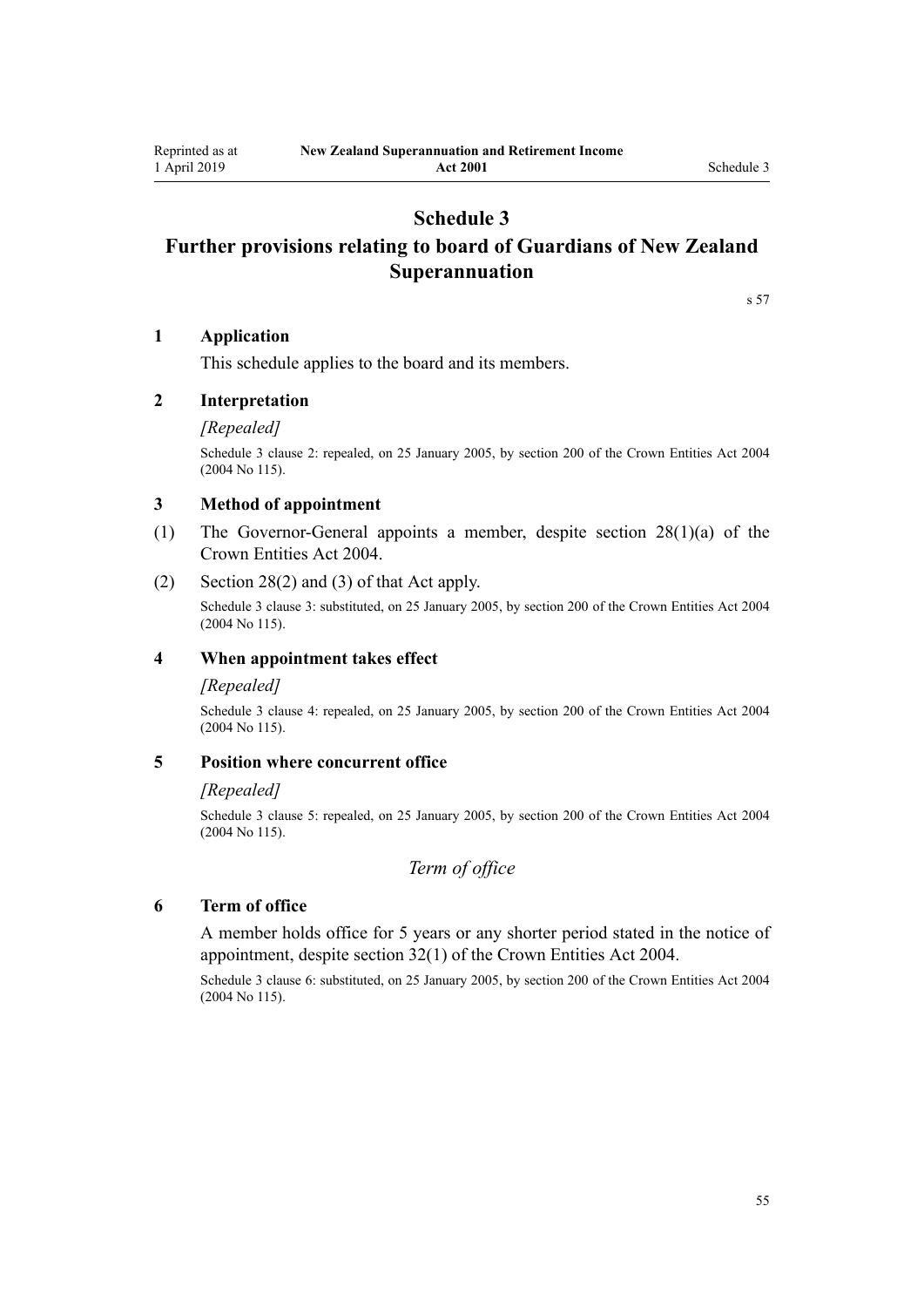# *Duties of board members*

# *[Repealed]*

Heading: repealed, on 25 January 2005, by [section 200](http://legislation.govt.nz/pdflink.aspx?id=DLM331111) of the Crown Entities Act 2004 (2004 No 115).

#### **7 Duties of members**

#### *[Repealed]*

Schedule 3 clause 7: repealed, on 25 January 2005, by [section 200](http://legislation.govt.nz/pdflink.aspx?id=DLM331111) of the Crown Entities Act 2004 (2004 No 115).

### *Liability of members*

#### *[Repealed]*

Heading: repealed, on 25 January 2005, by [section 200](http://legislation.govt.nz/pdflink.aspx?id=DLM331111) of the Crown Entities Act 2004 (2004 No 115).

### **8 Liability of members and committee members**

#### *[Repealed]*

Schedule 3 clause 8: repealed, on 25 January 2005, by [section 200](http://legislation.govt.nz/pdflink.aspx?id=DLM331111) of the Crown Entities Act 2004 (2004 No 115).

# *Resignation and removal of members*

# *[Repealed]*

Heading: repealed, on 25 January 2005, by [section 200](http://legislation.govt.nz/pdflink.aspx?id=DLM331111) of the Crown Entities Act 2004 (2004 No 115).

#### **9 Resignation**

#### *[Repealed]*

Schedule 3 clause 9: repealed, on 25 January 2005, by [section 200](http://legislation.govt.nz/pdflink.aspx?id=DLM331111) of the Crown Entities Act 2004 (2004 No 115).

#### **10 Removal from office**

- (1) The Governor-General may, on the advice of the Minister, remove a member from office for a reason that in the Minister's opinion justifies the removal.
- (2) Subclause (1) applies despite [section 37](http://legislation.govt.nz/pdflink.aspx?id=DLM329964) of the Crown Entities Act 2004.
- (3) The Governor-General removes a member by sending written notice to the member and a copy to the entity.
- (4) *[Repealed]*
- (5) *[Repealed]*
- (6) *[Repealed]*

Schedule 3 clause 10(2): substituted, on 25 January 2005, by [section 200](http://legislation.govt.nz/pdflink.aspx?id=DLM331111) of the Crown Entities Act 2004 (2004 No 115).

Schedule 3 clause 10(4): repealed, on 25 January 2005, by [section 200](http://legislation.govt.nz/pdflink.aspx?id=DLM331111) of the Crown Entities Act 2004 (2004 No 115).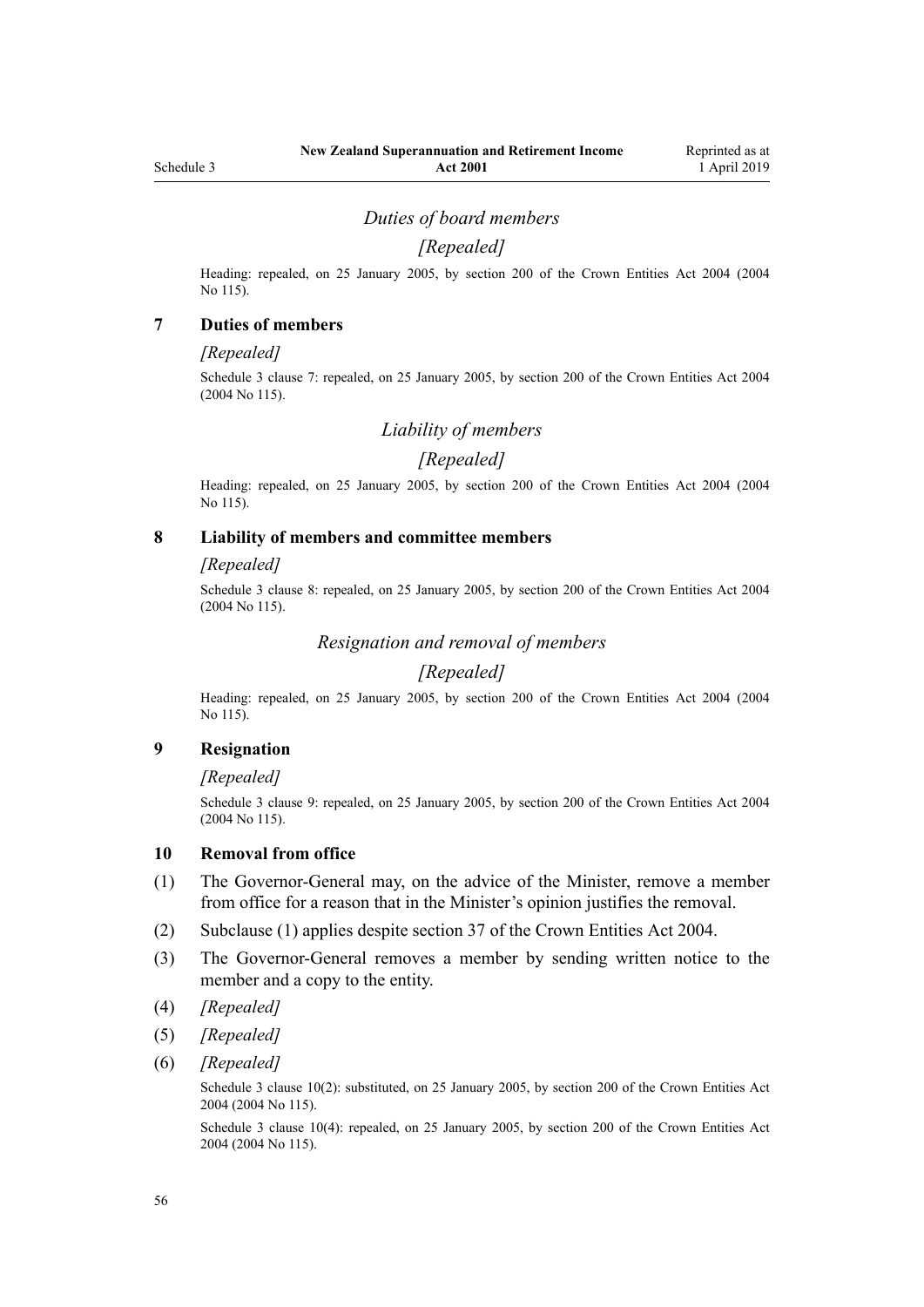Schedule 3 clause 10(5): repealed, on 25 January 2005, by [section 200](http://legislation.govt.nz/pdflink.aspx?id=DLM331111) of the Crown Entities Act 2004 (2004 No 115).

Schedule 3 clause 10(6): repealed, on 25 January 2005, by [section 200](http://legislation.govt.nz/pdflink.aspx?id=DLM331111) of the Crown Entities Act 2004 (2004 No 115).

# *Vacancies in the entity's membership*

# *[Repealed]*

Heading: repealed, on 25 January 2005, pursuant to [section 200](http://legislation.govt.nz/pdflink.aspx?id=DLM331111) of the Crown Entities Act 2004 (2004 No 115).

#### **11 Effect of vacancy in membership**

#### *[Repealed]*

Schedule 3 clause 11: repealed, on 25 January 2005, by [section 200](http://legislation.govt.nz/pdflink.aspx?id=DLM331111) of the Crown Entities Act 2004 (2004 No 115).

#### *Remuneration*

### *[Repealed]*

Heading: repealed, on 25 January 2005, pursuant to [section 200](http://legislation.govt.nz/pdflink.aspx?id=DLM331111) of the Crown Entities Act 2004 (2004 No 115).

#### **12 Remuneration**

#### *[Repealed]*

Schedule 3 clause 12: repealed, on 25 January 2005, by [section 200](http://legislation.govt.nz/pdflink.aspx?id=DLM331111) of the Crown Entities Act 2004 (2004 No 115).

#### *Chairperson and deputy chairperson*

# *[Repealed]*

Heading: repealed, on 25 January 2005, pursuant to [section 200](http://legislation.govt.nz/pdflink.aspx?id=DLM331111) of the Crown Entities Act 2004 (2004 No 115).

#### **13 Appointment**

#### *[Repealed]*

Schedule 3 clause 13: repealed, on 25 January 2005, by [section 200](http://legislation.govt.nz/pdflink.aspx?id=DLM331111) of the Crown Entities Act 2004 (2004 No 115).

### **14 Term of office**

#### *[Repealed]*

Schedule 3 clause 14: repealed, on 25 January 2005, by [section 200](http://legislation.govt.nz/pdflink.aspx?id=DLM331111) of the Crown Entities Act 2004 (2004 No 115).

### **15 Resignation**

#### *[Repealed]*

Schedule 3 clause 15: repealed, on 25 January 2005, by [section 200](http://legislation.govt.nz/pdflink.aspx?id=DLM331111) of the Crown Entities Act 2004 (2004 No 115).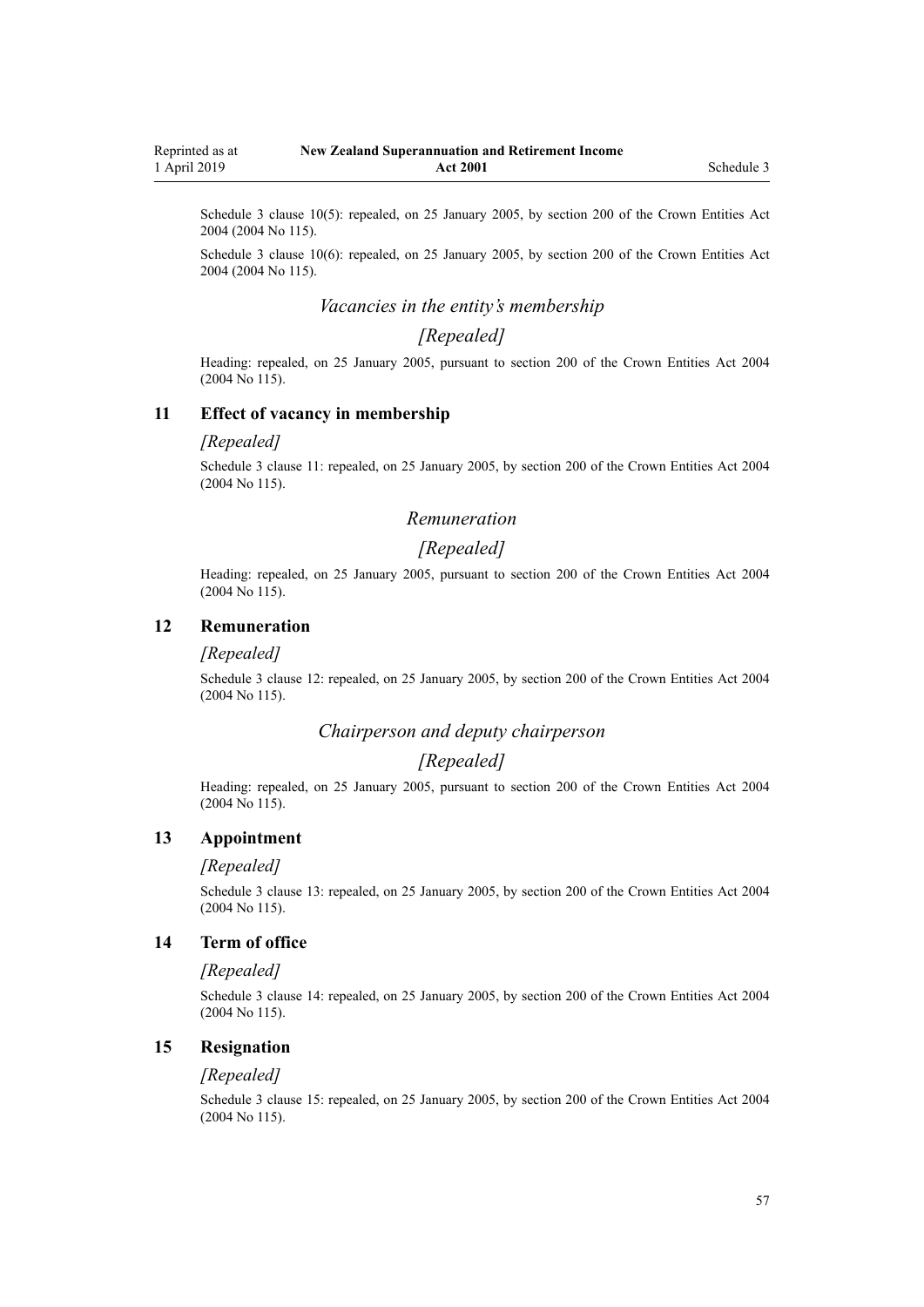# **16 Exercise of chairperson's functions, duties, and powers during vacancy, etc**

# *[Repealed]*

Schedule 3 clause 16: repealed, on 25 January 2005, by [section 200](http://legislation.govt.nz/pdflink.aspx?id=DLM331111) of the Crown Entities Act 2004 (2004 No 115).

### *Acts not to be called into question*

# *[Repealed]*

Heading: repealed, on 25 January 2005, pursuant to [section 200](http://legislation.govt.nz/pdflink.aspx?id=DLM331111) of the Crown Entities Act 2004 (2004 No 115).

#### **17 Acts not to be called into question**

#### *[Repealed]*

Schedule 3 clause 17: repealed, on 25 January 2005, by [section 200](http://legislation.govt.nz/pdflink.aspx?id=DLM331111) of the Crown Entities Act 2004 (2004 No 115).

#### **18 Validity of members' acts**

#### *[Repealed]*

Schedule 3 clause 18: repealed, on 25 January 2005, by [section 200](http://legislation.govt.nz/pdflink.aspx?id=DLM331111) of the Crown Entities Act 2004 (2004 No 115).

# *Disclosure of interest*

### **19 Obligation to disclose interest**

### *[Repealed]*

Schedule 3 clause 19: repealed, on 25 January 2005, by [section 200](http://legislation.govt.nz/pdflink.aspx?id=DLM331111) of the Crown Entities Act 2004 (2004 No 115).

#### **20 Meaning of interested**

#### *[Repealed]*

Schedule 3 clause 20: repealed, on 25 January 2005, by [section 200](http://legislation.govt.nz/pdflink.aspx?id=DLM331111) of the Crown Entities Act 2004 (2004 No 115).

#### **21 Disclosure of interest**

#### *[Repealed]*

Schedule 3 clause 21: repealed, on 25 January 2005, by [section 200](http://legislation.govt.nz/pdflink.aspx?id=DLM331111) of the Crown Entities Act 2004 (2004 No 115).

#### **22 Consequences of disclosure**

#### *[Repealed]*

Schedule 3 clause 22: repealed, on 25 January 2005, by [section 200](http://legislation.govt.nz/pdflink.aspx?id=DLM331111) of the Crown Entities Act 2004 (2004 No 115).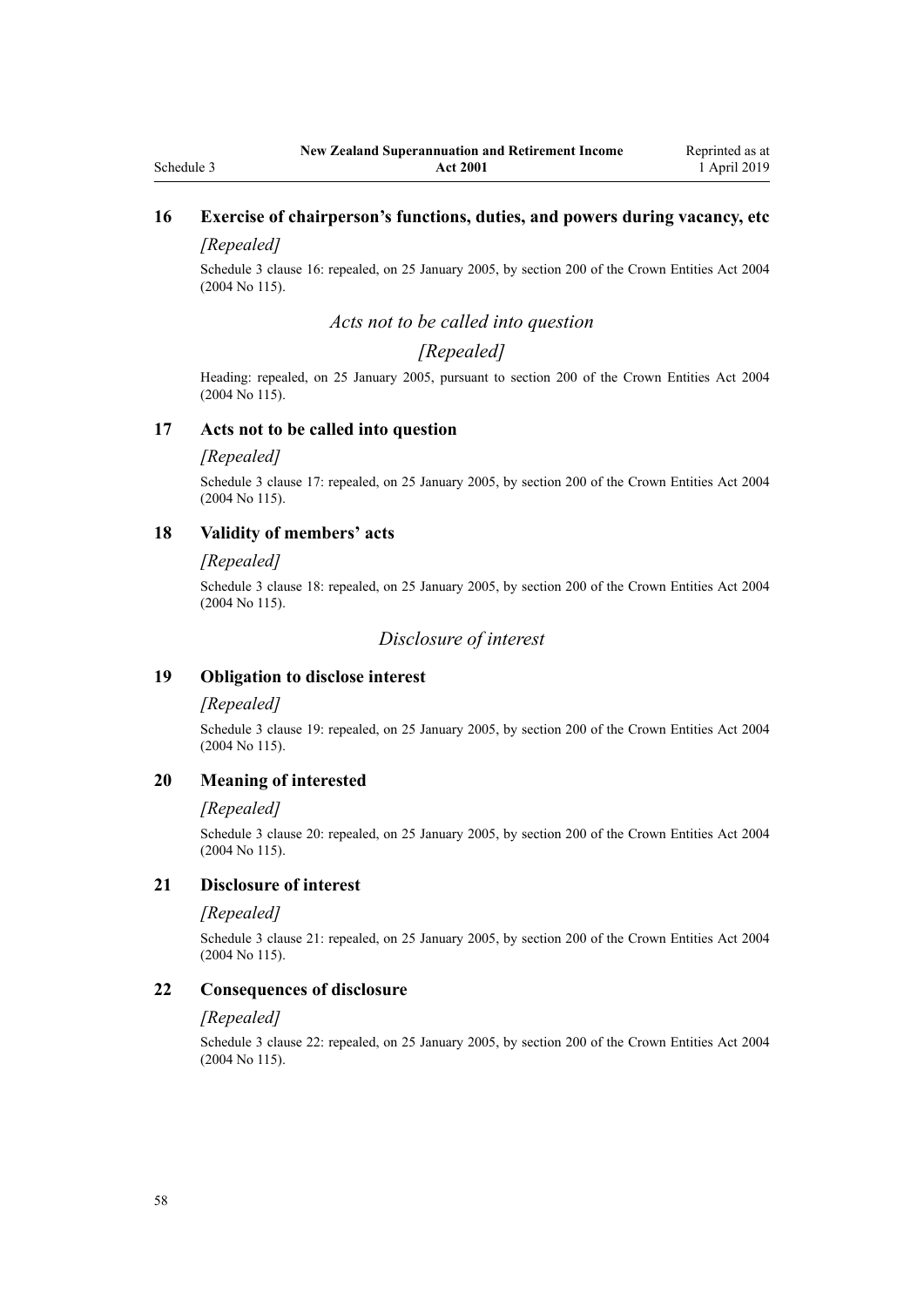# **23 Matters to be delegated to committee**

The board must delegate a deliberation or decision to a committee if the effect of [section 66](http://legislation.govt.nz/pdflink.aspx?id=DLM330300) of the Crown Entities Act 2004 is that there is not a quorum of members able to take part in the deliberation or decision, or to form a quorum.

Schedule 3 clause 23: amended, on 25 January 2005, by [section 200](http://legislation.govt.nz/pdflink.aspx?id=DLM331111) of the Crown Entities Act 2004 (2004 No 115).

# **24 Members of committee to which matters delegated**

- (1) A committee to which a deliberation or decision is delegated under clause 23 must consist of a majority of persons—
	- (a) who are not interested in the transaction; and
	- (b) in the case of members of the committee who are not members of the board, who are appointed by the board with the agreement of the Minister.
- (2) This clause is an exception to [clause 14](http://legislation.govt.nz/pdflink.aspx?id=DLM331147) of Schedule 5 of the Crown Entities Act 2004.

Schedule 3 clause 24(2): added, on 25 January 2005, by [section 200](http://legislation.govt.nz/pdflink.aspx?id=DLM331111) of the Crown Entities Act 2004 (2004 No 115).

### **25 Effect of non-compliance**

#### *[Repealed]*

Schedule 3 clause 25: repealed, on 25 January 2005, by [section 200](http://legislation.govt.nz/pdflink.aspx?id=DLM331111) of the Crown Entities Act 2004 (2004 No 115).

# *Use of information*

# *[Repealed]*

Heading: repealed, on 25 January 2005, pursuant to [section 200](http://legislation.govt.nz/pdflink.aspx?id=DLM331111) of the Crown Entities Act 2004 (2004 No 115).

#### **26 Restrictions on disclosure or use of entity's information**

#### *[Repealed]*

Schedule 3 clause 26: repealed, on 25 January 2005, by [section 200](http://legislation.govt.nz/pdflink.aspx?id=DLM331111) of the Crown Entities Act 2004 (2004 No 115).

#### **27 When member may rely on certain information and advice**

#### *[Repealed]*

Schedule 3 clause 27: repealed, on 25 January 2005, by [section 200](http://legislation.govt.nz/pdflink.aspx?id=DLM331111) of the Crown Entities Act 2004 (2004 No 115).

#### **28 When clause 27 applies**

#### *[Repealed]*

Schedule 3 clause 28: repealed, on 25 January 2005, by [section 200](http://legislation.govt.nz/pdflink.aspx?id=DLM331111) of the Crown Entities Act 2004 (2004 No 115).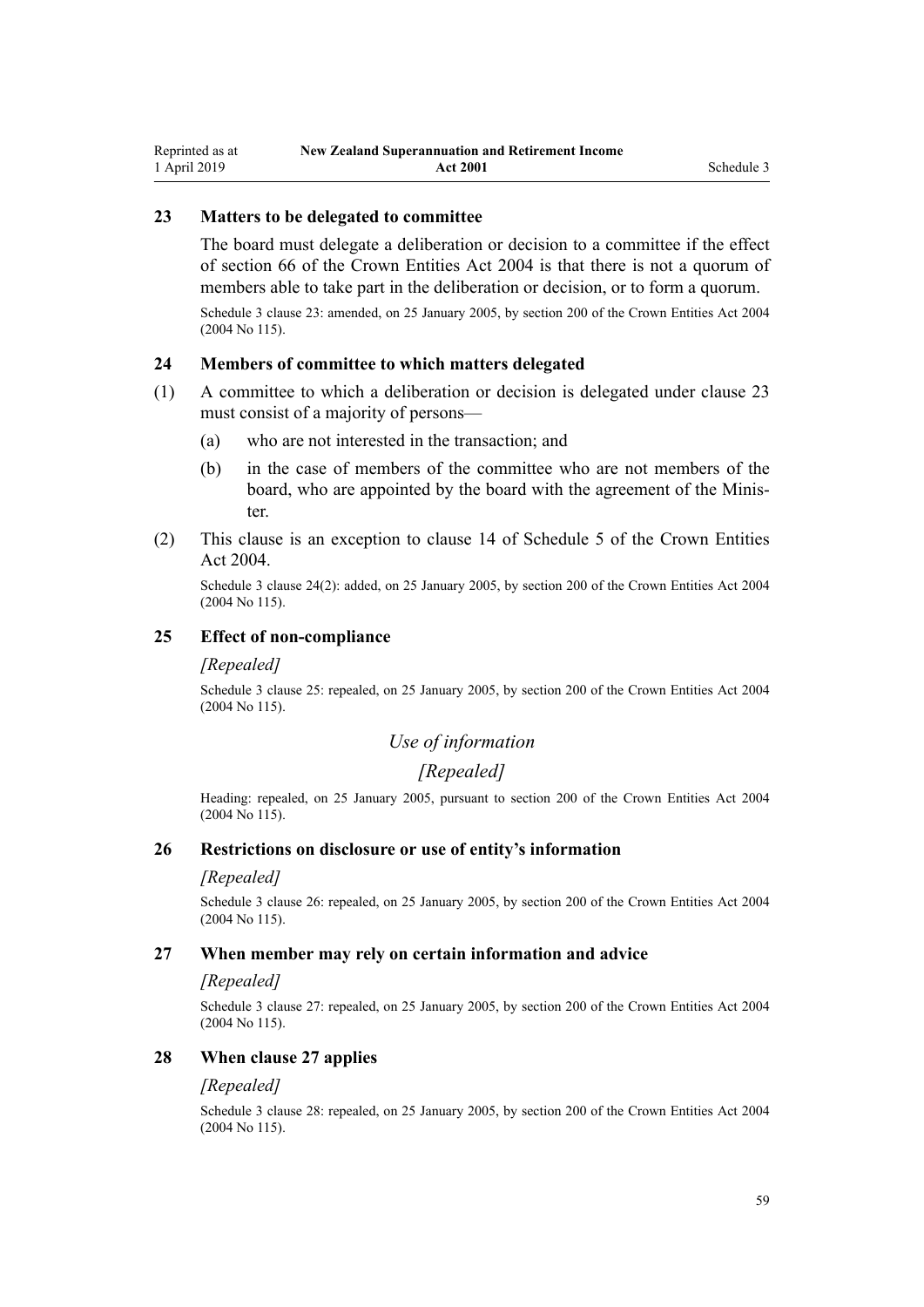# *Procedure of board: General*

# *[Repealed]*

Heading: repealed, on 25 January 2005, pursuant to [section 200](http://legislation.govt.nz/pdflink.aspx?id=DLM331111) of the Crown Entities Act 2004 (2004 No 115).

### **29 Procedure generally**

#### *[Repealed]*

Schedule 3 clause 29: repealed, on 25 January 2005, by [section 200](http://legislation.govt.nz/pdflink.aspx?id=DLM331111) of the Crown Entities Act 2004 (2004 No 115).

*Procedure of board: Meetings*

# *[Repealed]*

Heading: repealed, on 25 January 2005, pursuant to [section 200](http://legislation.govt.nz/pdflink.aspx?id=DLM331111) of the Crown Entities Act 2004 (2004 No 115).

# **30 Ordinary meetings**

#### *[Repealed]*

Schedule 3 clause 30: repealed, on 25 January 2005, by [section 200](http://legislation.govt.nz/pdflink.aspx?id=DLM331111) of the Crown Entities Act 2004 (2004 No 115).

### **31 Special meetings**

#### *[Repealed]*

Schedule 3 clause 31: repealed, on 25 January 2005, by [section 200](http://legislation.govt.nz/pdflink.aspx?id=DLM331111) of the Crown Entities Act 2004 (2004 No 115).

#### **32 Methods of holding meetings**

#### *[Repealed]*

Schedule 3 clause 32: repealed, on 25 January 2005, by [section 200](http://legislation.govt.nz/pdflink.aspx?id=DLM331111) of the Crown Entities Act 2004 (2004 No 115).

#### **33 Quorum**

#### *[Repealed]*

Schedule 3 clause 33: repealed, on 25 January 2005, by [section 200](http://legislation.govt.nz/pdflink.aspx?id=DLM331111) of the Crown Entities Act 2004 (2004 No 115).

#### **34 Who presides at meetings**

#### *[Repealed]*

Schedule 3 clause 34: repealed, on 25 January 2005, by [section 200](http://legislation.govt.nz/pdflink.aspx?id=DLM331111) of the Crown Entities Act 2004 (2004 No 115).

#### **35 Voting at meetings**

#### *[Repealed]*

Schedule 3 clause 35: repealed, on 25 January 2005, by [section 200](http://legislation.govt.nz/pdflink.aspx?id=DLM331111) of the Crown Entities Act 2004 (2004 No 115).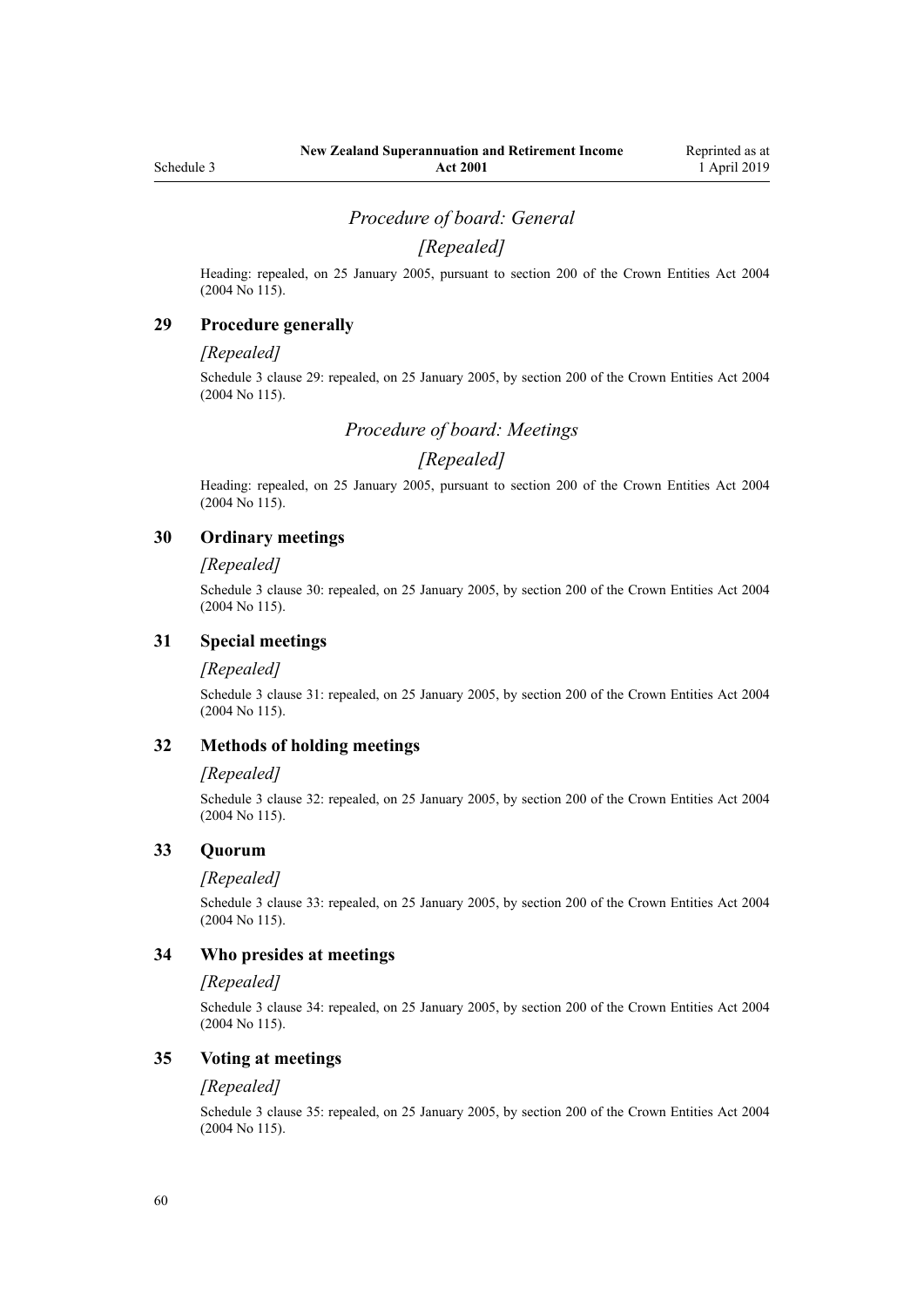#### **36 Resolutions**

#### *[Repealed]*

Schedule 3 clause 36: repealed, on 25 January 2005, by [section 200](http://legislation.govt.nz/pdflink.aspx?id=DLM331111) of the Crown Entities Act 2004 (2004 No 115).

# **37 Method of contracting**

#### *[Repealed]*

Schedule 3 clause 37: repealed, on 25 January 2005, by [section 200](http://legislation.govt.nz/pdflink.aspx?id=DLM331111) of the Crown Entities Act 2004 (2004 No 115).

#### **38 Attorneys**

#### *[Repealed]*

Schedule 3 clause 38: repealed, on 25 January 2005, by [section 200](http://legislation.govt.nz/pdflink.aspx?id=DLM331111) of the Crown Entities Act 2004 (2004 No 115).

### *Delegations*

### **39 Additional persons to whom delegations can be made**

The board may delegate any of the functions or powers of the board or the entity to all or any of the following, despite section  $73(1)(d)$  of the Crown Entities Act 2004:

- (a) a person appointed to undertake the investment of any part of the Fund under [section 62](#page-39-0):
- (b) a custodian:
- (c) a Fund investment vehicle that is formed or controlled under [section](#page-38-0) [59A](#page-38-0).

Schedule 3 clause 39: substituted, on 25 January 2005, by [section 200](http://legislation.govt.nz/pdflink.aspx?id=DLM331111) of the Crown Entities Act 2004 (2004 No 115).

Schedule 3 clause 39(c): inserted, on 23 October 2015, by [section 9\(1\)](http://legislation.govt.nz/pdflink.aspx?id=DLM5708819) of the New Zealand Superannuation and Retirement Income Amendment Act 2015 (2015 No 93).

#### **40 Certain powers must not be delegated**

#### *[Repealed]*

Schedule 3 clause 40: repealed, on 23 October 2015, by [section 9\(2\)](http://legislation.govt.nz/pdflink.aspx?id=DLM5708819) of the New Zealand Superannuation and Retirement Income Amendment Act 2015 (2015 No 93).

# **41 Effect of delegation**

#### *[Repealed]*

Schedule 3 clause 41: repealed, on 25 January 2005, by [section 200](http://legislation.govt.nz/pdflink.aspx?id=DLM331111) of the Crown Entities Act 2004 (2004 No 115).

#### **42 Presumption of acting in accordance with delegation**

#### *[Repealed]*

Schedule 3 clause 42: repealed, on 25 January 2005, by [section 200](http://legislation.govt.nz/pdflink.aspx?id=DLM331111) of the Crown Entities Act 2004 (2004 No 115).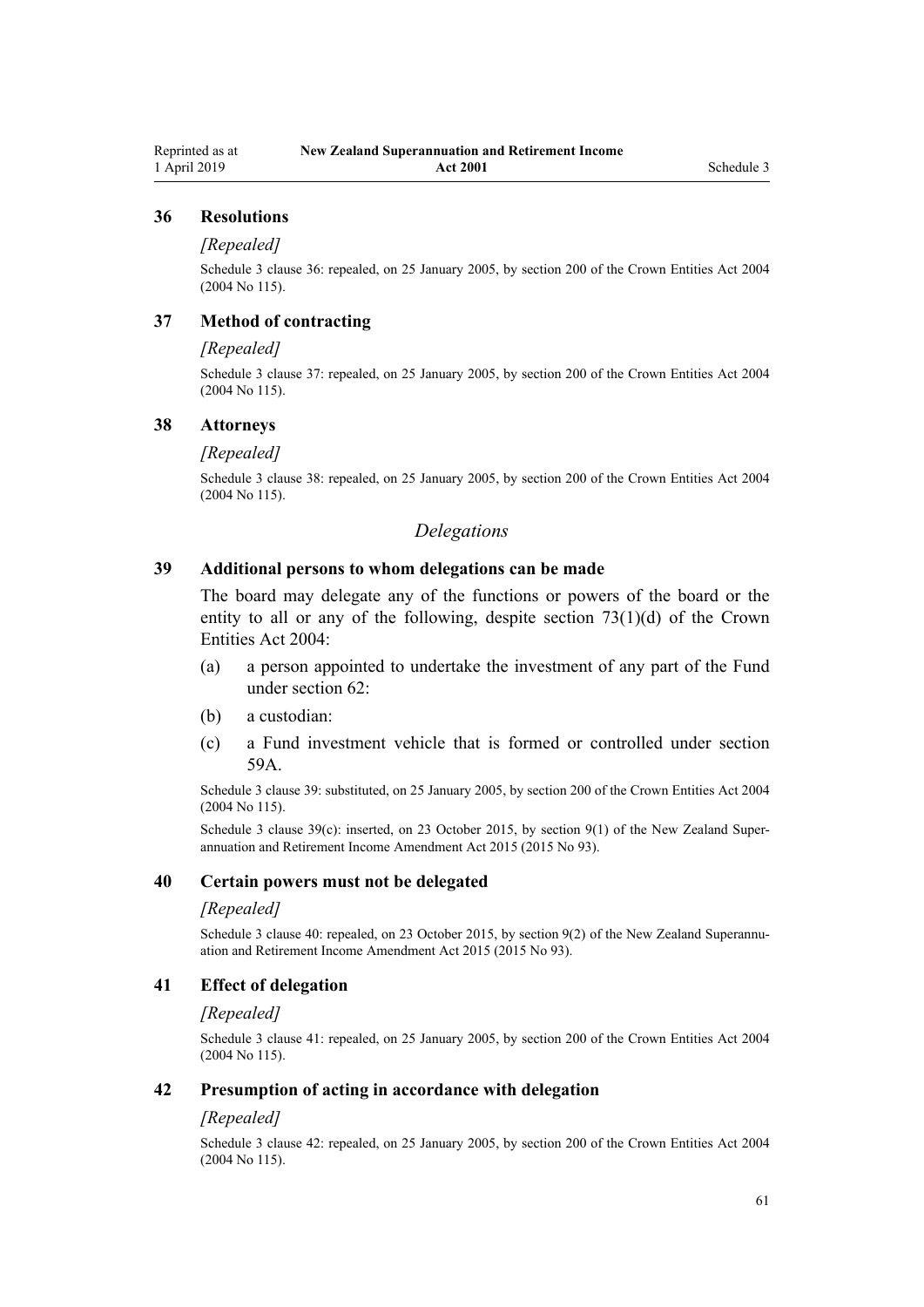#### Schedule 3

# **43 Other matters relating to delegation**

#### *[Repealed]*

Schedule 3 clause 43: repealed, on 25 January 2005, by [section 200](http://legislation.govt.nz/pdflink.aspx?id=DLM331111) of the Crown Entities Act 2004 (2004 No 115).

### *Subsidiaries*

#### *[Repealed]*

Heading: repealed, on 25 January 2005, by [section 200](http://legislation.govt.nz/pdflink.aspx?id=DLM331111) of the Crown Entities Act 2004 (2004 No 115).

### **44 Subsidiaries**

#### *[Repealed]*

Schedule 3 clause 44: repealed, on 25 January 2005, by [section 200](http://legislation.govt.nz/pdflink.aspx?id=DLM331111) of the Crown Entities Act 2004 (2004 No 115).

# *Committees*

### *[Repealed]*

Heading: repealed, on 25 January 2005, by [section 200](http://legislation.govt.nz/pdflink.aspx?id=DLM331111) of the Crown Entities Act 2004 (2004 No 115).

#### **45 Committees**

#### *[Repealed]*

Schedule 3 clause 45: repealed, on 25 January 2005, by [section 200](http://legislation.govt.nz/pdflink.aspx?id=DLM331111) of the Crown Entities Act 2004 (2004 No 115).

# *Employees*

# *[Repealed]*

Heading: repealed, on 25 January 2005, by [section 200](http://legislation.govt.nz/pdflink.aspx?id=DLM331111) of the Crown Entities Act 2004 (2004 No 115).

#### **46 Appointment of chief executive officer**

### *[Repealed]*

Schedule 3 clause 46: repealed, on 25 January 2005, by [section 200](http://legislation.govt.nz/pdflink.aspx?id=DLM331111) of the Crown Entities Act 2004 (2004 No 115).

#### **47 Appointment of other employees**

#### *[Repealed]*

Schedule 3 clause 47: repealed, on 25 January 2005, by [section 200](http://legislation.govt.nz/pdflink.aspx?id=DLM331111) of the Crown Entities Act 2004 (2004 No 115).

### **48 Personnel policy**

#### *[Repealed]*

Schedule 3 clause 48: repealed, on 25 January 2005, by [section 200](http://legislation.govt.nz/pdflink.aspx?id=DLM331111) of the Crown Entities Act 2004 (2004 No 115).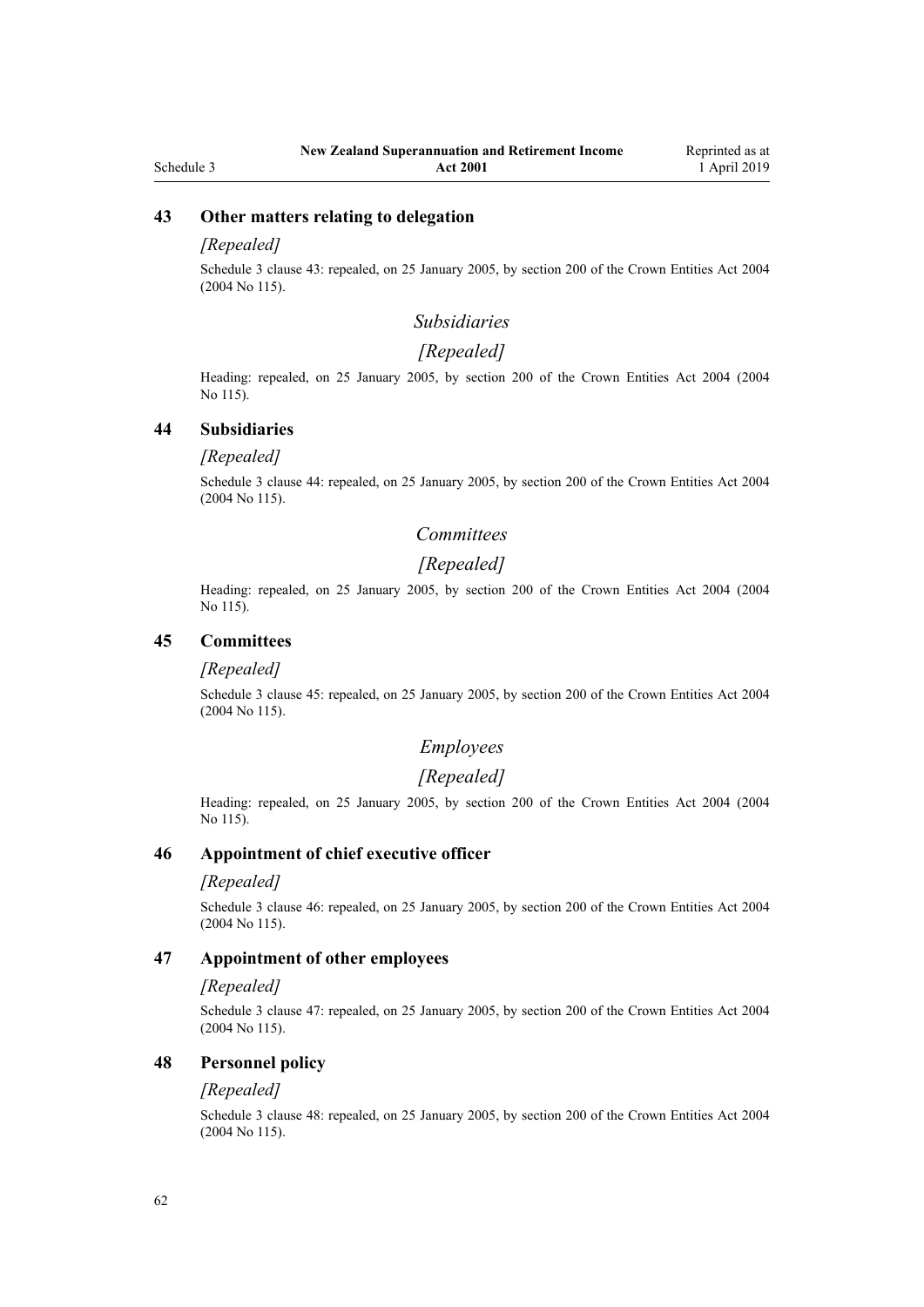# **49 Equal employment opportunities**

#### *[Repealed]*

Schedule 3 clause 49: repealed, on 25 January 2005, by [section 200](http://legislation.govt.nz/pdflink.aspx?id=DLM331111) of the Crown Entities Act 2004 (2004 No 115).

# **50 Choice of procedure**

#### *[Repealed]*

Schedule 3 clause 50: repealed, on 1 December 2004, by [section 72](http://legislation.govt.nz/pdflink.aspx?id=DLM316477) of the Employment Relations Amendment Act (No 2) 2004 (2004 No 86).

#### **51 Superannuation or retiring allowances**

#### *[Repealed]*

Schedule 3 clause 51: repealed, on 25 January 2005, by [section 200](http://legislation.govt.nz/pdflink.aspx?id=DLM331111) of the Crown Entities Act 2004 (2004 No 115).

#### **52 Application of certain Acts to members and employees**

#### *[Repealed]*

Schedule 3 clause 52: repealed, on 25 January 2005, by [section 200](http://legislation.govt.nz/pdflink.aspx?id=DLM331111) of the Crown Entities Act 2004 (2004 No 115).

#### **53 Existing Government Superannuation Fund members**

- (1) Despite clause 52, a person who, immediately before becoming an employee of the board, was a contributor to the Government Superannuation Fund under [Part 2](http://legislation.govt.nz/pdflink.aspx?id=DLM446395) or [Part 2A](http://legislation.govt.nz/pdflink.aspx?id=DLM446842) of the Government Superannuation Fund Act 1956 is, for the purposes of that Act, considered to be employed in the Government service so long as that person continues to be an employee of the board; and that Act applies to that person in all respects as if that person's service as an employee of the board were Government service.
- (2) Nothing in subclause (1) entitles a person to become a contributor to the Government Superannuation Fund after that person has once ceased to be a contributor.
- (3) For the purposes of applying the [Government Superannuation Fund Act 1956](http://legislation.govt.nz/pdflink.aspx?id=DLM446000) in accordance with subclause (1), **controlling authority**, for that employee, means the board.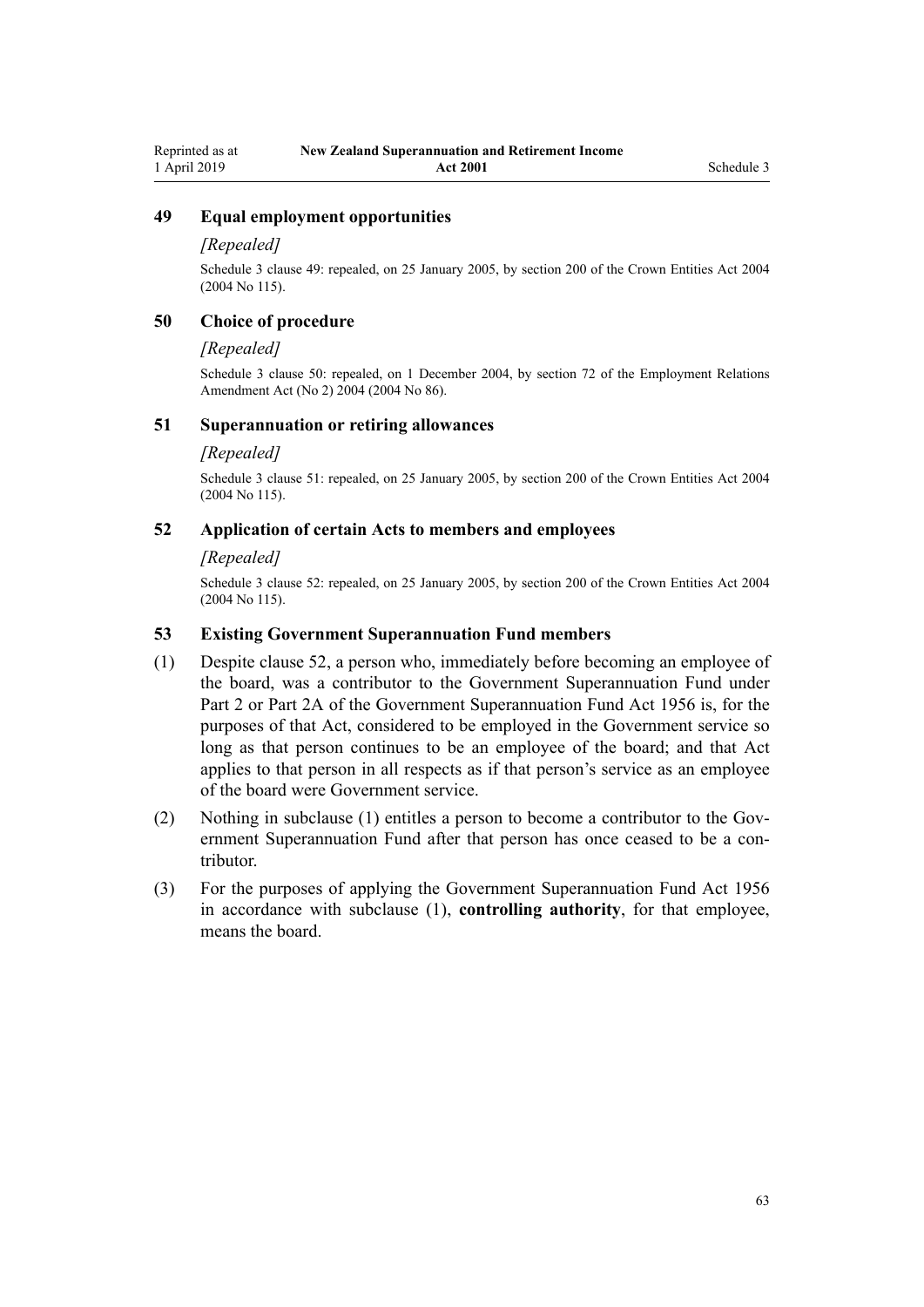# **Schedule 4**

# <span id="page-63-0"></span>**Political parties in agreement with Act**

[s 72](#page-43-0)

# **Part 1**

# **Political parties that are in agreement with Part 1 of Act**

The Green Party

New Zealand Labour Party

New Zealand National Party

Schedule 4 Part 1 Green Party: added, on 20 November 2003, by [clause 3](http://legislation.govt.nz/pdflink.aspx?id=DLM216849) of the New Zealand Superannuation (Political Commitment) Order 2003 (SR 2003/278).

Schedule 4 Part 1 New Zealand Labour Party: added, on 20 November 2003, by [clause 3](http://legislation.govt.nz/pdflink.aspx?id=DLM216849) of the New Zealand Superannuation (Political Commitment) Order 2003 (SR 2003/278).

Schedule 4 Part 1 New Zealand National Party: inserted, on 13 January 2005, by [clause 3](http://legislation.govt.nz/pdflink.aspx?id=DLM304133) of the New Zealand Superannuation (Political Commitment) Order 2004 (SR 2004/431).

Schedule 4 Part 1 Progressive Coalition Party: repealed, on 17 December 2016, by [section 70](http://legislation.govt.nz/pdflink.aspx?id=DLM6623847) of the Statutes Amendment Act 2016 (2016 No 104).

Schedule 4 Part 1 United Future New Zealand: repealed, on 22 March 2018, by [clause 3](http://legislation.govt.nz/pdflink.aspx?id=LMS10889) of the New Zealand Superannuation (Political Commitment) Order 2018 (LI 2018/13).

# **Part 2**

# **Political parties that are in agreement with Part 2 of Act**

New Zealand Labour Party

New Zealand National Party

Schedule 4 Part 2 New Zealand Labour Party: added, on 20 November 2003, by [clause 4](http://legislation.govt.nz/pdflink.aspx?id=DLM216852) of the New Zealand Superannuation (Political Commitment) Order 2003 (SR 2003/278).

Schedule 4 Part 2 New Zealand National Party: inserted, on 13 January 2005, by [clause 4](http://legislation.govt.nz/pdflink.aspx?id=DLM304134) of the New Zealand Superannuation (Political Commitment) Order 2004 (SR 2004/431).

Schedule 4 Part 2 Progressive Coalition Party: repealed, on 17 December 2016, by [section 70](http://legislation.govt.nz/pdflink.aspx?id=DLM6623847) of the Statutes Amendment Act 2016 (2016 No 104).

Schedule 4 Part 2 United Future New Zealand: repealed, on 22 March 2018, by [clause 3](http://legislation.govt.nz/pdflink.aspx?id=LMS10889) of the New Zealand Superannuation (Political Commitment) Order 2018 (LI 2018/13).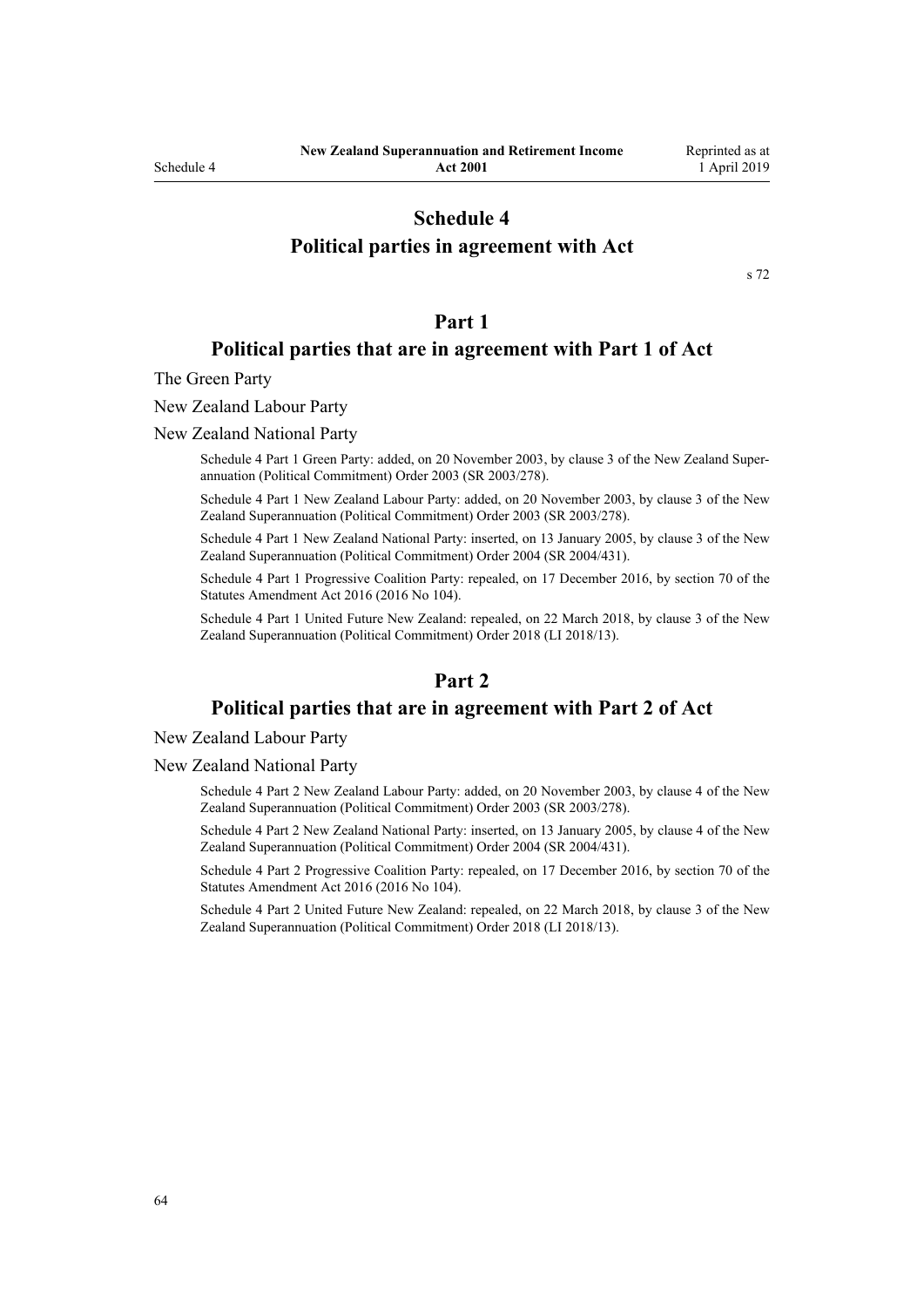# **Schedule 5 Consequential amendments to other Acts**

[s 77](#page-45-0)

#### <span id="page-64-0"></span>**Accident Insurance Act 1998 (1998 No 114)**

*Amendment(s) incorporated in the Act(s).*

#### **Child Support Act 1991 (1991 No 142)**

*Amendment(s) incorporated in the [Act\(s\).](http://legislation.govt.nz/pdflink.aspx?id=DLM256015)*

# **Employment Services and Income Support (Integrated Administration) Act 1998 (1998 No 96)**

*Amendment(s) incorporated in the [Act\(s\).](http://legislation.govt.nz/pdflink.aspx?id=DLM429015)*

#### **Family Proceedings Act 1980 (1980 No 94)**

*Amendment(s) incorporated in the [Act\(s\).](http://legislation.govt.nz/pdflink.aspx?id=DLM41238)*

### **Housing Restructuring Act 1992 (1992 No 76)**

*Amendment(s) incorporated in the [Act\(s\).](http://legislation.govt.nz/pdflink.aspx?id=DLM269812)*

# **Human Rights Act 1993 (1993 No 82)**

*Amendment(s) incorporated in the [Act\(s\).](http://legislation.govt.nz/pdflink.aspx?id=DLM304475)*

# **Income Tax Act 1994 (1994 No 164)**

*Amendment(s) incorporated in the Act(s).*

# **Injury Prevention, Rehabilitation, and Compensation Act 2001 (2001 No 49)**

*Amendment(s) incorporated in the [Act\(s\).](http://legislation.govt.nz/pdflink.aspx?id=DLM100103)*

#### **Social Security Act 1964 (1964 No 136)**

*Amendment(s) incorporated in the [Act\(s\).](http://legislation.govt.nz/pdflink.aspx?id=DLM359146)*

#### **Social Security Amendment Act 1998 (1998 No 19)**

*Amendment(s) incorporated in the [Act\(s\).](http://legislation.govt.nz/pdflink.aspx?id=DLM426027)*

### **Social Welfare (Transitional Provisions) Act 1990 (1990 No 26)**

*Amendment(s) incorporated in the [Act\(s\).](http://legislation.govt.nz/pdflink.aspx?id=DLM204101)*

# **Social Welfare (Transitional Provisions) Amendment Act (No 2) 1990 (1990 No 133)**

*Amendment(s) incorporated in the Act(s).*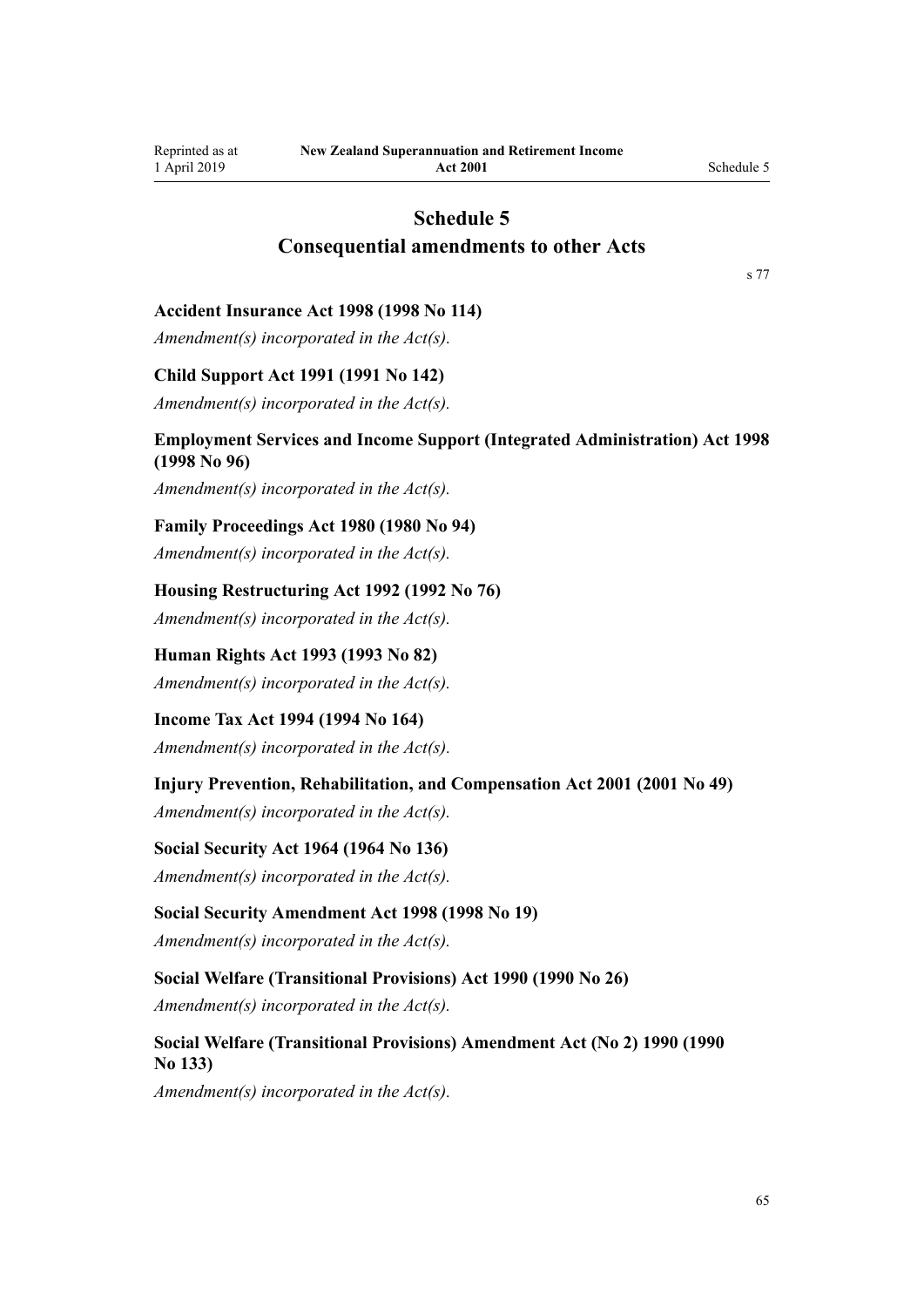# **Social Welfare (Transitional Provisions) Amendment Act (No 2) 1991 (1991 No 77)**

*Amendment(s) incorporated in the Act(s).*

# **Social Welfare (Transitional Provisions) Amendment Act 1993 (1993 No 58)**

*Amendment(s) incorporated in the Act(s).*

# **Taxation (Remedial Provisions) Act 1996 (1996 No 159)**

*Amendment(s) incorporated in the [Act\(s\).](http://legislation.govt.nz/pdflink.aspx?id=DLM407400)*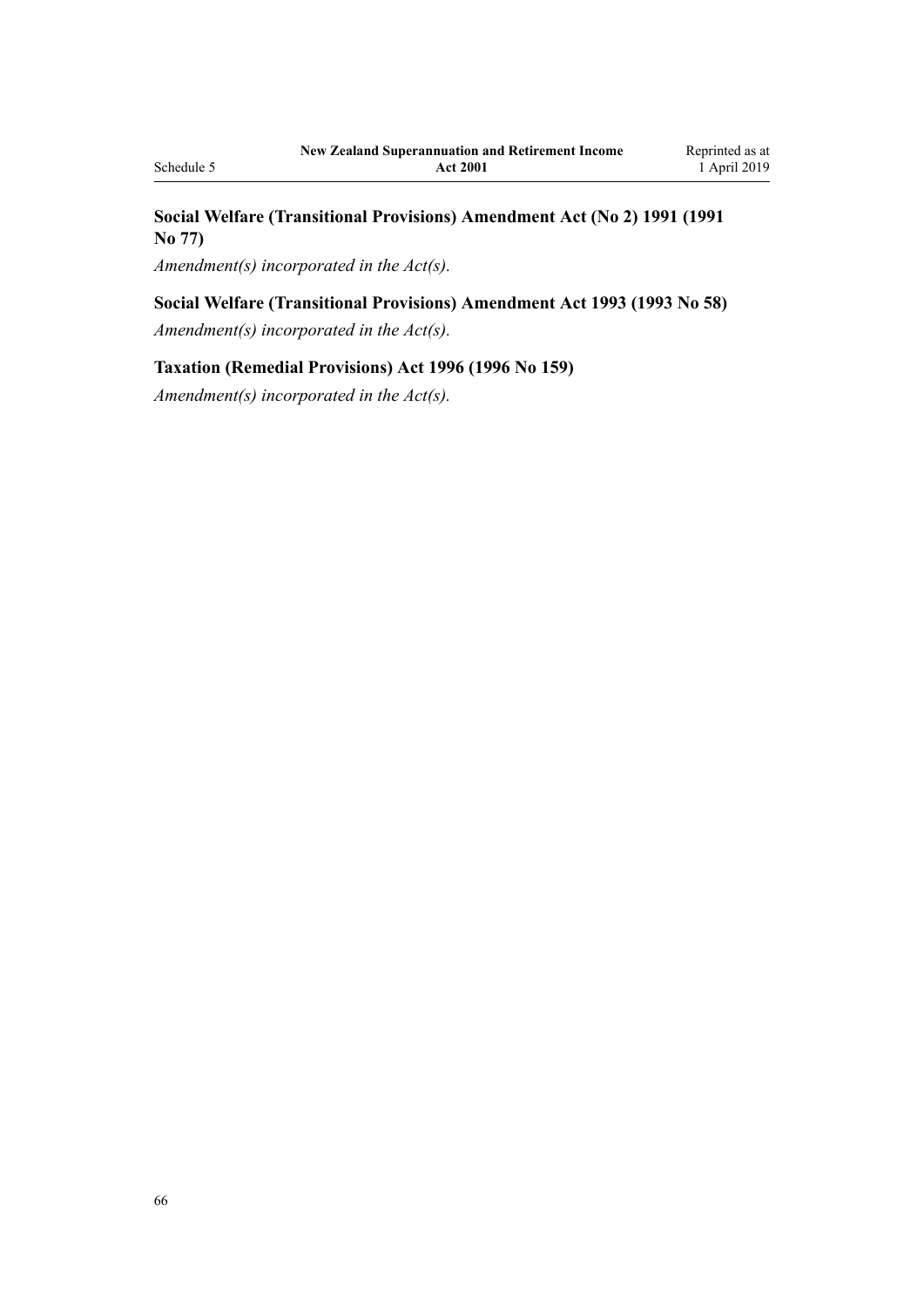# **Schedule 6**

<span id="page-66-0"></span>**Provisions applying to Retirement Commissioner**

[s 86](#page-48-0)

Schedule 6: added, on 21 April 2005, by [section 8](http://legislation.govt.nz/pdflink.aspx?id=DLM346493) of the New Zealand Superannuation and Retirement Income Amendment Act 2005 (2005 No 42).

#### **1 Superannuation or retiring allowances**

- (1) For the purpose of providing a superannuation fund or retiring allowance for the Commissioner, sums by way of subsidy or contribution may be paid into any retirement scheme (within the meaning of [section 6\(1\)](http://legislation.govt.nz/pdflink.aspx?id=DLM4090590) of the Financial Markets Conduct Act 2013) that is approved by the Minister of Finance for the purposes of this clause.
- (2) Despite anything in this clause, any person who, immediately before being appointed as the Commissioner or as an employee of the Commissioner, is a contributor to the Government Superannuation Fund under [Part 2](http://legislation.govt.nz/pdflink.aspx?id=DLM446395) or [Part 2A](http://legislation.govt.nz/pdflink.aspx?id=DLM446842) of the Government Superannuation Fund Act 1956 is considered, for the purposes of that Act, to be employed in the Government service so long as that person continues to hold office as the Commissioner or as an employee of the Commissioner, and that Act applies to that person in all respects as if service as or for the Commissioner were Government service.
- (3) Subject to the [Government Superannuation Fund Act 1956](http://legislation.govt.nz/pdflink.aspx?id=DLM446000), nothing in subclause (2) entitles a person to become a contributor to the Government Superannuation Fund after the person has ceased to be a contributor.
- (4) For the purposes of applying the [Government Superannuation Fund Act 1956](http://legislation.govt.nz/pdflink.aspx?id=DLM446000), in accordance with subclause (2), to a person who holds office as the Commissioner or as an employee of the Commissioner and is a contributor to the Government Superannuation Fund, the term **controlling authority**, in relation to any such person, means the Commissioner.

Schedule 6 clause 1(1): amended, on 1 December 2014, by [section 150](http://legislation.govt.nz/pdflink.aspx?id=DLM5561603) of the Financial Markets (Repeals and Amendments) Act 2013 (2013 No 70).

#### *Delegations*

#### **2 Ability to delegate**

Despite [section 73](http://legislation.govt.nz/pdflink.aspx?id=DLM330308) of the Crown Entities Act 2004, the Commissioner must not delegate the power to appoint an attorney under [section 129](http://legislation.govt.nz/pdflink.aspx?id=DLM330396) of the Crown Entities Act 2004 without the prior written consent of the Minister.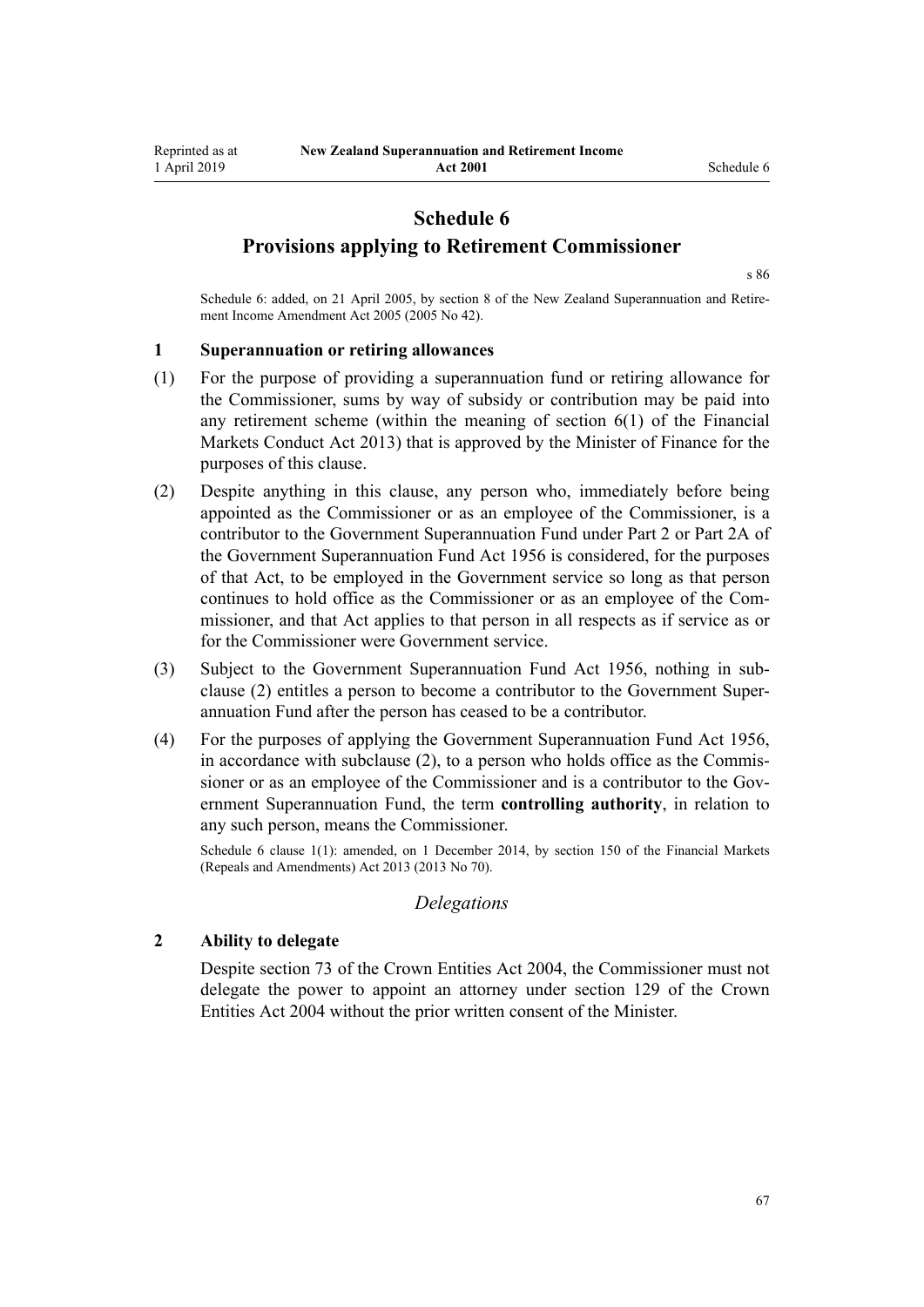# **Social Assistance (Living Alone Payments) Amendment Act 2013**

| Public Act     | 2013 No 11    |
|----------------|---------------|
| Date of assent | 5 April 2013  |
| Commencement   | see section 2 |

# **1 Title**

This Act is the [Social Assistance \(Living Alone Payments\) Amendment Act](http://legislation.govt.nz/pdflink.aspx?id=DLM3365202) [2013](http://legislation.govt.nz/pdflink.aspx?id=DLM3365202).

# **2 Commencement**

This Act comes into force on the earlier of—

- (a) a date appointed by the Governor-General by Order in Council:
- (b) 2 September 2013.

# **3 Principal Act amended**

This Part amends the New Zealand Superannuation and Retirement Income Act 2001.

### **12 Transitional provision for living alone payment**

- (1) This section applies to a person who is receiving a living alone payment under section 13 of the principal Act immediately before the commencement of this Act.
- (2) On or after the commencement of this Act, the person is entitled to receive the single living alone rate of New Zealand superannuation specified in clause 1(a) of Schedule 1 of the principal Act (as amended by this Act) if, and so long as, he or she continues to be living alone within the meaning of section 13 of the principal Act (as it read immediately before the commencement of this Act).

# **13 Transitional provision for living alone payment on basis of Social Security Appeal Authority's decision**

- (1) This section applies to a person who is receiving a living alone payment under section 13 of the principal Act immediately before the commencement of this Act on the basis of the Social Security Appeal Authority's decision reported in [2009] NZSSAA 38 (19 June 2009).
- (2) On or after the commencement of this Act, the person is entitled to receive the single living alone rate of New Zealand superannuation specified in clause 1(a) of Schedule 1 of the principal Act (as amended by this Act) if, and so long as, there is no change in the person's circumstances affecting the person's entitlement to the living alone payment under section 13 of the principal Act (as it read immediately before the commencement of this Act).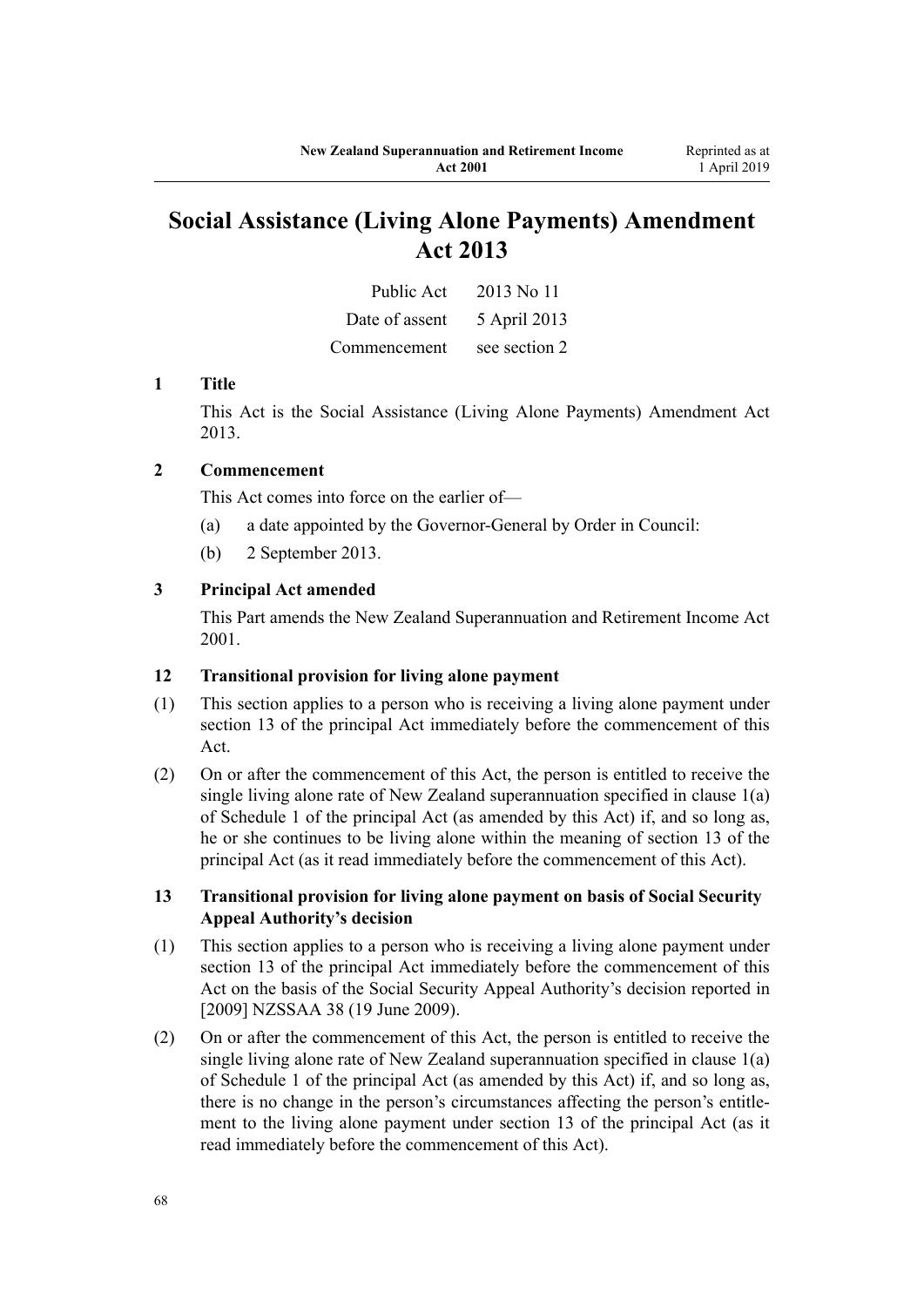(3) This section overrides section 12.

# **14 References to living alone payment**

- (1) A reference to a living alone payment under the principal Act in any agreement, deed, instrument, application, notice, or other document must, unless the context otherwise requires, be read as a reference to either of the following, as the context requires:
	- (a) the single living alone rate of New Zealand superannuation; or
	- (b) the difference between the single living alone rate and single sharing accommodation rate of New Zealand superannuation.
- (2) In this section,—

**living alone** has the meaning given to it by section 4A of the principal Act (as amended by this Act)

**single living alone rate** means the rate of New Zealand superannuation specified in clause 1(a) of Schedule 1 of the principal Act (as amended by this Act) that is payable to a single person who is living alone

**single sharing accommodation rate** means the rate of New Zealand superannuation specified in clause 1(b) of Schedule 1 of the principal Act (as amended by this Act) that is payable to a single person who is not living alone.

# **15 Savings provision for person whose spouse or partner dies before commencement of this Act**

- (1) This section applies if—
	- (a) a person's spouse or partner dies before the commencement of this Act; and
	- (b) the person does not apply for a living alone payment under the principal Act before that commencement; and
	- (c) the department receives information about the death of the person's spouse or partner (whether the information is received before or after the commencement of this Act).
- (2) If the person applies for a living alone payment, the person's entitlement to receive the payment under the principal Act must be determined under that Act (as it read immediately before the commencement of this Act) and, despite sections 6 and 11(1) of this Act, sections 13 and 14 and clause 1(a) of Schedule 1 of the principal Act (as they read immediately before the commencement of this Act) continue in force and apply to the person for that purpose.
- (3) If the person is granted a living alone payment,—
	- (a) the payment—
		- (i) commences on—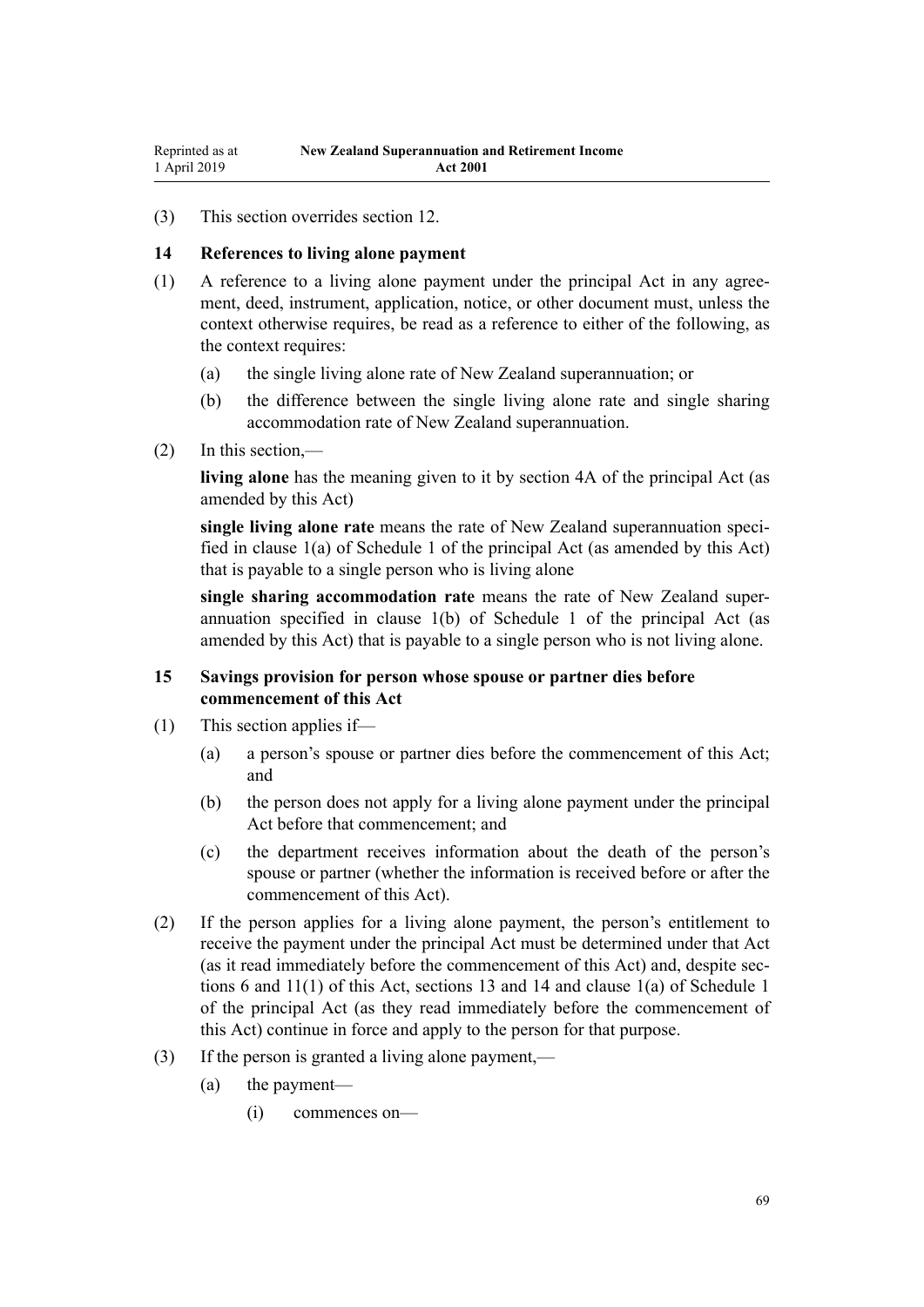- (A) the date on which it would have commenced under section 14 of the principal Act (as it read immediately before the commencement of this Act); or
- (B) any earlier date determined under section 80AA of the Social Security Act 1964 (if applicable); and
- (ii) continues until the commencement of this Act if, and so long as, there is no change in the person's circumstances affecting the person's entitlement to the living alone payment under section 13 of the principal Act (as it read immediately before the commencement of this Act); and
- (b) on or after the commencement of this Act, the person is entitled to receive the single living alone rate of New Zealand superannuation specified in clause 1(a) of Schedule 1 of the principal Act (as amended by this Act) if, and so long as, he or she continues to be living alone within the meaning of section 13 of the principal Act (as it read immediately before the commencement of this Act).
- (4) If the person does not apply for a living alone payment, then on or after the commencement of this Act, the person is entitled to receive the single living alone rate of New Zealand superannuation specified in clause 1(a) of Schedule 1 of the principal Act (as amended by this Act) if, and so long as, he or she continues to be living alone within the meaning of section 4A of the principal Act (as so amended).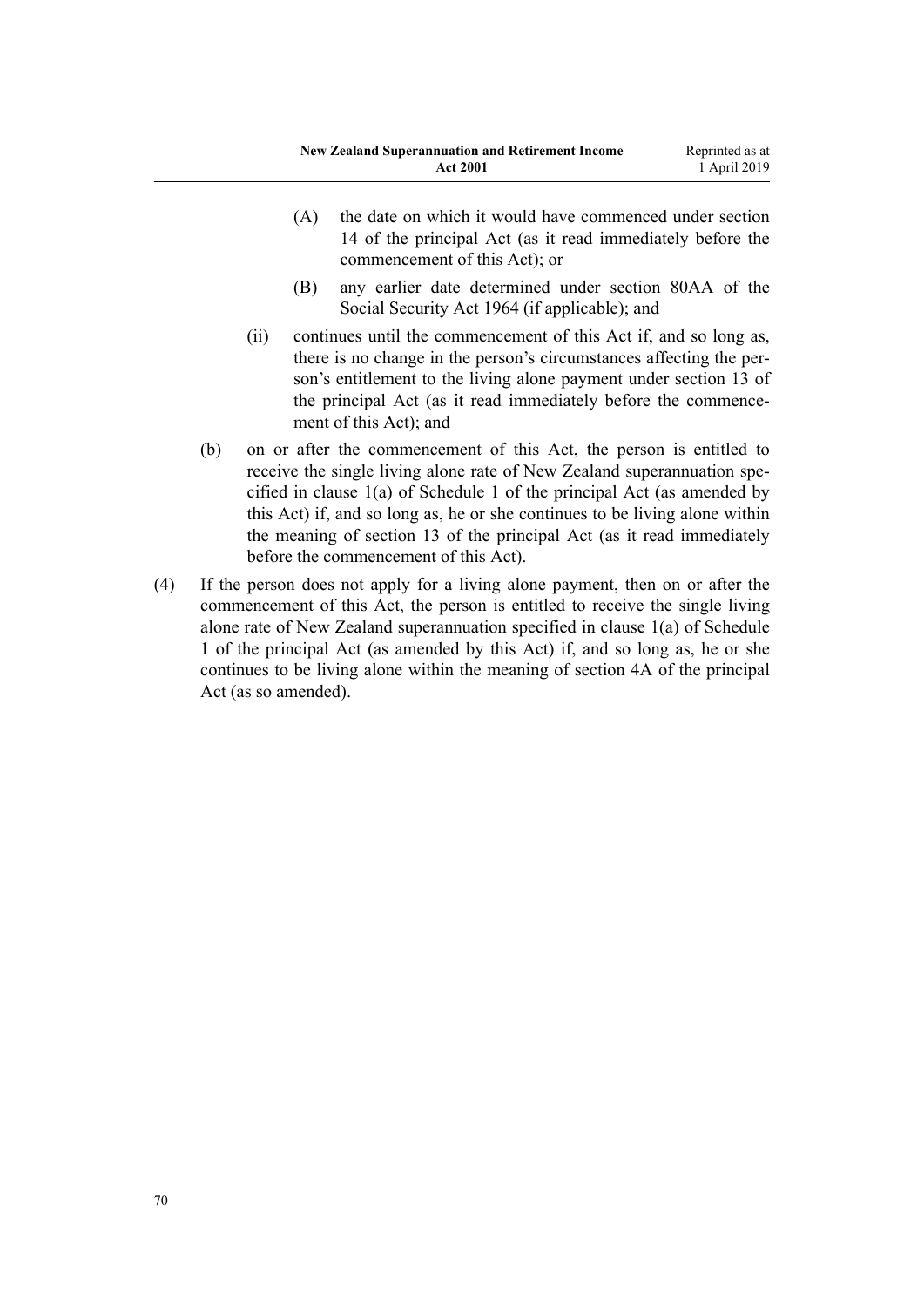# **Reprints notes**

# *1 General*

This is a reprint of the New Zealand Superannuation and Retirement Income Act 2001 that incorporates all the amendments to that Act as at the date of the last amendment to it.

# *2 Legal status*

Reprints are presumed to correctly state, as at the date of the reprint, the law enacted by the principal enactment and by any amendments to that enactment. [Section 18](http://legislation.govt.nz/pdflink.aspx?id=DLM2998516) of the Legislation Act 2012 provides that this reprint, published in electronic form, has the status of an official version under [section 17](http://legislation.govt.nz/pdflink.aspx?id=DLM2998515) of that Act. A printed version of the reprint produced directly from this official electronic version also has official status.

# *3 Editorial and format changes*

Editorial and format changes to reprints are made using the powers under [sec](http://legislation.govt.nz/pdflink.aspx?id=DLM2998532)[tions 24 to 26](http://legislation.govt.nz/pdflink.aspx?id=DLM2998532) of the Legislation Act 2012. See also [http://www.pco.parlia](http://www.pco.parliament.govt.nz/editorial-conventions/)[ment.govt.nz/editorial-conventions/](http://www.pco.parliament.govt.nz/editorial-conventions/).

# *4 Amendments incorporated in this reprint*

Social Security (Rates of Benefits and Allowances) Order 2019 (LI 2019/27): [clauses 4,](http://legislation.govt.nz/pdflink.aspx?id=LMS156280) [5\(2\)](http://legislation.govt.nz/pdflink.aspx?id=LMS156281) Social Assistance (Residency Qualification) Legislation Act 2018 (2018 No 45): [Part 1](http://legislation.govt.nz/pdflink.aspx?id=LMS26072)

Social Security Act 2018 (2018 No 32): [section 459](http://legislation.govt.nz/pdflink.aspx?id=DLM6784038)

Taxation (Annual Rates for 2017–18, Employment and Investment Income, and Remedial Matters) Act 2018 (2018 No 5): [section 259](http://legislation.govt.nz/pdflink.aspx?id=LMS12363)

[New Zealand Superannuation \(Political Commitment\) Order 2018](http://legislation.govt.nz/pdflink.aspx?id=LMS10884) (LI 2018/13)

Regulatory Systems (Commercial Matters) Amendment Act 2017 (2017 No 12): Part 1 [subpart 11](http://legislation.govt.nz/pdflink.aspx?id=DLM6971836) Statutes Amendment Act 2016 (2016 No 104): [Part 20](http://legislation.govt.nz/pdflink.aspx?id=DLM6623844)

Customs and Excise (Tobacco Products—Budget Measures) Amendment Act 2016 (2016 No 25): [section 9](http://legislation.govt.nz/pdflink.aspx?id=DLM6851124)

Legislation (Confirmable Instruments) Amendment Act 2015 (2015 No 120): [section 14](http://legislation.govt.nz/pdflink.aspx?id=DLM6681248)

[New Zealand Superannuation and Retirement Income Amendment Act 2015](http://legislation.govt.nz/pdflink.aspx?id=DLM5708801) (2015 No 93)

Social Assistance (Portability to Cook Islands, Niue, and Tokelau) Act 2015 (2015 No 61): Part 2 [subpart 1](http://legislation.govt.nz/pdflink.aspx?id=DLM6222917)

Social Security Amendment Act 2015 (2015 No 41): [section 12](http://legislation.govt.nz/pdflink.aspx?id=DLM6419004)

Social Security (Rates of Benefits and Allowances) Order 2014 (LI 2014/39): [clause 6\(3\)](http://legislation.govt.nz/pdflink.aspx?id=DLM5940923)

Financial Reporting (Amendments to Other Enactments) Act 2013 (2013 No 102): [section 126](http://legislation.govt.nz/pdflink.aspx?id=DLM5740665)

Financial Markets (Repeals and Amendments) Act 2013 (2013 No 70): [section 150](http://legislation.govt.nz/pdflink.aspx?id=DLM5561603)

Crown Entities Amendment Act 2013 (2013 No 51): [sections 42](http://legislation.govt.nz/pdflink.aspx?id=DLM5326977), [72](http://legislation.govt.nz/pdflink.aspx?id=DLM5327162)

Public Finance Amendment Act 2013 (2013 No 50): [section 57](http://legislation.govt.nz/pdflink.aspx?id=DLM5326333)

Social Security (Benefit Categories and Work Focus) Amendment Act 2013 (2013 No 13): [section 97](http://legislation.govt.nz/pdflink.aspx?id=DLM4542434)

Social Assistance (Living Alone Payments) Amendment Act 2013 (2013 No 11): [Part 1](http://legislation.govt.nz/pdflink.aspx?id=DLM3365214)